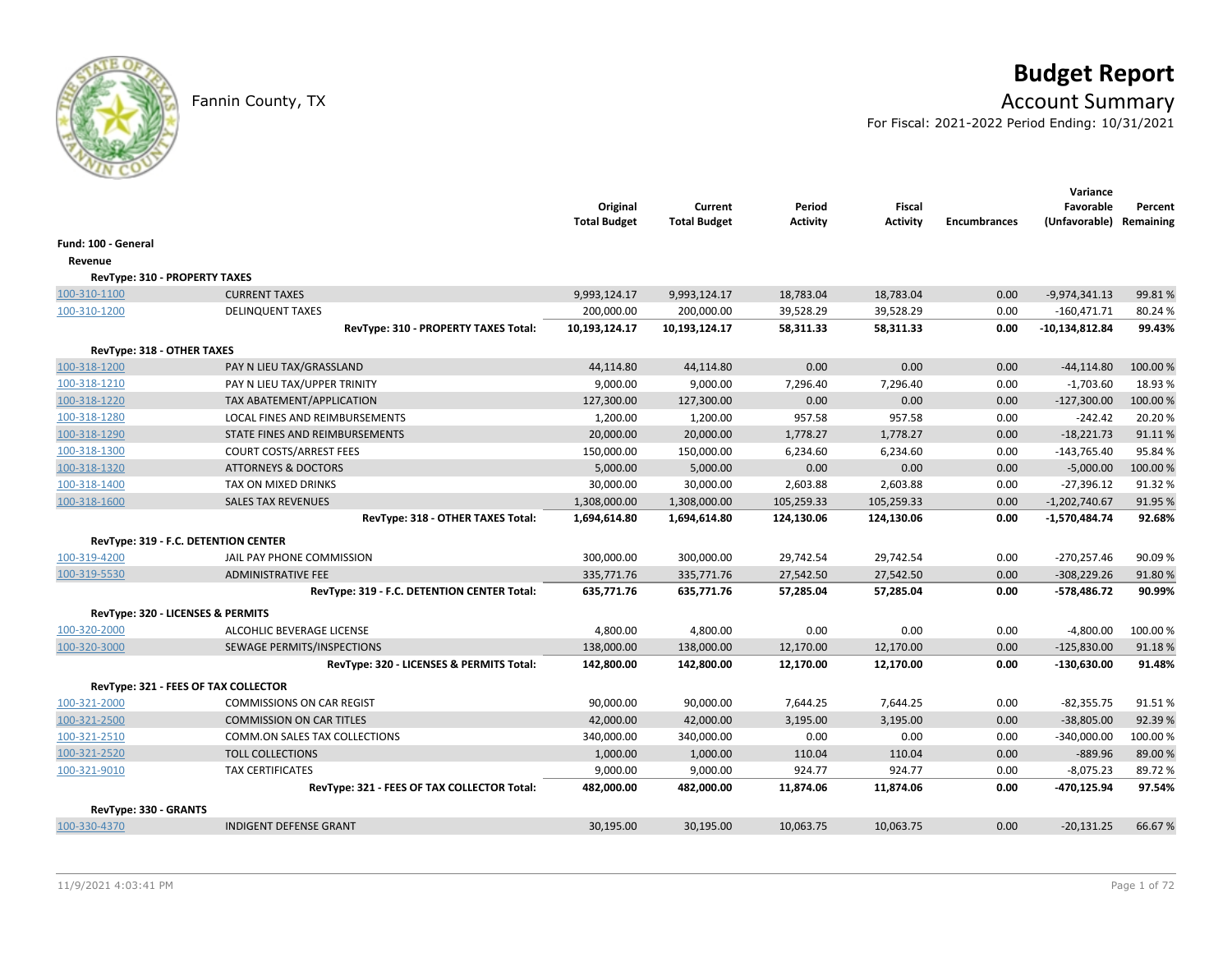|                               |                                            | Original<br><b>Total Budget</b> | Current<br><b>Total Budget</b> | Period<br><b>Activity</b> | <b>Fiscal</b><br><b>Activity</b> | <b>Encumbrances</b> | Variance<br>Favorable<br>(Unfavorable) | Percent<br>Remaining |
|-------------------------------|--------------------------------------------|---------------------------------|--------------------------------|---------------------------|----------------------------------|---------------------|----------------------------------------|----------------------|
| 100-330-5590                  | <b>TEXAS VINE PROGRAM</b>                  | 13,900.00                       | 13,900.00                      | 0.00                      | 0.00                             | 0.00                | $-13,900.00$                           | 100.00 %             |
|                               | RevType: 330 - GRANTS Total:               | 44,095.00                       | 44,095.00                      | 10,063.75                 | 10,063.75                        | 0.00                | $-34,031.25$                           | 77.18%               |
| RevType: 340 - FEES OF OFFICE |                                            |                                 |                                |                           |                                  |                     |                                        |                      |
| 100-340-1350                  | <b>FAMILY PROTECTION FEE</b>               | 1,800.00                        | 1,800.00                       | 120.00                    | 120.00                           | 0.00                | $-1,680.00$                            | 93.33 %              |
| 100-340-4000                  | <b>COUNTY JUDGE FEES</b>                   | 200.00                          | 200.00                         | 0.00                      | 0.00                             | 0.00                | $-200.00$                              | 100.00 %             |
| 100-340-4030                  | <b>COUNTY CLERK FEES</b>                   | 225,000.00                      | 225,000.00                     | 50.00                     | 50.00                            | 0.00                | $-224,950.00$                          | 99.98%               |
| 100-340-4500                  | <b>DISTRICT CLERK FEES</b>                 | 65,000.00                       | 65,000.00                      | 6,331.58                  | 6,331.58                         | 0.00                | $-58,668.42$                           | 90.26%               |
| 100-340-4550                  | J. P. #1 FEES                              | 15,000.00                       | 15,000.00                      | 0.00                      | 0.00                             | 0.00                | $-15,000.00$                           | 100.00%              |
| 100-340-4560                  | J. P. #2 FEES                              | 4,000.00                        | 4,000.00                       | 0.00                      | 0.00                             | 0.00                | $-4,000.00$                            | 100.00%              |
| 100-340-4570                  | J. P. #3 FEES                              | 6,500.00                        | 6,500.00                       | 0.00                      | 0.00                             | 0.00                | $-6,500.00$                            | 100.00%              |
| 100-340-4750                  | <b>DISTRICT ATTORNEY FEES</b>              | 3,000.00                        | 3,000.00                       | 9.98                      | 9.98                             | 0.00                | $-2,990.02$                            | 99.67%               |
| 100-340-4800                  | <b>BOND APPLICATION FEE</b>                | 500.00                          | 500.00                         | 0.00                      | 0.00                             | 0.00                | $-500.00$                              | 100.00%              |
| 100-340-4840                  | ELECTION REIMBURSEMENTS                    | 7,000.00                        | 7,000.00                       | 0.00                      | 0.00                             | 0.00                | $-7,000.00$                            | 100.00%              |
| 100-340-5510                  | <b>CONSTABLE PCT. 1 FEES</b>               | 10,000.00                       | 10,000.00                      | 0.00                      | 0.00                             | 0.00                | $-10,000.00$                           | 100.00%              |
| 100-340-5520                  | <b>CONSTABLE PCT. 2 FEES</b>               | 2,000.00                        | 2,000.00                       | 0.00                      | 0.00                             | 0.00                | $-2,000.00$                            | 100.00%              |
| 100-340-5530                  | <b>CONSTABLE PCT. 3 FEES</b>               | 3,000.00                        | 3,000.00                       | 75.00                     | 75.00                            | 0.00                | $-2,925.00$                            | 97.50%               |
| 100-340-5600                  | SHERIFF FEES                               | 30,000.00                       | 30,000.00                      | 763.95                    | 763.95                           | 0.00                | $-29,236.05$                           | 97.45%               |
| 100-340-5730                  | <b>BOND SUPERVISION FEES</b>               | 108,000.00                      | 108,000.00                     | 8,462.00                  | 8,462.00                         | 0.00                | $-99,538.00$                           | 92.16%               |
| 100-340-6000                  | D.C.6TH COURT OF APPEALS FEE               | 1,500.00                        | 1,500.00                       | 150.00                    | 150.00                           | 0.00                | $-1,350.00$                            | 90.00%               |
| 100-340-6010                  | <b>C.C.6TH COURT OF APPEALS FEE</b>        | 500.00                          | 500.00                         | 0.00                      | 0.00                             | 0.00                | $-500.00$                              | 100.00%              |
| 100-340-6520                  | <b>SUBDIVISION FEES</b>                    | 8,000.00                        | 8,000.00                       | 250.00                    | 250.00                           | 0.00                | $-7,750.00$                            | 96.88%               |
| 100-340-6530                  | ZONING APPLICATION FEES                    | 1,000.00                        | 1,000.00                       | 350.00                    | 350.00                           | 0.00                | $-650.00$                              | 65.00 %              |
| 100-340-6540                  | DEVELOPMENT PERMIT                         | 0.00                            | 0.00                           | 180.00                    | 180.00                           | 0.00                | 180.00                                 | 0.00%                |
| 100-340-6550                  | <b>BUILDING PERMITS</b>                    | 2,000.00                        | 2,000.00                       | 300.00                    | 300.00                           | 0.00                | $-1,700.00$                            | 85.00 %              |
|                               | RevType: 340 - FEES OF OFFICE Total:       | 494,000.00                      | 494,000.00                     | 17,042.51                 | 17,042.51                        | 0.00                | -476,957.49                            | 96.55%               |
| RevType: 350 - FINES          |                                            |                                 |                                |                           |                                  |                     |                                        |                      |
| 100-350-4550                  | J. P. #1 FINES                             | 3,000.00                        | 3,000.00                       | 0.00                      | 0.00                             | 0.00                | $-3,000.00$                            | 100.00%              |
| 100-350-4560                  | J. P. #2 FINES                             | 500.00                          | 500.00                         | 0.00                      | 0.00                             | 0.00                | $-500.00$                              | 100.00 %             |
| 100-350-4570                  | J. P. #3 FINES                             | 1,000.00                        | 1,000.00                       | 0.00                      | 0.00                             | 0.00                | $-1,000.00$                            | 100.00%              |
|                               | RevType: 350 - FINES Total:                | 4,500.00                        | 4,500.00                       | 0.00                      | 0.00                             | 0.00                | $-4,500.00$                            | 100.00%              |
|                               | RevType: 352 - FINES & FORFEITURES         |                                 |                                |                           |                                  |                     |                                        |                      |
| 100-352-1000                  | <b>SURETY BAIL BOND FEE</b>                | 500.00                          | 500.00                         | 0.00                      | 0.00                             | 0.00                | $-500.00$                              | 100.00%              |
| 100-352-2010                  | <b>BOND FORFEITURES</b>                    | 5,000.00                        | 5,000.00                       | 0.00                      | 0.00                             | 0.00                | $-5,000.00$                            | 100.00 %             |
|                               | RevType: 352 - FINES & FORFEITURES Total:  | 5,500.00                        | 5,500.00                       | 0.00                      | 0.00                             | 0.00                | $-5,500.00$                            | 100.00%              |
|                               |                                            |                                 |                                |                           |                                  |                     |                                        |                      |
|                               | RevType: 360 - INTEREST EARNINGS           |                                 |                                |                           |                                  |                     |                                        |                      |
| 100-360-1000                  | <b>INTEREST EARNINGS</b>                   | 500.00                          | 500.00                         | 0.00                      | 0.00                             | 0.00                | $-500.00$                              | 100.00%              |
| 100-360-1100                  | <b>INTEREST EARNINGS BUSINESS MONEY FU</b> | 300.00                          | 300.00                         | 0.00                      | 0.00                             | 0.00                | $-300.00$                              | 100.00 %             |
|                               | RevType: 360 - INTEREST EARNINGS Total:    | 800.00                          | 800.00                         | 0.00                      | 0.00                             | 0.00                | -800.00                                | 100.00%              |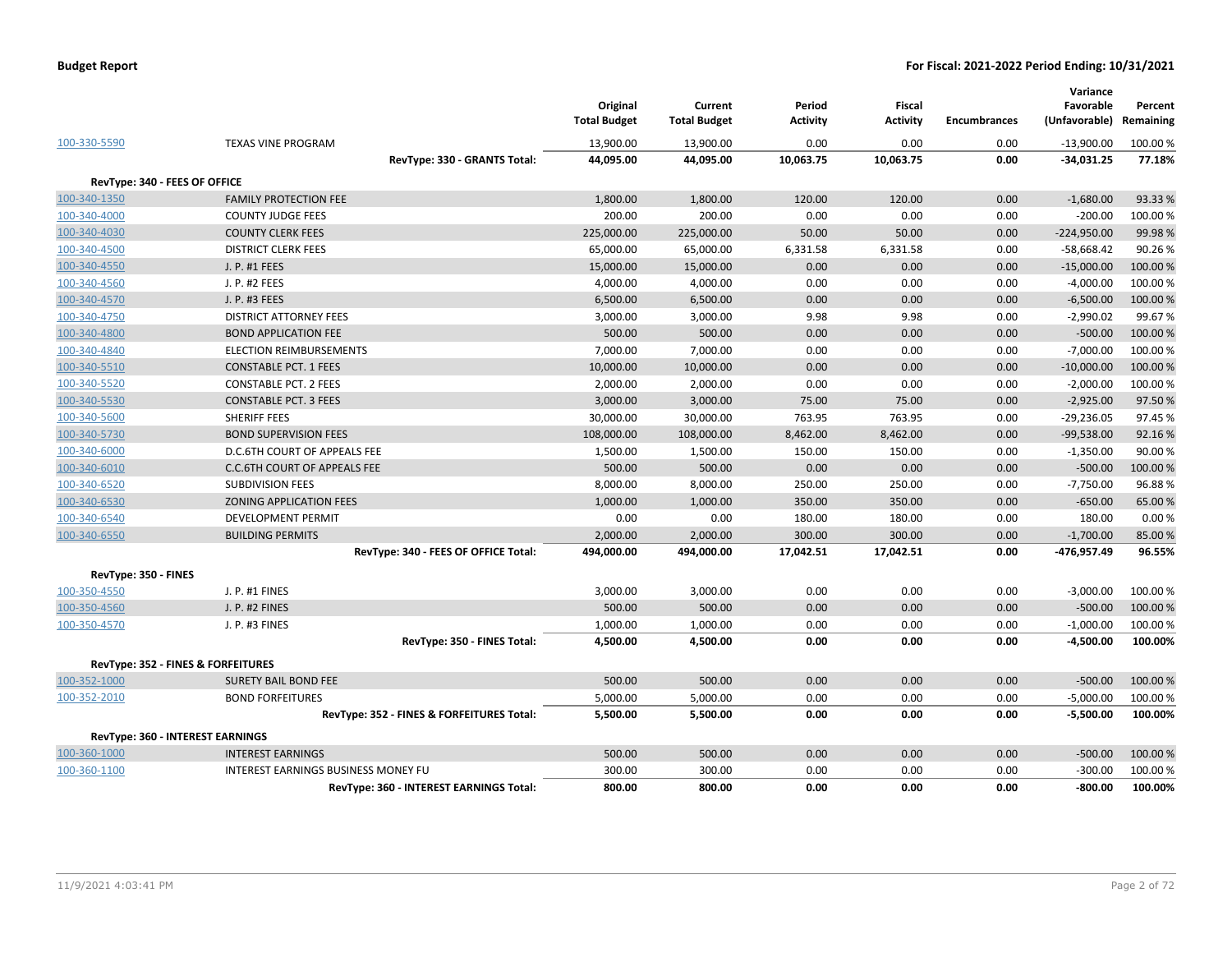|                                |                                                        | Original<br><b>Total Budget</b> | Current<br><b>Total Budget</b> | Period<br>Activity | <b>Fiscal</b><br><b>Activity</b> | <b>Encumbrances</b> | Variance<br>Favorable<br>(Unfavorable) Remaining | Percent             |
|--------------------------------|--------------------------------------------------------|---------------------------------|--------------------------------|--------------------|----------------------------------|---------------------|--------------------------------------------------|---------------------|
|                                | RevType: 364 - SALE OF ASSETS LAND/BUILDING            |                                 |                                |                    |                                  |                     |                                                  |                     |
| 100-364-1630                   | <b>SALE OF EQUIPMENT</b>                               | 5,000.00                        | 5,000.00                       | 0.00               | 0.00                             | 0.00                | $-5,000.00$                                      | 100.00 %            |
|                                | RevType: 364 - SALE OF ASSETS LAND/BUILDING Total:     | 5,000.00                        | 5,000.00                       | 0.00               | 0.00                             | 0.00                | $-5,000.00$                                      | 100.00%             |
|                                | RevType: 370 - MISCELLANEOUS                           |                                 |                                |                    |                                  |                     |                                                  |                     |
|                                | <b>KFYN-RADIO TOWER RENT</b>                           |                                 |                                | 800.00             | 800.00                           | 0.00                | $-10,950.00$                                     | 93.19%              |
| 100-370-1000                   | <b>TOBACCO SETTLEMENT</b>                              | 11,750.00                       | 11,750.00                      | 0.00               | 0.00                             | 0.00                |                                                  |                     |
| 100-370-1120<br>100-370-1150   | <b>RENT- VERIZON TOWER</b>                             | 19,000.00<br>12,700.00          | 19,000.00<br>12,700.00         | 1,064.61           | 1,064.61                         | 0.00                | $-19,000.00$<br>$-11,635.39$                     | 100.00 %<br>91.62%  |
| 100-370-1200                   | <b>CONTRIBUTION IHC TRUST</b>                          | 17,000.00                       | 17,000.00                      | 0.00               | 0.00                             | 0.00                | $-17,000.00$                                     | 100.00 %            |
|                                | REFUNDS & MISCELLANEOUS                                | 17,000.00                       |                                | 972.71             | 972.71                           | 0.00                | $-16,027.29$                                     | 94.28%              |
| 100-370-1300                   |                                                        |                                 | 17,000.00                      |                    | 0.00                             |                     |                                                  |                     |
| 100-370-1350                   | HEALTH INS. SURPLUS DISTRIBUTION                       | 4,000.00                        | 4,000.00                       | 0.00               |                                  | 0.00                | $-4,000.00$                                      | 100.00 %            |
| 100-370-1390                   | <b>STATE JUROR REIMB.FEE</b>                           | 4,000.00                        | 4,000.00                       | 0.00               | 0.00                             | 0.00                | $-4,000.00$                                      | 100.00 %            |
| 100-370-1420                   | <b>CULVERT PERMITTING PROCESS</b><br>D.A.SALARY REIMB. | 1,500.00                        | 1,500.00                       | 40.00<br>0.00      | 40.00<br>0.00                    | 0.00<br>0.00        | $-1,460.00$                                      | 97.33 %<br>100.00 % |
| 100-370-1430                   |                                                        | 27,500.00                       | 27,500.00                      |                    |                                  |                     | $-27,500.00$                                     |                     |
| 100-370-1470                   | UTILITIES REIMBURSEMENT                                | 14,000.00                       | 14,000.00                      | 1,040.39           | 1,040.39                         | 0.00                | $-12,959.61$                                     | 92.57%              |
| 100-370-1510                   | ASST. DA LONGEVITY PAY                                 | 4,400.00                        | 4,400.00                       | 0.00               | 0.00                             | 0.00                | $-4,400.00$                                      | 100.00%             |
| 100-370-1620                   | <b>COURT REPORTER SERVICE FEE</b>                      | 5,500.00                        | 5,500.00                       | 450.00             | 450.00                           | 0.00                | $-5,050.00$                                      | 91.82%              |
| 100-370-4100                   | CO CT AT LAW SUPPLEMENT                                | 84,000.00                       | 84,000.00                      | 0.00               | 0.00                             | 0.00                | $-84,000.00$                                     | 100.00%             |
| 100-370-4170                   | <b>EMS ALLOCATION</b>                                  | 570,000.00                      | 570,000.00                     | 570,000.00         | 570,000.00                       | 0.00                | 0.00                                             | 0.00%               |
| 100-370-4320                   | PROCEEDS OF SALE OF LIVESTOCK                          | 252.49                          | 252.49                         | 187.50             | 187.50                           | 0.00                | $-64.99$                                         | 25.74 %             |
| 100-370-4530                   | <b>REIMB.CEC ODYSSEY SAAS</b>                          | 29,154.15                       | 29,154.15                      | 0.00               | 0.00                             | 0.00                | $-29,154.15$                                     | 100.00 %            |
| 100-370-5620                   | STATE REIMB.OFFENDER TRANSPORT                         | 10,000.00                       | 10,000.00                      | 0.00               | 0.00                             | 0.00                | $-10,000.00$                                     | 100.00%             |
|                                | RevType: 370 - MISCELLANEOUS Total:                    | 831,756.64                      | 831,756.64                     | 574,555.21         | 574,555.21                       | 0.00                | $-257,201.43$                                    | 30.92%              |
|                                | <b>Revenue Total:</b>                                  | 14,533,962.37                   | 14,533,962.37                  | 865,431.96         | 865,431.96                       | 0.00                | $-13,668,530.41$                                 | 94.05%              |
| <b>Expense</b>                 |                                                        |                                 |                                |                    |                                  |                     |                                                  |                     |
| Department: 400 - County Judge |                                                        |                                 |                                |                    |                                  |                     |                                                  |                     |
| 100-400-1010                   | SALARY ELECTED OFFICIAL                                | 71,854.92                       | 71,854.92                      | 7,983.87           | 7,983.87                         | 0.00                | 63,871.05                                        | 88.89%              |
| 100-400-1050                   | <b>SALARY SECRETARY</b>                                | 32,966.53                       | 32,966.53                      | 3,662.95           | 3,662.95                         | 0.00                | 29,303.58                                        | 88.89%              |
| 100-400-2010                   | SOCIAL SECURITY TAXES                                  | 6,908.13                        | 6,908.13                       | 758.06             | 758.06                           | 0.00                | 6,150.07                                         | 89.03%              |
| 100-400-2020                   | <b>GROUP HEALTH INSURANCE</b>                          | 13,646.64                       | 13,646.64                      | 1,137.22           | 1,137.22                         | 0.00                | 12,509.42                                        | 91.67%              |
| 100-400-2030                   | <b>RETIREMENT</b>                                      | 13,359.43                       | 13,359.43                      | 1,446.54           | 1,446.54                         | 0.00                | 11,912.89                                        | 89.17%              |
| 100-400-2040                   | <b>WORKERS' COMPENSATION</b>                           | 356.55                          | 356.55                         | 0.00               | 0.00                             | 0.00                | 356.55                                           | 100.00 %            |
| 100-400-2050                   | <b>MEDICARE TAX</b>                                    | 1,615.61                        | 1,615.61                       | 177.27             | 177.27                           | 0.00                | 1,438.34                                         | 89.03%              |
| 100-400-2250                   | <b>TRAVEL ALLOWANCE</b>                                | 4,200.00                        | 4,200.00                       | 350.00             | 350.00                           | 0.00                | 3,850.00                                         | 91.67%              |
| 100-400-3100                   | <b>OFFICE SUPPLIES</b>                                 | 800.00                          | 800.00                         | 133.09             | 133.09                           | 0.00                | 666.91                                           | 83.36%              |
| 100-400-3110                   | <b>POSTAGE</b>                                         | 100.00                          | 100.00                         | 0.00               | 0.00                             | 0.00                | 100.00                                           | 100.00%             |
| 100-400-4270                   | OUT OF COUNTY TRAVEL/TRAINING                          | 5,500.00                        | 5,500.00                       | 0.00               | 0.00                             | 0.00                | 5,500.00                                         | 100.00 %            |
| 100-400-4350                   | PRINTING                                               | 200.00                          | 200.00                         | 0.00               | 0.00                             | 0.00                | 200.00                                           | 100.00%             |
| 100-400-4680                   | JUVENILE BOARD SALARY                                  | 2,400.00                        | 2,400.00                       | 200.00             | 200.00                           | 0.00                | 2,200.00                                         | 91.67%              |
| 100-400-4810                   | <b>DUES</b>                                            | 335.00                          | 335.00                         | 0.00               | 0.00                             | 0.00                | 335.00                                           | 100.00 %            |
| 100-400-5720                   | <b>OFFICE EQUIPMENT</b>                                | 200.00                          | 200.00                         | 0.00               | 0.00                             | 0.00                | 200.00                                           | 100.00 %            |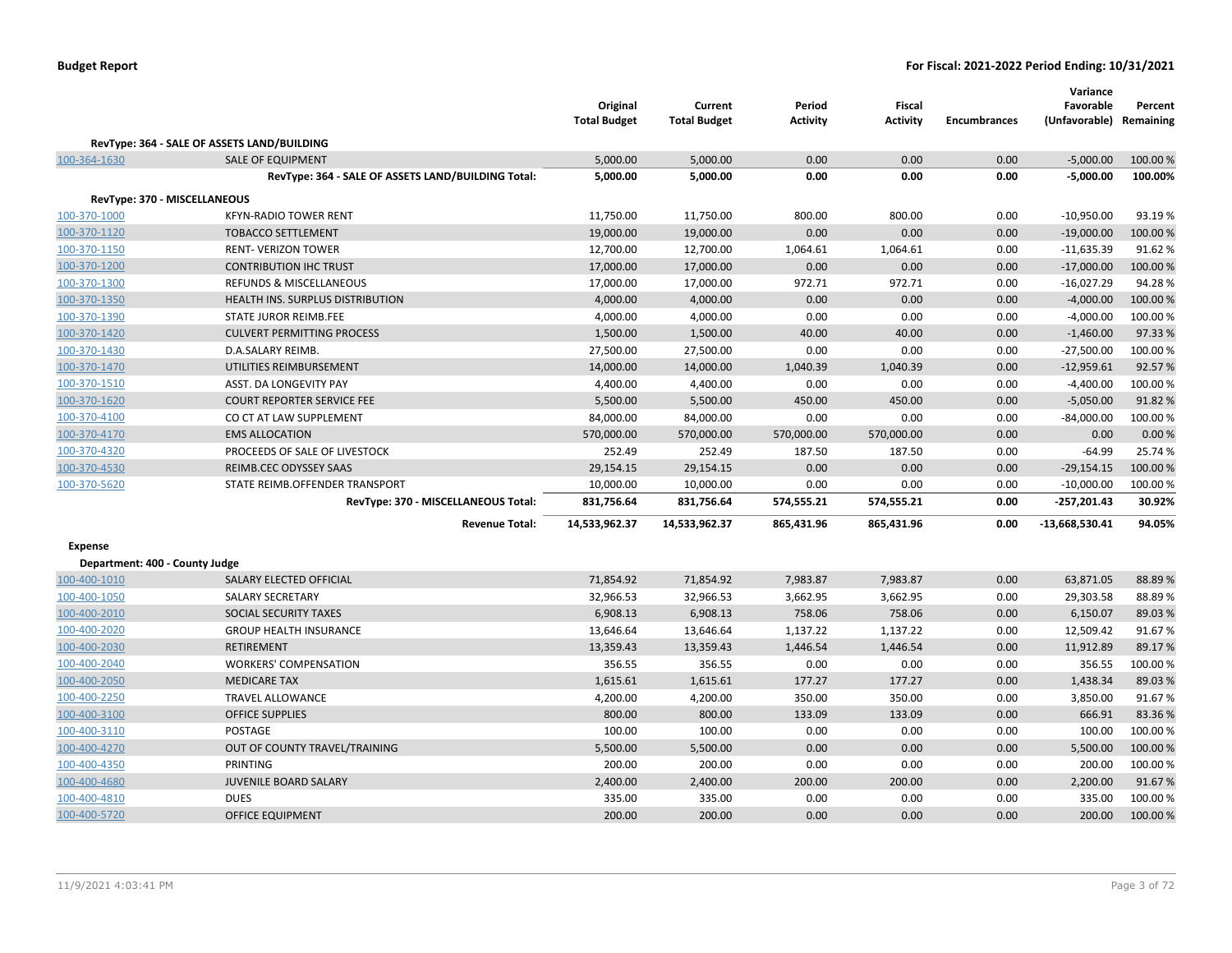|  | <b>Budget Report</b> |
|--|----------------------|
|--|----------------------|

|                                   |                                          | Original            | Current             | Period          | <b>Fiscal</b>   |                     | Variance<br>Favorable | Percent   |
|-----------------------------------|------------------------------------------|---------------------|---------------------|-----------------|-----------------|---------------------|-----------------------|-----------|
|                                   |                                          | <b>Total Budget</b> | <b>Total Budget</b> | <b>Activity</b> | <b>Activity</b> | <b>Encumbrances</b> | (Unfavorable)         | Remaining |
| 100-400-5900                      | <b>BOOKS</b>                             | 100.00              | 100.00              | 0.00            | 0.00            | 0.00                | 100.00                | 100.00 %  |
|                                   | Department: 400 - County Judge Total:    | 154,542.81          | 154,542.81          | 15,849.00       | 15,849.00       | 0.00                | 138,693.81            | 89.74%    |
| Department: 401 - 911 Coordinator |                                          |                     |                     |                 |                 |                     |                       |           |
| 100-401-4030                      | <b>TCOG RURAL ADDRESSING</b>             | 23,000.00           | 23,000.00           | 0.00            | 0.00            | 0.00                | 23,000.00             | 100.00 %  |
|                                   | Department: 401 - 911 Coordinator Total: | 23,000.00           | 23,000.00           | 0.00            | 0.00            | 0.00                | 23,000.00             | 100.00%   |
| Department: 403 - County Clerk    |                                          |                     |                     |                 |                 |                     |                       |           |
| 100-403-1010                      | SALARY ELECTED OFFICIAL                  | 62,848.43           | 62,848.43           | 6,921.36        | 6,921.36        | 0.00                | 55,927.07             | 88.99%    |
| 100-403-1030                      | <b>SALALRY CHIEF DEPUTY</b>              | 33,126.16           | 33,126.16           | 3,680.68        | 3,680.68        | 0.00                | 29,445.48             | 88.89%    |
| 100-403-1040                      | <b>SALARY DEPUTIES</b>                   | 177,674.32          | 177,674.32          | 16,555.22       | 16,555.22       | 0.00                | 161,119.10            | 90.68%    |
| 100-403-1070                      | <b>SALARY PART-TIME</b>                  | 0.00                | 0.00                | 1,044.00        | 1,044.00        | 0.00                | $-1,044.00$           | 0.00%     |
| 100-403-2010                      | SOCIAL SECURITY TAXES                    | 16,966.23           | 16,966.23           | 1,702.22        | 1,702.22        | 0.00                | 15,264.01             | 89.97%    |
| 100-403-2020                      | <b>GROUP HEALTH INSURANCE</b>            | 106,204.16          | 106,204.16          | 9,977.22        | 9,977.22        | 0.00                | 96,226.94             | 90.61%    |
| 100-403-2030                      | <b>RETIREMENT</b>                        | 32,810.50           | 32,810.50           | 3,344.64        | 3,344.64        | 0.00                | 29,465.86             | 89.81%    |
| 100-403-2040                      | <b>WORKERS COMPENSATION</b>              | 875.68              | 875.68              | 0.00            | 0.00            | 0.00                | 875.68                | 100.00 %  |
| 100-403-2050                      | <b>MEDICARE TAX</b>                      | 3,967.91            | 3,967.91            | 398.09          | 398.09          | 0.00                | 3,569.82              | 89.97%    |
| 100-403-3100                      | <b>OFFICE SUPPLIES</b>                   | 5,000.00            | 5,000.00            | 0.00            | 0.00            | 1,797.64            | 3,202.36              | 64.05%    |
| 100-403-3110                      | <b>POSTAGE</b>                           | 1,500.00            | 1,500.00            | 0.00            | 0.00            | 0.00                | 1,500.00              | 100.00%   |
| 100-403-4270                      | OUT OF COUNTY TRAVEL/TRAINING            | 4,000.00            | 4,000.00            | 400.00          | 400.00          | 0.00                | 3,600.00              | 90.00%    |
| 100-403-4350                      | <b>PRINTING</b>                          | 1,500.00            | 1,500.00            | 0.00            | 0.00            | 0.00                | 1,500.00              | 100.00%   |
| 100-403-4800                      | <b>BOND</b>                              | 158.00              | 158.00              | 0.00            | 0.00            | 0.00                | 158.00                | 100.00 %  |
| 100-403-4810                      | <b>DUES</b>                              | 175.00              | 175.00              | 0.00            | 0.00            | 0.00                | 175.00                | 100.00%   |
| 100-403-5720                      | <b>OFFICE EQUIPMENT</b>                  | 300.00              | 300.00              | 0.00            | 0.00            | 0.00                | 300.00                | 100.00 %  |
|                                   | Department: 403 - County Clerk Total:    | 447,106.39          | 447,106.39          | 44,023.43       | 44,023.43       | 1,797.64            | 401,285.32            | 89.75%    |
| Department: 404 - Election        |                                          |                     |                     |                 |                 |                     |                       |           |
| 100-404-1090                      | SALARY-ELECTION WORKERS                  | 18,000.00           | 18,000.00           | 159.75          | 159.75          | 0.00                | 17,840.25             | 99.11%    |
| 100-404-2010                      | SOCIAL SECURITY TAXES                    | 625.00              | 625.00              | 0.00            | 0.00            | 0.00                | 625.00                | 100.00 %  |
| 100-404-2050                      | <b>MEDICARE TAX</b>                      | 175.00              | 175.00              | 0.00            | 0.00            | 0.00                | 175.00                | 100.00%   |
| 100-404-3100                      | <b>ELECTION SUPPLIES</b>                 | 7,000.00            | 7,000.00            | 0.00            | 0.00            | 2,604.78            | 4,395.22              | 62.79%    |
| 100-404-3110                      | POSTAGE                                  | 8,500.00            | 8,500.00            | 0.00            | 0.00            | 0.00                | 8,500.00              | 100.00%   |
| 100-404-4210                      | <b>ELECTION INTERNET</b>                 | 1,370.00            | 1,370.00            | 113.97          | 113.97          | 0.00                | 1,256.03              | 91.68%    |
| 100-404-4230                      | CELL PHONE ALLOWANCE                     | 600.00              | 600.00              | 0.00            | 0.00            | 0.00                | 600.00                | 100.00%   |
| 100-404-4270                      | ELECTION TRAVEL/TRAINING                 | 2,500.00            | 2,500.00            | 0.00            | 0.00            | 0.00                | 2,500.00              | 100.00%   |
| 100-404-4300                      | <b>BIDS AND NOTICES</b>                  | 600.00              | 600.00              | 0.00            | 0.00            | 0.00                | 600.00                | 100.00 %  |
| 100-404-4420                      | PROFESSIONAL SERVICE/TRANSLATOR          | 300.00              | 300.00              | 0.00            | 0.00            | 0.00                | 300.00                | 100.00 %  |
| 100-404-4810                      | <b>DUES</b>                              | 300.00              | 300.00              | 0.00            | 0.00            | 0.00                | 300.00                | 100.00%   |
| 100-404-4830                      | <b>VOTER REGISTRATION</b>                | 2,000.00            | 2,000.00            | 0.00            | 0.00            | 0.00                | 2,000.00              | 100.00 %  |
| 100-404-4850                      | ELECTION MAINT. AGREEMENT                | 18,125.00           | 18,125.00           | 0.00            | 0.00            | 0.00                | 18,125.00             | 100.00 %  |
| 100-404-4890                      | <b>LOCAL FUNDING 123</b>                 | 96,088.00           | 96,088.00           | 0.00            | 0.00            | 0.00                | 96,088.00             | 100.00 %  |
| 100-404-5730                      | <b>ELECTION EQUIPMENT</b>                | 1,960.00            | 1,960.00            | 0.00            | 0.00            | 0.00                | 1,960.00              | 100.00%   |
|                                   | Department: 404 - Election Total:        | 158,143.00          | 158,143.00          | 273.72          | 273.72          | 2,604.78            | 155,264.50            | 98.18%    |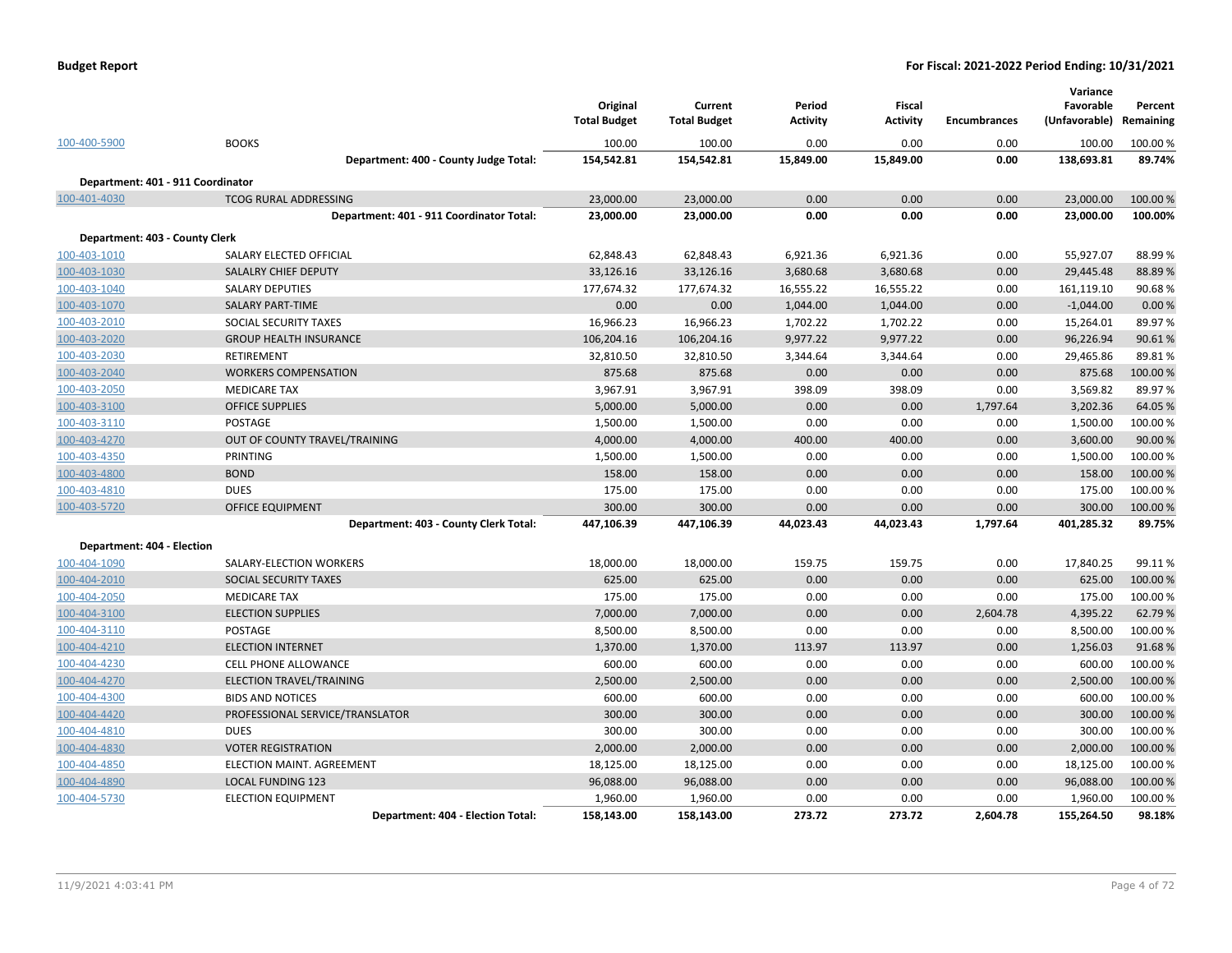|              |                                                    | Original<br><b>Total Budget</b> | Current<br><b>Total Budget</b> | Period<br><b>Activity</b> | <b>Fiscal</b><br><b>Activity</b> | <b>Encumbrances</b> | Variance<br>Favorable<br>(Unfavorable) Remaining | Percent  |
|--------------|----------------------------------------------------|---------------------------------|--------------------------------|---------------------------|----------------------------------|---------------------|--------------------------------------------------|----------|
|              | Department: 405 - Veterans' Service Officer        |                                 |                                |                           |                                  |                     |                                                  |          |
| 100-405-1020 | SALARY VETERANS' SERVICE OFFICER                   | 43,186.71                       | 43,186.71                      | 4,798.54                  | 4,798.54                         | 0.00                | 38,388.17                                        | 88.89%   |
| 100-405-2010 | SOCIAL SECURITY TAXES                              | 2,677.57                        | 2,677.57                       | 294.47                    | 294.47                           | 0.00                | 2,383.10                                         | 89.00%   |
| 100-405-2020 | <b>GROUP HEALTH INSURANCE</b>                      | 13,302.96                       | 13,302.96                      | 1,108.58                  | 1,108.58                         | 0.00                | 12,194.38                                        | 91.67%   |
| 100-405-2030 | RETIREMENT                                         | 5,199.68                        | 5,199.68                       | 569.10                    | 569.10                           | 0.00                | 4,630.58                                         | 89.06%   |
| 100-405-2040 | <b>WORKERS' COMPENSATION</b>                       | 138.20                          | 138.20                         | 0.00                      | 0.00                             | 0.00                | 138.20                                           | 100.00%  |
| 100-405-2050 | <b>MEDICARE TAX</b>                                | 626.21                          | 626.21                         | 68.87                     | 68.87                            | 0.00                | 557.34                                           | 89.00%   |
| 100-405-3100 | <b>OFFICE SUPPLIES</b>                             | 150.00                          | 150.00                         | 0.00                      | 0.00                             | 0.00                | 150.00                                           | 100.00 % |
| 100-405-3110 | POSTAGE                                            | 50.00                           | 50.00                          | 0.00                      | 0.00                             | 0.00                | 50.00                                            | 100.00%  |
| 100-405-4210 | <b>INTERNET</b>                                    | 480.00                          | 480.00                         | 0.00                      | 0.00                             | 0.00                | 480.00                                           | 100.00 % |
| 100-405-4270 | OUT OF COUNTY TRAVEL/TRAINING                      | 1,250.00                        | 1,250.00                       | 0.00                      | 0.00                             | 0.00                | 1,250.00                                         | 100.00%  |
| 100-405-5720 | OFFICE EQUIPMENT                                   | 200.00                          | 200.00                         | 0.00                      | 0.00                             | 0.00                | 200.00                                           | 100.00 % |
|              | Department: 405 - Veterans' Service Officer Total: | 67,261.33                       | 67,261.33                      | 6,839.56                  | 6,839.56                         | 0.00                | 60,421.77                                        | 89.83%   |
|              | Department: 406 - Emergency Management             |                                 |                                |                           |                                  |                     |                                                  |          |
| 100-406-1020 | SALARY-EMERGENCY MANAGEMENT COORDINATOR            | 35,535.83                       | 35,535.83                      | 3,948.42                  | 3,948.42                         | 0.00                | 31,587.41                                        | 88.89%   |
| 100-406-1070 | <b>SALARY PART-TIME</b>                            | 18,792.00                       | 18,792.00                      | 624.00                    | 624.00                           | 0.00                | 18,168.00                                        | 96.68%   |
| 100-406-2010 | SOCIAL SECURITY TAXES                              | 3,368.33                        | 3,368.33                       | 283.49                    | 283.49                           | 0.00                | 3,084.84                                         | 91.58%   |
| 100-406-2020 | <b>GROUP HEALTH INSURANCE</b>                      | 13,302.96                       | 13,302.96                      | 1,108.58                  | 1,108.58                         | 0.00                | 12,194.38                                        | 91.67%   |
| 100-406-2030 | RETIREMENT                                         | 6,513.91                        | 6,513.91                       | 542.29                    | 542.29                           | 0.00                | 5,971.62                                         | 91.67%   |
| 100-406-2040 | <b>WORKERS' COMPENSATION</b>                       | 173.85                          | 173.85                         | 0.00                      | 0.00                             | 0.00                | 173.85                                           | 100.00%  |
| 100-406-2050 | <b>MEDICARE TAX</b>                                | 787.75                          | 787.75                         | 66.29                     | 66.29                            | 0.00                | 721.46                                           | 91.58%   |
| 100-406-3100 | <b>OFFICE SUPPLIES</b>                             | 200.00                          | 200.00                         | 15.99                     | 15.99                            | 23.00               | 161.01                                           | 80.51%   |
| 100-406-3300 | AUTO EXPENSE-GAS & OIL                             | 1,500.00                        | 1,500.00                       | 0.00                      | 0.00                             | 0.00                | 1,500.00                                         | 100.00%  |
| 100-406-4200 | SATELLITE TELEPHONE                                | 176.00                          | 176.00                         | 0.00                      | 0.00                             | 0.00                | 176.00                                           | 100.00 % |
| 100-406-4210 | <b>EMERGENCY INTERNET</b>                          | 480.00                          | 480.00                         | 37.99                     | 37.99                            | 0.00                | 442.01                                           | 92.09%   |
| 100-406-4270 | OUT OF COUNTY TRAVEL/TRAINING                      | 1,000.00                        | 1,000.00                       | 0.00                      | 0.00                             | 0.00                | 1,000.00                                         | 100.00 % |
| 100-406-4503 | FIRE EXTINGUISHER INSPECTION                       | 306.00                          | 306.00                         | 0.00                      | 0.00                             | 0.00                | 306.00                                           | 100.00%  |
| 100-406-4530 | <b>R&amp;M EQUIPMENT</b>                           | 200.00                          | 200.00                         | 0.00                      | 0.00                             | 0.00                | 200.00                                           | 100.00%  |
| 100-406-4540 | <b>R&amp;M AUTO</b>                                | 200.00                          | 200.00                         | 0.00                      | 0.00                             | 0.00                | 200.00                                           | 100.00%  |
| 100-406-4870 | TRAILER/AUTO INSURANCE                             | 650.00                          | 650.00                         | 0.00                      | 0.00                             | 0.00                | 650.00                                           | 100.00 % |
| 100-406-4890 | CODE RED EARLY WARNING SYSTEM                      | 14,277.82                       | 14,277.82                      | 14,277.82                 | 14,277.82                        | 0.00                | 0.00                                             | 0.00%    |
| 100-406-4900 | 911 RADIO TOWER BUILDING                           | 200.00                          | 200.00                         | 0.00                      | 0.00                             | 0.00                | 200.00                                           | 100.00%  |
|              | Department: 406 - Emergency Management Total:      | 97,664.45                       | 97,664.45                      | 20,904.87                 | 20,904.87                        | 23.00               | 76,736.58                                        | 78.57%   |
|              | Department: 409 - Non-Departmental                 |                                 |                                |                           |                                  |                     |                                                  |          |
| 100-409-2040 | <b>WORKERS' COMPENSATION</b>                       | 1,000.00                        | 1,000.00                       | 0.00                      | 0.00                             | 0.00                | 1,000.00                                         | 100.00%  |
| 100-409-2060 | UNEMPLOYMENT EXPENSE                               | 7,500.00                        | 7,500.00                       | 0.00                      | 0.00                             | 0.00                | 7,500.00                                         | 100.00%  |
| 100-409-3990 | <b>CLAIMS SETTLEMENTS</b>                          | 5,000.00                        | 5,000.00                       | 0.00                      | 0.00                             | 0.00                | 5,000.00                                         | 100.00 % |
| 100-409-4000 | <b>LEGAL FEES</b>                                  | 13,000.00                       | 13,000.00                      | 0.00                      | 0.00                             | 0.00                | 13,000.00                                        | 100.00 % |
| 100-409-4010 | <b>AUDIT EXPENSE</b>                               | 45,000.00                       | 45,000.00                      | 0.00                      | 0.00                             | 0.00                | 45,000.00                                        | 100.00%  |
| 100-409-4040 | 911 EMERGENCY SERVICE                              | 8,917.00                        | 8,917.00                       | 2,229.25                  | 2,229.25                         | 0.00                | 6,687.75                                         | 75.00 %  |
| 100-409-4055 | PILT SCHOOL DISTRICTS                              | 25,192.00                       | 25,192.00                      | 0.00                      | 0.00                             | 0.00                | 25,192.00                                        | 100.00%  |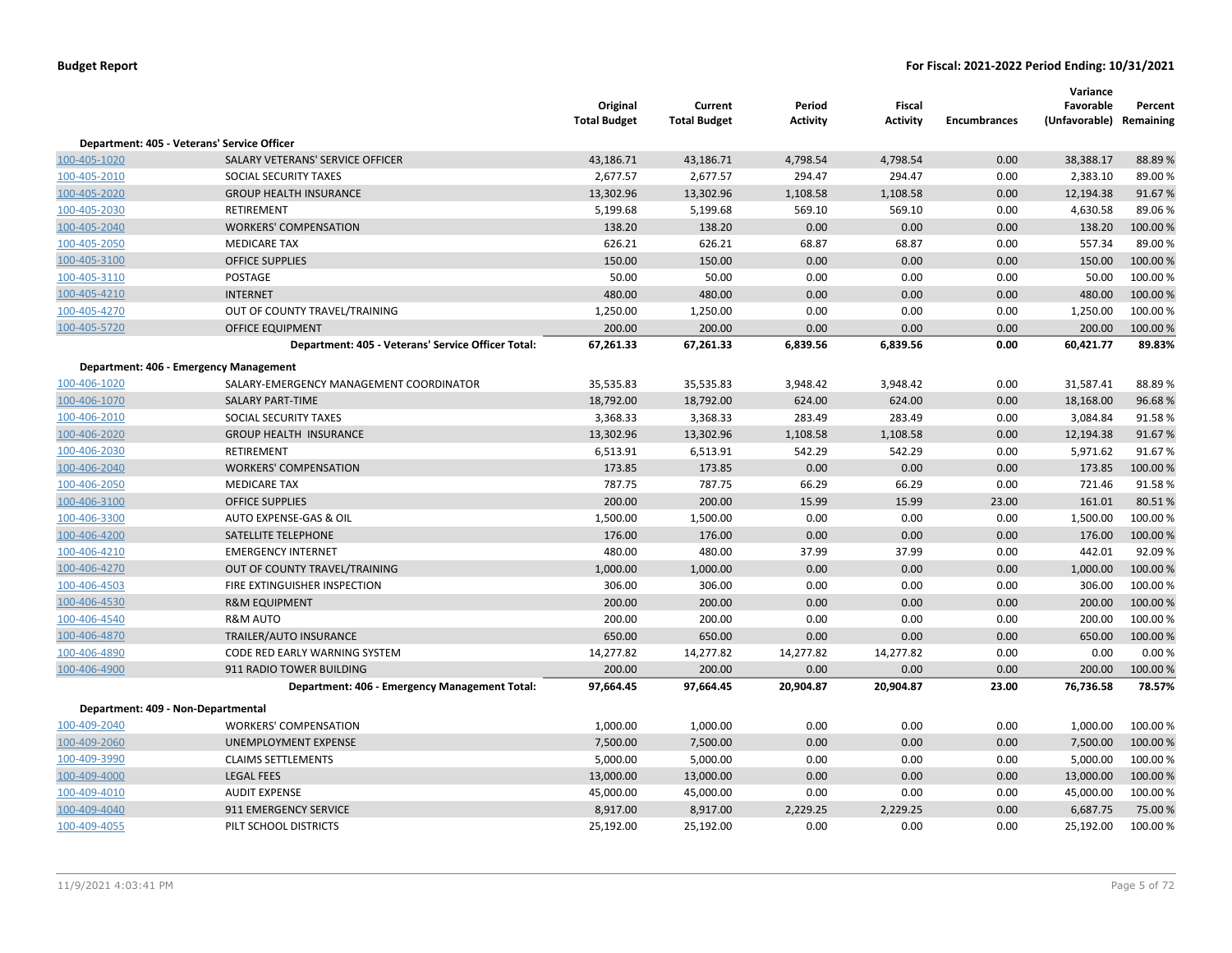|              |                                              | Original<br><b>Total Budget</b> | Current<br><b>Total Budget</b> | Period<br><b>Activity</b> | Fiscal<br><b>Activity</b> | <b>Encumbrances</b> | Variance<br>Favorable<br>(Unfavorable) | Percent<br>Remaining |
|--------------|----------------------------------------------|---------------------------------|--------------------------------|---------------------------|---------------------------|---------------------|----------------------------------------|----------------------|
| 100-409-4060 | <b>TAX APPRAISAL DISTRICT</b>                | 546,802.62                      | 546,802.62                     | 0.00                      | 0.00                      | 0.00                | 546,802.62                             | 100.00 %             |
| 100-409-4260 | PROFESSIONAL FEES                            | 20,000.00                       | 20,000.00                      | 0.00                      | 0.00                      | 0.00                | 20,000.00                              | 100.00 %             |
| 100-409-4300 | <b>BIDS &amp; NOTICES</b>                    | 1,500.00                        | 1,500.00                       | 0.00                      | 0.00                      | 0.00                | 1,500.00                               | 100.00 %             |
| 100-409-4502 | <b>LAWN MAINTENANCE</b>                      | 9,230.00                        | 9,230.00                       | 0.00                      | 0.00                      | 0.00                | 9,230.00                               | 100.00%              |
| 100-409-4810 | <b>DUES</b>                                  | 9,000.00                        | 9,000.00                       | 2,241.53                  | 2,241.53                  | 0.00                | 6,758.47                               | 75.09%               |
| 100-409-4830 | PUBLIC OFFICIALS INS.                        | 16,000.00                       | 16,000.00                      | 0.00                      | 0.00                      | 0.00                | 16,000.00                              | 100.00%              |
| 100-409-4840 | <b>GENERAL LIABILITY INSURANCE</b>           | 7,500.00                        | 7,500.00                       | 0.00                      | 0.00                      | 0.00                | 7,500.00                               | 100.00%              |
| 100-409-4850 | <b>WATER SUPPLY AGENCY</b>                   | 1,700.00                        | 1,700.00                       | 0.00                      | 0.00                      | 0.00                | 1,700.00                               | 100.00 %             |
| 100-409-4890 | <b>COURT COSTS/ARREST FEES</b>               | 180,000.00                      | 180,000.00                     | 0.00                      | 0.00                      | 0.00                | 180,000.00                             | 100.00 %             |
| 100-409-4920 | <b>6TH COURT OF APPEALS FEE</b>              | 2,500.00                        | 2,500.00                       | 0.00                      | 0.00                      | 0.00                | 2,500.00                               | 100.00 %             |
| 100-409-4940 | TCEQ PERMITS ENVIRONMENTAL DEV               | 3,000.00                        | 3,000.00                       | 0.00                      | 0.00                      | 0.00                | 3,000.00                               | 100.00%              |
| 100-409-4990 | <b>BANK SERVICE FEES</b>                     | 8,775.00                        | 8,775.00                       | 700.00                    | 700.00                    | 0.00                | 8,075.00                               | 92.02%               |
|              | Department: 409 - Non-Departmental Total:    | 911,616.62                      | 911,616.62                     | 5,170.78                  | 5,170.78                  | 0.00                | 906,445.84                             | 99.43%               |
|              | Department: 410 - County Court at Law        |                                 |                                |                           |                           |                     |                                        |                      |
| 100-410-1010 | SALARY ELECTED OFFICIAL                      | 173,423.08                      | 173,423.08                     | 19,269.24                 | 19,269.24                 | 0.00                | 154,153.84                             | 88.89%               |
| 100-410-1030 | SALARY COURT COORDINATOR                     | 35,039.62                       | 35,039.62                      | 3,893.29                  | 3,893.29                  | 0.00                | 31,146.33                              | 88.89%               |
| 100-410-1100 | <b>SALARY COURT REPORTER</b>                 | 71,664.23                       | 71,664.23                      | 7,962.69                  | 7,962.69                  | 0.00                | 63,701.54                              | 88.89%               |
| 100-410-1300 | <b>BAILIFF</b>                               | 43,713.48                       | 43,713.48                      | 4,857.06                  | 4,857.06                  | 0.00                | 38,856.42                              | 88.89%               |
| 100-410-2010 | SOCIAL SECURITY TAXES                        | 19,507.71                       | 19,507.71                      | 2,107.82                  | 2,107.82                  | 0.00                | 17,399.89                              | 89.19%               |
| 100-410-2020 | <b>GROUP HEALTH INSURANCE</b>                | 46,560.36                       | 46,560.36                      | 3,913.62                  | 3,913.62                  | 0.00                | 42,646.74                              | 91.59%               |
| 100-410-2030 | <b>RETIREMENT</b>                            | 39,116.22                       | 39,116.22                      | 4,291.21                  | 4,291.21                  | 0.00                | 34,825.01                              | 89.03 %              |
| 100-410-2040 | <b>WORKERS COMPENSATION</b>                  | 1,043.97                        | 1,043.97                       | 0.00                      | 0.00                      | 0.00                | 1,043.97                               | 100.00%              |
| 100-410-2050 | <b>MEDICARE TAX</b>                          | 4,730.49                        | 4,730.49                       | 522.21                    | 522.21                    | 0.00                | 4,208.28                               | 88.96%               |
| 100-410-3190 | <b>JURY EXPENSE</b>                          | 1,200.00                        | 1,200.00                       | 0.00                      | 0.00                      | 0.00                | 1,200.00                               | 100.00%              |
| 100-410-4240 | <b>INDIGENT ATTORNEY FEES</b>                | 55,000.00                       | 55,000.00                      | 6,925.00                  | 6,925.00                  | 0.00                | 48,075.00                              | 87.41%               |
| 100-410-4250 | PROFESSIONAL SERVICES                        | 1,200.00                        | 1,200.00                       | 75.00                     | 75.00                     | 0.00                | 1,125.00                               | 93.75%               |
| 100-410-4350 | <b>PRINTING</b>                              | 150.00                          | 150.00                         | 0.00                      | 0.00                      | 0.00                | 150.00                                 | 100.00 %             |
| 100-410-4380 | <b>COURT REPORTER EXPENSE</b>                | 2,500.00                        | 2,500.00                       | 350.00                    | 350.00                    | 0.00                | 2,150.00                               | 86.00%               |
| 100-410-4390 | <b>WITNESS EXPENSE</b>                       | 500.00                          | 500.00                         | 0.00                      | 0.00                      | 0.00                | 500.00                                 | 100.00 %             |
| 100-410-4530 | <b>COMPUTER SOFTWARE</b>                     | 3,000.00                        | 3,000.00                       | 512.50                    | 512.50                    | 0.00                | 2,487.50                               | 82.92%               |
| 100-410-4670 | <b>VISITING JUDGE</b>                        | 1,200.00                        | 1,200.00                       | 0.00                      | 0.00                      | 0.00                | 1,200.00                               | 100.00%              |
| 100-410-4680 | JUVENILE BOARD SALARY                        | 2,400.00                        | 2,400.00                       | 200.00                    | 200.00                    | 0.00                | 2,200.00                               | 91.67%               |
|              | Department: 410 - County Court at Law Total: | 501,949.16                      | 501,949.16                     | 54,879.64                 | 54,879.64                 | 0.00                | 447,069.52                             | 89.07%               |
|              | Department: 425 - Court Administration       |                                 |                                |                           |                           |                     |                                        |                      |
| 100-425-3110 | <b>JURY POSTAGE</b>                          | 2,800.00                        | 2,800.00                       | 0.00                      | 0.00                      | 0.00                | 2,800.00                               | 100.00%              |
| 100-425-3140 | PETIT JURY EXPENSE                           | 20,000.00                       | 20,000.00                      | 680.00                    | 680.00                    | 0.00                | 19,320.00                              | 96.60%               |
| 100-425-3180 | J.P. JURY EXPENSE                            | 600.00                          | 600.00                         | 0.00                      | 0.00                      | 0.00                | 600.00                                 | 100.00 %             |
| 100-425-4220 | REGIONAL INDIGENT DEFENSE PROGRAM            | 14,461.00                       | 14,461.00                      | 14,461.00                 | 14,461.00                 | 0.00                | 0.00                                   | 0.00%                |
| 100-425-4350 | PRINTING-DISTRICT COURT JUROR CARDS          | 1,200.00                        | 1,200.00                       | 0.00                      | 0.00                      | 56.40               | 1,143.60                               | 95.30%               |
| 100-425-4650 | PHYSICAL EVID. ANALYSES                      | 500.00                          | 500.00                         | 0.00                      | 0.00                      | 0.00                | 500.00                                 | 100.00 %             |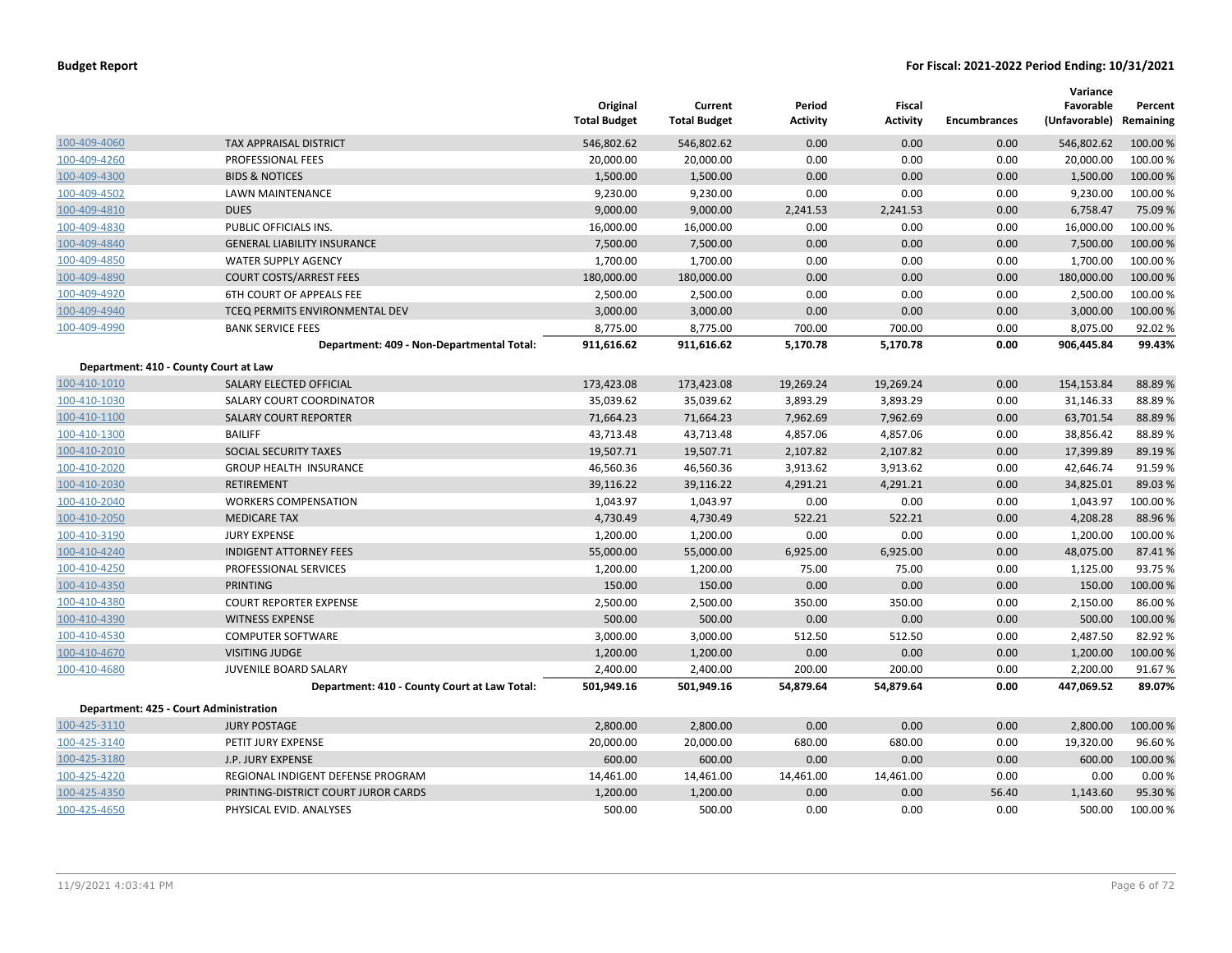|                                  |                                                              | Original<br><b>Total Budget</b> | Current<br><b>Total Budget</b> | Period<br><b>Activity</b> | <b>Fiscal</b><br><b>Activity</b> | <b>Encumbrances</b> | Variance<br>Favorable<br>(Unfavorable) | Percent<br>Remaining |
|----------------------------------|--------------------------------------------------------------|---------------------------------|--------------------------------|---------------------------|----------------------------------|---------------------|----------------------------------------|----------------------|
| 100-425-4660                     | <b>AUTOPSIES</b>                                             | 50,000.00                       | 50,000.00                      | 0.00                      | 0.00                             | 0.00                | 50,000.00                              | 100.00 %             |
|                                  | Department: 425 - Court Administration Total:                | 89,561.00                       | 89,561.00                      | 15,141.00                 | 15,141.00                        | 56.40               | 74,363.60                              | 83.03%               |
|                                  | Department: 435 - 336th District Court Administration        |                                 |                                |                           |                                  |                     |                                        |                      |
| 100-435-1030                     | SALARY COURT COORDINATOR                                     | 40,616.90                       | 40,616.90                      | 4,512.98                  | 4,512.98                         | 0.00                | 36,103.92                              | 88.89%               |
| 100-435-1100                     | <b>SALARY COURT REPORTER</b>                                 | 101,211.23                      | 101,211.23                     | 11,245.71                 | 11,245.71                        | 0.00                | 89,965.52                              | 88.89%               |
| 100-435-1300                     | <b>BAILIFF</b>                                               | 44,706.80                       | 44,706.80                      | 4,967.43                  | 4,967.43                         | 0.00                | 39,739.37                              | 88.89%               |
| 100-435-2010                     | SOCIAL SECURITY                                              | 11,788.37                       | 11,788.37                      | 1,405.14                  | 1,405.14                         | 0.00                | 10,383.23                              | 88.08%               |
| 100-435-2020                     | <b>GROUP HEALTH INSURANCE</b>                                | 39,808.88                       | 39,808.88                      | 3,325.74                  | 3,325.74                         | 0.00                | 36,483.14                              | 91.65%               |
| 100-435-2030                     | <b>RETIREMENT</b>                                            | 22,797.18                       | 22,797.18                      | 2,493.69                  | 2,493.69                         | 0.00                | 20,303.49                              | 89.06%               |
| 100-435-2040                     | <b>WORKERS COMPENSATION</b>                                  | 596.91                          | 596.91                         | 0.00                      | 0.00                             | 0.00                | 596.91                                 | 100.00%              |
| 100-435-2050                     | <b>MEDICARE TAX</b>                                          | 2,756.96                        | 2,756.96                       | 328.62                    | 328.62                           | 0.00                | 2,428.34                               | 88.08%               |
| 100-435-3100                     | <b>OFFICE SUPPLIES</b>                                       | 1,500.00                        | 1,500.00                       | 53.72                     | 53.72                            | 111.36              | 1,334.92                               | 88.99%               |
| 100-435-3110                     | POSTAGE                                                      | 1,000.00                        | 1,000.00                       | 0.00                      | 0.00                             | 0.00                | 1,000.00                               | 100.00 %             |
| 100-435-3120                     | <b>DISTRICT JURY SUPPLIES</b>                                | 1,200.00                        | 1,200.00                       | 0.00                      | 0.00                             | 132.25              | 1,067.75                               | 88.98%               |
| 100-435-3520                     | <b>GPS/SCRAM MONITORS</b>                                    | 1,500.00                        | 1,500.00                       | 0.00                      | 0.00                             | 0.00                | 1,500.00                               | 100.00 %             |
| 100-435-3950                     | <b>BAILIFF UNIFORMS</b>                                      | 400.00                          | 400.00                         | 0.00                      | 0.00                             | 0.00                | 400.00                                 | 100.00%              |
| 100-435-4270                     | OUT OF CO TRAVEL/TRAINING                                    | 6,000.00                        | 6,000.00                       | 0.00                      | 0.00                             | 0.00                | 6,000.00                               | 100.00 %             |
| 100-435-4320                     | ATTORNEY FEES JUVENILE                                       | 20,000.00                       | 20,000.00                      | 0.00                      | 0.00                             | 0.00                | 20,000.00                              | 100.00 %             |
| 100-435-4340                     | <b>APPEAL COURT TRANSCRIPTS</b>                              | 20,000.00                       | 20,000.00                      | 0.00                      | 0.00                             | 0.00                | 20,000.00                              | 100.00 %             |
| 100-435-4350                     | ATTORNEYS FEES APPEALS CT                                    | 15,000.00                       | 15,000.00                      | 0.00                      | 0.00                             | 0.00                | 15,000.00                              | 100.00%              |
| 100-435-4360                     | <b>ATTORNEY FEES- CPS CASES</b>                              | 375,000.00                      | 375,000.00                     | 204.00                    | 204.00                           | 0.00                | 374,796.00                             | 99.95 %              |
| 100-435-4370                     | <b>ATTORNEY FEES</b>                                         | 275,000.00                      | 275,000.00                     | 2,004.30                  | 2,004.30                         | 0.00                | 272,995.70                             | 99.27%               |
| 100-435-4380                     | <b>COURT REPORTER EXPENSE</b>                                | 7,500.00                        | 7,500.00                       | 1,137.50                  | 1,137.50                         | 0.00                | 6,362.50                               | 84.83%               |
| 100-435-4390                     | <b>INVESTIGATOR EXPENSE</b>                                  | 5,000.00                        | 5,000.00                       | 0.00                      | 0.00                             | 0.00                | 5,000.00                               | 100.00%              |
| 100-435-4391                     | PROFESSIONAL SERVICES                                        | 25,000.00                       | 25,000.00                      | 1,325.00                  | 1,325.00                         | 0.00                | 23,675.00                              | 94.70%               |
| 100-435-4530                     | <b>COMPUTER SOFTWARE</b>                                     | 3,000.00                        | 3,000.00                       | 538.12                    | 538.12                           | 0.00                | 2,461.88                               | 82.06%               |
| 100-435-4670                     | <b>VISITING JUDGE</b>                                        | 5,000.00                        | 5,000.00                       | 0.00                      | 0.00                             | 0.00                | 5,000.00                               | 100.00%              |
| 100-435-4680                     | JUVENILE BOARD SALARY                                        | 3,600.00                        | 3,600.00                       | 300.00                    | 300.00                           | 0.00                | 3,300.00                               | 91.67%               |
| 100-435-4810                     | <b>DUES</b>                                                  | 600.00                          | 600.00                         | 0.00                      | 0.00                             | 0.00                | 600.00                                 | 100.00 %             |
| 100-435-5720                     | OFFICE EQUIPMENT                                             | 200.00                          | 200.00                         | 39.99                     | 39.99                            | 39.99               | 120.02                                 | 60.01%               |
| 100-435-5900                     | <b>DISTRICT JUDGE BOOKS</b>                                  | 500.00                          | 500.00                         | 0.00                      | 0.00                             | 0.00                | 500.00                                 | 100.00%              |
|                                  | Department: 435 - 336th District Court Administration Total: | 1,031,283.23                    | 1,031,283.23                   | 33,881.94                 | 33,881.94                        | 283.60              | 997,117.69                             | 96.69%               |
| Department: 450 - District Clerk |                                                              |                                 |                                |                           |                                  |                     |                                        |                      |
| 100-450-1010                     | SALARY ELECTED OFFICIAL                                      | 62,848.43                       | 62,848.43                      | 6,983.16                  | 6,983.16                         | 0.00                | 55,865.27                              | 88.89%               |
| 100-450-1030                     | <b>SALARY CHIEF DEPUTY</b>                                   | 43,946.78                       | 43,946.78                      | 4,882.98                  | 4,882.98                         | 0.00                | 39,063.80                              | 88.89%               |
| 100-450-1040                     | <b>SALARIES DEPUTIES</b>                                     | 177,476.87                      | 177,476.87                     | 20,529.48                 | 20,529.48                        | 0.00                | 156,947.39                             | 88.43%               |
| 100-450-1070                     | <b>SALARY PART-TIME</b>                                      | 18,792.00                       | 18,792.00                      | 2,088.00                  | 2,088.00                         | 0.00                | 16,704.00                              | 88.89%               |
| 100-450-2010                     | SOCIAL SECURITY TAXES                                        | 19,168.89                       | 19,168.89                      | 2,046.53                  | 2,046.53                         | 0.00                | 17,122.36                              | 89.32 %              |
| 100-450-2020                     | <b>GROUP HEALTH INSURANCE</b>                                | 106,423.68                      | 106,423.68                     | 8,677.50                  | 8,677.50                         | 0.00                | 97,746.18                              | 91.85%               |
| 100-450-2030                     | <b>RETIREMENT</b>                                            | 37,070.16                       | 37,070.16                      | 4,089.75                  | 4,089.75                         | 0.00                | 32,980.41                              | 88.97%               |
| 100-450-2040                     | <b>WORKERS COMPENSATION</b>                                  | 989.36                          | 989.36                         | 0.00                      | 0.00                             | 0.00                | 989.36                                 | 100.00%              |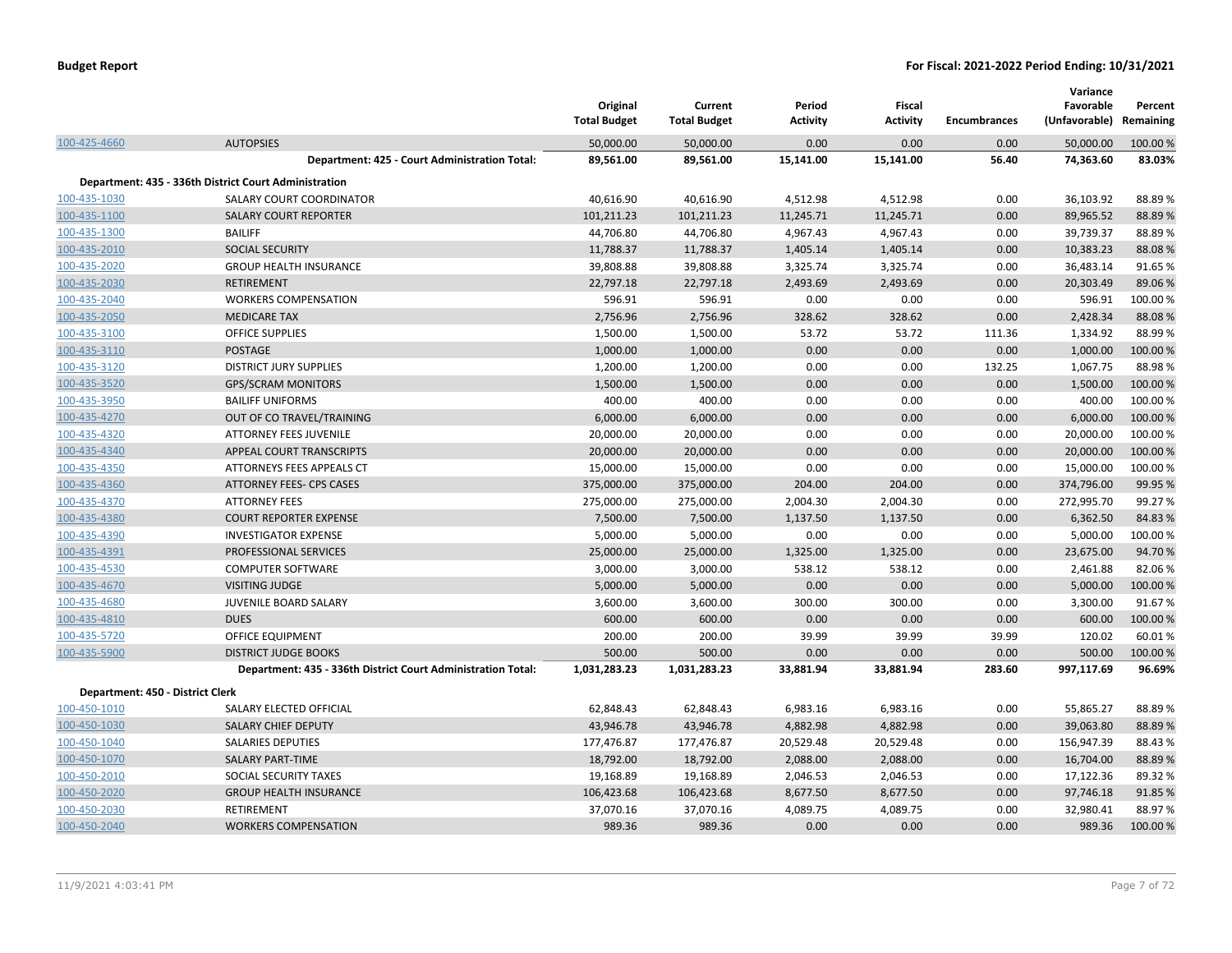|              |                                                      | Original<br><b>Total Budget</b> | Current<br><b>Total Budget</b> | Period<br><b>Activity</b> | <b>Fiscal</b><br><b>Activity</b> | <b>Encumbrances</b> | Variance<br>Favorable<br>(Unfavorable) | Percent<br>Remaining |
|--------------|------------------------------------------------------|---------------------------------|--------------------------------|---------------------------|----------------------------------|---------------------|----------------------------------------|----------------------|
| 100-450-2050 | <b>MEDICARE TAX</b>                                  | 4,483.05                        | 4,483.05                       | 478.63                    | 478.63                           | 0.00                | 4,004.42                               | 89.32%               |
| 100-450-3100 | <b>OFFICE SUPPLIES</b>                               | 3,500.00                        | 3,500.00                       | 0.00                      | 0.00                             | 0.00                | 3,500.00                               | 100.00 %             |
| 100-450-3110 | <b>POSTAGE</b>                                       | 2,500.00                        | 2,500.00                       | 0.00                      | 0.00                             | 0.00                | 2,500.00                               | 100.00%              |
| 100-450-4270 | OUT OF COUNTY TRAVEL/TRAINING                        | 4,000.00                        | 4,000.00                       | 0.00                      | 0.00                             | 0.00                | 4,000.00                               | 100.00%              |
| 100-450-4350 | <b>PRINTING</b>                                      | 250.00                          | 250.00                         | 0.00                      | 0.00                             | 0.00                | 250.00                                 | 100.00 %             |
| 100-450-4800 | <b>BONDS</b>                                         | 140.00                          | 140.00                         | 0.00                      | 0.00                             | 0.00                | 140.00                                 | 100.00 %             |
| 100-450-4810 | <b>DUES</b>                                          | 175.00                          | 175.00                         | 0.00                      | 0.00                             | 0.00                | 175.00                                 | 100.00%              |
| 100-450-5720 | <b>OFFICE EQUIPMENT</b>                              | 200.00                          | 200.00                         | 0.00                      | 0.00                             | 7.00                | 193.00                                 | 96.50%               |
|              | Department: 450 - District Clerk Total:              | 481,964.22                      | 481,964.22                     | 49,776.03                 | 49,776.03                        | 7.00                | 432,181.19                             | 89.67%               |
|              | Department: 455 - Justice of the Peace Pct. 1        |                                 |                                |                           |                                  |                     |                                        |                      |
| 100-455-1010 | SALARY ELECTED OFFICIAL                              | 48,136.36                       | 48,136.36                      | 5,348.49                  | 5,348.49                         | 0.00                | 42,787.87                              | 88.89%               |
| 100-455-1030 | <b>SALARY CHIEF DEPUTY</b>                           | 42,714.17                       | 42,714.17                      | 4,746.03                  | 4,746.03                         | 0.00                | 37,968.14                              | 88.89%               |
| 100-455-1040 | <b>SALARY DEPUTY</b>                                 | 30,121.57                       | 30,121.57                      | 3,346.83                  | 3,346.83                         | 0.00                | 26,774.74                              | 88.89%               |
| 100-455-2010 | SOCIAL SECURITY TAXES                                | 7,474.46                        | 7,474.46                       | 839.71                    | 839.71                           | 0.00                | 6,634.75                               | 88.77%               |
| 100-455-2020 | <b>GROUP HEALTH INSURANCE</b>                        | 39,908.88                       | 39,908.88                      | 2,219.70                  | 2,219.70                         | 0.00                | 37,689.18                              | 94.44 %              |
| 100-455-2030 | <b>RETIREMENT</b>                                    | 14,792.31                       | 14,792.31                      | 1,617.86                  | 1,617.86                         | 0.00                | 13,174.45                              | 89.06%               |
| 100-455-2040 | <b>WORKERS' COMPENSATION</b>                         | 387.11                          | 387.11                         | 0.00                      | 0.00                             | 0.00                | 387.11                                 | 100.00 %             |
| 100-455-2050 | <b>MEDICARE TAX</b>                                  | 1,788.90                        | 1,788.90                       | 196.39                    | 196.39                           | 0.00                | 1,592.51                               | 89.02%               |
| 100-455-2250 | TRAVEL ALLOWANCE                                     | 2,400.00                        | 2,400.00                       | 200.00                    | 200.00                           | 0.00                | 2,200.00                               | 91.67%               |
| 100-455-3100 | <b>OFFICE SUPPLIES</b>                               | 700.00                          | 700.00                         | 0.00                      | 0.00                             | 271.12              | 428.88                                 | 61.27%               |
| 100-455-3110 | POSTAGE                                              | 400.00                          | 400.00                         | 0.00                      | 0.00                             | 0.00                | 400.00                                 | 100.00%              |
| 100-455-4270 | OUT OF COUNTY TRAVEL/TRAINING                        | 3,000.00                        | 3,000.00                       | 0.00                      | 0.00                             | 0.00                | 3,000.00                               | 100.00 %             |
| 100-455-4350 | PRINTING                                             | 300.00                          | 300.00                         | 0.00                      | 0.00                             | 0.00                | 300.00                                 | 100.00%              |
| 100-455-4800 | <b>BOND</b>                                          | 165.00                          | 165.00                         | 0.00                      | 0.00                             | 0.00                | 165.00                                 | 100.00%              |
| 100-455-4810 | <b>DUES</b>                                          | 60.00                           | 60.00                          | 0.00                      | 0.00                             | 0.00                | 60.00                                  | 100.00%              |
| 100-455-5720 | <b>OFFICE EQUIPMENT</b>                              | 200.00                          | 200.00                         | 0.00                      | 0.00                             | 13.71               | 186.29                                 | 93.15 %              |
|              | Department: 455 - Justice of the Peace Pct. 1 Total: | 192,548.76                      | 192,548.76                     | 18,515.01                 | 18,515.01                        | 284.83              | 173,748.92                             | 90.24%               |
|              | Department: 456 - Justice of the Peace Pct. 2        |                                 |                                |                           |                                  |                     |                                        |                      |
| 100-456-1010 | SALARY ELECTED OFFICIAL                              | 48,136.36                       | 48,136.36                      | 5,348.49                  | 5,348.49                         | 0.00                | 42,787.87                              | 88.89%               |
| 100-456-1030 | SALARY CHIEF DEPUTY                                  | 43,945.29                       | 43,945.29                      | 4,882.81                  | 4,882.81                         | 0.00                | 39,062.48                              | 88.89%               |
| 100-456-2010 | SOCIAL SECURITY TAXES                                | 5,857.86                        | 5,857.86                       | 646.75                    | 646.75                           | 0.00                | 5,211.11                               | 88.96%               |
| 100-456-2020 | <b>GROUP HEALTH INSURANCE</b>                        | 26,605.92                       | 26,605.92                      | 2,215.26                  | 2,215.26                         | 0.00                | 24,390.66                              | 91.67%               |
| 100-456-2030 | RETIREMENT                                           | 11,328.35                       | 11,328.35                      | 1,237.13                  | 1,237.13                         | 0.00                | 10,091.22                              | 89.08%               |
| 100-456-2040 | <b>WORKERS' COMPENSATION</b>                         | 294.66                          | 294.66                         | 0.00                      | 0.00                             | 0.00                | 294.66                                 | 100.00 %             |
| 100-456-2050 | <b>MEDICARE TAX</b>                                  | 1,369.98                        | 1,369.98                       | 151.25                    | 151.25                           | 0.00                | 1,218.73                               | 88.96%               |
| 100-456-2250 | <b>TRAVEL ALLOWANCE</b>                              | 2,400.00                        | 2,400.00                       | 200.00                    | 200.00                           | 0.00                | 2,200.00                               | 91.67%               |
| 100-456-3100 | <b>OFFICE SUPPLIES</b>                               | 600.00                          | 600.00                         | 0.00                      | 0.00                             | 83.01               | 516.99                                 | 86.17%               |
| 100-456-3110 | <b>POSTAGE</b>                                       | 300.00                          | 300.00                         | 0.00                      | 0.00                             | 0.00                | 300.00                                 | 100.00%              |
| 100-456-4210 | <b>INTERNET</b>                                      | 1,000.00                        | 1,000.00                       | 81.95                     | 81.95                            | 0.00                | 918.05                                 | 91.81%               |
| 100-456-4270 | OUT OF COUNTY TRAVEL/TRAINING                        | 2,000.00                        | 2,000.00                       | 0.00                      | 0.00                             | 0.00                | 2,000.00                               | 100.00%              |
| 100-456-4350 | PRINTING                                             | 200.00                          | 200.00                         | 0.00                      | 0.00                             | 0.00                | 200.00                                 | 100.00%              |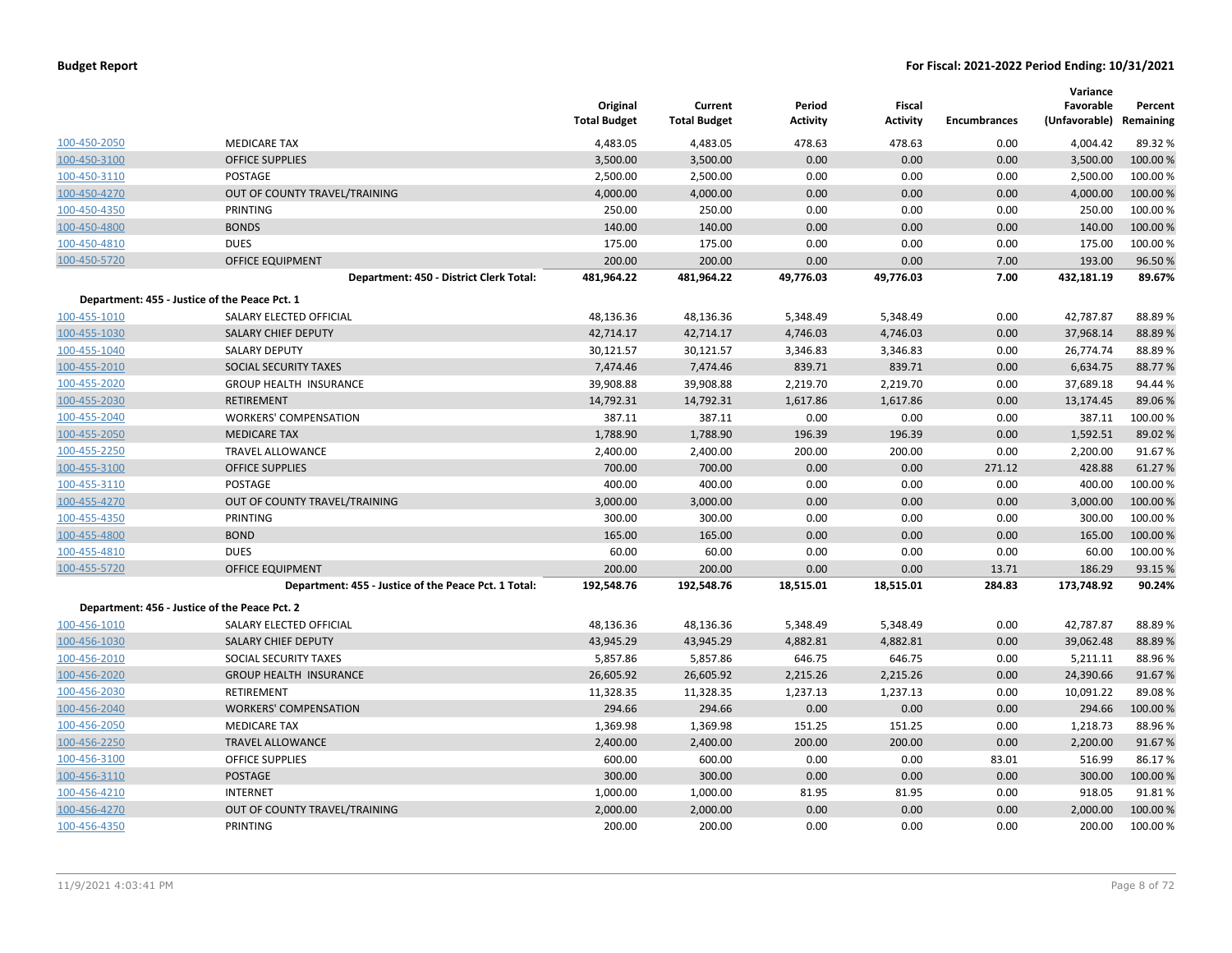|                                     |                                                      | Original<br><b>Total Budget</b> | Current<br><b>Total Budget</b> | Period<br><b>Activity</b> | <b>Fiscal</b><br><b>Activity</b> | <b>Encumbrances</b> | Variance<br>Favorable<br>(Unfavorable) | Percent<br>Remaining |
|-------------------------------------|------------------------------------------------------|---------------------------------|--------------------------------|---------------------------|----------------------------------|---------------------|----------------------------------------|----------------------|
| 100-456-4600                        | <b>OFFICE RENTAL</b>                                 | 4,200.00                        | 4,200.00                       | 350.00                    | 350.00                           | 0.00                | 3,850.00                               | 91.67%               |
| 100-456-4800                        | <b>BOND</b>                                          | 204.00                          | 204.00                         | 0.00                      | 0.00                             | 0.00                | 204.00                                 | 100.00%              |
| 100-456-4810                        | <b>DUES</b>                                          | 95.00                           | 95.00                          | 0.00                      | 0.00                             | 0.00                | 95.00                                  | 100.00%              |
| 100-456-5720                        | <b>OFFICE EQUIPMENT</b>                              | 200.00                          | 200.00                         | 0.00                      | 0.00                             | 0.00                | 200.00                                 | 100.00%              |
|                                     | Department: 456 - Justice of the Peace Pct. 2 Total: | 148,737.42                      | 148,737.42                     | 15,113.64                 | 15,113.64                        | 83.01               | 133,540.77                             | 89.78%               |
|                                     | Department: 457 - Justice of the Peace Pct. 3        |                                 |                                |                           |                                  |                     |                                        |                      |
| 100-457-1010                        | SALARY ELECTED OFFICIAL                              | 48,136.36                       | 48,136.36                      | 5,348.49                  | 5,348.49                         | 0.00                | 42,787.87                              | 88.89%               |
| 100-457-1030                        | SALARY CHIEF DEPUTY                                  | 30,505.43                       | 30,505.43                      | 3,389.49                  | 3,389.49                         | 0.00                | 27,115.94                              | 88.89%               |
| 100-457-2010                        | SOCIAL SECURITY TAXES                                | 5,024.59                        | 5,024.59                       | 554.17                    | 554.17                           | 0.00                | 4,470.42                               | 88.97%               |
| 100-457-2020                        | <b>GROUP HEALTH INSURANCE</b>                        | 26,605.92                       | 26,605.92                      | 2,217.16                  | 2,217.16                         | 0.00                | 24,388.76                              | 91.67%               |
| 100-457-2030                        | <b>RETIREMENT</b>                                    | 9,716.91                        | 9,716.91                       | 1,060.04                  | 1,060.04                         | 0.00                | 8,656.87                               | 89.09%               |
| 100-457-2040                        | <b>WORKERS' COMPENSATION</b>                         | 251.65                          | 251.65                         | 0.00                      | 0.00                             | 0.00                | 251.65                                 | 100.00%              |
| 100-457-2050                        | <b>MEDICARE TAX</b>                                  | 1,175.11                        | 1,175.11                       | 129.59                    | 129.59                           | 0.00                | 1,045.52                               | 88.97%               |
| 100-457-2250                        | <b>TRAVEL ALLOWANCE</b>                              | 2,400.00                        | 2,400.00                       | 200.00                    | 200.00                           | 0.00                | 2,200.00                               | 91.67%               |
| 100-457-3100                        | <b>OFFICE SUPPLIES</b>                               | 500.00                          | 500.00                         | 0.00                      | 0.00                             | 0.00                | 500.00                                 | 100.00%              |
| 100-457-3110                        | POSTAGE                                              | 350.00                          | 350.00                         | 0.00                      | 0.00                             | 0.00                | 350.00                                 | 100.00%              |
| 100-457-4210                        | <b>INTERNET</b>                                      | 456.00                          | 456.00                         | 37.99                     | 37.99                            | 0.00                | 418.01                                 | 91.67%               |
| 100-457-4270                        | OUT OF COUNTY TRAVEL/TRAINING                        | 1,500.00                        | 1,500.00                       | 0.00                      | 0.00                             | 0.00                | 1,500.00                               | 100.00 %             |
| 100-457-4350                        | <b>PRINTING</b>                                      | 250.00                          | 250.00                         | 0.00                      | 0.00                             | 0.00                | 250.00                                 | 100.00%              |
| 100-457-4800                        | <b>BOND</b>                                          | 50.00                           | 50.00                          | 0.00                      | 0.00                             | 0.00                | 50.00                                  | 100.00%              |
| 100-457-4810                        | <b>DUES</b>                                          | 60.00                           | 60.00                          | 0.00                      | 0.00                             | 0.00                | 60.00                                  | 100.00%              |
| 100-457-5720                        | <b>OFFICE EQUIPMENT</b>                              | 200.00                          | 200.00                         | 0.00                      | 0.00                             | 0.00                | 200.00                                 | 100.00%              |
|                                     | Department: 457 - Justice of the Peace Pct. 3 Total: | 127,181.97                      | 127,181.97                     | 12,936.93                 | 12,936.93                        | 0.00                | 114,245.04                             | 89.83%               |
| Department: 475 - District Attorney |                                                      |                                 |                                |                           |                                  |                     |                                        |                      |
| 100-475-1011                        | DA. SALARY SUPPLEMENT                                | 11,000.00                       | 11,000.00                      | 1,280.01                  | 1,280.01                         | 0.00                | 9,719.99                               | 88.36%               |
| 100-475-1012                        | DA SALARY REIMB. GC CH 46                            | 27,500.00                       | 27,500.00                      | 2,994.21                  | 2,994.21                         | 0.00                | 24,505.79                              | 89.11%               |
| 100-475-1030                        | SALARY ASSISTANT D.A.                                | 332,926.47                      | 332,926.47                     | 36,991.84                 | 36,991.84                        | 0.00                | 295,934.63                             | 88.89%               |
| 100-475-1031                        | <b>INVESTIGATOR</b>                                  | 66,277.35                       | 66,277.35                      | 7,425.43                  | 7,425.43                         | 0.00                | 58,851.92                              | 88.80%               |
| 100-475-1032                        | ASST. DA LONGEVITY PAY                               | 2,590.00                        | 2,590.00                       | 200.00                    | 200.00                           | 0.00                | 2,390.00                               | 92.28%               |
| 100-475-1050                        | SALARIES SECRETARIES                                 | 197,306.64                      | 197,306.64                     | 21,458.05                 | 21,458.05                        | 0.00                | 175,848.59                             | 89.12%               |
| 100-475-1051                        | <b>DISCOVERY CLERK</b>                               | 40,357.87                       | 40,357.87                      | 4,484.20                  | 4,484.20                         | 0.00                | 35,873.67                              | 88.89%               |
| 100-475-2010                        | SOCIAL SECURITY TAXES                                | 42,220.04                       | 42,220.04                      | 4,557.82                  | 4,557.82                         | 0.00                | 37,662.22                              | 89.20%               |
| 100-475-2020                        | <b>GROUP HEALTH INSURANCE</b>                        | 146,332.56                      | 146,332.56                     | 12,194.38                 | 12,194.38                        | 0.00                | 134,138.18                             | 91.67%               |
| 100-475-2030                        | <b>RETIREMENT</b>                                    | 80,711.66                       | 80,711.66                      | 8,905.50                  | 8,905.50                         | 0.00                | 71,806.16                              | 88.97%               |
| 100-475-2040                        | <b>WORKERS' COMPENSATION</b>                         | 1,421.01                        | 1,421.01                       | 0.00                      | 0.00                             | 0.00                | 1,421.01                               | 100.00 %             |
| 100-475-2050                        | <b>MEDICARE TAX</b>                                  | 9,874.04                        | 9,874.04                       | 1,065.91                  | 1,065.91                         | 0.00                | 8,808.13                               | 89.20%               |
| 100-475-2250                        | <b>TRAVEL ALLOWANCE</b>                              | 3,060.00                        | 3,060.00                       | 255.00                    | 255.00                           | 0.00                | 2,805.00                               | 91.67%               |
| 100-475-3100                        | <b>OFFICE SUPPLIES</b>                               | 8,500.00                        | 8,500.00                       | 0.00                      | 0.00                             | 1,331.50            | 7,168.50                               | 84.34%               |
| 100-475-3110                        | <b>POSTAGE</b>                                       | 1,400.00                        | 1,400.00                       | $-10.80$                  | $-10.80$                         | 0.00                | 1,410.80                               | 100.77%              |
| 100-475-3130                        | <b>GRAND JURY EXPENSE</b>                            | 4,000.00                        | 4,000.00                       | 280.00                    | 280.00                           | 0.00                | 3,720.00                               | 93.00%               |
| 100-475-3150                        | <b>COPIER EXPENSE</b>                                | 1,400.00                        | 1,400.00                       | 101.52                    | 101.52                           | 0.00                | 1,298.48                               | 92.75 %              |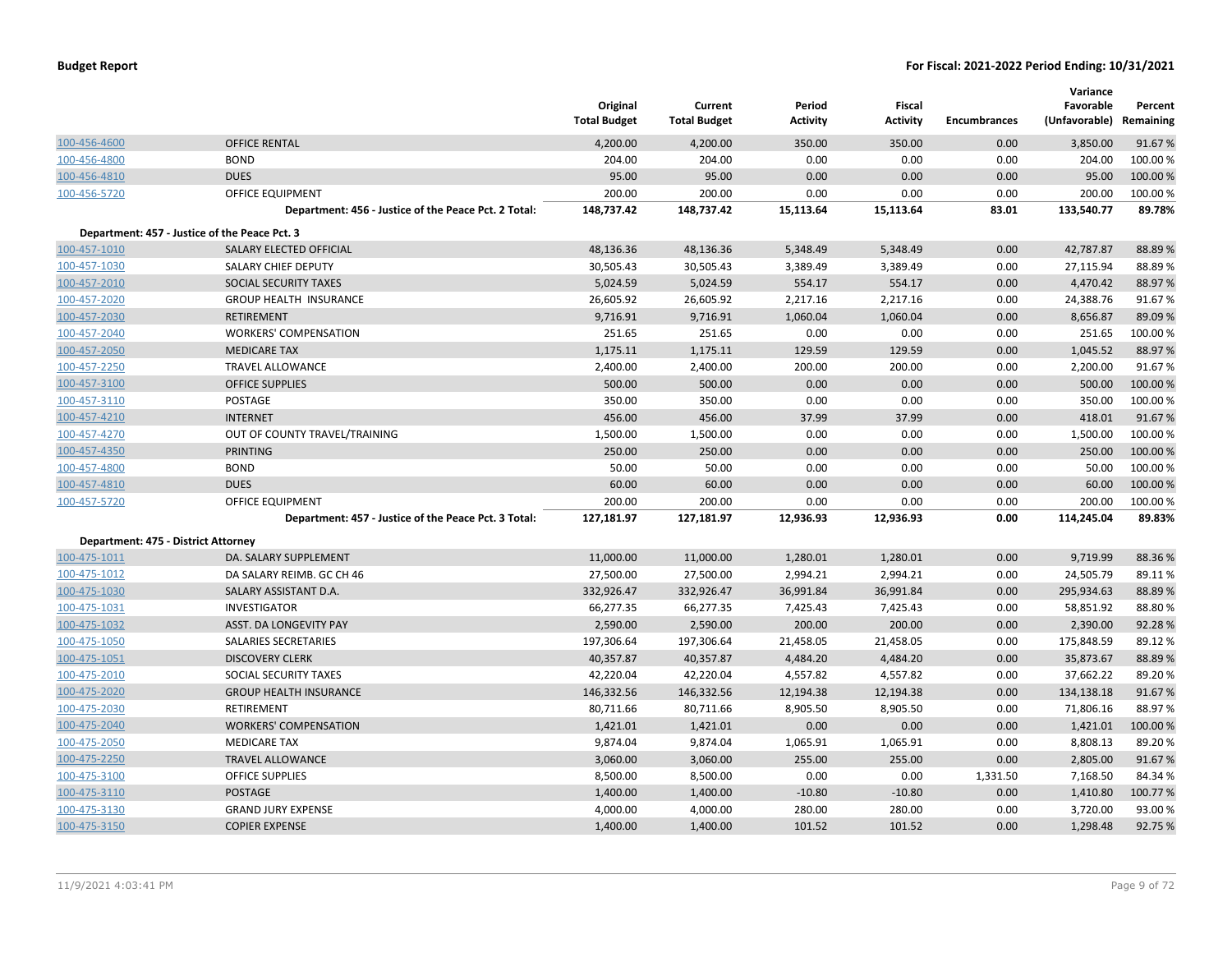|                                  |                                            | Original<br><b>Total Budget</b> | Current<br><b>Total Budget</b> | Period<br><b>Activity</b> | Fiscal<br><b>Activity</b> | <b>Encumbrances</b> | Variance<br>Favorable<br>(Unfavorable) | Percent<br>Remaining |
|----------------------------------|--------------------------------------------|---------------------------------|--------------------------------|---------------------------|---------------------------|---------------------|----------------------------------------|----------------------|
| 100-475-4270                     | OUT OF COUNTY TRAVEL/TRAINING              | 7,500.00                        | 7,500.00                       | 0.00                      | 0.00                      | 0.00                | 7,500.00                               | 100.00 %             |
| 100-475-4350                     | <b>PRINTING</b>                            | 500.00                          | 500.00                         | 105.15                    | 105.15                    | 0.00                | 394.85                                 | 78.97%               |
| 100-475-4380                     | CT.REPORTER-TRANSCRIPTS                    | 2,500.00                        | 2,500.00                       | 0.00                      | 0.00                      | 0.00                | 2,500.00                               | 100.00 %             |
| 100-475-4390                     | <b>WITNESS EXPENSE</b>                     | 1,500.00                        | 1,500.00                       | 0.00                      | 0.00                      | 0.00                | 1,500.00                               | 100.00 %             |
| 100-475-4650                     | PHYS.EVIDENCE ANALYSIS                     | 2,000.00                        | 2,000.00                       | 0.00                      | 0.00                      | 0.00                | 2,000.00                               | 100.00 %             |
| 100-475-4800                     | <b>BOND</b>                                | 373.00                          | 373.00                         | 0.00                      | 0.00                      | 0.00                | 373.00                                 | 100.00%              |
| 100-475-4810                     | <b>DUES</b>                                | 3,500.00                        | 3,500.00                       | 125.00                    | 125.00                    | 0.00                | 3,375.00                               | 96.43%               |
| 100-475-5720                     | <b>OFFICE EQUIPMENT</b>                    | 200.00                          | 200.00                         | 0.00                      | 0.00                      | 0.00                | 200.00                                 | 100.00%              |
| 100-475-5740                     | <b>TECHNOLOGY</b>                          | 200.00                          | 200.00                         | 0.00                      | 0.00                      | 0.00                | 200.00                                 | 100.00 %             |
| 100-475-5900                     | <b>BOOKS</b>                               | 750.00                          | 750.00                         | 0.00                      | 0.00                      | 737.00              | 13.00                                  | 1.73 %               |
| 100-475-5910                     | <b>ONLINE RESEARCH</b>                     | 9,060.00                        | 9,060.00                       | 0.00                      | 0.00                      | 0.00                | 9,060.00                               | 100.00%              |
|                                  | Department: 475 - District Attorney Total: | 1,004,960.64                    | 1,004,960.64                   | 102,413.22                | 102,413.22                | 2,068.50            | 900,478.92                             | 89.60%               |
| Department: 495 - County Auditor |                                            |                                 |                                |                           |                           |                     |                                        |                      |
| 100-495-1020                     | SALARY APPOINTED OFFICIAL                  | 78,914.48                       | 78,914.48                      | 8,768.28                  | 8,768.28                  | 0.00                | 70,146.20                              | 88.89%               |
| 100-495-1030                     | SALARIES ASSISTANTS                        | 163,730.11                      | 163,730.11                     | 18,192.23                 | 18,192.23                 | 0.00                | 145,537.88                             | 88.89%               |
| 100-495-2010                     | <b>SOCIAL SECURITY TAXES</b>               | 15,043.96                       | 15,043.96                      | 1,413.47                  | 1,413.47                  | 0.00                | 13,630.49                              | 90.60%               |
| 100-495-2020                     | <b>GROUP HEALTH INSURANCE</b>              | 53,211.84                       | 53,211.84                      | 4,434.32                  | 4,434.32                  | 0.00                | 48,777.52                              | 91.67%               |
| 100-495-2030                     | <b>RETIREMENT</b>                          | 29,093.09                       | 29,093.09                      | 3,197.55                  | 3,197.55                  | 0.00                | 25,895.54                              | 89.01%               |
| 100-495-2040                     | <b>WORKERS COMPENSATION</b>                | 776.46                          | 776.46                         | 0.00                      | 0.00                      | 0.00                | 776.46                                 | 100.00%              |
| 100-495-2050                     | <b>MEDICARE TAX</b>                        | 3,518.35                        | 3,518.35                       | 330.61                    | 330.61                    | 0.00                | 3,187.74                               | 90.60%               |
| 100-495-3100                     | <b>OFFICE SUPPLIES</b>                     | 700.00                          | 700.00                         | 0.00                      | 0.00                      | 32.34               | 667.66                                 | 95.38%               |
| 100-495-4270                     | OUT OF COUNTY TRAVEL/TRAINING              | 4,000.00                        | 4,000.00                       | 617.60                    | 617.60                    | 0.00                | 3,382.40                               | 84.56%               |
| 100-495-4350                     | <b>PRINTING</b>                            | 100.00                          | 100.00                         | 0.00                      | 0.00                      | 0.00                | 100.00                                 | 100.00 %             |
| 100-495-4800                     | <b>BOND</b>                                | 236.00                          | 236.00                         | 0.00                      | 0.00                      | 0.00                | 236.00                                 | 100.00 %             |
| 100-495-4810                     | <b>DUES</b>                                | 590.00                          | 590.00                         | 0.00                      | 0.00                      | 0.00                | 590.00                                 | 100.00%              |
| 100-495-5720                     | <b>OFFICE EQUIPMENT</b>                    | 200.00                          | 200.00                         | 0.00                      | 0.00                      | 0.00                | 200.00                                 | 100.00%              |
|                                  | Department: 495 - County Auditor Total:    | 350,114.29                      | 350,114.29                     | 36,954.06                 | 36,954.06                 | 32.34               | 313,127.89                             | 89.44%               |
|                                  | Department: 496 - County Purchasing        |                                 |                                |                           |                           |                     |                                        |                      |
| 100-496-1020                     | SALARY PURCHASING AGENT                    | 56,962.11                       | 56,962.11                      | 6,329.13                  | 6,329.13                  | 0.00                | 50,632.98                              | 88.89%               |
| 100-496-1071                     | PART-TIME FACILITIES COORD.                | 27,000.00                       | 27,000.00                      | 0.00                      | 0.00                      | 0.00                | 27,000.00                              | 100.00 %             |
| 100-496-2010                     | <b>SOCIAL SECURITY TAXES</b>               | 5,205.65                        | 5,205.65                       | 386.37                    | 386.37                    | 0.00                | 4,819.28                               | 92.58%               |
| 100-496-2020                     | <b>GROUP HEALTH INSURANCE</b>              | 13,302.96                       | 13,302.96                      | 1,108.58                  | 1,108.58                  | 0.00                | 12,194.38                              | 91.67%               |
| 100-496-2030                     | RETIREMENT                                 | 10,067.06                       | 10,067.06                      | 750.63                    | 750.63                    | 0.00                | 9,316.43                               | 92.54%               |
| 100-496-2040                     | <b>WORKERS' COMPENSATION</b>               | 268.68                          | 268.68                         | 0.00                      | 0.00                      | 0.00                | 268.68                                 | 100.00%              |
| 100-496-2050                     | <b>MEDICARE TAX</b>                        | 1,217.45                        | 1,217.45                       | 90.36                     | 90.36                     | 0.00                | 1,127.09                               | 92.58%               |
| 100-496-3100                     | <b>OFFICE SUPPLIES</b>                     | 250.00                          | 250.00                         | 0.00                      | 0.00                      | 0.00                | 250.00                                 | 100.00%              |
| 100-496-4270                     | OUT OF COUNTY TRAVEL/TRAINING              | 2,400.00                        | 2,400.00                       | 0.00                      | 0.00                      | 0.00                | 2,400.00                               | 100.00 %             |
| 100-496-4350                     | <b>PRINTING</b>                            | 35.00                           | 35.00                          | 0.00                      | 0.00                      | 0.00                | 35.00                                  | 100.00 %             |
| 100-496-4810                     | <b>DUES</b>                                | 450.00                          | 450.00                         | 0.00                      | 0.00                      | 0.00                | 450.00                                 | 100.00 %             |
| 100-496-5720                     | <b>OFFICE EQUIPMENT</b>                    | 200.00                          | 200.00                         | 0.00                      | 0.00                      | 0.00                | 200.00                                 | 100.00 %             |
|                                  | Department: 496 - County Purchasing Total: | 117,358.91                      | 117,358.91                     | 8,665.07                  | 8,665.07                  | 0.00                | 108,693.84                             | 92.62%               |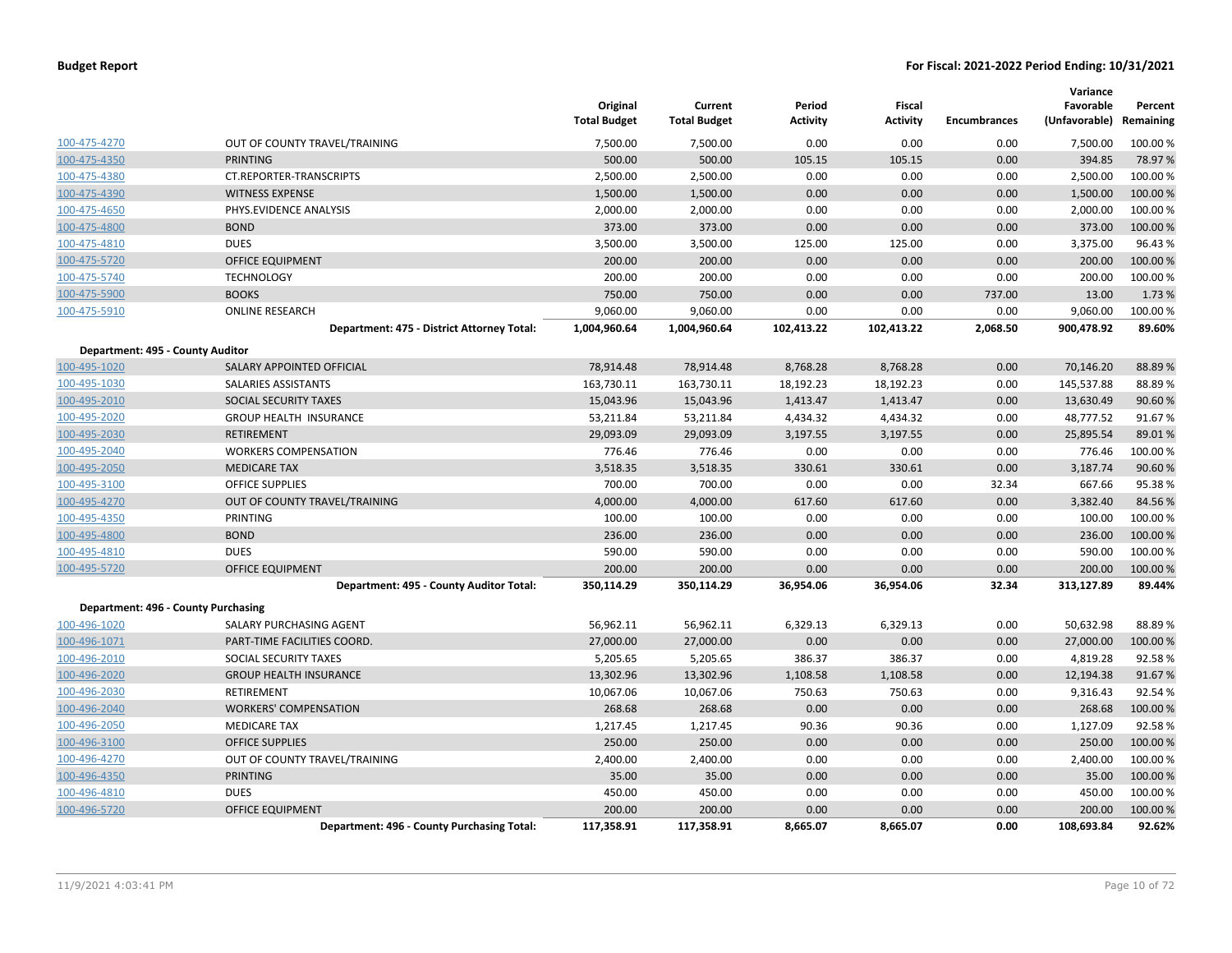|                                    |                                                 | Original<br><b>Total Budget</b> | Current<br><b>Total Budget</b> | Period<br><b>Activity</b> | <b>Fiscal</b><br><b>Activity</b> | <b>Encumbrances</b> | Variance<br>Favorable<br>(Unfavorable) Remaining | Percent  |
|------------------------------------|-------------------------------------------------|---------------------------------|--------------------------------|---------------------------|----------------------------------|---------------------|--------------------------------------------------|----------|
| Department: 497 - County Treasurer |                                                 |                                 |                                |                           |                                  |                     |                                                  |          |
| 100-497-1010                       | SALARY ELECTED OFFICIAL                         | 62,848.43                       | 62,848.43                      | 6,983.16                  | 6,983.16                         | 0.00                | 55,865.27                                        | 88.89%   |
| 100-497-2010                       | <b>SOCIAL SECURITY TAXES</b>                    | 3,895.60                        | 3,895.60                       | 370.52                    | 370.52                           | 0.00                | 3,525.08                                         | 90.49%   |
| 100-497-2020                       | <b>GROUP HEALTH INSURANCE</b>                   | 13,302.96                       | 13,302.96                      | 1,107.70                  | 1,107.70                         | 0.00                | 12,195.26                                        | 91.67%   |
| 100-497-2030                       | <b>RETIREMENT</b>                               | 7,533.58                        | 7,533.58                       | 828.21                    | 828.21                           | 0.00                | 6,705.37                                         | 89.01%   |
| 100-497-2040                       | <b>WORKERS' COMPENSATION</b>                    | 201.06                          | 201.06                         | 0.00                      | 0.00                             | 0.00                | 201.06                                           | 100.00%  |
| 100-497-2050                       | <b>MEDICARE TAX</b>                             | 911.07                          | 911.07                         | 86.65                     | 86.65                            | 0.00                | 824.42                                           | 90.49 %  |
| 100-497-3100                       | <b>OFFICE SUPPLIES</b>                          | 300.00                          | 300.00                         | 0.00                      | 0.00                             | 0.00                | 300.00                                           | 100.00%  |
| 100-497-4270                       | OUT OF COUNTY TRAVEL/TRAINING                   | 1,500.00                        | 1,500.00                       | 0.00                      | 0.00                             | 0.00                | 1,500.00                                         | 100.00 % |
| 100-497-4350                       | PRINTING                                        | 60.00                           | 60.00                          | 0.00                      | 0.00                             | 0.00                | 60.00                                            | 100.00%  |
| 100-497-4520                       | <b>R&amp;M EQUIPMENT</b>                        | 50.00                           | 50.00                          | 0.00                      | 0.00                             | 0.00                | 50.00                                            | 100.00 % |
| 100-497-4810                       | <b>DUES</b>                                     | 200.00                          | 200.00                         | 0.00                      | 0.00                             | 0.00                | 200.00                                           | 100.00%  |
|                                    | Department: 497 - County Treasurer Total:       | 90,802.70                       | 90,802.70                      | 9,376.24                  | 9,376.24                         | 0.00                | 81,426.46                                        | 89.67%   |
|                                    | Department: 499 - Tax Assessor Collector        |                                 |                                |                           |                                  |                     |                                                  |          |
| 100-499-1010                       | SALARY ELECTED OFFICIAL                         | 62,848.43                       | 62,848.43                      | 6,983.16                  | 6,983.16                         | 0.00                | 55,865.27                                        | 88.89%   |
| 100-499-1030                       | SALARIES CHIEF DEPUTY                           | 45,215.17                       | 45,215.17                      | 5,023.91                  | 5,023.91                         | 0.00                | 40,191.26                                        | 88.89%   |
| 100-499-1040                       | <b>SALARIES DEPUTIES</b>                        | 109,556.60                      | 109,556.60                     | 12,172.98                 | 12,172.98                        | 0.00                | 97,383.62                                        | 88.89%   |
| 100-499-2010                       | SOCIAL SECURITY TAXES                           | 13,492.45                       | 13,492.45                      | 1,460.59                  | 1,460.59                         | 0.00                | 12,031.86                                        | 89.17%   |
| 100-499-2020                       | <b>GROUP HEALTH INSURANCE</b>                   | 66,514.80                       | 66,514.80                      | 5,542.90                  | 5,542.90                         | 0.00                | 60,971.90                                        | 91.67%   |
| 100-499-2030                       | RETIREMENT                                      | 26,092.66                       | 26,092.66                      | 2,867.74                  | 2,867.74                         | 0.00                | 23,224.92                                        | 89.01%   |
| 100-499-2040                       | <b>WORKERS COMPENSATION</b>                     | 696.38                          | 696.38                         | 0.00                      | 0.00                             | 0.00                | 696.38                                           | 100.00%  |
| 100-499-2050                       | <b>MEDICARE TAX</b>                             | 3,155.49                        | 3,155.49                       | 341.58                    | 341.58                           | 0.00                | 2,813.91                                         | 89.18%   |
| 100-499-3100                       | <b>OFFICE SUPPLIES</b>                          | 1,200.00                        | 1,200.00                       | 0.00                      | 0.00                             | 247.18              | 952.82                                           | 79.40 %  |
| 100-499-3110                       | POSTAGE                                         | 2,400.00                        | 2,400.00                       | 0.00                      | 0.00                             | 0.00                | 2,400.00                                         | 100.00%  |
| 100-499-3150                       | <b>COPIER EXPENSE</b>                           | 1,200.00                        | 1,200.00                       | 89.75                     | 89.75                            | 0.00                | 1,110.25                                         | 92.52%   |
| 100-499-4270                       | OUT OF COUNTY TRAVEL/TRAINING                   | 4,000.00                        | 4,000.00                       | 0.00                      | 0.00                             | 0.00                | 4,000.00                                         | 100.00%  |
| 100-499-4350                       | PRINTING                                        | 200.00                          | 200.00                         | 0.00                      | 0.00                             | 0.00                | 200.00                                           | 100.00%  |
| 100-499-4800                       | <b>BOND</b>                                     | 368.00                          | 368.00                         | 0.00                      | 0.00                             | 0.00                | 368.00                                           | 100.00%  |
| 100-499-4810                       | <b>DUES</b>                                     | 175.00                          | 175.00                         | 0.00                      | 0.00                             | 0.00                | 175.00                                           | 100.00 % |
| 100-499-5720                       | OFFICE EQUIPMENT                                | 200.00                          | 200.00                         | 0.00                      | 0.00                             | 0.00                | 200.00                                           | 100.00%  |
|                                    | Department: 499 - Tax Assessor Collector Total: | 337,314.98                      | 337,314.98                     | 34,482.61                 | 34,482.61                        | 247.18              | 302,585.19                                       | 89.70%   |
|                                    | Department: 503 - Computer/IT Dept.             |                                 |                                |                           |                                  |                     |                                                  |          |
| 100-503-1020                       | SALARY-TECHNICIAN                               | 45,797.74                       | 45,797.74                      | 5,088.62                  | 5,088.62                         | 0.00                | 40,709.12                                        | 88.89%   |
| 100-503-1070                       | SALARY PART-TIME TECHNICIAN                     | 20,101.64                       | 20,101.64                      | 900.00                    | 900.00                           | 0.00                | 19,201.64                                        | 95.52%   |
| 100-503-2010                       | <b>SOCIAL SECURITY</b>                          | 4,085.76                        | 4,085.76                       | 289.35                    | 289.35                           | 0.00                | 3,796.41                                         | 92.92 %  |
| 100-503-2020                       | <b>GROUP HEALTH INSURANCE</b>                   | 13,302.96                       | 13,302.96                      | 1,108.58                  | 1,108.58                         | 0.00                | 12,194.38                                        | 91.67%   |
| 100-503-2030                       | <b>RETIREMENT</b>                               | 8,000.61                        | 8,000.61                       | 608.25                    | 608.25                           | 0.00                | 7,392.36                                         | 92.40 %  |
| 100-503-2040                       | <b>WORKERS COMPENSATION</b>                     | 210.88                          | 210.88                         | 0.00                      | 0.00                             | 0.00                | 210.88                                           | 100.00 % |
| 100-503-2050                       | <b>MEDICARE TAX</b>                             | 955.54                          | 955.54                         | 67.68                     | 67.68                            | 0.00                | 887.86                                           | 92.92 %  |
| 100-503-2250                       | <b>TRAVEL ALLOWANCE</b>                         | 828.00                          | 828.00                         | 40.00                     | 40.00                            | 0.00                | 788.00                                           | 95.17%   |
| 100-503-3100                       | <b>OFFICE SUPPLIES</b>                          | 100.00                          | 100.00                         | 0.00                      | 0.00                             | 0.00                | 100.00                                           | 100.00%  |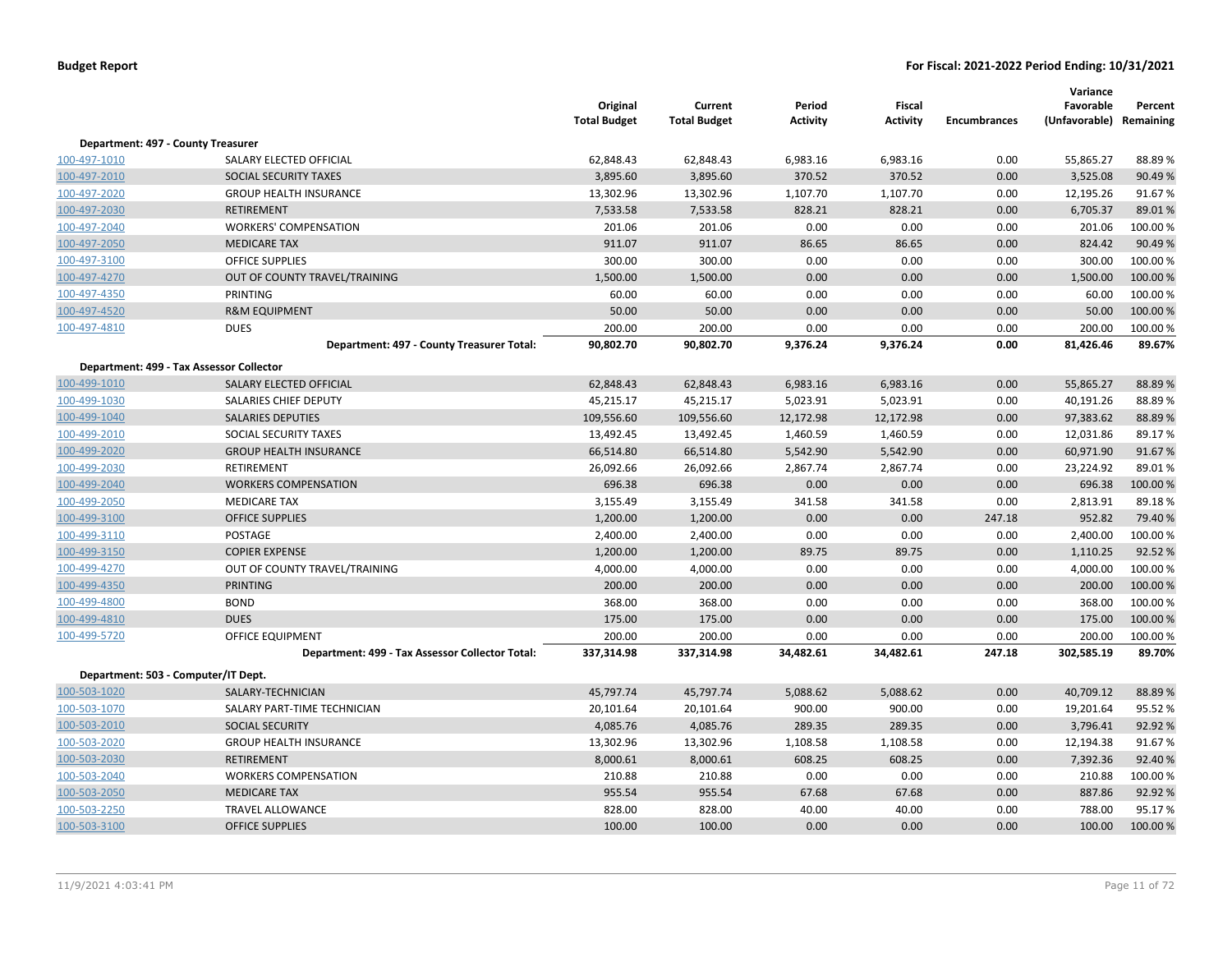|                               |                                            | Original<br><b>Total Budget</b> | Current<br><b>Total Budget</b> | Period<br><b>Activity</b> | Fiscal<br><b>Activity</b> | <b>Encumbrances</b> | Variance<br>Favorable<br>(Unfavorable) | Percent<br>Remaining |
|-------------------------------|--------------------------------------------|---------------------------------|--------------------------------|---------------------------|---------------------------|---------------------|----------------------------------------|----------------------|
| 100-503-4210                  | <b>EMERGENCY INTERNET</b>                  | 455.88                          | 455.88                         | 37.99                     | 37.99                     | 0.00                | 417.89                                 | 91.67%               |
| 100-503-4270                  | OUT OF COUNTY TRAVEL/TRAINING              | 1,200.00                        | 1,200.00                       | 0.00                      | 0.00                      | 0.00                | 1,200.00                               | 100.00 %             |
| 100-503-4810                  | <b>DUES</b>                                | 175.00                          | 175.00                         | 0.00                      | 0.00                      | 0.00                | 175.00                                 | 100.00%              |
| 100-503-5720                  | <b>OFFICE EQUIPMENT</b>                    | 200.00                          | 200.00                         | 26.98                     | 26.98                     | 0.00                | 173.02                                 | 86.51%               |
| 100-503-5740                  | COMPUTER/WEB SOFTWARE                      | 5,000.00                        | 5,000.00                       | 0.00                      | 0.00                      | 0.00                | 5,000.00                               | 100.00%              |
| 100-503-5760                  | <b>COUNTY COMPUTER REPLACEMENT</b>         | 10,000.00                       | 10,000.00                      | 0.00                      | 0.00                      | 0.00                | 10,000.00                              | 100.00%              |
|                               | Department: 503 - Computer/IT Dept. Total: | 110,414.01                      | 110,414.01                     | 8,167.45                  | 8,167.45                  | 0.00                | 102,246.56                             | 92.60%               |
| Department: 509 - Contingency |                                            |                                 |                                |                           |                           |                     |                                        |                      |
| 100-509-4750                  | CONTINGENCY                                | 250,000.00                      | 250,000.00                     | 0.00                      | 0.00                      | 0.00                | 250,000.00                             | 100.00 %             |
|                               | Department: 509 - Contingency Total:       | 250,000.00                      | 250,000.00                     | 0.00                      | 0.00                      | 0.00                | 250,000.00                             | 100.00%              |
| Department: 510 - Courthouse  |                                            |                                 |                                |                           |                           |                     |                                        |                      |
| 100-510-1070                  | <b>SALARY PART-TIME</b>                    | 18,096.00                       | 18,096.00                      | 2,088.00                  | 2,088.00                  | 0.00                | 16,008.00                              | 88.46%               |
| 100-510-1150                  | <b>SALARY JANITOR</b>                      | 43,948.14                       | 43,948.14                      | 4,597.48                  | 4,597.48                  | 0.00                | 39,350.66                              | 89.54 %              |
| 100-510-2010                  | SOCIAL SECURITY TAXES                      | 4,233.96                        | 4,233.96                       | 414.49                    | 414.49                    | 0.00                | 3,819.47                               | 90.21%               |
| 100-510-2020                  | <b>GROUP HEALTH INSURANCE</b>              | 13,302.96                       | 13,302.96                      | 0.00                      | 0.00                      | 0.00                | 13,302.96                              | 100.00%              |
| 100-510-2030                  | RETIREMENT                                 | 7,222.78                        | 7,222.78                       | 792.91                    | 792.91                    | 0.00                | 6,429.87                               | 89.02 %              |
| 100-510-2040                  | <b>WORKERS' COMPENSATION</b>               | 2,114.69                        | 2,114.69                       | 0.00                      | 0.00                      | 0.00                | 2,114.69                               | 100.00 %             |
| 100-510-2050                  | <b>MEDICARE TAX</b>                        | 832.00                          | 832.00                         | 96.94                     | 96.94                     | 0.00                | 735.06                                 | 88.35 %              |
| 100-510-3100                  | <b>OFFICE SUPPLIES</b>                     | 3,500.00                        | 3,500.00                       | 159.92                    | 159.92                    | 89.98               | 3,250.10                               | 92.86%               |
| 100-510-3110                  | <b>POSTAGE</b>                             | 5,000.00                        | 5,000.00                       | 166.14                    | 166.14                    | 0.00                | 4,833.86                               | 96.68%               |
| 100-510-3150                  | <b>COPIER RENTAL</b>                       | 8,910.00                        | 8,910.00                       | 529.33                    | 529.33                    | 0.00                | 8,380.67                               | 94.06%               |
| 100-510-3160                  | <b>EMPLOYEE AWARDS BANQUET</b>             | 2,400.00                        | 2,400.00                       | 0.00                      | 0.00                      | 598.17              | 1,801.83                               | 75.08%               |
| 100-510-3300                  | EXPENSE-GAS AND OIL                        | 200.00                          | 200.00                         | 0.00                      | 0.00                      | 0.00                | 200.00                                 | 100.00%              |
| 100-510-3320                  | <b>JANITOR SUPPLIES</b>                    | 2,000.00                        | 2,000.00                       | 0.00                      | 0.00                      | 0.00                | 2,000.00                               | 100.00 %             |
| 100-510-4005                  | <b>CUSTODIAL SERVICES</b>                  | 0.00                            | 0.00                           | 0.00                      | 0.00                      | 1,700.00            | $-1,700.00$                            | 0.00%                |
| 100-510-4200                  | <b>TELEPHONE</b>                           | 44,200.00                       | 44,200.00                      | 3,576.75                  | 3,576.75                  | 0.00                | 40,623.25                              | 91.91%               |
| 100-510-4210                  | <b>INTERNET</b>                            | 10,200.00                       | 10,200.00                      | 0.00                      | 0.00                      | 0.00                | 10,200.00                              | 100.00%              |
| 100-510-4400                  | UTILITIES ELECTRICITY                      | 13,500.00                       | 13,500.00                      | 211.64                    | 211.64                    | 0.00                | 13,288.36                              | 98.43 %              |
| 100-510-4420                  | UTILITIES WATER                            | 2,394.00                        | 2,394.00                       | 0.00                      | 0.00                      | 0.00                | 2,394.00                               | 100.00%              |
| 100-510-4430                  | <b>TRASH PICK-UP</b>                       | 1,050.00                        | 1,050.00                       | 0.00                      | 0.00                      | 0.00                | 1,050.00                               | 100.00%              |
| 100-510-4460                  | <b>ELEVATOR MAINTENANCE CONTR</b>          | 4,200.00                        | 4,200.00                       | 0.00                      | 0.00                      | 0.00                | 4,200.00                               | 100.00%              |
| 100-510-4500                  | <b>R &amp; M BUILDING</b>                  | 1,000.00                        | 1,000.00                       | 0.00                      | 0.00                      | 0.00                | 1,000.00                               | 100.00 %             |
| 100-510-4501                  | PEST CONTROL                               | 150.00                          | 150.00                         | 0.00                      | 0.00                      | 0.00                | 150.00                                 | 100.00%              |
| 100-510-4530                  | <b>COMPUTER SOFTWARE</b>                   | 230,000.00                      | 230,000.00                     | 71,859.82                 | 71,859.82                 | 0.00                | 158,140.18                             | 68.76%               |
| 100-510-4820                  | <b>FIRE INSURANCE</b>                      | 28,500.00                       | 28,500.00                      | 0.00                      | 0.00                      | 0.00                | 28,500.00                              | 100.00 %             |
| 100-510-5770                  | <b>JANITOR EQUIPMENT</b>                   | 300.00                          | 300.00                         | 0.00                      | 0.00                      | 0.00                | 300.00                                 | 100.00 %             |
|                               | Department: 510 - Courthouse Total:        | 447,254.53                      | 447,254.53                     | 84,493.42                 | 84,493.42                 | 2,388.15            | 360,372.96                             | 80.57%               |
|                               | Department: 511 - County Office Building   |                                 |                                |                           |                           |                     |                                        |                      |
| 100-511-2251                  | <b>JANITOR TRAVEL</b>                      | 180.00                          | 180.00                         | 0.00                      | 0.00                      | 0.00                | 180.00                                 | 100.00 %             |
| 100-511-3320                  | <b>JANITOR SUPPLIES</b>                    | 1,000.00                        | 1,000.00                       | 0.00                      | 0.00                      | 15.43               | 984.57                                 | 98.46%               |
| 100-511-4400                  | UTILITIES ELECTRICITY                      | 4,300.00                        | 4,300.00                       | 377.89                    | 377.89                    | 0.00                | 3,922.11                               | 91.21%               |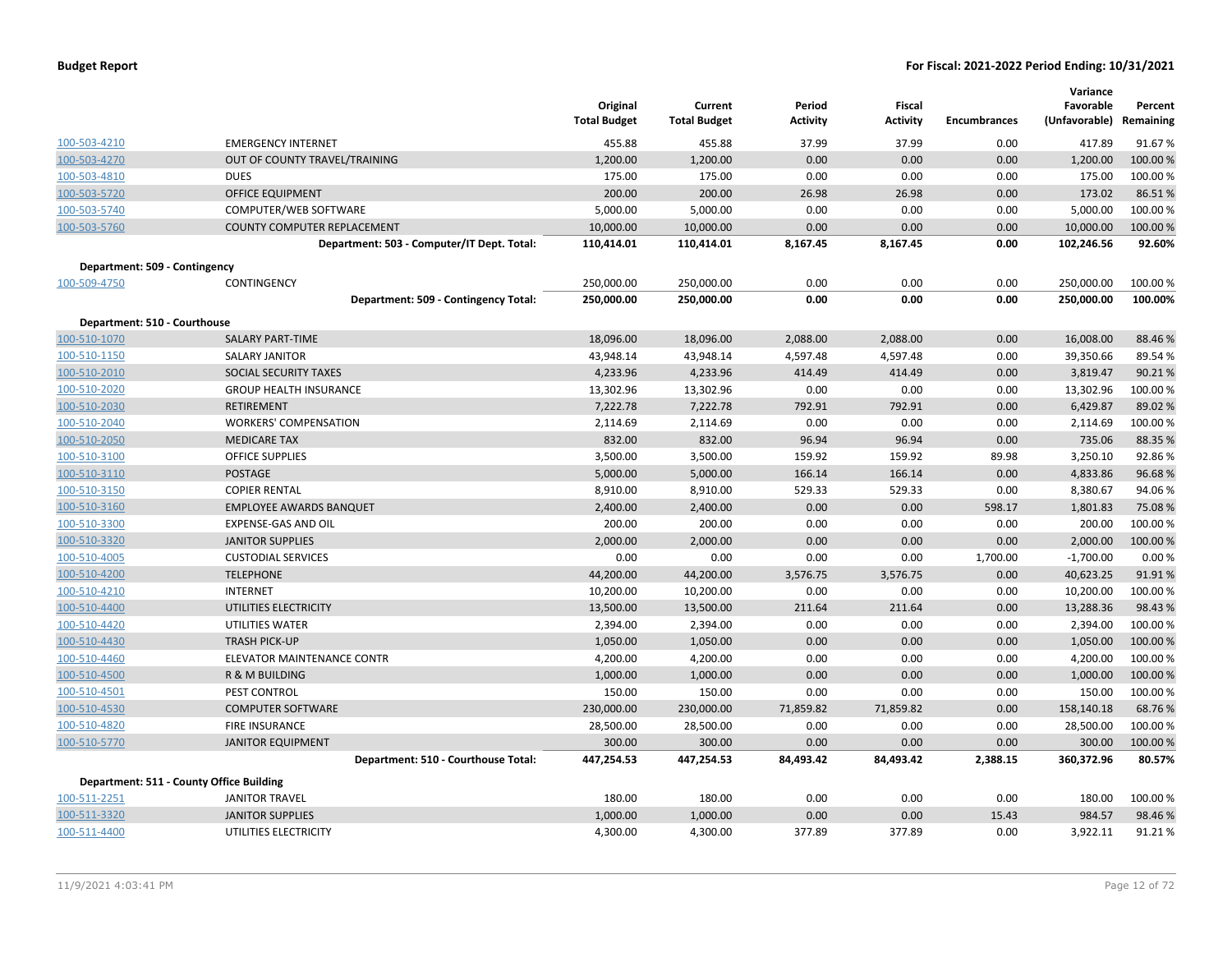|                                   |                                                 | Original<br><b>Total Budget</b> | Current<br><b>Total Budget</b> | Period<br><b>Activity</b> | Fiscal<br><b>Activity</b> | <b>Encumbrances</b> | Variance<br>Favorable<br>(Unfavorable) Remaining | Percent  |
|-----------------------------------|-------------------------------------------------|---------------------------------|--------------------------------|---------------------------|---------------------------|---------------------|--------------------------------------------------|----------|
| 100-511-4410                      | <b>UTILITIES GAS</b>                            | 1,000.00                        | 1,000.00                       | 0.00                      | 0.00                      | 0.00                | 1,000.00                                         | 100.00 % |
| 100-511-4420                      | UTILITIES WATER                                 | 1,100.00                        | 1,100.00                       | 0.00                      | 0.00                      | 0.00                | 1,100.00                                         | 100.00%  |
| 100-511-4430                      | <b>TRASH PICK-UP SERVICE</b>                    | 540.00                          | 540.00                         | 0.00                      | 0.00                      | 0.00                | 540.00                                           | 100.00 % |
| 100-511-4500                      | R & M BUILDING                                  | 1,000.00                        | 1,000.00                       | 0.00                      | 0.00                      | 0.00                | 1,000.00                                         | 100.00%  |
| 100-511-4501                      | PEST CONTROL                                    | 268.00                          | 268.00                         | 0.00                      | 0.00                      | 0.00                | 268.00                                           | 100.00%  |
| 100-511-4503                      | FIRE EXTINGUISHER INSPECTION                    | 75.00                           | 75.00                          | 0.00                      | 0.00                      | 0.00                | 75.00                                            | 100.00%  |
| 100-511-4820                      | <b>FIRE INSURANCE</b>                           | 1,152.00                        | 1,152.00                       | 0.00                      | 0.00                      | 0.00                | 1,152.00                                         | 100.00%  |
|                                   | Department: 511 - County Office Building Total: | 10,615.00                       | 10,615.00                      | 377.89                    | 377.89                    | 15.43               | 10,221.68                                        | 96.29%   |
|                                   | Department: 512 - Co-Op Office Building         |                                 |                                |                           |                           |                     |                                                  |          |
| 100-512-4400                      | UTILITIES ELECTRICITY                           | 720.00                          | 720.00                         | 82.56                     | 82.56                     | 0.00                | 637.44                                           | 88.53 %  |
|                                   | Department: 512 - Co-Op Office Building Total:  | 720.00                          | 720.00                         | 82.56                     | 82.56                     | 0.00                | 637.44                                           | 88.53%   |
|                                   | Department: 513 - Courthouse South Annex        |                                 |                                |                           |                           |                     |                                                  |          |
| 100-513-3110                      | <b>POSTAGE</b>                                  | 2,000.00                        | 2,000.00                       | 160.69                    | 160.69                    | 0.00                | 1,839.31                                         | 91.97%   |
| 100-513-3150                      | <b>COPIER RENTAL</b>                            | 1,500.00                        | 1,500.00                       | 97.72                     | 97.72                     | 0.00                | 1,402.28                                         | 93.49%   |
| 100-513-3320                      | <b>JANITOR SUPPLIES</b>                         | 1,400.00                        | 1,400.00                       | 0.00                      | 0.00                      | 39.11               | 1,360.89                                         | 97.21%   |
| 100-513-4210                      | <b>INTERNET</b>                                 | 3,300.00                        | 3,300.00                       | 231.43                    | 231.43                    | 0.00                | 3,068.57                                         | 92.99%   |
| 100-513-4400                      | UTILITIES ELECTRICITY                           | 5,600.00                        | 5,600.00                       | 523.16                    | 523.16                    | 0.00                | 5,076.84                                         | 90.66%   |
| 100-513-4410                      | UTILITIES GAS                                   | 1,300.00                        | 1,300.00                       | 72.14                     | 72.14                     | 0.00                | 1,227.86                                         | 94.45 %  |
| 100-513-4420                      | <b>UTILITIES WATER</b>                          | 1,200.00                        | 1,200.00                       | 0.00                      | 0.00                      | 0.00                | 1,200.00                                         | 100.00%  |
| 100-513-4430                      | <b>TRASH PICKUP SERVICE</b>                     | 1,050.00                        | 1,050.00                       | 0.00                      | 0.00                      | 0.00                | 1,050.00                                         | 100.00%  |
| 100-513-4500                      | <b>R&amp;M BUILDING</b>                         | 1,000.00                        | 1,000.00                       | 50.00                     | 50.00                     | 0.00                | 950.00                                           | 95.00 %  |
| 100-513-4501                      | PEST CONTROL                                    | 380.00                          | 380.00                         | 0.00                      | 0.00                      | 0.00                | 380.00                                           | 100.00%  |
| 100-513-4503                      | FIRE EXTINGUISHER INSPECTION                    | 30.00                           | 30.00                          | 0.00                      | 0.00                      | 0.00                | 30.00                                            | 100.00%  |
| 100-513-4820                      | FIRE INSURANCE                                  | 2,700.00                        | 2,700.00                       | 0.00                      | 0.00                      | 0.00                | 2,700.00                                         | 100.00%  |
|                                   | Department: 513 - Courthouse South Annex Total: | 21,460.00                       | 21,460.00                      | 1,135.14                  | 1,135.14                  | 39.11               | 20,285.75                                        | 94.53%   |
| Department: 514 - City Hall Annex |                                                 |                                 |                                |                           |                           |                     |                                                  |          |
| 100-514-4210                      | <b>INTERNET</b>                                 | 340.00                          | 340.00                         | 82.69                     | 82.69                     | 0.00                | 257.31                                           | 75.68%   |
|                                   | Department: 514 - City Hall Annex Total:        | 340.00                          | 340.00                         | 82.69                     | 82.69                     | 0.00                | 257.31                                           | 75.68%   |
|                                   | Department: 515 - Windom County Building        |                                 |                                |                           |                           |                     |                                                  |          |
| 100-515-3320                      | <b>JANITOR SUPPLIES</b>                         | 1,000.00                        | 1,000.00                       | 0.00                      | 0.00                      | 0.00                | 1,000.00                                         | 100.00%  |
| 100-515-4210                      | <b>INTERNET</b>                                 | 565.00                          | 565.00                         | 46.95                     | 46.95                     | 0.00                | 518.05                                           | 91.69%   |
| 100-515-4400                      | UTILITIES ELECTRICITY                           | 3,000.00                        | 3,000.00                       | 341.54                    | 341.54                    | 0.00                | 2,658.46                                         | 88.62 %  |
| 100-515-4410                      | UTILITIES GAS                                   | 2,000.00                        | 2,000.00                       | 0.00                      | 0.00                      | 0.00                | 2,000.00                                         | 100.00%  |
| 100-515-4420                      | UTILITIES WATER                                 | 800.00                          | 800.00                         | 0.00                      | 0.00                      | 0.00                | 800.00                                           | 100.00%  |
| 100-515-4500                      | <b>R&amp;M BUILDING</b>                         | 1,000.00                        | 1,000.00                       | 0.00                      | 0.00                      | 0.00                | 1,000.00                                         | 100.00 % |
| 100-515-4501                      | PEST CONTROL                                    | 260.00                          | 260.00                         | 0.00                      | 0.00                      | 0.00                | 260.00                                           | 100.00%  |
| 100-515-4502                      | <b>LAWN MAINTENANCE</b>                         | 800.00                          | 800.00                         | 60.00                     | 60.00                     | 0.00                | 740.00                                           | 92.50%   |
| 100-515-4503                      | FIRE EXTINGUISHER INSPECTION                    | 12.00                           | 12.00                          | 0.00                      | 0.00                      | 0.00                | 12.00                                            | 100.00%  |
| 100-515-4820                      | <b>FIRE INSURANCE</b>                           | 2,030.00                        | 2,030.00                       | 0.00                      | 0.00                      | 0.00                | 2,030.00                                         | 100.00 % |
|                                   | Department: 515 - Windom County Building Total: | 11,467.00                       | 11,467.00                      | 448.49                    | 448.49                    | 0.00                | 11,018.51                                        | 96.09%   |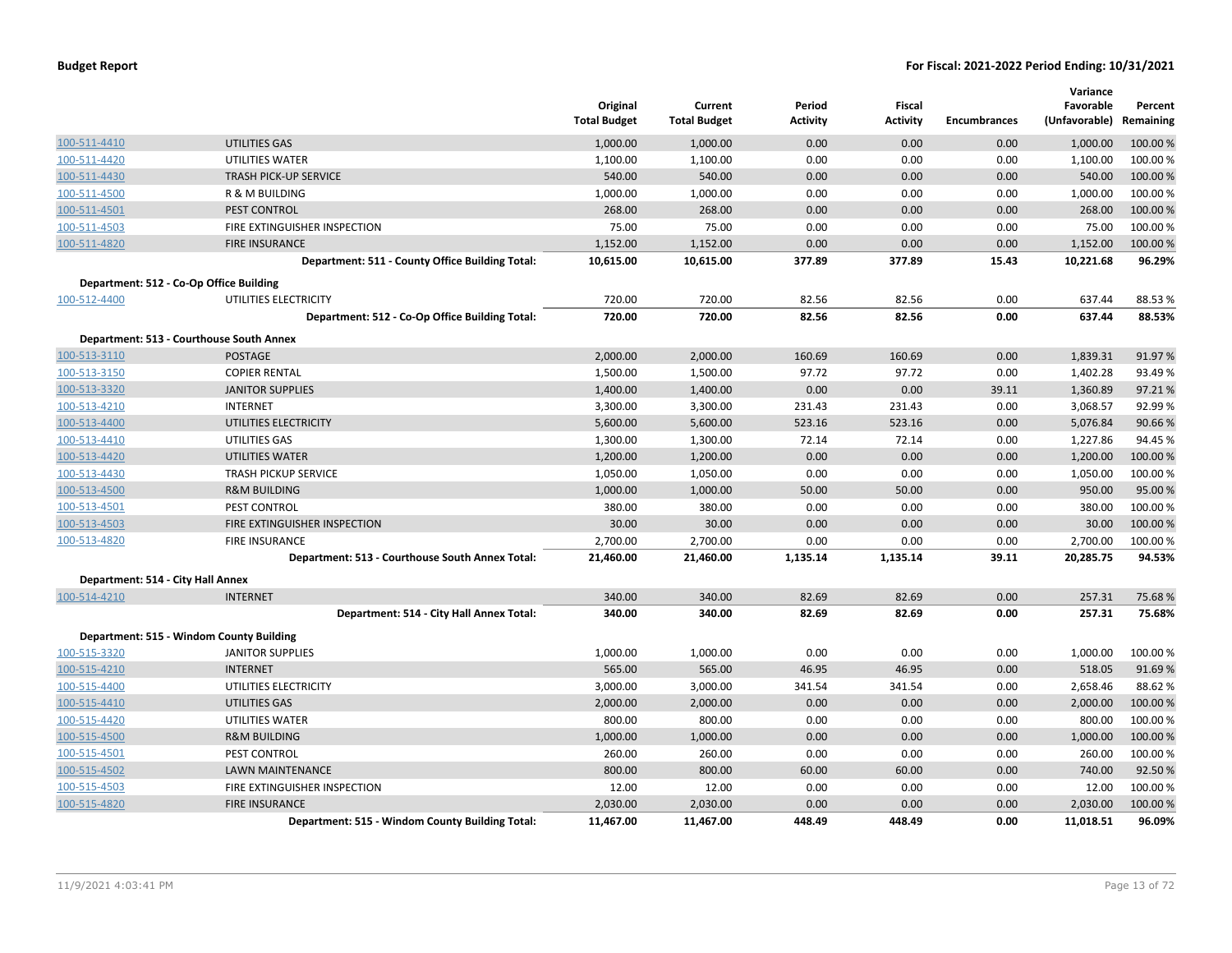|                                          |                                                      | Original<br><b>Total Budget</b> | Current<br><b>Total Budget</b> | Period<br><b>Activity</b> | <b>Fiscal</b><br><b>Activity</b> | <b>Encumbrances</b> | Variance<br>Favorable<br>(Unfavorable) Remaining | Percent  |
|------------------------------------------|------------------------------------------------------|---------------------------------|--------------------------------|---------------------------|----------------------------------|---------------------|--------------------------------------------------|----------|
|                                          | Department: 516 - Agrilife Extension Building        |                                 |                                |                           |                                  |                     |                                                  |          |
| 100-516-2251                             | <b>JANITOR TRAVEL</b>                                | 265.00                          | 265.00                         | 0.00                      | 0.00                             | 0.00                | 265.00                                           | 100.00%  |
| 100-516-3320                             | <b>JANITOR SUPPLIES</b>                              | 500.00                          | 500.00                         | 0.00                      | 0.00                             | 0.00                | 500.00                                           | 100.00 % |
| 100-516-4400                             | UTILITIES ELECTRICITY                                | 5,100.00                        | 5,100.00                       | 302.65                    | 302.65                           | 0.00                | 4,797.35                                         | 94.07%   |
| 100-516-4420                             | <b>UTILITIES WATER</b>                               | 720.00                          | 720.00                         | 0.00                      | 0.00                             | 0.00                | 720.00                                           | 100.00 % |
| 100-516-4500                             | <b>R&amp;M BUILDING</b>                              | 500.00                          | 500.00                         | 0.00                      | 0.00                             | 0.00                | 500.00                                           | 100.00 % |
| 100-516-4501                             | <b>PEST CONTROL</b>                                  | 228.00                          | 228.00                         | 57.00                     | 57.00                            | 0.00                | 171.00                                           | 75.00 %  |
| 100-516-4503                             | FIRE EXTINGUISHER INSPECTION                         | 12.00                           | 12.00                          | 0.00                      | 0.00                             | 0.00                | 12.00                                            | 100.00%  |
| 100-516-4820                             | <b>FIRE INSURANCE</b>                                | 1,106.00                        | 1,106.00                       | 0.00                      | 0.00                             | 0.00                | 1,106.00                                         | 100.00%  |
|                                          | Department: 516 - Agrilife Extension Building Total: | 8,431.00                        | 8,431.00                       | 359.65                    | 359.65                           | 0.00                | 8,071.35                                         | 95.73%   |
|                                          | <b>Department: 518 - County Offices Relocation</b>   |                                 |                                |                           |                                  |                     |                                                  |          |
| 100-518-3110                             | <b>POSTAGE</b>                                       | 350.00                          | 350.00                         | 0.00                      | 0.00                             | 0.00                | 350.00                                           | 100.00%  |
| 100-518-3320                             | <b>JANITOR SUPPLIES</b>                              | 1,200.00                        | 1,200.00                       | 400.37                    | 400.37                           | 857.05              | $-57.42$                                         | $-4.79%$ |
| 100-518-4210                             | <b>INTERNET</b>                                      | 9,600.00                        | 9,600.00                       | 1,046.18                  | 1,046.18                         | 0.00                | 8,553.82                                         | 89.10%   |
| 100-518-4400                             | UTILITIES ELECTRICITY                                | 22,500.00                       | 22,500.00                      | 1,236.93                  | 1,236.93                         | 0.00                | 21,263.07                                        | 94.50%   |
| 100-518-4410                             | UTILITIES GAS                                        | 2,500.00                        | 2,500.00                       | 62.48                     | 62.48                            | 0.00                | 2,437.52                                         | 97.50%   |
| 100-518-4420                             | UTILITIES WATER                                      | 6,000.00                        | 6,000.00                       | 125.00                    | 125.00                           | 0.00                | 5,875.00                                         | 97.92 %  |
| 100-518-4430                             | <b>TRASH PICKUP SERVICE</b>                          | 2,150.00                        | 2,150.00                       | 0.00                      | 0.00                             | 0.00                | 2,150.00                                         | 100.00%  |
| 100-518-4500                             | R & M BUILDING                                       | 1,000.00                        | 1,000.00                       | 0.00                      | 0.00                             | 0.00                | 1,000.00                                         | 100.00 % |
| 100-518-4501                             | PEST CONTROL                                         | 1,000.00                        | 1,000.00                       | 0.00                      | 0.00                             | 0.00                | 1,000.00                                         | 100.00%  |
| 100-518-4503                             | FIRE EXTINGUISHER INSPECTION                         | 36.00                           | 36.00                          | 0.00                      | 0.00                             | 0.00                | 36.00                                            | 100.00 % |
| 100-518-4600                             | MOVING EXPENSES                                      | 35,000.00                       | 35,000.00                      | 33.84                     | 33.84                            | 0.00                | 34,966.16                                        | 99.90%   |
| 100-518-4700                             | OFFICE SPACE LEASE                                   | 89,600.00                       | 89,600.00                      | 9,800.00                  | 9,800.00                         | 0.00                | 79,800.00                                        | 89.06 %  |
| 100-518-4830                             | <b>ALARM MONITORING</b>                              | 900.00                          | 900.00                         | 885.60                    | 885.60                           | 0.00                | 14.40                                            | 1.60%    |
|                                          | Department: 518 - County Offices Relocation Total:   | 171,836.00                      | 171,836.00                     | 13,590.40                 | 13,590.40                        | 857.05              | 157,388.55                                       | 91.59%   |
| Department: 520 - Lake Fannin            |                                                      |                                 |                                |                           |                                  |                     |                                                  |          |
| 100-520-4890                             | <b>LOCAL FUNDING</b>                                 | 5,000.00                        | 5,000.00                       | 0.00                      | 0.00                             | 0.00                | 5,000.00                                         | 100.00 % |
|                                          | Department: 520 - Lake Fannin Total:                 | 5,000.00                        | 5,000.00                       | 0.00                      | 0.00                             | 0.00                | 5,000.00                                         | 100.00%  |
| Department: 540 - Ambulance Service      |                                                      |                                 |                                |                           |                                  |                     |                                                  |          |
| 100-540-4170                             | <b>EMS SERVICE</b>                                   | 762,200.00                      | 762,200.00                     | 63,516.67                 | 63,516.67                        | 0.00                | 698,683.33                                       | 91.67%   |
| 100-540-4400                             | UTILITIES ELECTRICITY                                | 6,000.00                        | 6,000.00                       | 438.21                    | 438.21                           | 0.00                | 5,561.79                                         | 92.70%   |
|                                          | Department: 540 - Ambulance Service Total:           | 768,200.00                      | 768,200.00                     | 63,954.88                 | 63,954.88                        | 0.00                | 704,245.12                                       | 91.67%   |
| <b>Department: 543 - Fire Protection</b> |                                                      |                                 |                                |                           |                                  |                     |                                                  |          |
| 100-543-4160                             | FIRE PROTECTION SERVICE                              | 131,320.00                      | 131,320.00                     | 0.00                      | 0.00                             | 0.00                | 131,320.00                                       | 100.00 % |
| 100-543-4220                             | <b>R&amp;M RADIO/TOWER</b>                           | 700.00                          | 700.00                         | 0.00                      | 0.00                             | 0.00                | 700.00                                           | 100.00%  |
|                                          | Department: 543 - Fire Protection Total:             | 132,020.00                      | 132,020.00                     | 0.00                      | 0.00                             | 0.00                | 132,020.00                                       | 100.00%  |
| Department: 551 - Constable Pct.1        |                                                      |                                 |                                |                           |                                  |                     |                                                  |          |
| 100-551-1010                             | SALARY ELECTED OFFICIAL                              | 36,018.84                       | 36,018.84                      | 4,002.09                  | 4,002.09                         | 0.00                | 32,016.75                                        | 88.89%   |
| 100-551-2010                             | SOCIAL SECURITY TAXES                                | 2,381.97                        | 2,381.97                       | 253.38                    | 253.38                           | 0.00                | 2,128.59                                         | 89.36%   |
| 100-551-2020                             | <b>GROUP HEALTH INSURANCE</b>                        | 6,651.48                        | 6,651.48                       | 520.70                    | 520.70                           | 0.00                | 6,130.78                                         | 92.17%   |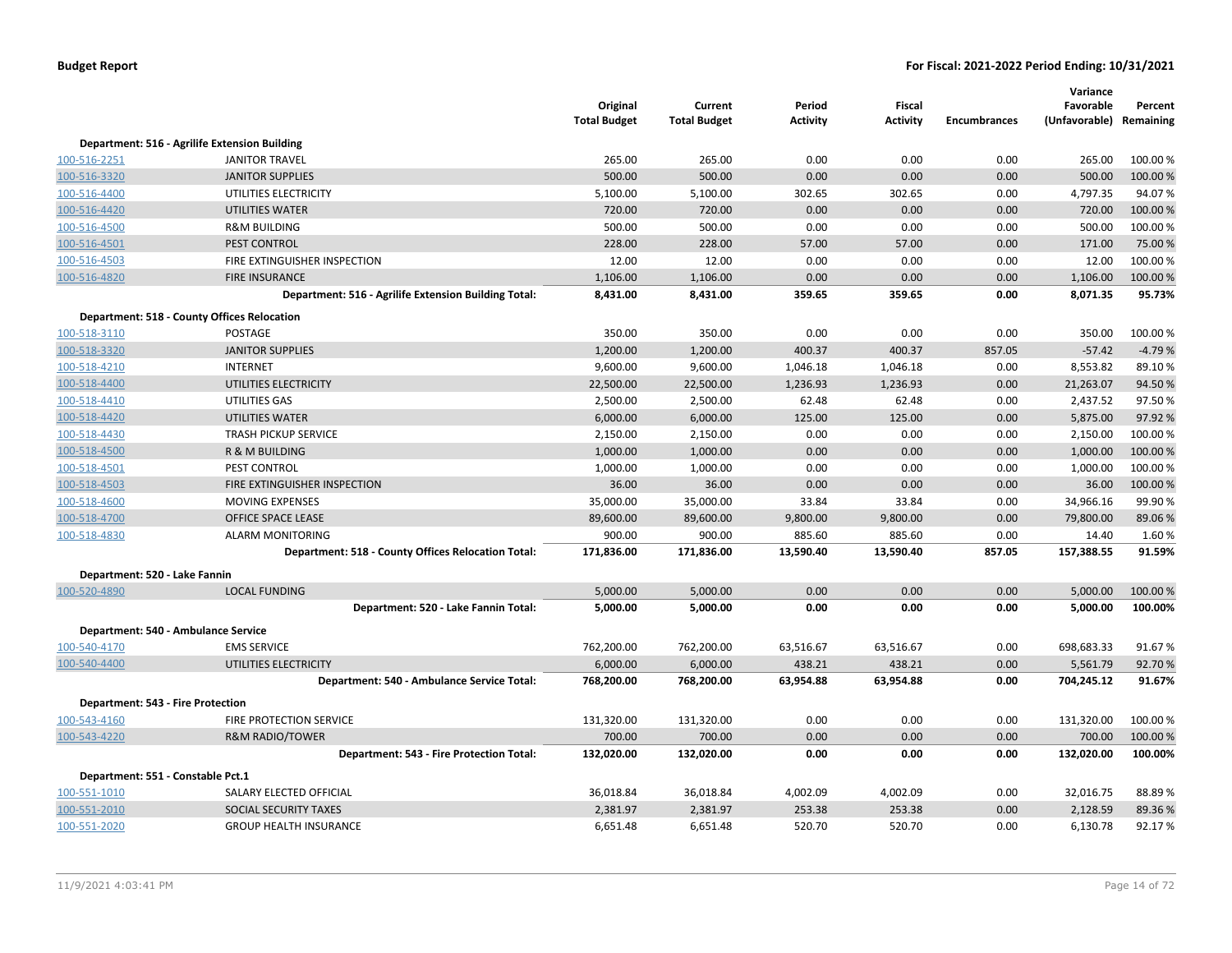|                                   |                                          | Original<br><b>Total Budget</b> | Current<br><b>Total Budget</b> | Period<br><b>Activity</b> | Fiscal<br><b>Activity</b> | <b>Encumbrances</b> | Variance<br>Favorable<br>(Unfavorable) Remaining | Percent            |
|-----------------------------------|------------------------------------------|---------------------------------|--------------------------------|---------------------------|---------------------------|---------------------|--------------------------------------------------|--------------------|
| 100-551-2030                      | <b>RETIREMENT</b>                        | 4,606.42                        | 4,606.42                       | 498.37                    | 498.37                    | 0.00                | 4,108.05                                         | 89.18%             |
| 100-551-2040                      | <b>WORKERS' COMPENSATION</b>             | 648.34                          | 648.34                         | 0.00                      | 0.00                      | 0.00                | 648.34                                           | 100.00%            |
| 100-551-2050                      | <b>MEDICARE TAX</b>                      | 557.07                          | 557.07                         | 59.26                     | 59.26                     | 0.00                | 497.81                                           | 89.36%             |
| 100-551-2250                      | <b>TRAVEL ALLOWANCE</b>                  | 2,400.00                        | 2,400.00                       | 200.00                    | 200.00                    | 0.00                | 2,200.00                                         | 91.67%             |
| 100-551-3100                      | <b>OFFICE SUPPLIES</b>                   | 50.00                           | 50.00                          | 0.00                      | 0.00                      | 0.00                | 50.00                                            | 100.00%            |
| 100-551-3110                      | POSTAGE                                  | 150.00                          | 150.00                         | 0.00                      | 0.00                      | 0.00                | 150.00                                           | 100.00 %           |
| 100-551-3300                      | AUTO EXPENSE-GAS AND OIL                 | 1,500.00                        | 1,500.00                       | 0.00                      | 0.00                      | 0.00                | 1,500.00                                         | 100.00 %           |
| 100-551-4220                      | R & M RADIO                              | 100.00                          | 100.00                         | 0.00                      | 0.00                      | 0.00                | 100.00                                           | 100.00%            |
| 100-551-4350                      | <b>PRINTING</b>                          | 50.00                           | 50.00                          | 0.00                      | 0.00                      | 0.00                | 50.00                                            | 100.00 %           |
| 100-551-4880                      | LAW ENFORCEMENT INSURANCE                | 500.00                          | 500.00                         | 0.00                      | 0.00                      | 0.00                | 500.00                                           | 100.00%            |
| 100-551-5910                      | <b>ONLINE RESEARCH</b>                   | 600.00                          | 600.00                         | 0.00                      | 0.00                      | 0.00                | 600.00                                           | 100.00 %           |
|                                   | Department: 551 - Constable Pct.1 Total: | 56,214.12                       | 56,214.12                      | 5,533.80                  | 5,533.80                  | 0.00                | 50,680.32                                        | 90.16%             |
| Department: 552 - Constable Pct.2 |                                          |                                 |                                |                           |                           |                     |                                                  |                    |
| 100-552-1010                      | SALARY ELECTED OFFICIAL                  | 17,775.99                       | 17,775.99                      | 1,975.11                  | 1,975.11                  | 0.00                | 15,800.88                                        | 88.89%             |
| 100-552-2010                      | SOCIAL SECURITY TAXES                    | 1,250.91                        | 1,250.91                       | 122.46                    | 122.46                    | 0.00                | 1,128.45                                         | 90.21%             |
| 100-552-2020                      | <b>GROUP HEALTH INSURANCE</b>            | 13,302.96                       | 13,302.96                      | 1,108.58                  | 1,108.58                  | 0.00                | 12,194.38                                        | 91.67%             |
| 100-552-2030                      | <b>RETIREMENT</b>                        | 2,131.34                        | 2,131.34                       | 234.24                    | 234.24                    | 0.00                | 1,897.10                                         | 89.01%             |
| 100-552-2040                      | <b>WORKERS' COMPENSATION</b>             | 319.97                          | 319.97                         | 0.00                      | 0.00                      | 0.00                | 319.97                                           | 100.00 %           |
| 100-552-2050                      | <b>MEDICARE TAX</b>                      | 292.55                          | 292.55                         | 28.65                     | 28.65                     | 0.00                | 263.90                                           | 90.21%             |
| 100-552-3100                      | <b>OFFICE SUPPLIES</b>                   | 50.00                           | 50.00                          | 0.00                      | 0.00                      | 0.00                | 50.00                                            | 100.00 %           |
| 100-552-3110                      | <b>POSTAGE</b>                           | 60.00                           | 60.00                          | 0.00                      | 0.00                      | 0.00                | 60.00                                            | 100.00 %           |
| 100-552-3300                      | AUTO EXPENSE-GAS AND OIL                 | 1,000.00                        | 1,000.00                       | 0.00                      | 0.00                      | 0.00                | 1,000.00                                         | 100.00%            |
| 100-552-4220                      | R & M RADIO                              | 100.00                          | 100.00                         | 0.00                      | 0.00                      | 0.00                | 100.00                                           | 100.00 %           |
| 100-552-4270                      | OUT OF COUNTY TRAVEL/TRAINING            | 228.00                          | 228.00                         | 0.00                      | 0.00                      | 0.00                | 228.00                                           | 100.00%            |
| 100-552-4350                      | <b>PRINTING</b>                          | 50.00                           | 50.00                          | 0.00                      | 0.00                      | 0.00                | 50.00                                            | 100.00 %           |
| 100-552-4540                      | <b>R&amp;M AUTO</b>                      | 1,000.00                        | 1,000.00                       | 0.00                      | 0.00                      | 0.00                | 1,000.00                                         | 100.00 %           |
| 100-552-4870                      | <b>AUTO INSURANCE</b>                    | 425.00                          | 425.00                         | 0.00                      | 0.00                      | 0.00                | 425.00                                           | 100.00%            |
| 100-552-4880                      | LAW ENFOREMENT INSURANCE                 | 500.00                          | 500.00                         | 0.00                      | 0.00                      | 0.00                | 500.00                                           | 100.00%            |
|                                   | Department: 552 - Constable Pct.2 Total: | 38,486.72                       | 38,486.72                      | 3,469.04                  | 3,469.04                  | 0.00                | 35,017.68                                        | 90.99%             |
| Department: 553 - Constable Pct.3 |                                          |                                 |                                |                           |                           |                     |                                                  |                    |
| 100-553-1010                      | SALARY ELECTED OFFICIAL                  | 15,863.00                       | 15,863.00                      | 1,762.56                  | 1,762.56                  | 0.00                | 14,100.44                                        | 88.89%             |
|                                   | SOCIAL SECURITY TAXES                    | 1,132.31                        | 1,132.31                       | 121.69                    | 121.69                    |                     |                                                  |                    |
| 100-553-2010<br>100-553-2020      | <b>GROUP HEALTH INSURANCE</b>            | 13,302.96                       | 13,302.96                      | 1,108.58                  | 1,108.58                  | 0.00<br>0.00        | 1,010.62<br>12,194.38                            | 89.25 %<br>91.67%  |
| 100-553-2030                      | <b>RETIREMENT</b>                        |                                 |                                | 232.76                    | 232.76                    | 0.00                | 1,956.97                                         | 89.37%             |
|                                   | <b>WORKERS' COMPENSATION</b>             | 2,189.73<br>285.53              | 2,189.73<br>285.53             | 0.00                      | 0.00                      | 0.00                | 285.53                                           | 100.00 %           |
| 100-553-2040                      | <b>MEDICARE TAX</b>                      | 264.81                          | 264.81                         | 28.46                     | 28.46                     | 0.00                | 236.35                                           | 89.25 %            |
| 100-553-2050                      |                                          |                                 |                                |                           |                           |                     |                                                  |                    |
| 100-553-2250                      | <b>TRAVEL ALLOWANCE</b>                  | 2,400.00                        | 2,400.00                       | 200.00                    | 200.00                    | 0.00                | 2,200.00                                         | 91.67%             |
| 100-553-3300                      | AUTO EXPENSE-GAS AND OIL                 | 1,000.00                        | 1,000.00                       | 0.00                      | 0.00                      | 0.00                | 1,000.00                                         | 100.00 %           |
| 100-553-4210<br>100-553-4350      | <b>INTERNET</b><br><b>PRINTING</b>       | 500.00<br>50.00                 | 500.00<br>50.00                | 37.99<br>0.00             | 37.99<br>0.00             | 0.00<br>0.00        | 462.01<br>50.00                                  | 92.40 %<br>100.00% |
| 100-553-4530                      | <b>COMPUTER SOFTWARE</b>                 | 1,152.00                        | 1,152.00                       | 0.00                      | 0.00                      | 0.00                | 1,152.00                                         | 100.00 %           |
|                                   |                                          |                                 |                                |                           |                           |                     |                                                  |                    |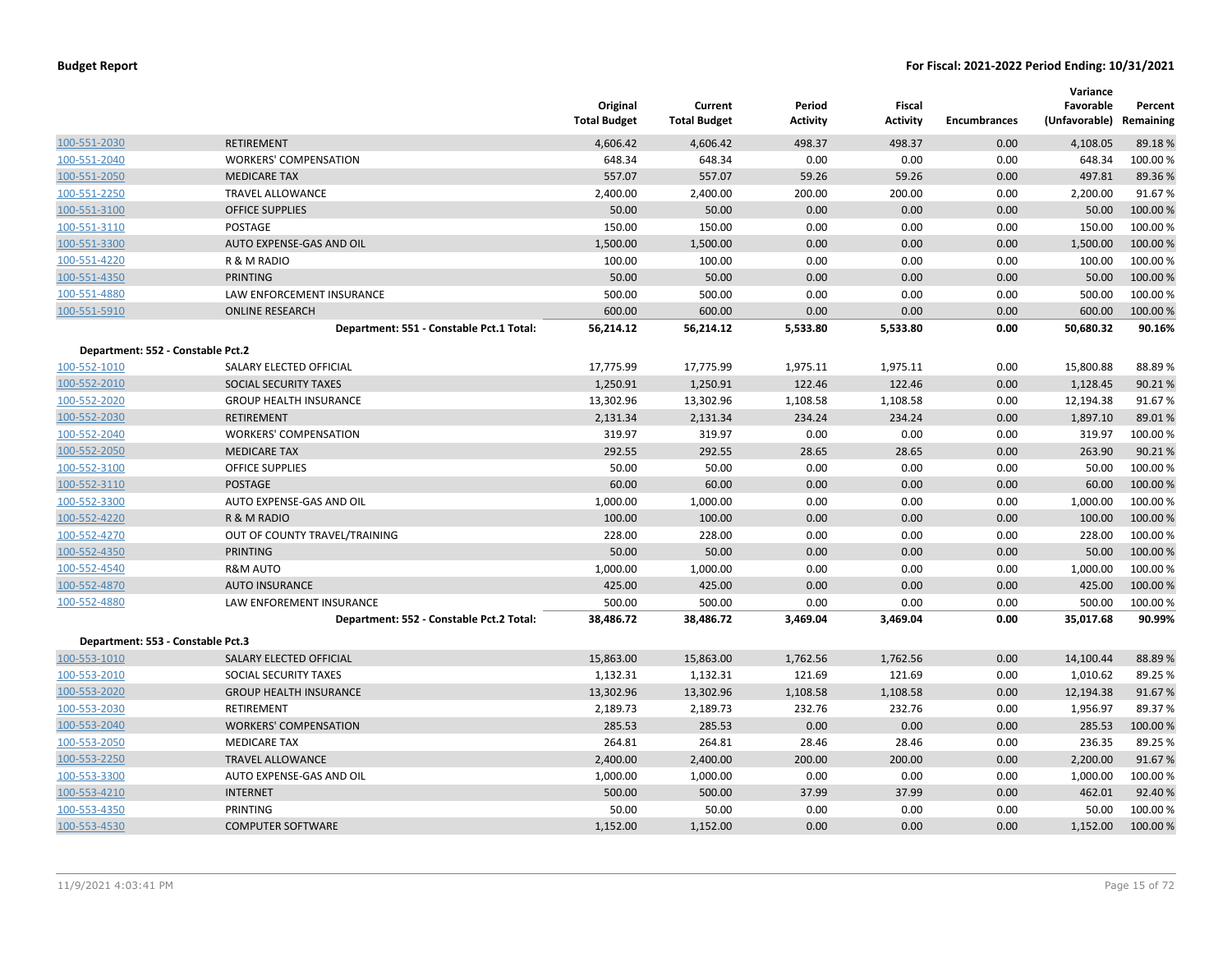| <b>Budget Report</b> |  |  |
|----------------------|--|--|
|----------------------|--|--|

|                                          |                                                 |                     |                     |                 |                 |                     | Variance      |           |
|------------------------------------------|-------------------------------------------------|---------------------|---------------------|-----------------|-----------------|---------------------|---------------|-----------|
|                                          |                                                 | Original            | Current             | Period          | <b>Fiscal</b>   |                     | Favorable     | Percent   |
|                                          |                                                 | <b>Total Budget</b> | <b>Total Budget</b> | <b>Activity</b> | <b>Activity</b> | <b>Encumbrances</b> | (Unfavorable) | Remaining |
| 100-553-4810                             | <b>DUES</b>                                     | 60.00               | 60.00               | 0.00            | 0.00            | 0.00                | 60.00         | 100.00 %  |
| 100-553-4880                             | <b>LAW ENFORCEMENT INSURANCE</b>                | 500.00              | 500.00              | 0.00            | 0.00            | 0.00                | 500.00        | 100.00 %  |
|                                          | Department: 553 - Constable Pct.3 Total:        | 38,700.34           | 38,700.34           | 3,492.04        | 3,492.04        | 0.00                | 35,208.30     | 90.98%    |
| Department: 555 - Animal Control Officer |                                                 |                     |                     |                 |                 |                     |               |           |
| 100-555-4410                             | ANIMAL CONTROL OFFICER/SERVICES                 | 3,000.00            | 3,000.00            | 0.00            | 0.00            | 0.00                | 3,000.00      | 100.00%   |
|                                          | Department: 555 - Animal Control Officer Total: | 3,000.00            | 3,000.00            | 0.00            | 0.00            | 0.00                | 3,000.00      | 100.00%   |
| Department: 559 - Texas VINE Program     |                                                 |                     |                     |                 |                 |                     |               |           |
| 100-559-4950                             | VINE AUTOMATED VICTIM NOTIF. SERV.              | 18,618.00           | 18,618.00           | 0.00            | 0.00            | 0.00                | 18,618.00     | 100.00 %  |
|                                          | Department: 559 - Texas VINE Program Total:     | 18,618.00           | 18,618.00           | 0.00            | 0.00            | 0.00                | 18,618.00     | 100.00%   |
|                                          |                                                 |                     |                     |                 |                 |                     |               |           |
| Department: 560 - County Sheriff         |                                                 |                     |                     |                 |                 |                     |               |           |
| 100-560-1010                             | SALARY ELECTED OFFICIAL                         | 64,726.68           | 64,726.68           | 7,191.84        | 7,191.84        | 0.00                | 57,534.84     | 88.89%    |
| 100-560-1030                             | <b>SALARY CHIEF DEPUTY</b>                      | 58,333.58           | 58,333.58           | 6,481.74        | 6,481.74        | 0.00                | 51,851.84     | 88.89%    |
| 100-560-1040                             | <b>SALARIES DEPUTIES</b>                        | 793,810.78          | 793,810.78          | 82,040.60       | 82,040.60       | 0.00                | 711,770.18    | 89.66%    |
| 100-560-1050                             | SALARY ADMINISTRATIVE SECRETARY                 | 36,050.00           | 36,050.00           | 4,159.60        | 4,159.60        | 0.00                | 31,890.40     | 88.46%    |
| 100-560-1051                             | SALARY EVIDENCE CLERK                           | 25,670.00           | 25,670.00           | 2,852.31        | 2,852.31        | 0.00                | 22,817.69     | 88.89%    |
| 100-560-1070                             | <b>SALARY PART-TIME</b>                         | 37,584.00           | 37,584.00           | 0.00            | 0.00            | 0.00                | 37,584.00     | 100.00%   |
| 100-560-1080                             | COMPENSATION/HOLIDAY PAY                        | 80,000.00           | 80,000.00           | 3,120.30        | 3,120.30        | 0.00                | 76,879.70     | 96.10%    |
| 100-560-1110                             | <b>SALARY LIEUTENANT</b>                        | 52,494.23           | 52,494.23           | 5,832.67        | 5,832.67        | 0.00                | 46,661.56     | 88.89%    |
| 100-560-1130                             | SALARY TRANSPORT OFFICER                        | 42,576.92           | 42,576.92           | 3,927.43        | 3,927.43        | 0.00                | 38,649.49     | 90.78%    |
| 100-560-1140                             | SALARY PROF. STANDARDS OFFICER                  | 42,576.92           | 42,576.92           | 4,730.75        | 4,730.75        | 0.00                | 37,846.17     | 88.89%    |
| 100-560-1200                             | <b>SALARY DISPATCHER</b>                        | 311,265.35          | 311,265.35          | 31,157.10       | 31,157.10       | 0.00                | 280,108.25    | 89.99%    |
| 100-560-1503                             | <b>CERTIFICATION PAY</b>                        | 65,000.00           | 65,000.00           | 4,660.00        | 4,660.00        | 0.00                | 60,340.00     | 92.83%    |
| 100-560-2010                             | SOCIAL SECURITY TAXES                           | 90,210.39           | 90,210.39           | 9,488.46        | 9,488.46        | 0.00                | 80,721.93     | 89.48%    |
| 100-560-2020                             | <b>GROUP HEALTH INSURANCE</b>                   | 441,155.94          | 441,155.94          | 35,598.58       | 35,598.58       | 0.00                | 405,557.36    | 91.93%    |
| 100-560-2030                             | <b>RETIREMENT</b>                               | 170,882.30          | 170,882.30          | 18,519.91       | 18,519.91       | 0.00                | 152,362.39    | 89.16%    |
| 100-560-2040                             | <b>WORKERS' COMPENSATION</b>                    | 32,010.14           | 32,010.14           | 0.00            | 0.00            | 0.00                | 32,010.14     | 100.00%   |
| 100-560-2050                             | <b>MEDICARE TAX</b>                             | 21,097.59           | 21,097.59           | 2,219.08        | 2,219.08        | 0.00                | 18,878.51     | 89.48%    |
| 100-560-2060                             | UNEMPLOYMENT EXPENSE                            | 5,000.00            | 5,000.00            | 0.00            | 0.00            | 0.00                | 5,000.00      | 100.00%   |
| 100-560-2500                             | <b>EMPLOYEE PHYSICALS</b>                       | 1,000.00            | 1,000.00            | 0.00            | 0.00            | 0.00                | 1,000.00      | 100.00%   |
| 100-560-3100                             | <b>OFFICE SUPPLIES</b>                          | 8,000.00            | 8,000.00            | 0.00            | 0.00            | 1,819.46            | 6,180.54      | 77.26 %   |
| 100-560-3110                             | POSTAGE                                         | 1,700.00            | 1,700.00            | 110.00          | 110.00          | 0.00                | 1,590.00      | 93.53%    |
| 100-560-3200                             | <b>WEAPONS SUPPLIES</b>                         | 4,000.00            | 4,000.00            | 27.06           | 27.06           | 0.00                | 3,972.94      | 99.32%    |
| 100-560-3210                             | <b>PATROL SUPPLIES</b>                          | 3,800.00            | 3,800.00            | 0.00            | 0.00            | 0.00                | 3,800.00      | 100.00 %  |
| 100-560-3300                             | AUTO EXPENSE GAS & OIL                          | 70,000.00           | 70,000.00           | 0.00            | 0.00            | 0.00                | 70,000.00     | 100.00%   |
| 100-560-3320                             | SHERIFF JANITOR SUPPLIES                        | 1,750.00            | 1,750.00            | 689.20          | 689.20          | 0.00                | 1,060.80      | 60.62%    |
| 100-560-3950                             | UNIFORMS/OTHER                                  | 6,300.00            | 6,300.00            | 0.00            | 0.00            | 595.91              | 5,704.09      | 90.54 %   |
| 100-560-4210                             | <b>INTERNET SERVICE</b>                         | 9,968.00            | 9,968.00            | 901.77          | 901.77          | 0.00                | 9,066.23      | 90.95%    |
| 100-560-4220                             | R & M RADIO                                     | 1,000.00            | 1,000.00            | 0.00            | 0.00            | 0.00                | 1,000.00      | 100.00 %  |
| 100-560-4250                             | PROFESSIONAL SERVICES/INTERPRETER               | 100.00              | 100.00              | 0.00            | 0.00            | 0.00                | 100.00        | 100.00%   |
| 100-560-4270                             | OUT OF COUNTY TRAVEL/TRAINING                   | 4,000.00            | 4,000.00            | 0.00            | 0.00            | 0.00                | 4,000.00      | 100.00%   |
| 100-560-4280                             | PRISONER TRANSPORT                              | 9,000.00            | 9,000.00            | 0.00            | 0.00            | 0.00                | 9,000.00      | 100.00 %  |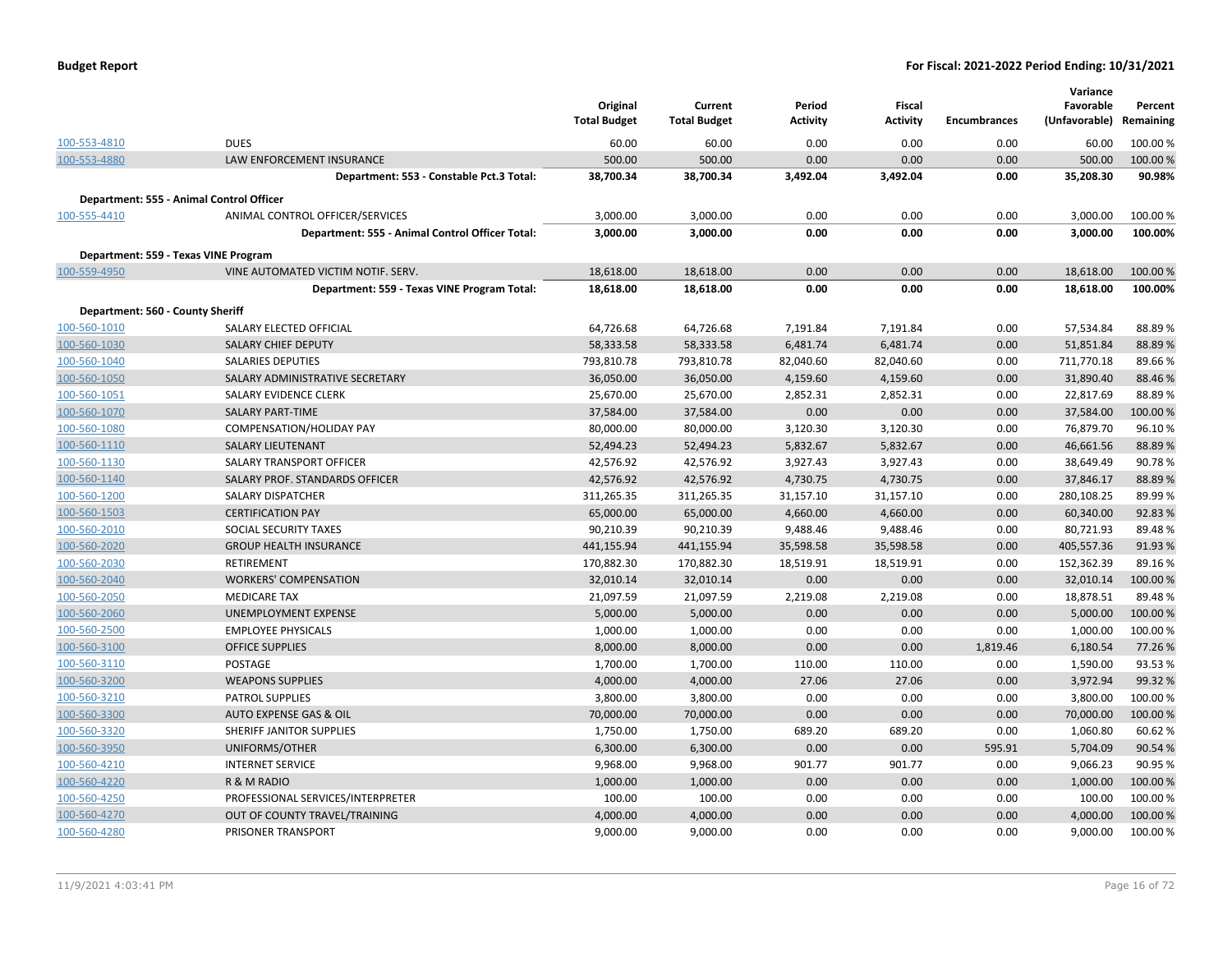|                                    |                                             | Original<br><b>Total Budget</b> | Current<br><b>Total Budget</b> | Period<br>Activity | <b>Fiscal</b><br><b>Activity</b> | <b>Encumbrances</b> | Variance<br>Favorable<br>(Unfavorable) | Percent<br>Remaining |
|------------------------------------|---------------------------------------------|---------------------------------|--------------------------------|--------------------|----------------------------------|---------------------|----------------------------------------|----------------------|
| 100-560-4300                       | <b>BIDS AND NOTICES</b>                     | 500.00                          | 500.00                         | 0.00               | 0.00                             | 0.00                | 500.00                                 | 100.00 %             |
| 100-560-4320                       | IMPOUNDMENT OF ESTRAY LIVESTOCK             | 10,000.00                       | 10,000.00                      | 0.00               | 0.00                             | 0.00                | 10,000.00                              | 100.00%              |
| 100-560-4350                       | <b>PRINTING</b>                             | 1,000.00                        | 1,000.00                       | 162.25             | 162.25                           | 0.00                | 837.75                                 | 83.78%               |
| 100-560-4420                       | UTILITIES WATER                             | 2,000.00                        | 2,000.00                       | 0.00               | 0.00                             | 0.00                | 2,000.00                               | 100.00%              |
| 100-560-4430                       | SHERIFF TRASH PICKUP                        | 1,500.00                        | 1,500.00                       | 0.00               | 0.00                             | 0.00                | 1,500.00                               | 100.00%              |
| 100-560-4500                       | R & M BUILDING                              | 5,000.00                        | 5,000.00                       | 0.00               | 0.00                             | 0.00                | 5,000.00                               | 100.00%              |
| 100-560-4501                       | <b>PEST CONTROL</b>                         | 320.00                          | 320.00                         | 0.00               | 0.00                             | 0.00                | 320.00                                 | 100.00 %             |
| 100-560-4503                       | FIRE EXTINGUISHER INSPECTION                | 344.00                          | 344.00                         | 0.00               | 0.00                             | 0.00                | 344.00                                 | 100.00%              |
| 100-560-4520                       | R & M EQUIPMENT                             | 200.00                          | 200.00                         | 0.00               | 0.00                             | 0.00                | 200.00                                 | 100.00%              |
| 100-560-4530                       | TYLER/CAD MAINTENANCE                       | 15,347.62                       | 15,347.62                      | 0.00               | 0.00                             | 0.00                | 15,347.62                              | 100.00 %             |
| 100-560-4540                       | R & M AUTOMOBILES                           | 35,000.00                       | 35,000.00                      | 2,876.98           | 2,876.98                         | 1,517.04            | 30,605.98                              | 87.45 %              |
| 100-560-4800                       | <b>BOND</b>                                 | 392.00                          | 392.00                         | 80.00              | 80.00                            | 0.00                | 312.00                                 | 79.59%               |
| 100-560-4820                       | <b>FIRE INSURANCE</b>                       | 325.00                          | 325.00                         | 0.00               | 0.00                             | 0.00                | 325.00                                 | 100.00%              |
| 100-560-4830                       | <b>ALARM MONITORING</b>                     | 299.95                          | 299.95                         | 0.00               | 0.00                             | 0.00                | 299.95                                 | 100.00%              |
| 100-560-4870                       | <b>AUTOMOBILE INSURANCE</b>                 | 10,500.00                       | 10,500.00                      | 0.00               | 0.00                             | 0.00                | 10,500.00                              | 100.00%              |
| 100-560-4880                       | LAW ENFORCEMENT INSURANCE                   | 16,000.00                       | 16,000.00                      | 0.00               | 0.00                             | 0.00                | 16,000.00                              | 100.00%              |
| 100-560-4890                       | <b>LOCAL FUNDING 562</b>                    | 39,116.98                       | 39,116.98                      | 0.00               | 0.00                             | 0.00                | 39,116.98                              | 100.00%              |
| 100-560-5720                       | OFFICE EQUIPMENT                            | 200.00                          | 200.00                         | 0.00               | 0.00                             | 0.00                | 200.00                                 | 100.00%              |
| 100-560-5740                       | <b>TECHNOLOGY</b>                           | 6,300.00                        | 6,300.00                       | 0.00               | 0.00                             | 0.00                | 6,300.00                               | 100.00%              |
| 100-560-5750                       | PURCHASE OF AUTOMOBILES                     | 53,483.60                       | 53,483.60                      | 0.00               | 0.00                             | 50,612.33           | 2,871.27                               | 5.37 %               |
| 100-560-5790                       | <b>WEAPONS</b>                              | 2,000.00                        | 2,000.00                       | 0.00               | 0.00                             | 0.00                | 2,000.00                               | 100.00 %             |
|                                    | Department: 560 - County Sheriff Total:     | 2,690,891.97                    | 2,690,891.97                   | 226,827.63         | 226,827.63                       | 54,544.74           | 2,409,519.60                           | 89.54%               |
| Department: 565 - Jail Operations  |                                             |                                 |                                |                    |                                  |                     |                                        |                      |
| 100-565-3800                       | PRISONER HOUSING                            | 2,278,509.00                    | 2,278,509.00                   | 0.00               | 0.00                             | 0.00                | 2,278,509.00                           | 100.00%              |
| 100-565-4000                       | PRISONER TRANSPORT/GUARD                    | 25,000.00                       | 25,000.00                      | 0.00               | 0.00                             | 0.00                | 25,000.00                              | 100.00%              |
| 100-565-4050                       | PRISONER MEDICAL                            | 175,000.00                      | 175,000.00                     | 0.00               | 0.00                             | 0.00                | 175,000.00                             | 100.00 %             |
| 100-565-4500                       | <b>R&amp;M BUILDING</b>                     | 1,000.00                        | 1,000.00                       | 0.00               | 0.00                             | 0.00                | 1,000.00                               | 100.00%              |
| 100-565-4501                       | PEST CONTROL                                | 580.00                          | 580.00                         | 0.00               | 0.00                             | 0.00                | 580.00                                 | 100.00%              |
|                                    | Department: 565 - Jail Operations Total:    | 2,480,089.00                    | 2,480,089.00                   | 0.00               | 0.00                             | 0.00                | 2,480,089.00                           | 100.00%              |
| Department: 573 - Bond Supervision |                                             |                                 |                                |                    |                                  |                     |                                        |                      |
| 100-573-4530                       | <b>COMPUTER SOFTWARE</b>                    | 1,284.00                        | 1,284.00                       | 214.00             | 214.00                           | 0.00                | 1,070.00                               | 83.33 %              |
| 100-573-4811                       | <b>FUNDING CSCD</b>                         | 78,930.00                       | 78,930.00                      | 5,788.83           | 5,788.83                         | 0.00                | 73,141.17                              | 92.67%               |
|                                    | Department: 573 - Bond Supervision Total:   | 80,214.00                       | 80,214.00                      | 6,002.83           | 6,002.83                         | 0.00                | 74,211.17                              | 92.52%               |
|                                    | Department: 575 - Juvenile Probation        |                                 |                                |                    |                                  |                     |                                        |                      |
| 100-575-3150                       | <b>COPIER RENTAL</b>                        | 0.00                            | 0.00                           | 24.43              | 24.43                            | 0.00                | $-24.43$                               | 0.00%                |
| 100-575-9950                       | JUVENILE PROBATION FUNDING                  | 180,000.00                      | 180,000.00                     | 0.00               | 0.00                             | 0.00                | 180,000.00                             | 100.00%              |
|                                    | Department: 575 - Juvenile Probation Total: | 180,000.00                      | 180,000.00                     | 24.43              | 24.43                            | 0.00                | 179,975.57                             | 99.99%               |
|                                    | Department: 590 - Environmental Development |                                 |                                |                    |                                  |                     |                                        |                      |
| 100-590-1020                       | <b>SALARY DIRECTOR</b>                      | 32,354.71                       | 32,354.71                      | 4,673.70           | 4,673.70                         | 0.00                | 27,681.01                              | 85.55 %              |
| 100-590-1040                       | <b>SALARIES DEPUTIES</b>                    | 43,513.75                       | 43,513.75                      | 1,375.68           | 1,375.68                         | 0.00                | 42,138.07                              | 96.84%               |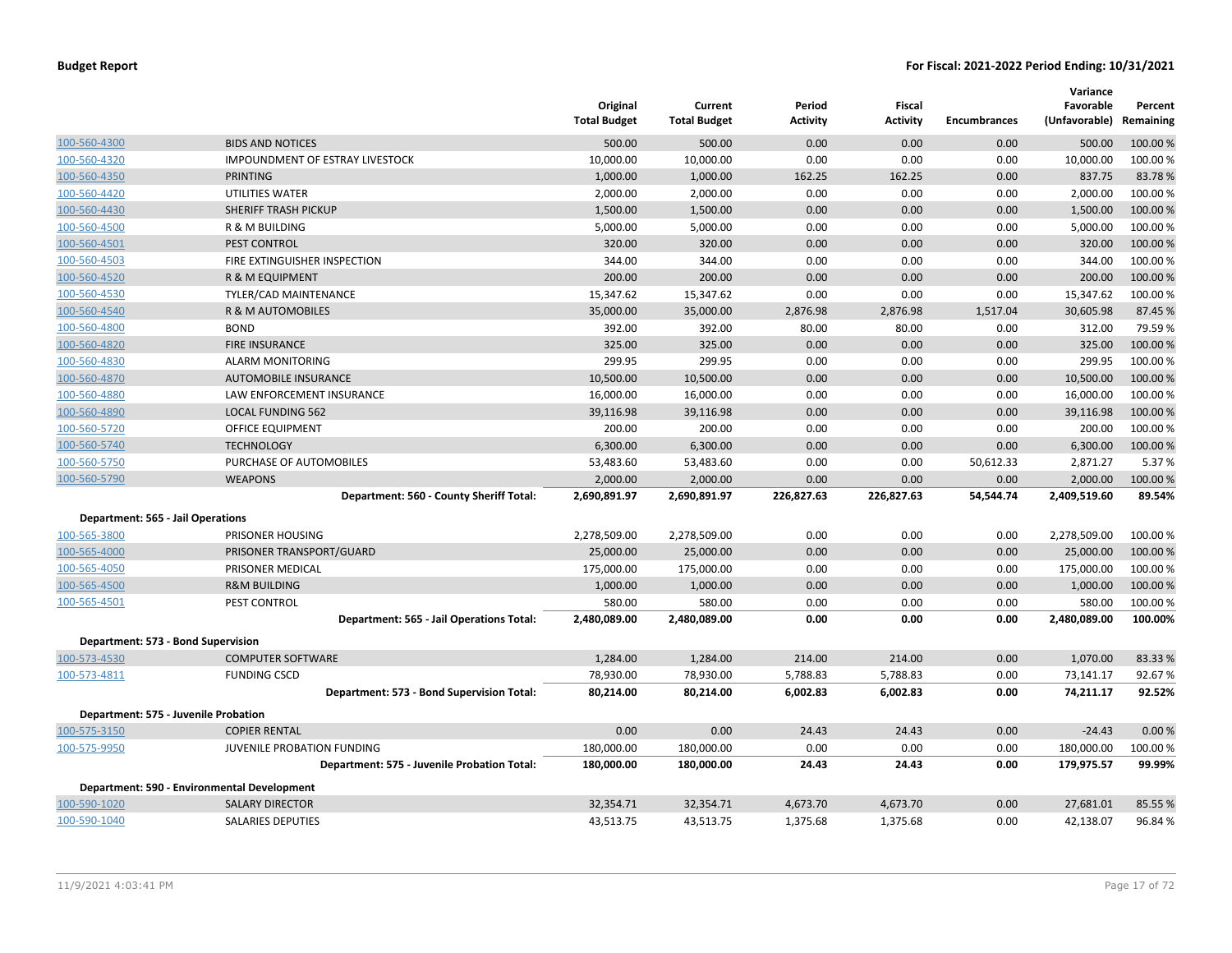|                                          |                                                    | Original<br><b>Total Budget</b> | Current<br><b>Total Budget</b> | Period<br><b>Activity</b> | <b>Fiscal</b><br><b>Activity</b> | <b>Encumbrances</b> | Variance<br>Favorable<br>(Unfavorable) | Percent<br>Remaining |
|------------------------------------------|----------------------------------------------------|---------------------------------|--------------------------------|---------------------------|----------------------------------|---------------------|----------------------------------------|----------------------|
| 100-590-1070                             | <b>SALARY PART-TIME</b>                            | 18,792.00                       | 18,792.00                      | 1,464.00                  | 1,464.00                         | 0.00                | 17,328.00                              | 92.21%               |
| 100-590-2010                             | SOCIAL SECURITY TAXES                              | 5,868.95                        | 5,868.95                       | 452.25                    | 452.25                           | 0.00                | 5,416.70                               | 92.29%               |
| 100-590-2020                             | <b>GROUP HEALTH INSURANCE</b>                      | 26,605.92                       | 26,605.92                      | 0.00                      | 0.00                             | 0.00                | 26,605.92                              | 100.00%              |
| 100-590-2030                             | RETIREMENT                                         | 11,394.79                       | 11,394.79                      | 891.10                    | 891.10                           | 0.00                | 10,503.69                              | 92.18%               |
| 100-590-2040                             | <b>WORKERS' COMPENSATION</b>                       | 289.97                          | 289.97                         | 0.00                      | 0.00                             | 0.00                | 289.97                                 | 100.00%              |
| 100-590-2050                             | <b>MEDICARE TAX</b>                                | 1,372.58                        | 1,372.58                       | 105.75                    | 105.75                           | 0.00                | 1,266.83                               | 92.30%               |
| 100-590-3100                             | <b>OFFICE SUPPLIES</b>                             | 850.00                          | 850.00                         | 0.00                      | 0.00                             | 149.60              | 700.40                                 | 82.40%               |
| 100-590-3110                             | POSTAGE                                            | 1,700.00                        | 1,700.00                       | 0.00                      | 0.00                             | 0.00                | 1,700.00                               | 100.00%              |
| 100-590-3150                             | <b>COPIER RENTAL</b>                               | 1,000.00                        | 1,000.00                       | 73.29                     | 73.29                            | 0.00                | 926.71                                 | 92.67%               |
| 100-590-3300                             | AUTO EXPENSE GAS & OIL                             | 1,100.00                        | 1,100.00                       | 0.00                      | 0.00                             | 0.00                | 1,100.00                               | 100.00%              |
| 100-590-3340                             | SOIL TESTING/SOIL EQUIPMENT                        | 200.00                          | 200.00                         | 0.00                      | 0.00                             | 0.00                | 200.00                                 | 100.00%              |
| 100-590-4270                             | OUT OF COUNTY TRAVEL/TRAINING                      | 1,500.00                        | 1,500.00                       | 0.00                      | 0.00                             | 0.00                | 1,500.00                               | 100.00%              |
| 100-590-4350                             | <b>PRINTING</b>                                    | 200.00                          | 200.00                         | 30.00                     | 30.00                            | 0.00                | 170.00                                 | 85.00 %              |
| 100-590-4530                             | <b>COMPUTER SOFTWARE</b>                           | 300.00                          | 300.00                         | 0.00                      | 0.00                             | 0.00                | 300.00                                 | 100.00%              |
| 100-590-4540                             | R&M AUTO                                           | 1,000.00                        | 1,000.00                       | 0.00                      | 0.00                             | 0.00                | 1,000.00                               | 100.00%              |
| 100-590-4800                             | <b>BOND</b>                                        | 100.00                          | 100.00                         | 0.00                      | 0.00                             | 0.00                | 100.00                                 | 100.00%              |
| 100-590-4810                             | <b>DUES</b>                                        | 111.00                          | 111.00                         | 0.00                      | 0.00                             | 0.00                | 111.00                                 | 100.00%              |
| 100-590-4870                             | AUTOMOBILE INSURANCE                               | 188.00                          | 188.00                         | 0.00                      | 0.00                             | 0.00                | 188.00                                 | 100.00%              |
| 100-590-5720                             | <b>OFFICE EQUIPMENT</b>                            | 200.00                          | 200.00                         | 0.00                      | 0.00                             | 559.69              | $-359.69$                              | $-179.85%$           |
|                                          | Department: 590 - Environmental Development Total: | 148,641.67                      | 148,641.67                     | 9,065.77                  | 9,065.77                         | 709.29              | 138,866.61                             | 93.42%               |
|                                          | <b>Department: 591 - Development Services</b>      |                                 |                                |                           |                                  |                     |                                        |                      |
| 100-591-1020                             | <b>SALARY DIRECTOR</b>                             | 32,354.80                       | 32,354.80                      | 3,594.98                  | 3,594.98                         | 0.00                | 28,759.82                              | 88.89%               |
| 100-591-2010                             | SOCIAL SECURITY TAXES                              | 2,660.72                        | 2,660.72                       | 222.90                    | 222.90                           | 0.00                | 2,437.82                               | 91.62%               |
| 100-591-2020                             | <b>GROUP HEALTH INSURANCE</b>                      | 13,302.96                       | 13,302.96                      | 1,108.58                  | 1,108.58                         | 0.00                | 12,194.38                              | 91.67%               |
| 100-591-2030                             | <b>RETIREMENT</b>                                  | 5,145.48                        | 5,145.48                       | 426.36                    | 426.36                           | 0.00                | 4,719.12                               | 91.71%               |
| 100-591-2040                             | <b>WORKERS' COMPENSATION</b>                       | 137.33                          | 137.33                         | 0.00                      | 0.00                             | 0.00                | 137.33                                 | 100.00%              |
| 100-591-2050                             | <b>MEDICARE TAX</b>                                | 622.26                          | 622.26                         | 52.14                     | 52.14                            | 0.00                | 570.12                                 | 91.62%               |
| 100-591-3100                             | <b>OFFICE SUPPLIES</b>                             | 500.00                          | 500.00                         | 0.00                      | 0.00                             | 0.00                | 500.00                                 | 100.00%              |
| 100-591-3110                             | <b>POSTAGE</b>                                     | 300.00                          | 300.00                         | 0.00                      | 0.00                             | 0.00                | 300.00                                 | 100.00 %             |
| 100-591-3300                             | AUTO EXPENSE GAS & OIL                             | 1,000.00                        | 1,000.00                       | 0.00                      | 0.00                             | 0.00                | 1,000.00                               | 100.00%              |
| 100-591-4270                             | OUT OF COUNTY TRAVEL/TRAINING                      | 500.00                          | 500.00                         | 0.00                      | 0.00                             | 0.00                | 500.00                                 | 100.00 %             |
| 100-591-4350                             | PRINTING                                           | 100.00                          | 100.00                         | 0.00                      | 0.00                             | 0.00                | 100.00                                 | 100.00 %             |
| 100-591-4530                             | <b>COMPUTER SOFTWARE</b>                           | 100.00                          | 100.00                         | 0.00                      | 0.00                             | 0.00                | 100.00                                 | 100.00%              |
| 100-591-4540                             | <b>R&amp;M AUTO</b>                                | 400.00                          | 400.00                         | 0.00                      | 0.00                             | 0.00                | 400.00                                 | 100.00%              |
| 100-591-4800                             | <b>BOND</b>                                        | 50.00                           | 50.00                          | 0.00                      | 0.00                             | 0.00                | 50.00                                  | 100.00%              |
| 100-591-4810                             | <b>DUES</b>                                        | 100.00                          | 100.00                         | 0.00                      | 0.00                             | 0.00                | 100.00                                 | 100.00%              |
| 100-591-4870                             | <b>AUTOMOBILE INSURANCE</b>                        | 275.00                          | 275.00                         | 0.00                      | 0.00                             | 0.00                | 275.00                                 | 100.00 %             |
|                                          | Department: 591 - Development Services Total:      | 57,548.55                       | 57,548.55                      | 5,404.96                  | 5,404.96                         | 0.00                | 52,143.59                              | 90.61%               |
| <b>Department: 640 - County Services</b> |                                                    |                                 |                                |                           |                                  |                     |                                        |                      |
| 100-640-4100                             | <b>FANNIN CO. CHILDRENS CTR</b>                    | 1,000.00                        | 1,000.00                       | 0.00                      | 0.00                             | 0.00                | 1,000.00                               | 100.00 %             |
| 100-640-4110                             | <b>FANNIN CO. WELFARE BOARD</b>                    | 6,000.00                        | 6,000.00                       | 0.00                      | 0.00                             | 0.00                | 6,000.00                               | 100.00 %             |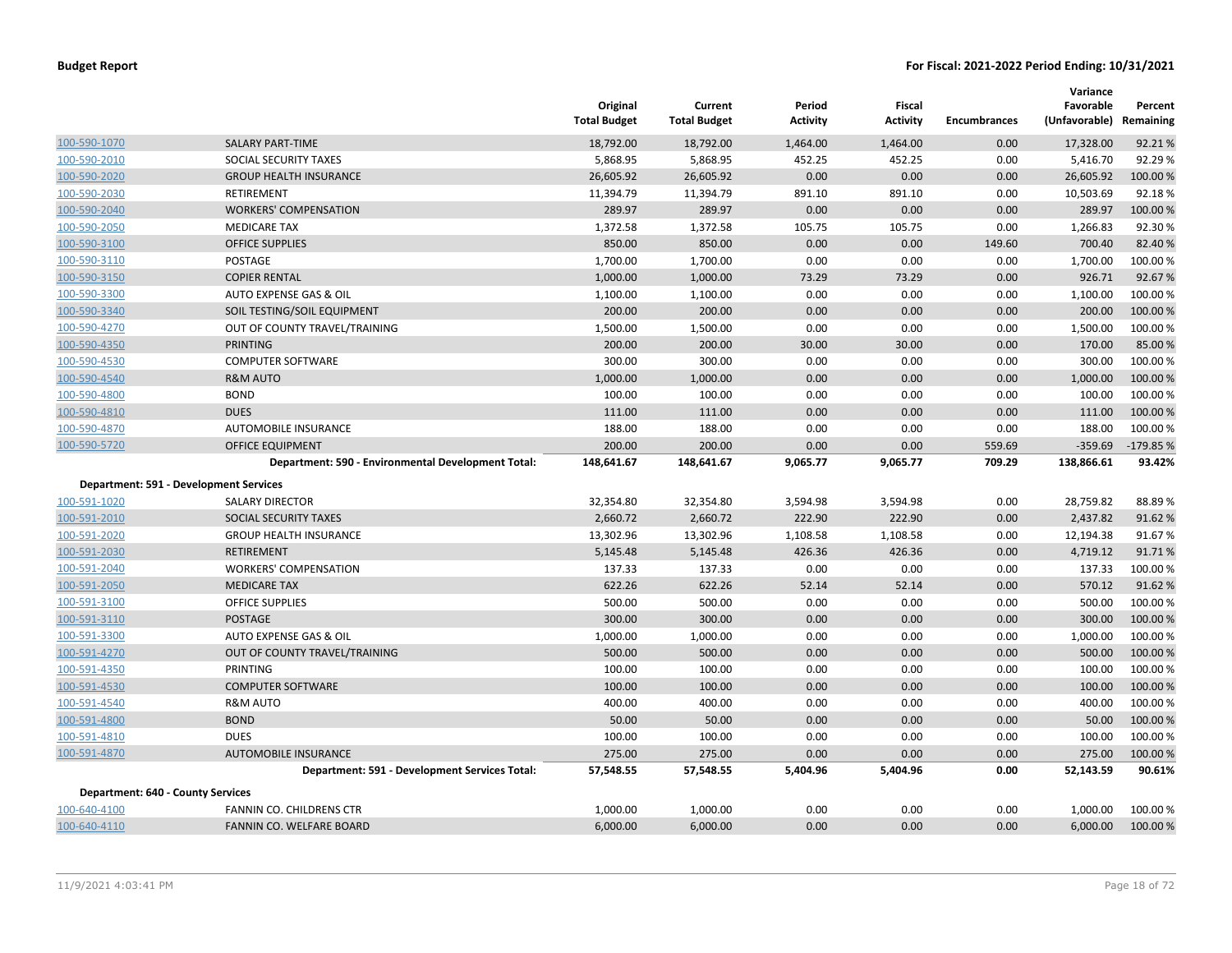|                                  |                                               | Original<br><b>Total Budget</b> | Current<br><b>Total Budget</b> | Period<br><b>Activity</b> | Fiscal<br><b>Activity</b> | <b>Encumbrances</b> | Variance<br>Favorable<br>(Unfavorable) Remaining | Percent  |
|----------------------------------|-----------------------------------------------|---------------------------------|--------------------------------|---------------------------|---------------------------|---------------------|--------------------------------------------------|----------|
| 100-640-4120                     | FANNIN CO. HISTORICAL SOC                     | 4,500.00                        | 4,500.00                       | 0.00                      | 0.00                      | 0.00                | 4,500.00                                         | 100.00 % |
| 100-640-4130                     | TEXOMA COMMUNITY CENTER(M.H.M.R.)             | 22,500.00                       | 22,500.00                      | 0.00                      | 0.00                      | 0.00                | 22,500.00                                        | 100.00 % |
| 100-640-4140                     | <b>FANNIN COUNTY CRISIS CENTER</b>            | 1,000.00                        | 1,000.00                       | 0.00                      | 0.00                      | 0.00                | 1,000.00                                         | 100.00%  |
| 100-640-4150                     | <b>TAPS PUBLIC TRANSIT</b>                    | 5,000.00                        | 5,000.00                       | 5,000.00                  | 5,000.00                  | 0.00                | 0.00                                             | 0.00%    |
| 100-640-4160                     | <b>TRI-COUNTY SNAP</b>                        | 2,178.00                        | 2,178.00                       | 0.00                      | 0.00                      | 0.00                | 2,178.00                                         | 100.00%  |
| 100-640-4170                     | <b>OPEN ARMS SHELTER</b>                      | 1,000.00                        | 1,000.00                       | 0.00                      | 0.00                      | 0.00                | 1,000.00                                         | 100.00%  |
| 100-640-4180                     | FANNIN CO COMMUNITY MINISTRIES, INC           | 1,000.00                        | 1,000.00                       | 0.00                      | 0.00                      | 0.00                | 1,000.00                                         | 100.00%  |
| 100-640-4400                     | UTILITIES ELECTRICITY                         | 8,500.00                        | 8,500.00                       | 532.51                    | 532.51                    | 0.00                | 7,967.49                                         | 93.74 %  |
| 100-640-4410                     | UTILITIES GAS                                 | 2,000.00                        | 2,000.00                       | 0.00                      | 0.00                      | 0.00                | 2,000.00                                         | 100.00 % |
| 100-640-4420                     | UTILITIES WATER                               | 4,000.00                        | 4,000.00                       | 0.00                      | 0.00                      | 0.00                | 4,000.00                                         | 100.00 % |
| 100-640-4430                     | <b>TRASH PICK-UP</b>                          | 525.00                          | 525.00                         | 0.00                      | 0.00                      | 0.00                | 525.00                                           | 100.00 % |
| 100-640-4820                     | <b>FIRE INSURANCE</b>                         | 2,600.00                        | 2,600.00                       | 0.00                      | 0.00                      | 0.00                | 2,600.00                                         | 100.00 % |
|                                  | Department: 640 - County Services Total:      | 61,803.00                       | 61,803.00                      | 5,532.51                  | 5,532.51                  | 0.00                | 56,270.49                                        | 91.05%   |
| Department: 641 - Health Officer |                                               |                                 |                                |                           |                           |                     |                                                  |          |
| 100-641-1020                     | SALARY APPOINTED OFFICIAL                     | 2,400.00                        | 2,400.00                       | 200.00                    | 200.00                    | 0.00                | 2,200.00                                         | 91.67%   |
|                                  | Department: 641 - Health Officer Total:       | 2,400.00                        | 2,400.00                       | 200.00                    | 200.00                    | 0.00                | 2,200.00                                         | 91.67%   |
|                                  | Department: 645 - Indigent Health Care        |                                 |                                |                           |                           |                     |                                                  |          |
| 100-645-1020                     | SALARY IHC DIRECTOR                           | 32,212.54                       | 32,212.54                      | 2,892.91                  | 2,892.91                  | 0.00                | 29,319.63                                        | 91.02%   |
| 100-645-2010                     | SOCIAL SECURITY TAX                           | 1,997.18                        | 1,997.18                       | 173.30                    | 173.30                    | 0.00                | 1,823.88                                         | 91.32%   |
| 100-645-2020                     | <b>GROUP HEALTH INSURANCE</b>                 | 13,302.96                       | 13,302.96                      | 2,217.16                  | 2,217.16                  | 0.00                | 11,085.80                                        | 83.33 %  |
| 100-645-2030                     | RETIREMENT                                    | 3,862.28                        | 3,862.28                       | 343.10                    | 343.10                    | 0.00                | 3,519.18                                         | 91.12%   |
| 100-645-2040                     | <b>WORKER'S COMP</b>                          | 103.08                          | 103.08                         | 0.00                      | 0.00                      | 0.00                | 103.08                                           | 100.00 % |
| 100-645-2050                     | <b>MEDICARE TAX</b>                           | 467.08                          | 467.08                         | 40.53                     | 40.53                     | 0.00                | 426.55                                           | 91.32%   |
| 100-645-3100                     | <b>OFFICE SUPPLIES</b>                        | 500.00                          | 500.00                         | 99.73                     | 99.73                     | 0.00                | 400.27                                           | 80.05 %  |
| 100-645-3110                     | POSTAGE                                       | 116.00                          | 116.00                         | 55.00                     | 55.00                     | 0.00                | 61.00                                            | 52.59 %  |
| 100-645-4090                     | <b>DIABETIC SUPPLIES</b>                      | 2,500.00                        | 2,500.00                       | 0.00                      | 0.00                      | 0.00                | 2,500.00                                         | 100.00 % |
| 100-645-4110                     | PHYSICIAN, NON-EMERGENCY                      | 38,000.00                       | 38,000.00                      | 0.00                      | 0.00                      | 0.00                | 38,000.00                                        | 100.00%  |
| 100-645-4120                     | PRESCRIPTIONS, DRUGS                          | 25,000.00                       | 25,000.00                      | 0.00                      | 0.00                      | 0.00                | 25,000.00                                        | 100.00 % |
| 100-645-4130                     | HOSPITAL, INPATIENT                           | 55,000.00                       | 55,000.00                      | 0.00                      | 0.00                      | 0.00                | 55,000.00                                        | 100.00 % |
| 100-645-4140                     | HOSPITAL, OUTPATIENT                          | 90,000.00                       | 90,000.00                      | 0.00                      | 0.00                      | 0.00                | 90,000.00                                        | 100.00 % |
| 100-645-4150                     | LABORATORY/X-RAY                              | 4,000.00                        | 4,000.00                       | 0.00                      | 0.00                      | 0.00                | 4,000.00                                         | 100.00%  |
| 100-645-4165                     | SKILLED NURSING FACILITY                      | 2,000.00                        | 2,000.00                       | 0.00                      | 0.00                      | 0.00                | 2,000.00                                         | 100.00 % |
| 100-645-4210                     | <b>INTERNET</b>                               | 1,000.00                        | 1,000.00                       | 93.94                     | 93.94                     | 0.00                | 906.06                                           | 90.61%   |
| 100-645-4530                     | <b>COMPUTER SOFTWARE</b>                      | 12,708.00                       | 12,708.00                      | 2,118.00                  | 2,118.00                  | 0.00                | 10,590.00                                        | 83.33 %  |
|                                  | Department: 645 - Indigent Health Care Total: | 282,769.12                      | 282,769.12                     | 8,033.67                  | 8,033.67                  | 0.00                | 274,735.45                                       | 97.16%   |
| Department: 665 - County Agents  |                                               |                                 |                                |                           |                           |                     |                                                  |          |
| 100-665-1050                     | SALARY SECRETARY                              | 30,266.80                       | 30,266.80                      | 3,362.97                  | 3,362.97                  | 0.00                | 26,903.83                                        | 88.89%   |
| 100-665-1500                     | <b>CO. AGENTS SALARIES</b>                    | 53,365.98                       | 53,365.98                      | 6,157.62                  | 6,157.62                  | 0.00                | 47,208.36                                        | 88.46 %  |
| 100-665-2010                     | SOCIAL SECURITY TAXES                         | 5,312.45                        | 5,312.45                       | 526.30                    | 526.30                    | 0.00                | 4,786.15                                         | 90.09%   |
| 100-665-2020                     | <b>GROUP HEALTH INSURANCE</b>                 | 13,302.96                       | 13,302.96                      | 1,108.58                  | 1,108.58                  | 0.00                | 12,194.38                                        | 91.67%   |
| 100-665-2030                     | RETIREMENT                                    | 3,628.99                        | 3,628.99                       | 398.85                    | 398.85                    | 0.00                | 3,230.14                                         | 89.01%   |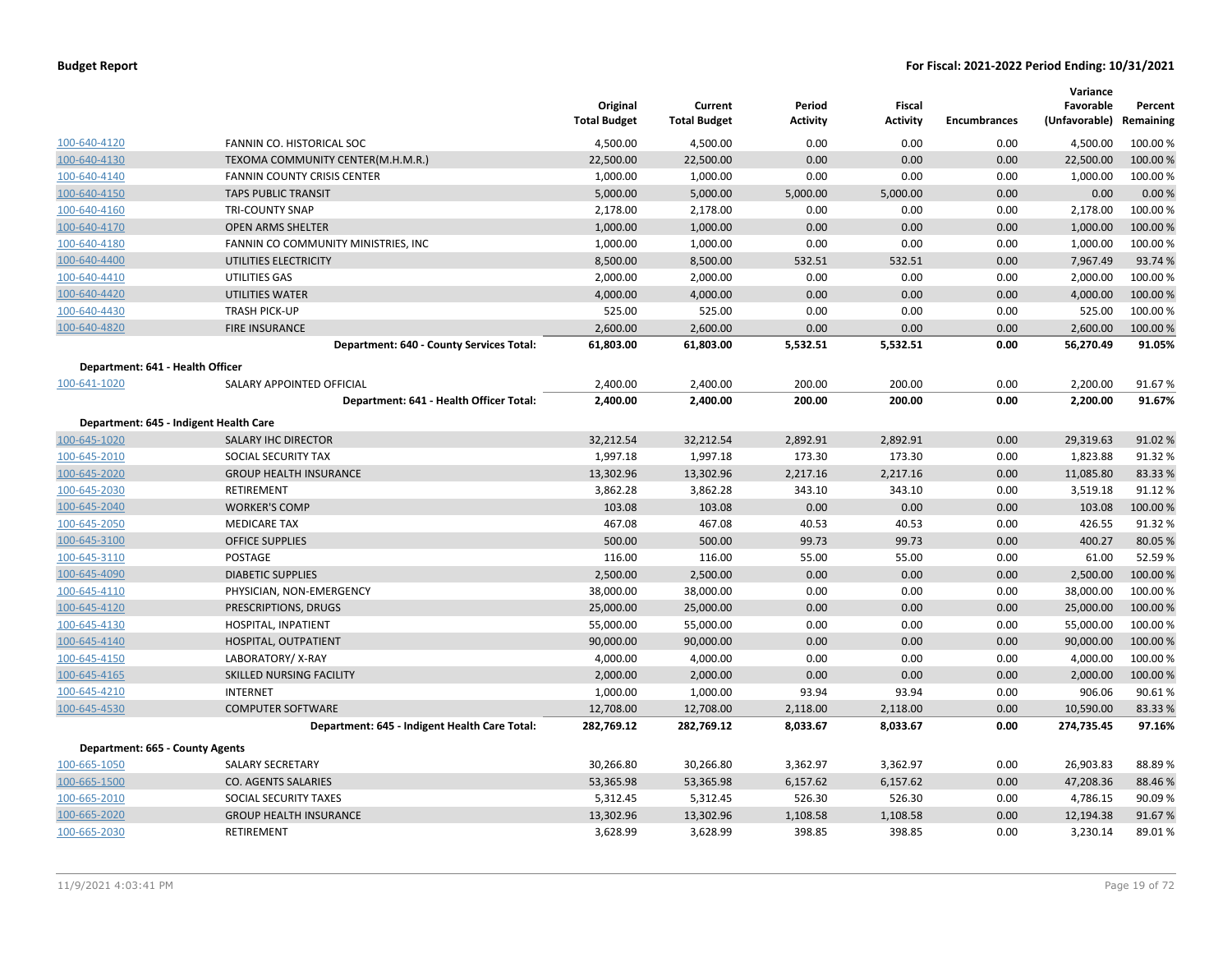|                                 |                                                           | Original<br><b>Total Budget</b> | Current<br><b>Total Budget</b> | Period<br>Activity | Fiscal<br><b>Activity</b> | <b>Encumbrances</b> | Variance<br>Favorable<br>(Unfavorable) | Percent<br>Remaining |
|---------------------------------|-----------------------------------------------------------|---------------------------------|--------------------------------|--------------------|---------------------------|---------------------|----------------------------------------|----------------------|
| 100-665-2040                    | <b>WORKERS' COMPENSATION</b>                              | 96.85                           | 96.85                          | 0.00               | 0.00                      | 0.00                | 96.85                                  | 100.00 %             |
| 100-665-2050                    | <b>MEDICARE TAX</b>                                       | 1,242.43                        | 1,242.43                       | 123.07             | 123.07                    | 0.00                | 1,119.36                               | 90.09%               |
| 100-665-3100                    | <b>OFFICE SUPPLIES</b>                                    | 1,100.00                        | 1,100.00                       | 0.00               | 0.00                      | 0.00                | 1,100.00                               | 100.00 %             |
| 100-665-3110                    | POSTAGE                                                   | 300.00                          | 300.00                         | 0.00               | 0.00                      | 0.00                | 300.00                                 | 100.00%              |
| 100-665-3150                    | <b>COPIER RENTAL</b>                                      | 1,800.00                        | 1,800.00                       | 89.75              | 89.75                     | 0.00                | 1,710.25                               | 95.01%               |
| 100-665-3350                    | PROGRAM SUPPLIES                                          | 500.00                          | 500.00                         | 0.00               | 0.00                      | 0.00                | 500.00                                 | 100.00%              |
| 100-665-4210                    | <b>INTERNET</b>                                           | 800.00                          | 800.00                         | 64.99              | 64.99                     | 0.00                | 735.01                                 | 91.88%               |
| 100-665-4270                    | IN/OUT CO.TRAVEL/TRAINING-AG.                             | 3,000.00                        | 3,000.00                       | 0.00               | 0.00                      | 0.00                | 3,000.00                               | 100.00%              |
| 100-665-4280                    | IN/OUT CO.TRAVEL/TRAINING-F.C.S.                          | 3,000.00                        | 3,000.00                       | 150.00             | 150.00                    | 0.00                | 2,850.00                               | 95.00 %              |
| 100-665-4290                    | IN/OUT CO.TRAVEL/TRAINING-4-H                             | 3,000.00                        | 3,000.00                       | 0.00               | 0.00                      | 0.00                | 3,000.00                               | 100.00%              |
|                                 | Department: 665 - County Agents Total:                    | 120,716.46                      | 120,716.46                     | 11,982.13          | 11,982.13                 | 0.00                | 108,734.33                             | 90.07%               |
|                                 | <b>Department: 696 - Donations and Allocations</b>        |                                 |                                |                    |                           |                     |                                        |                      |
| 100-696-4910                    | SOIL & WATER CONSERVATION                                 | 1,000.00                        | 1,000.00                       | 0.00               | 0.00                      | 0.00                | 1,000.00                               | 100.00 %             |
| 100-696-4920                    | <b>INDIGENT BURIAL</b>                                    | 2,000.00                        | 2,000.00                       | 0.00               | 0.00                      | 0.00                | 2,000.00                               | 100.00%              |
|                                 | <b>Department: 696 - Donations and Allocations Total:</b> | 3,000.00                        | 3,000.00                       | 0.00               | 0.00                      | 0.00                | 3,000.00                               | 100.00%              |
|                                 | <b>Expense Total:</b>                                     | 14,533,962.37                   | 14,533,962.37                  | 943,458.13         | 943,458.13                | 66,042.05           | 13,524,462.19                          | 93.05%               |
|                                 | Fund: 100 - General Surplus (Deficit):                    | 0.00                            | 0.00                           | $-78,026.17$       | $-78,026.17$              | $-66,042.05$        | $-144,068.22$                          | 0.00%                |
| Fund: 110 - Courthouse Security |                                                           |                                 |                                |                    |                           |                     |                                        |                      |
| Revenue                         |                                                           |                                 |                                |                    |                           |                     |                                        |                      |
| RevType: 300 - CASH             |                                                           |                                 |                                |                    |                           |                     |                                        |                      |
| 110-300-1110                    | <b>BEGINNING CASH BALANCE</b>                             | 45,930.35                       | 45,930.35                      | 0.00               | 0.00                      | 0.00                | $-45,930.35$                           | 100.00 %             |
|                                 | RevType: 300 - CASH Total:                                | 45,930.35                       | 45,930.35                      | 0.00               | 0.00                      | 0.00                | -45,930.35                             | 100.00%              |
| RevType: 340 - FEES OF OFFICE   |                                                           |                                 |                                |                    |                           |                     |                                        |                      |
| 110-340-6000                    | <b>COUNTY CLERK FEES</b>                                  | 5,000.00                        | 5,000.00                       | 0.00               | 0.00                      | 0.00                | $-5,000.00$                            | 100.00 %             |
| 110-340-6500                    | <b>DISTRICT CLERK FEES</b>                                | 2,200.00                        | 2,200.00                       | 223.13             | 223.13                    | 0.00                | $-1,976.87$                            | 89.86%               |
| 110-340-6510                    | <b>JUSTICE OF PEACE FEES</b>                              | 1,000.00                        | 1,000.00                       | 0.00               | 0.00                      | 0.00                | $-1,000.00$                            | 100.00%              |
|                                 | RevType: 340 - FEES OF OFFICE Total:                      | 8,200.00                        | 8,200.00                       | 223.13             | 223.13                    | 0.00                | $-7,976.87$                            | 97.28%               |
|                                 | <b>Revenue Total:</b>                                     | 54,130.35                       | 54,130.35                      | 223.13             | 223.13                    | 0.00                | $-53,907.22$                           | 99.59%               |
| Expense                         |                                                           |                                 |                                |                    |                           |                     |                                        |                      |
|                                 | Department: 541 - Courthouse Security Part-Time           |                                 |                                |                    |                           |                     |                                        |                      |
| 110-541-1070                    | <b>SALARY PART-TIME</b>                                   | 53,830.40                       | 53,830.40                      | 0.00               | 0.00                      | 0.00                | 53,830.40                              | 100.00 %             |
|                                 | Department: 541 - Courthouse Security Part-Time Total:    | 53,830.40                       | 53,830.40                      | 0.00               | 0.00                      | 0.00                | 53,830.40                              | 100.00%              |
|                                 | Department: 542 - Security Equipment                      |                                 |                                |                    |                           |                     |                                        |                      |
| 110-542-4830                    | <b>ALARM MONITORING</b>                                   | 299.95                          | 299.95                         | 0.00               | 0.00                      | 0.00                | 299.95                                 | 100.00 %             |
|                                 | Department: 542 - Security Equipment Total:               | 299.95                          | 299.95                         | 0.00               | 0.00                      | 0.00                | 299.95                                 | 100.00%              |
|                                 | <b>Expense Total:</b>                                     | 54,130.35                       | 54,130.35                      | 0.00               | 0.00                      | 0.00                | 54,130.35                              | 100.00%              |
|                                 | Fund: 110 - Courthouse Security Surplus (Deficit):        | 0.00                            | 0.00                           | 223.13             | 223.13                    | 0.00                | 223.13                                 | 0.00%                |
|                                 |                                                           |                                 |                                |                    |                           |                     |                                        |                      |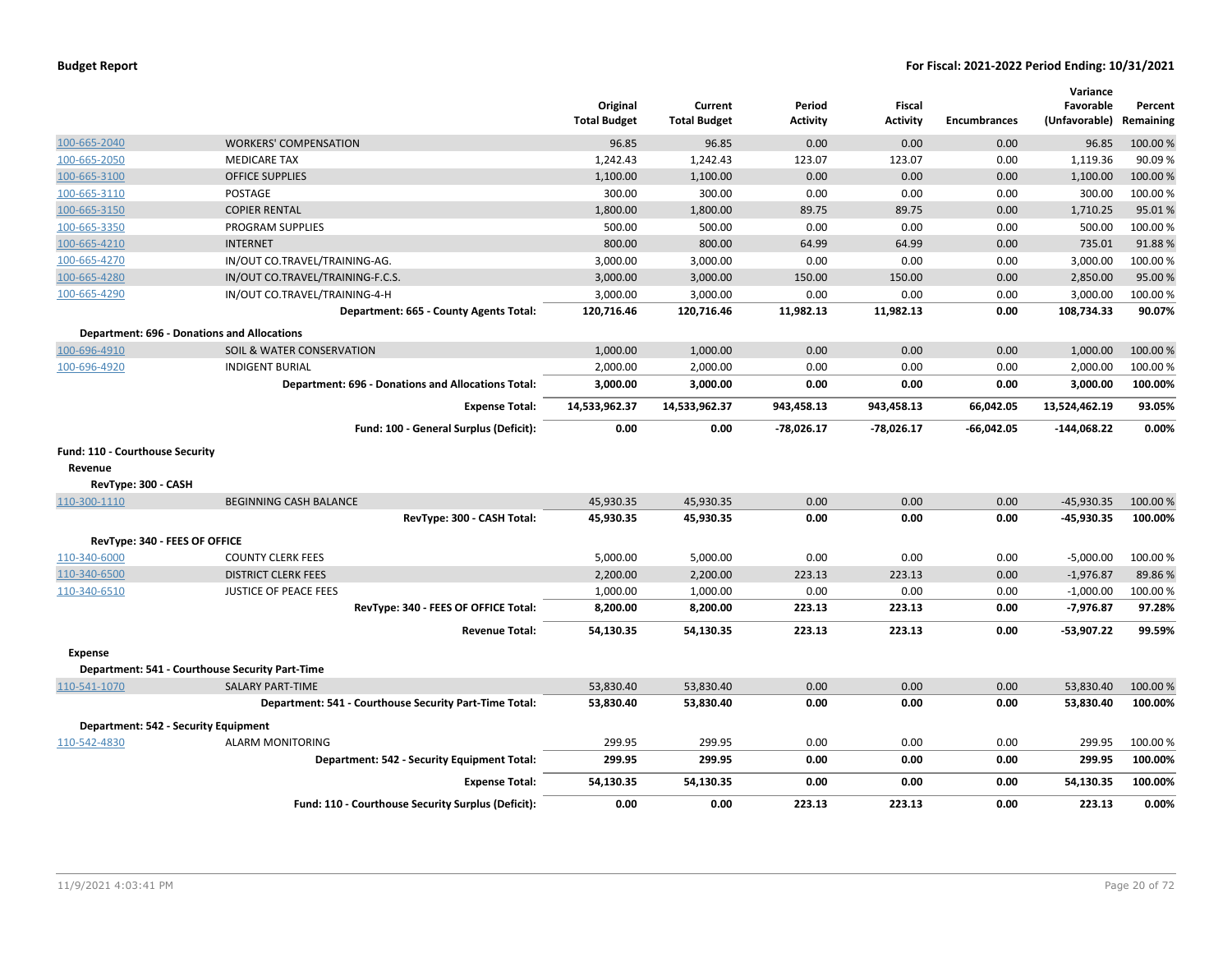|                                             |                                                                | Original<br><b>Total Budget</b> | Current<br><b>Total Budget</b> | Period<br><b>Activity</b> | <b>Fiscal</b><br><b>Activity</b> | <b>Encumbrances</b> | Variance<br>Favorable<br>(Unfavorable) | Percent<br>Remaining |
|---------------------------------------------|----------------------------------------------------------------|---------------------------------|--------------------------------|---------------------------|----------------------------------|---------------------|----------------------------------------|----------------------|
| Fund: 111 - Justice Court Building Security |                                                                |                                 |                                |                           |                                  |                     |                                        |                      |
| Revenue                                     |                                                                |                                 |                                |                           |                                  |                     |                                        |                      |
| RevType: 300 - CASH                         |                                                                |                                 |                                |                           |                                  |                     |                                        |                      |
| 111-300-1140                                | <b>BEGINNING CASH</b>                                          | 1,100.00                        | 1,100.00                       | 0.00                      | 0.00                             | 0.00                | $-1,100.00$                            | 100.00 %             |
|                                             | RevType: 300 - CASH Total:                                     | 1,100.00                        | 1,100.00                       | 0.00                      | 0.00                             | 0.00                | $-1,100.00$                            | 100.00%              |
|                                             | RevType: 370 - MISCELLANEOUS                                   |                                 |                                |                           |                                  |                     |                                        |                      |
| 111-370-4550                                | JP1 SECURITY FEE                                               | 500.00                          | 500.00                         | 0.00                      | 0.00                             | 0.00                | $-500.00$                              | 100.00%              |
| 111-370-4560                                | JP2 SECURITY FEE                                               | 150.00                          | 150.00                         | 0.00                      | 0.00                             | 0.00                | $-150.00$                              | 100.00%              |
| 111-370-4570                                | JP3 SECURITY FEE                                               | 350.00                          | 350.00                         | 0.00                      | 0.00                             | 0.00                | $-350.00$                              | 100.00 %             |
|                                             | RevType: 370 - MISCELLANEOUS Total:                            | 1,000.00                        | 1,000.00                       | 0.00                      | 0.00                             | 0.00                | $-1,000.00$                            | 100.00%              |
|                                             | <b>Revenue Total:</b>                                          | 2,100.00                        | 2,100.00                       | 0.00                      | 0.00                             | 0.00                | $-2,100.00$                            | 100.00%              |
| Expense                                     |                                                                |                                 |                                |                           |                                  |                     |                                        |                      |
|                                             | Department: 454 - Justice Ct Bldg Expense                      |                                 |                                |                           |                                  |                     |                                        |                      |
| 111-454-3200                                | JP1 SECURITY EXPENSE                                           | 1,000.00                        | 1,000.00                       | 0.00                      | 0.00                             | 0.00                | 1,000.00                               | 100.00%              |
| 111-454-3210                                | JP2 SECURITY EXPENSE                                           | 1,000.00                        | 1,000.00                       | 0.00                      | 0.00                             | 0.00                | 1,000.00                               | 100.00%              |
| 111-454-3220                                | JP3 SECURITY EXPENSE                                           | 100.00                          | 100.00                         | 0.00                      | 0.00                             | 0.00                | 100.00                                 | 100.00%              |
|                                             | Department: 454 - Justice Ct Bldg Expense Total:               | 2,100.00                        | 2,100.00                       | 0.00                      | 0.00                             | 0.00                | 2,100.00                               | 100.00%              |
|                                             | <b>Expense Total:</b>                                          | 2,100.00                        | 2,100.00                       | 0.00                      | 0.00                             | 0.00                | 2,100.00                               | 100.00%              |
|                                             | Fund: 111 - Justice Court Building Security Surplus (Deficit): | 0.00                            | 0.00                           | 0.00                      | 0.00                             | 0.00                | 0.00                                   | 0.00%                |
|                                             | Fund: 121 - County Clerk Records Management                    |                                 |                                |                           |                                  |                     |                                        |                      |
| Revenue                                     |                                                                |                                 |                                |                           |                                  |                     |                                        |                      |
| RevType: 300 - CASH                         |                                                                |                                 |                                |                           |                                  |                     |                                        |                      |
| 121-300-1180                                | BEGINNING CASH BALANCE                                         | 36,978.22                       | 36,978.22                      | 0.00                      | 0.00                             | 0.00                | $-36,978.22$                           | 100.00%              |
|                                             | RevType: 300 - CASH Total:                                     | 36,978.22                       | 36,978.22                      | 0.00                      | 0.00                             | 0.00                | $-36,978.22$                           | 100.00%              |
|                                             | RevType: 370 - MISCELLANEOUS                                   |                                 |                                |                           |                                  |                     |                                        |                      |
| 121-370-1310                                | <b>IMAGES FEES AND COPIES</b>                                  | 11,000.00                       | 11,000.00                      | 2,131.00                  | 2,131.00                         | 0.00                | $-8,869.00$                            | 80.63%               |
| 121-370-1330                                | <b>CO.CLERK PRESERVE REC FEE</b>                               | 55,000.00                       | 55,000.00                      | 0.00                      | 0.00                             | 0.00                | $-55,000.00$                           | 100.00%              |
|                                             | RevType: 370 - MISCELLANEOUS Total:                            | 66,000.00                       | 66,000.00                      | 2,131.00                  | 2,131.00                         | 0.00                | $-63,869.00$                           | 96.77%               |
|                                             | <b>Revenue Total:</b>                                          | 102,978.22                      | 102,978.22                     | 2,131.00                  | 2,131.00                         | 0.00                | $-100,847.22$                          | 97.93%               |
| <b>Expense</b>                              |                                                                |                                 |                                |                           |                                  |                     |                                        |                      |
|                                             | Department: 402 - Co.Clerk Records Mgt. Exp.                   |                                 |                                |                           |                                  |                     |                                        |                      |
| 121-402-1040                                | <b>SALARY DEPUTY</b>                                           | 27,535.24                       | 27,535.24                      | 3,059.46                  | 3,059.46                         | 0.00                | 24,475.78                              | 88.89%               |
| 121-402-2010                                | SOCIAL SECURITY TAXES                                          | 1,707.18                        | 1,707.18                       | 189.69                    | 189.69                           | 0.00                | 1,517.49                               | 88.89%               |
| 121-402-2020                                | <b>GROUP HEALTH INSURANCE</b>                                  | 13,302.96                       | 13,302.96                      | 1,108.58                  | 1,108.58                         | 0.00                | 12,194.38                              | 91.67%               |
| 121-402-2030                                | <b>RETIREMENT</b>                                              | 3,301.47                        | 3,301.47                       | 362.85                    | 362.85                           | 0.00                | 2,938.62                               | 89.01%               |
| 121-402-2040                                | <b>WORKERS COMPENSATION</b>                                    | 88.11                           | 88.11                          | 0.00                      | 0.00                             | 0.00                | 88.11                                  | 100.00%              |
| 121-402-2050                                | <b>MEDICARE TAX</b>                                            | 399.26                          | 399.26                         | 44.37                     | 44.37                            | 0.00                | 354.89                                 | 88.89%               |
| 121-402-3100                                | <b>OFFICE SUPPLIES</b>                                         | 300.00                          | 300.00                         | 0.00                      | 0.00                             | 0.00                | 300.00                                 | 100.00 %             |
| 121-402-3120                                | <b>IMAGING SYSTEM</b>                                          | 55,744.00                       | 55,744.00                      | 0.00                      | 0.00                             | 0.00                | 55,744.00                              | 100.00%              |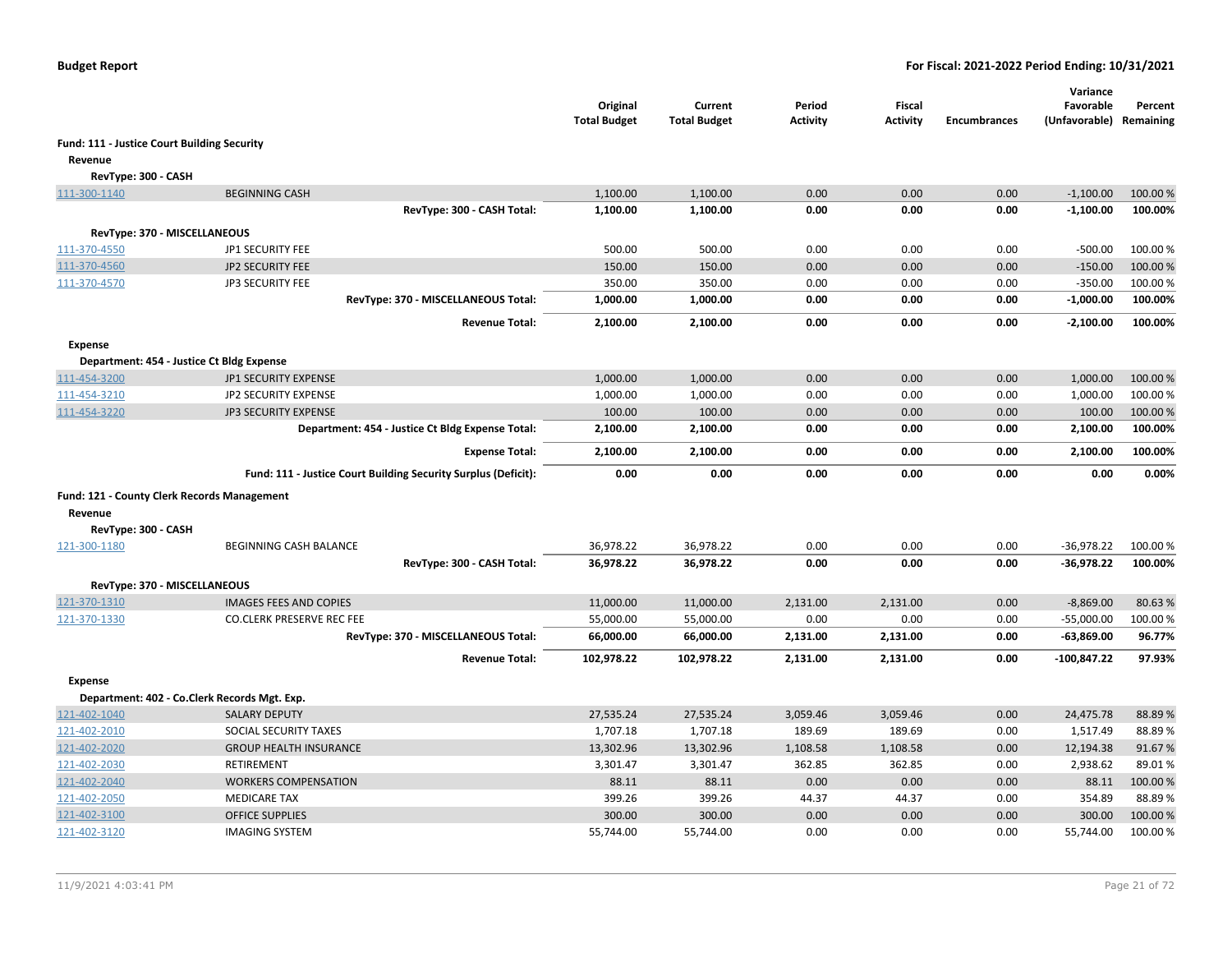|                                     |                                                                | Original<br><b>Total Budget</b> | Current<br><b>Total Budget</b> | Period<br><b>Activity</b> | Fiscal<br><b>Activity</b> | <b>Encumbrances</b> | Variance<br>Favorable<br>(Unfavorable) | Percent<br>Remaining |
|-------------------------------------|----------------------------------------------------------------|---------------------------------|--------------------------------|---------------------------|---------------------------|---------------------|----------------------------------------|----------------------|
| 121-402-3150                        | <b>COPIER MAINTENANCE</b>                                      | 600.00                          | 600.00                         | 0.00                      | 0.00                      | 0.00                | 600.00                                 | 100.00%              |
|                                     | Department: 402 - Co.Clerk Records Mgt. Exp. Total:            | 102,978.22                      | 102,978.22                     | 4,764.95                  | 4,764.95                  | 0.00                | 98,213.27                              | 95.37%               |
|                                     | <b>Expense Total:</b>                                          | 102,978.22                      | 102,978.22                     | 4,764.95                  | 4,764.95                  | 0.00                | 98,213.27                              | 95.37%               |
|                                     | Fund: 121 - County Clerk Records Management Surplus (Deficit): | 0.00                            | 0.00                           | $-2,633.95$               | $-2,633.95$               | 0.00                | $-2,633.95$                            | 0.00%                |
| Fund: 122 - Chapter 19 Funds        |                                                                |                                 |                                |                           |                           |                     |                                        |                      |
| Revenue                             |                                                                |                                 |                                |                           |                           |                     |                                        |                      |
| RevType: 330 - GRANTS               |                                                                |                                 |                                |                           |                           |                     |                                        |                      |
| 122-330-4030                        | <b>CHAPTER 19 FUNDS</b>                                        | 700.00                          | 700.00                         | 0.00                      | 0.00                      | 0.00                | $-700.00$                              | 100.00%              |
|                                     | RevType: 330 - GRANTS Total:                                   | 700.00                          | 700.00                         | 0.00                      | 0.00                      | 0.00                | $-700.00$                              | 100.00%              |
|                                     | <b>Revenue Total:</b>                                          | 700.00                          | 700.00                         | 0.00                      | 0.00                      | 0.00                | $-700.00$                              | 100.00%              |
| <b>Expense</b>                      |                                                                |                                 |                                |                           |                           |                     |                                        |                      |
| Department: 403 - County Clerk      |                                                                |                                 |                                |                           |                           |                     |                                        |                      |
| 122-403-3100                        | <b>OFFICE SUPPLIES</b>                                         | 700.00                          | 700.00                         | 0.00                      | 0.00                      | 750.00              | $-50.00$                               | $-7.14%$             |
|                                     | Department: 403 - County Clerk Total:                          | 700.00                          | 700.00                         | 0.00                      | 0.00                      | 750.00              | $-50.00$                               | $-7.14%$             |
|                                     | <b>Expense Total:</b>                                          | 700.00                          | 700.00                         | 0.00                      | 0.00                      | 750.00              | $-50.00$                               | $-7.14%$             |
|                                     | Fund: 122 - Chapter 19 Funds Surplus (Deficit):                | 0.00                            | 0.00                           | 0.00                      | 0.00                      | $-750.00$           | $-750.00$                              | 0.00%                |
| Fund: 123 - Election Equipment Fund |                                                                |                                 |                                |                           |                           |                     |                                        |                      |
| Revenue                             |                                                                |                                 |                                |                           |                           |                     |                                        |                      |
| RevType: 340 - FEES OF OFFICE       |                                                                |                                 |                                |                           |                           |                     |                                        |                      |
| 123-340-4840                        | <b>ELECTION REIMBURSEMENTS</b>                                 | 4,000.00                        | 4,000.00                       | 0.00                      | 0.00                      | 0.00                | $-4,000.00$                            | 100.00 %             |
|                                     | RevType: 340 - FEES OF OFFICE Total:                           | 4,000.00                        | 4,000.00                       | 0.00                      | 0.00                      | 0.00                | $-4,000.00$                            | 100.00%              |
| RevType: 370 - MISCELLANEOUS        |                                                                |                                 |                                |                           |                           |                     |                                        |                      |
| 123-370-1840                        | <b>LOCAL FUNDING</b>                                           | 96,088.00                       | 96,088.00                      | 0.00                      | 0.00                      | 0.00                | $-96,088.00$                           | 100.00%              |
|                                     | RevType: 370 - MISCELLANEOUS Total:                            | 96,088.00                       | 96,088.00                      | 0.00                      | 0.00                      | 0.00                | $-96,088.00$                           | 100.00%              |
|                                     | <b>Revenue Total:</b>                                          | 100,088.00                      | 100,088.00                     | 0.00                      | 0.00                      | 0.00                | -100,088.00                            | 100.00%              |
| <b>Expense</b>                      |                                                                |                                 |                                |                           |                           |                     |                                        |                      |
| Department: 403 - County Clerk      |                                                                |                                 |                                |                           |                           |                     |                                        |                      |
| 123-403-5725                        | <b>CAPITAL LEASE PAYMENTS</b>                                  | 96,088.00                       | 96,088.00                      | 0.00                      | 0.00                      | 0.00                | 96,088.00                              | 100.00%              |
| 123-403-5730                        | <b>ELECTION EQUIPMENT</b>                                      | 4,000.00                        | 4,000.00                       | 0.00                      | 0.00                      | 0.00                | 4,000.00                               | 100.00%              |
|                                     | Department: 403 - County Clerk Total:                          | 100,088.00                      | 100,088.00                     | 0.00                      | 0.00                      | 0.00                | 100,088.00                             | 100.00%              |
|                                     | <b>Expense Total:</b>                                          | 100,088.00                      | 100,088.00                     | 0.00                      | 0.00                      | 0.00                | 100,088.00                             | 100.00%              |

**Fund: 123 - Election Equipment Fund Surplus (Deficit): 0.00 0.00 0.00 0.00 0.00 0.00 0.00%**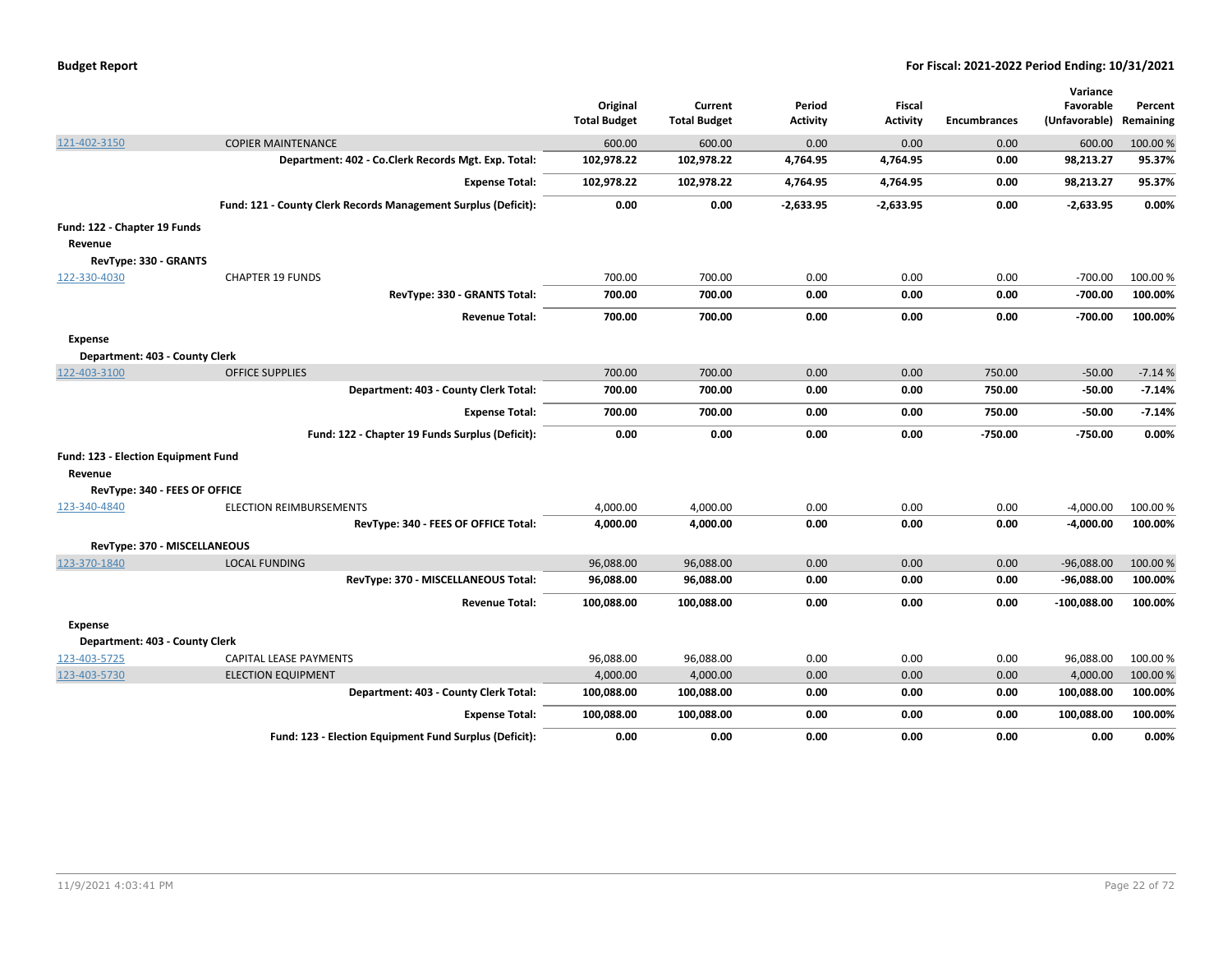|                     |                                                                        | Original<br><b>Total Budget</b> | Current<br><b>Total Budget</b> | Period<br>Activity | <b>Fiscal</b><br><b>Activity</b> | <b>Encumbrances</b> | Variance<br>Favorable<br>(Unfavorable) | Percent<br>Remaining |
|---------------------|------------------------------------------------------------------------|---------------------------------|--------------------------------|--------------------|----------------------------------|---------------------|----------------------------------------|----------------------|
|                     | Fund: 125 - County Clerk Co.& Dist.CourtTechnology                     |                                 |                                |                    |                                  |                     |                                        |                      |
| Revenue             |                                                                        |                                 |                                |                    |                                  |                     |                                        |                      |
|                     | RevType: 370 - MISCELLANEOUS                                           |                                 |                                |                    |                                  |                     |                                        |                      |
| 125-370-4400        | CO. CLK. CO. & DIST. CT. TECHNOLOGY FEE                                | 300.00                          | 300.00                         | 0.00               | 0.00                             | 0.00                | $-300.00$                              | 100.00%              |
|                     | RevType: 370 - MISCELLANEOUS Total:                                    | 300.00                          | 300.00                         | 0.00               | 0.00                             | 0.00                | $-300.00$                              | 100.00%              |
|                     | <b>Revenue Total:</b>                                                  | 300.00                          | 300.00                         | 0.00               | 0.00                             | 0.00                | $-300.00$                              | 100.00%              |
| <b>Expense</b>      |                                                                        |                                 |                                |                    |                                  |                     |                                        |                      |
|                     | Department: 440 - Technology Equipment                                 |                                 |                                |                    |                                  |                     |                                        |                      |
| 125-440-5720        | <b>OFFICE EQUIPMENT</b>                                                | 300.00                          | 300.00                         | 0.00               | 0.00                             | 0.00                | 300.00                                 | 100.00 %             |
|                     | Department: 440 - Technology Equipment Total:                          | 300.00                          | 300.00                         | 0.00               | 0.00                             | 0.00                | 300.00                                 | 100.00%              |
|                     | <b>Expense Total:</b>                                                  | 300.00                          | 300.00                         | 0.00               | 0.00                             | 0.00                | 300.00                                 | 100.00%              |
|                     | Fund: 125 - County Clerk Co.& Dist.CourtTechnology Surplus (Deficit):  | 0.00                            | 0.00                           | 0.00               | 0.00                             | 0.00                | 0.00                                   | 0.00%                |
|                     | Fund: 126 - County Clerk Court Records Preservation                    |                                 |                                |                    |                                  |                     |                                        |                      |
| Revenue             |                                                                        |                                 |                                |                    |                                  |                     |                                        |                      |
|                     | RevType: 370 - MISCELLANEOUS                                           |                                 |                                |                    |                                  |                     |                                        |                      |
| 126-370-1330        | CO.CLK.COURT RECORDS PRESERVATION                                      | 300.00                          | 300.00                         | 0.00               | 0.00                             | 0.00                | $-300.00$                              | 100.00%              |
|                     | RevType: 370 - MISCELLANEOUS Total:                                    | 300.00                          | 300.00                         | 0.00               | 0.00                             | 0.00                | $-300.00$                              | 100.00%              |
|                     | <b>Revenue Total:</b>                                                  | 300.00                          | 300.00                         | 0.00               | 0.00                             | 0.00                | $-300.00$                              | 100.00%              |
| <b>Expense</b>      |                                                                        |                                 |                                |                    |                                  |                     |                                        |                      |
|                     | Department: 544 - County Clerk Records Pres. Equip.                    |                                 |                                |                    |                                  |                     |                                        |                      |
| 126-544-5720        | <b>OFFICE EQUIPMENT</b>                                                | 300.00                          | 300.00                         | 0.00               | 0.00                             | 0.00                | 300.00                                 | 100.00%              |
|                     | Department: 544 - County Clerk Records Pres. Equip. Total:             | 300.00                          | 300.00                         | 0.00               | 0.00                             | 0.00                | 300.00                                 | 100.00%              |
|                     | <b>Expense Total:</b>                                                  | 300.00                          | 300.00                         | 0.00               | 0.00                             | 0.00                | 300.00                                 | 100.00%              |
|                     | Fund: 126 - County Clerk Court Records Preservation Surplus (Deficit): | 0.00                            | 0.00                           | 0.00               | 0.00                             | 0.00                | 0.00                                   | 0.00%                |
|                     | Fund: 127 - County Clerk Records Archive                               |                                 |                                |                    |                                  |                     |                                        |                      |
| Revenue             |                                                                        |                                 |                                |                    |                                  |                     |                                        |                      |
| RevType: 300 - CASH |                                                                        |                                 |                                |                    |                                  |                     |                                        |                      |
| 127-300-1530        | <b>BEGINNING CASH BALANCE</b>                                          | 70,000.00                       | 70,000.00                      | 0.00               | 0.00                             | 0.00                | $-70,000.00$                           | 100.00 %             |
|                     | RevType: 300 - CASH Total:                                             | 70,000.00                       | 70,000.00                      | 0.00               | 0.00                             | 0.00                | -70,000.00                             | 100.00%              |
|                     | RevType: 370 - MISCELLANEOUS                                           |                                 |                                |                    |                                  |                     |                                        |                      |
| 127-370-1330        | CO. CLERK RECORDS ARCHIVE FEE                                          | 70,000.00                       | 70,000.00                      | 0.00               | 0.00                             | 0.00                | $-70,000.00$                           | 100.00 %             |
|                     | RevType: 370 - MISCELLANEOUS Total:                                    | 70,000.00                       | 70,000.00                      | 0.00               | 0.00                             | 0.00                | $-70,000.00$                           | 100.00%              |
|                     | <b>Revenue Total:</b>                                                  | 140,000.00                      | 140,000.00                     | 0.00               | 0.00                             | 0.00                | $-140,000.00$                          | 100.00%              |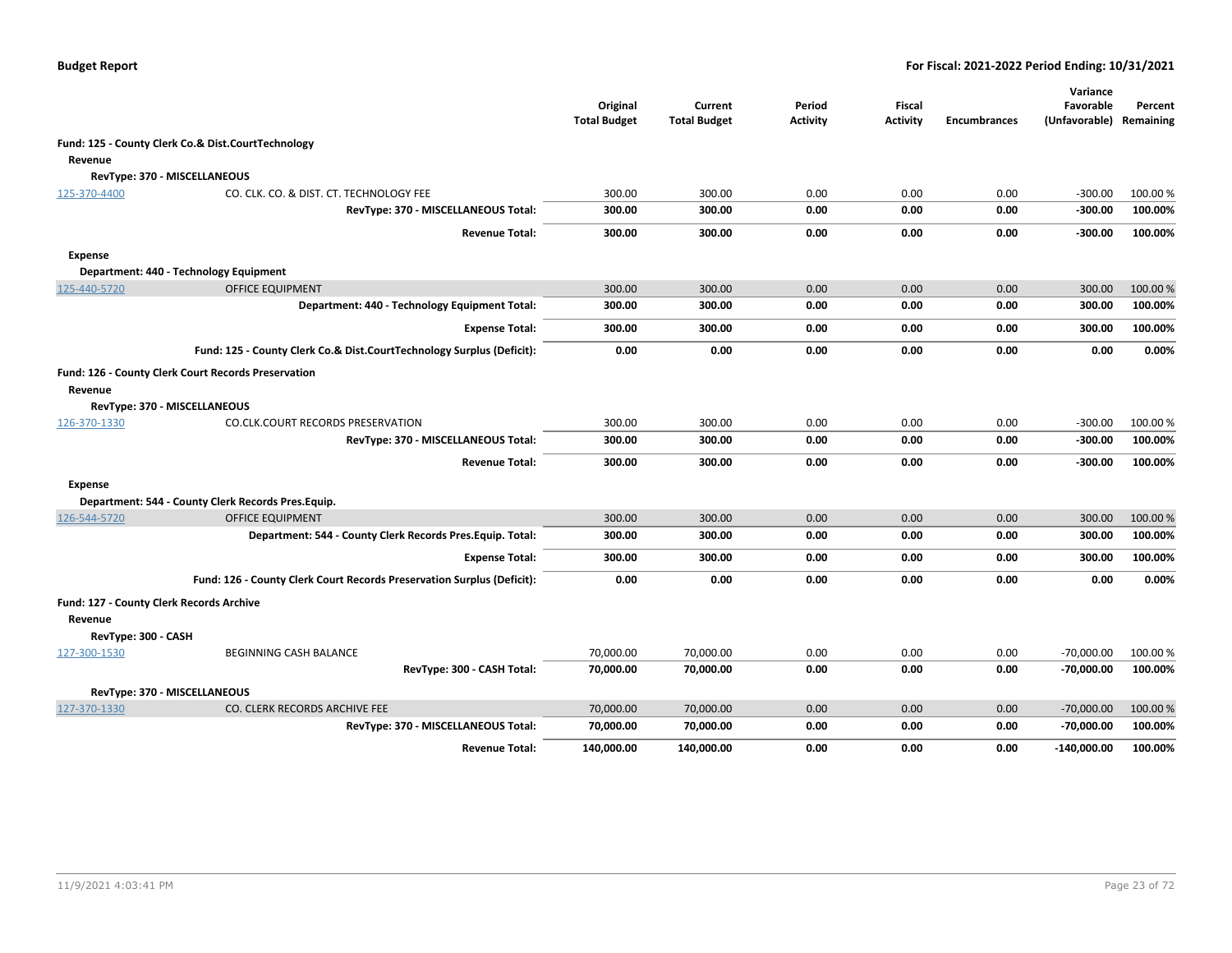|                                            |                                                               |                     |                     |                 |                 |                     | Variance                |          |
|--------------------------------------------|---------------------------------------------------------------|---------------------|---------------------|-----------------|-----------------|---------------------|-------------------------|----------|
|                                            |                                                               | Original            | Current             | Period          | <b>Fiscal</b>   |                     | Favorable               | Percent  |
|                                            |                                                               | <b>Total Budget</b> | <b>Total Budget</b> | <b>Activity</b> | <b>Activity</b> | <b>Encumbrances</b> | (Unfavorable) Remaining |          |
| <b>Expense</b>                             |                                                               |                     |                     |                 |                 |                     |                         |          |
| Department: 403 - County Clerk             |                                                               |                     |                     |                 |                 |                     |                         |          |
| 127-403-4370                               | <b>DIGITAL IMAGING</b>                                        | 140,000.00          | 140,000.00          | 0.00            | 0.00            | 0.00                | 140,000.00              | 100.00 % |
|                                            | Department: 403 - County Clerk Total:                         | 140,000.00          | 140,000.00          | 0.00            | 0.00            | 0.00                | 140,000.00              | 100.00%  |
|                                            | <b>Expense Total:</b>                                         | 140,000.00          | 140,000.00          | 0.00            | 0.00            | 0.00                | 140,000.00              | 100.00%  |
|                                            | Fund: 127 - County Clerk Records Archive Surplus (Deficit):   | 0.00                | 0.00                | 0.00            | 0.00            | 0.00                | 0.00                    | 0.00%    |
| Fund: 130 - Bail Bond Trust Fund           |                                                               |                     |                     |                 |                 |                     |                         |          |
| Revenue                                    |                                                               |                     |                     |                 |                 |                     |                         |          |
| RevType: 345 - BONDS                       |                                                               |                     |                     |                 |                 |                     |                         |          |
| 130-345-1130                               | <b>SURETY BAIL BOND FEE</b>                                   | 7,000.00            | 7,000.00            | 375.00          | 375.00          | 0.00                | $-6,625.00$             | 94.64%   |
|                                            | RevType: 345 - BONDS Total:                                   | 7,000.00            | 7,000.00            | 375.00          | 375.00          | 0.00                | $-6,625.00$             | 94.64%   |
|                                            | <b>Revenue Total:</b>                                         | 7,000.00            | 7,000.00            | 375.00          | 375.00          | 0.00                | $-6,625.00$             | 94.64%   |
| <b>Expense</b>                             |                                                               |                     |                     |                 |                 |                     |                         |          |
|                                            | Department: 498 - Bail Bond Fee Expense                       |                     |                     |                 |                 |                     |                         |          |
| 130-498-4890                               | <b>QUARTERLY BAIL BOND FEES</b>                               | 7,000.00            | 7,000.00            | 0.00            | 0.00            | 0.00                | 7,000.00                | 100.00 % |
|                                            | Department: 498 - Bail Bond Fee Expense Total:                | 7,000.00            | 7,000.00            | 0.00            | 0.00            | 0.00                | 7,000.00                | 100.00%  |
|                                            | <b>Expense Total:</b>                                         | 7,000.00            | 7,000.00            | 0.00            | 0.00            | 0.00                | 7,000.00                | 100.00%  |
|                                            | Fund: 130 - Bail Bond Trust Fund Surplus (Deficit):           | 0.00                | 0.00                | 375.00          | 375.00          | 0.00                | 375.00                  | 0.00%    |
| Fund: 160 - County Judge Excess Supplement |                                                               |                     |                     |                 |                 |                     |                         |          |
| Revenue                                    |                                                               |                     |                     |                 |                 |                     |                         |          |
| RevType: 300 - CASH                        |                                                               |                     |                     |                 |                 |                     |                         |          |
| 160-300-1160                               | <b>BEGINNING CASH BALANCE</b>                                 | 4,750.00            | 4,750.00            | 0.00            | 0.00            | 0.00                | $-4,750.00$             | 100.00 % |
|                                            | RevType: 300 - CASH Total:                                    | 4,750.00            | 4,750.00            | 0.00            | 0.00            | 0.00                | $-4,750.00$             | 100.00%  |
|                                            | <b>Revenue Total:</b>                                         | 4,750.00            | 4,750.00            | 0.00            | 0.00            | 0.00                | $-4,750.00$             | 100.00%  |
| Expense                                    |                                                               |                     |                     |                 |                 |                     |                         |          |
|                                            | Department: 452 - Excess Supplement County Judge              |                     |                     |                 |                 |                     |                         |          |
| 160-452-3100                               | <b>OFFICE SUPPLIES</b>                                        | 750.00              | 750.00              | 0.00            | 0.00            | 0.00                | 750.00                  | 100.00%  |
| 160-452-3110                               | <b>POSTAGE</b>                                                | 1,500.00            | 1,500.00            | 0.00            | 0.00            | 0.00                | 1,500.00                | 100.00 % |
| 160-452-3150                               | <b>COPIER RENTAL</b>                                          | 1,300.00            | 1,300.00            | 97.72           | 97.72           | 0.00                | 1,202.28                | 92.48%   |
| 160-452-4270                               | <b>OUT OF COUNTY TRAVEL</b>                                   | 1,000.00            | 1,000.00            | 0.00            | 0.00            | 0.00                | 1,000.00                | 100.00 % |
| 160-452-4520                               | <b>R&amp;M EQUIPMENT</b>                                      | 200.00              | 200.00              | 0.00            | 0.00            | 0.00                | 200.00                  | 100.00 % |
|                                            | Department: 452 - Excess Supplement County Judge Total:       | 4,750.00            | 4,750.00            | 97.72           | 97.72           | 0.00                | 4,652.28                | 97.94%   |
|                                            | <b>Expense Total:</b>                                         | 4,750.00            | 4,750.00            | 97.72           | 97.72           | 0.00                | 4,652.28                | 97.94%   |
|                                            |                                                               |                     |                     |                 |                 |                     |                         |          |
|                                            | Fund: 160 - County Judge Excess Supplement Surplus (Deficit): | 0.00                | 0.00                | $-97.72$        | -97.72          | 0.00                | $-97.72$                | 0.00%    |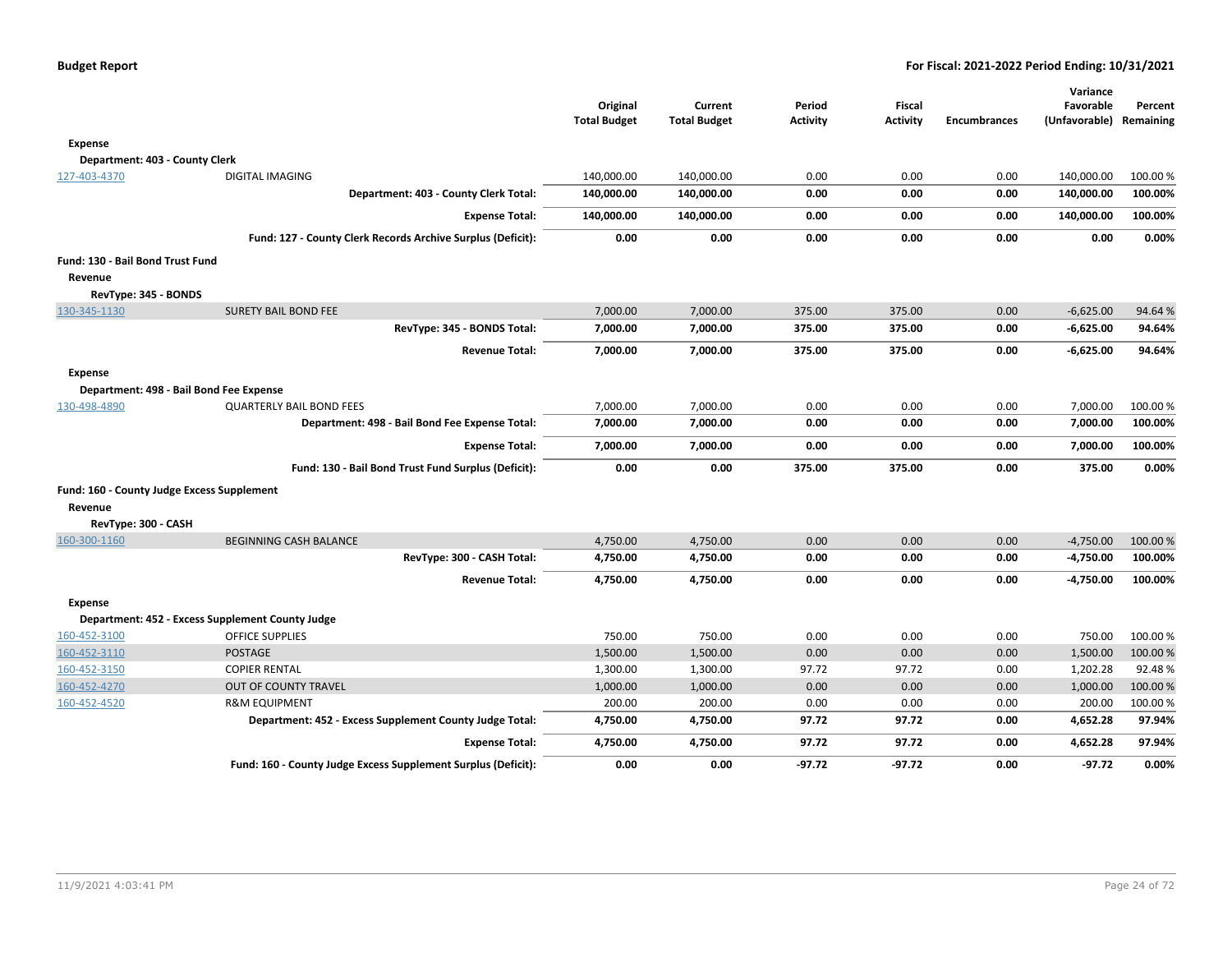|                                                   |                                                                  | Original<br><b>Total Budget</b> | Current<br><b>Total Budget</b> | Period<br><b>Activity</b> | Fiscal<br><b>Activity</b> | <b>Encumbrances</b> | Variance<br>Favorable<br>(Unfavorable) Remaining | Percent  |
|---------------------------------------------------|------------------------------------------------------------------|---------------------------------|--------------------------------|---------------------------|---------------------------|---------------------|--------------------------------------------------|----------|
| Fund: 161 - Probate Judges Education              |                                                                  |                                 |                                |                           |                           |                     |                                                  |          |
| Revenue                                           |                                                                  |                                 |                                |                           |                           |                     |                                                  |          |
| RevType: 340 - FEES OF OFFICE                     |                                                                  |                                 |                                |                           |                           |                     |                                                  |          |
| 161-340-1310                                      | PROBATE JUDGES EDUCATION                                         | 150.00                          | 150.00                         | 0.00                      | 0.00                      | 0.00                | $-150.00$                                        | 100.00 % |
|                                                   | RevType: 340 - FEES OF OFFICE Total:                             | 150.00                          | 150.00                         | 0.00                      | 0.00                      | 0.00                | $-150.00$                                        | 100.00%  |
|                                                   | <b>Revenue Total:</b>                                            | 150.00                          | 150.00                         | 0.00                      | 0.00                      | 0.00                | $-150.00$                                        | 100.00%  |
| Expense                                           |                                                                  |                                 |                                |                           |                           |                     |                                                  |          |
|                                                   | Department: 412 - Probate Judges Expense                         |                                 |                                |                           |                           |                     |                                                  |          |
| 161-412-4270                                      | OUT OF COUNTY TRAVEL                                             | 150.00                          | 150.00                         | 0.00                      | 0.00                      | 0.00                | 150.00                                           | 100.00 % |
|                                                   | Department: 412 - Probate Judges Expense Total:                  | 150.00                          | 150.00                         | 0.00                      | 0.00                      | 0.00                | 150.00                                           | 100.00%  |
|                                                   | <b>Expense Total:</b>                                            | 150.00                          | 150.00                         | 0.00                      | 0.00                      | 0.00                | 150.00                                           | 100.00%  |
|                                                   | Fund: 161 - Probate Judges Education Surplus (Deficit):          | 0.00                            | 0.00                           | 0.00                      | 0.00                      | 0.00                | 0.00                                             | 0.00%    |
| Fund: 190 - District Clerk Records Management     |                                                                  |                                 |                                |                           |                           |                     |                                                  |          |
| Revenue                                           |                                                                  |                                 |                                |                           |                           |                     |                                                  |          |
| RevType: 370 - MISCELLANEOUS                      |                                                                  |                                 |                                |                           |                           |                     |                                                  |          |
| 190-370-1360                                      | DST.CLK.PRES.REC.FEE                                             | 0.00                            | 0.00                           | 246.88                    | 246.88                    | 0.00                | 246.88                                           | 0.00%    |
|                                                   | RevType: 370 - MISCELLANEOUS Total:                              | 0.00                            | 0.00                           | 246.88                    | 246.88                    | 0.00                | 246.88                                           | 0.00%    |
|                                                   | <b>Revenue Total:</b>                                            | 0.00                            | 0.00                           | 246.88                    | 246.88                    | 0.00                | 246.88                                           | 0.00%    |
| Expense                                           |                                                                  |                                 |                                |                           |                           |                     |                                                  |          |
| Department: 450 - District Clerk                  |                                                                  |                                 |                                |                           |                           |                     |                                                  |          |
| 190-450-5720                                      | OFFICE EQUIPMENT                                                 | 0.00                            | 0.00                           | 103.41                    | 103.41                    | $-55.17$            | $-48.24$                                         | 0.00%    |
|                                                   | Department: 450 - District Clerk Total:                          | 0.00                            | 0.00                           | 103.41                    | 103.41                    | $-55.17$            | -48.24                                           | 0.00%    |
|                                                   | <b>Expense Total:</b>                                            | 0.00                            | 0.00                           | 103.41                    | 103.41                    | $-55.17$            | $-48.24$                                         | 0.00%    |
|                                                   | Fund: 190 - District Clerk Records Management Surplus (Deficit): | 0.00                            | 0.00                           | 143.47                    | 143.47                    | 55.17               | 198.64                                           | 0.00%    |
| <b>Fund: 191 - District Court Records Archive</b> |                                                                  |                                 |                                |                           |                           |                     |                                                  |          |
| Revenue                                           |                                                                  |                                 |                                |                           |                           |                     |                                                  |          |
| RevType: 300 - CASH                               |                                                                  |                                 |                                |                           |                           |                     |                                                  |          |
| 191-300-1340                                      | <b>BEGINNING CASH BALANCE</b>                                    | 34,423.31                       | 34,423.31                      | 0.00                      | 0.00                      | 0.00                | $-34,423.31$                                     | 100.00%  |
|                                                   | RevType: 300 - CASH Total:                                       | 34,423.31                       | 34,423.31                      | 0.00                      | 0.00                      | 0.00                | $-34,423.31$                                     | 100.00%  |
| RevType: 370 - MISCELLANEOUS                      |                                                                  |                                 |                                |                           |                           |                     |                                                  |          |
| 191-370-4500                                      | DISTRICT CT.RECORDS ARCHIVE FEE                                  | 330.18                          | 330.18                         | 390.78                    | 390.78                    | 0.00                | 60.60                                            | 118.35 % |
|                                                   | RevType: 370 - MISCELLANEOUS Total:                              | 330.18                          | 330.18                         | 390.78                    | 390.78                    | 0.00                | 60.60                                            | 18.35%   |
|                                                   | <b>Revenue Total:</b>                                            | 34,753.49                       | 34,753.49                      | 390.78                    | 390.78                    | 0.00                | $-34,362.71$                                     | 98.88%   |
| <b>Expense</b>                                    |                                                                  |                                 |                                |                           |                           |                     |                                                  |          |
| Department: 450 - District Clerk                  |                                                                  |                                 |                                |                           |                           |                     |                                                  |          |
| 191-450-1070                                      | <b>SALARY PART-TIME</b>                                          | 31,111.56                       | 31,111.56                      | 909.18                    | 909.18                    | 0.00                | 30,202.38                                        | 97.08%   |
| 191-450-2010                                      | SOCIAL SECURITY TAXES                                            | 352.42                          | 352.42                         | 55.76                     | 55.76                     | 0.00                | 296.66                                           | 84.18%   |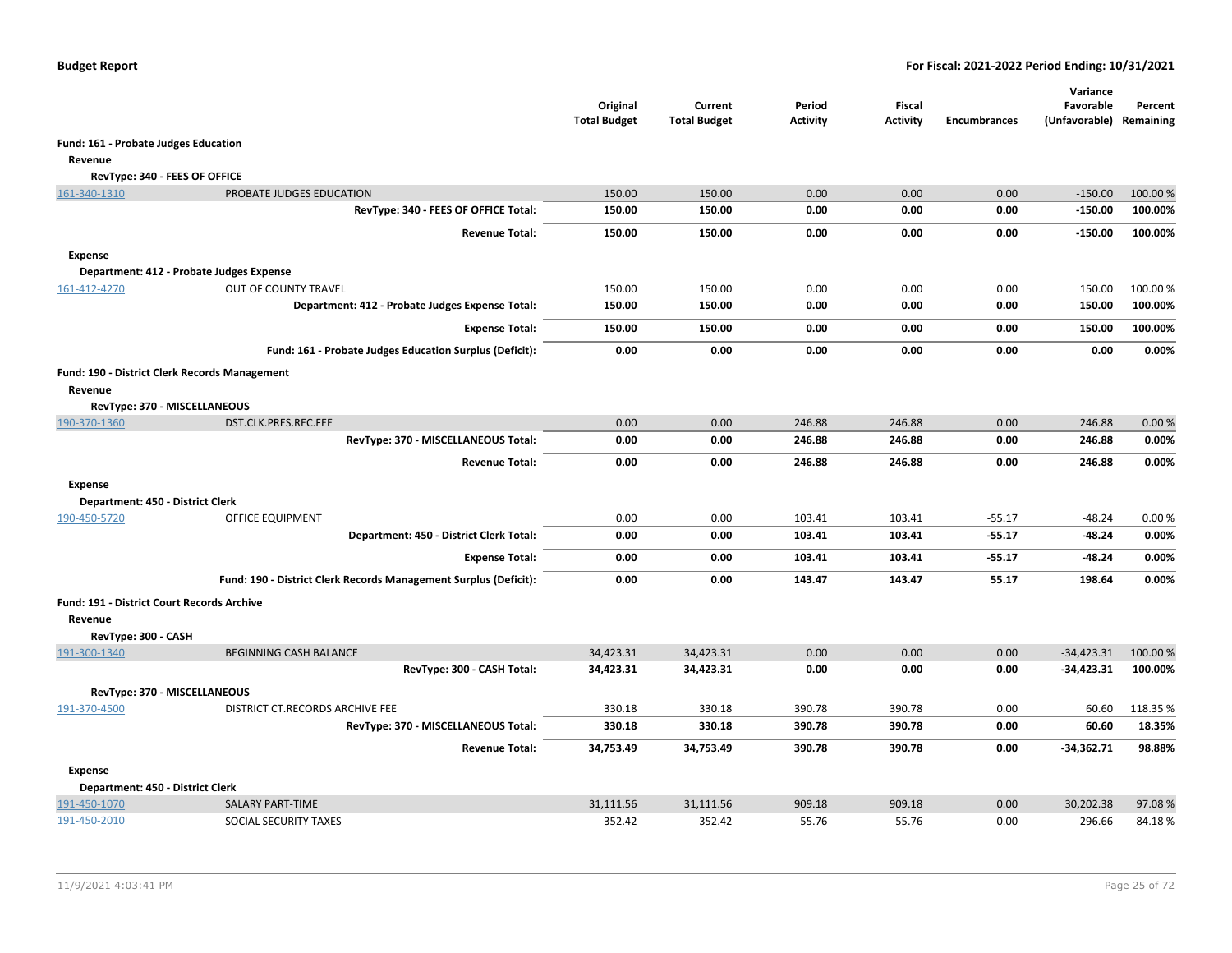| <b>Budget Report</b> |  |
|----------------------|--|
|----------------------|--|

|                              |                                                                          |                                 |                                |                           |                                  |                     | Variance                             |          |
|------------------------------|--------------------------------------------------------------------------|---------------------------------|--------------------------------|---------------------------|----------------------------------|---------------------|--------------------------------------|----------|
|                              |                                                                          | Original<br><b>Total Budget</b> | Current<br><b>Total Budget</b> | Period<br><b>Activity</b> | <b>Fiscal</b><br><b>Activity</b> | <b>Encumbrances</b> | Favorable<br>(Unfavorable) Remaining | Percent  |
| 191-450-2020                 | <b>GROUP HEALTH INSURANCE</b>                                            | 2,400.00                        | 2,400.00                       | 191.14                    | 191.14                           | 0.00                | 2,208.86                             | 92.04 %  |
| 191-450-2030                 | RETIREMENT                                                               | 654.51                          | 654.51                         | 107.83                    | 107.83                           | 0.00                | 546.68                               | 83.53%   |
| 191-450-2040                 | <b>WORKERS COMPENSATION</b>                                              | 85.00                           | 85.00                          | 0.00                      | 0.00                             | 0.00                | 85.00                                | 100.00 % |
| 191-450-2050                 | <b>MEDICARE TAX</b>                                                      | 150.00                          | 150.00                         | 13.04                     | 13.04                            | 0.00                | 136.96                               | 91.31%   |
|                              | Department: 450 - District Clerk Total:                                  | 34,753.49                       | 34,753.49                      | 1,276.95                  | 1,276.95                         | 0.00                | 33,476.54                            | 96.33%   |
|                              | <b>Expense Total:</b>                                                    | 34,753.49                       | 34,753.49                      | 1,276.95                  | 1,276.95                         | 0.00                | 33,476.54                            | 96.33%   |
|                              | Fund: 191 - District Court Records Archive Surplus (Deficit):            | 0.00                            | 0.00                           | $-886.17$                 | $-886.17$                        | 0.00                | -886.17                              | 0.00%    |
|                              | Fund: 192 - District Clerk Co.& Dist.Court Technology                    |                                 |                                |                           |                                  |                     |                                      |          |
| Revenue                      |                                                                          |                                 |                                |                           |                                  |                     |                                      |          |
| RevType: 300 - CASH          |                                                                          |                                 |                                |                           |                                  |                     |                                      |          |
| 192-300-1610                 | <b>BEGINNING CASH BALANCE</b>                                            | 3,000.00                        | 3,000.00                       | 0.00                      | 0.00                             | 0.00                | $-3,000.00$                          | 100.00 % |
|                              | RevType: 300 - CASH Total:                                               | 3,000.00                        | 3,000.00                       | 0.00                      | 0.00                             | 0.00                | $-3,000.00$                          | 100.00%  |
| RevType: 370 - MISCELLANEOUS |                                                                          |                                 |                                |                           |                                  |                     |                                      |          |
| 192-370-4400                 | DST.CLK.CO.&DST.CT.TECHNOLOGY FEE                                        | 500.00                          | 500.00                         | 38.97                     | 38.97                            | 0.00                | $-461.03$                            | 92.21%   |
|                              | RevType: 370 - MISCELLANEOUS Total:                                      | 500.00                          | 500.00                         | 38.97                     | 38.97                            | 0.00                | $-461.03$                            | 92.21%   |
|                              | <b>Revenue Total:</b>                                                    | 3,500.00                        | 3,500.00                       | 38.97                     | 38.97                            | 0.00                | $-3,461.03$                          | 98.89%   |
| <b>Expense</b>               |                                                                          |                                 |                                |                           |                                  |                     |                                      |          |
|                              | Department: 440 - Technology Equipment                                   |                                 |                                |                           |                                  |                     |                                      |          |
| 192-440-5720                 | <b>OFFICE EQUIPMENT</b>                                                  | 3,500.00                        | 3,500.00                       | 0.00                      | 0.00                             | 0.00                | 3,500.00                             | 100.00 % |
|                              | Department: 440 - Technology Equipment Total:                            | 3,500.00                        | 3,500.00                       | 0.00                      | 0.00                             | 0.00                | 3,500.00                             | 100.00%  |
|                              | <b>Expense Total:</b>                                                    | 3,500.00                        | 3,500.00                       | 0.00                      | 0.00                             | 0.00                | 3,500.00                             | 100.00%  |
|                              | Fund: 192 - District Clerk Co.& Dist.Court Technology Surplus (Deficit): | 0.00                            | 0.00                           | 38.97                     | 38.97                            | 0.00                | 38.97                                | 0.00%    |
|                              | Fund: 193 - District Clerk Court Records Preservation                    |                                 |                                |                           |                                  |                     |                                      |          |
| Revenue                      |                                                                          |                                 |                                |                           |                                  |                     |                                      |          |
| RevType: 300 - CASH          |                                                                          |                                 |                                |                           |                                  |                     |                                      |          |
| 193-300-1620                 | BEGINNING CASH BALANCE                                                   | 35,000.00                       | 35,000.00                      | 0.00                      | 0.00                             | 0.00                | $-35,000.00$                         | 100.00%  |
|                              | RevType: 300 - CASH Total:                                               | 35,000.00                       | 35,000.00                      | 0.00                      | 0.00                             | 0.00                | $-35,000.00$                         | 100.00%  |
| RevType: 370 - MISCELLANEOUS |                                                                          |                                 |                                |                           |                                  |                     |                                      |          |
| 193-370-1330                 | DIST.CLK.COURT RECORDS PRESERVATION                                      | 300.00                          | 300.00                         | 320.39                    | 320.39                           | 0.00                | 20.39                                | 106.80%  |
|                              | RevType: 370 - MISCELLANEOUS Total:                                      | 300.00                          | 300.00                         | 320.39                    | 320.39                           | 0.00                | 20.39                                | 6.80%    |
|                              | <b>Revenue Total:</b>                                                    | 35,300.00                       | 35,300.00                      | 320.39                    | 320.39                           | 0.00                | $-34,979.61$                         | 99.09%   |
| <b>Expense</b>               |                                                                          |                                 |                                |                           |                                  |                     |                                      |          |
|                              | Department: 545 - District Clerk Records Pres.Equip.                     |                                 |                                |                           |                                  |                     |                                      |          |
| 193-545-5720                 | <b>OFFICE EQUIPMENT</b>                                                  | 35,300.00                       | 35,300.00                      | 0.00                      | 0.00                             | 0.00                | 35,300.00                            | 100.00 % |
|                              | Department: 545 - District Clerk Records Pres. Equip. Total:             | 35,300.00                       | 35,300.00                      | 0.00                      | 0.00                             | 0.00                | 35,300.00                            | 100.00%  |
|                              | <b>Expense Total:</b>                                                    | 35,300.00                       | 35,300.00                      | 0.00                      | 0.00                             | 0.00                | 35,300.00                            | 100.00%  |
|                              | Fund: 193 - District Clerk Court Records Preservation Surplus (Deficit): | 0.00                            | 0.00                           | 320.39                    | 320.39                           | 0.00                | 320.39                               | 0.00%    |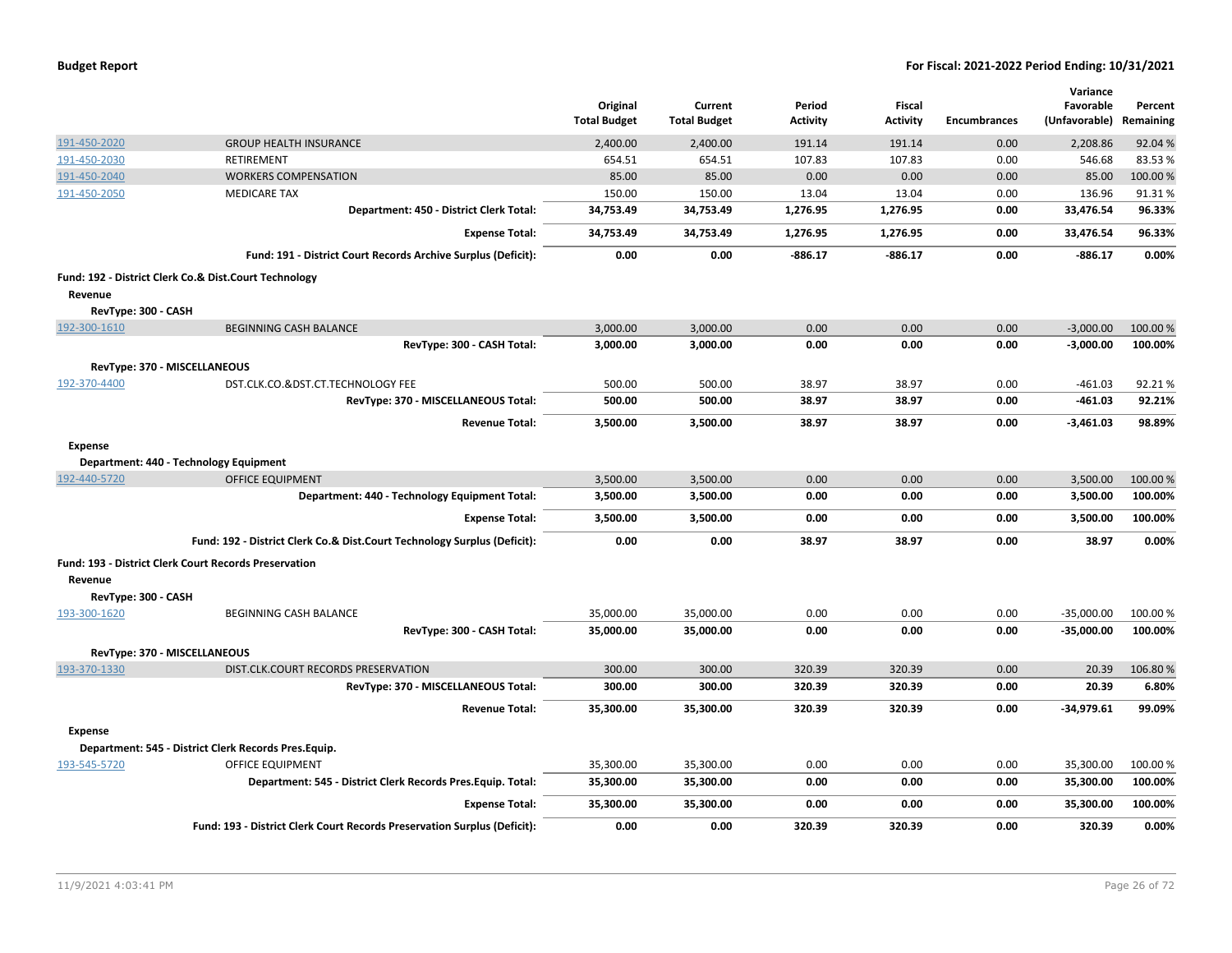|                               |                                                                 | Original<br><b>Total Budget</b> | Current<br><b>Total Budget</b> | Period<br><b>Activity</b> | <b>Fiscal</b><br><b>Activity</b> | <b>Encumbrances</b> | Variance<br>Favorable<br>(Unfavorable) Remaining | Percent  |
|-------------------------------|-----------------------------------------------------------------|---------------------------------|--------------------------------|---------------------------|----------------------------------|---------------------|--------------------------------------------------|----------|
|                               | Fund: 200 - County Offices Records Mangement                    |                                 |                                |                           |                                  |                     |                                                  |          |
| Revenue                       |                                                                 |                                 |                                |                           |                                  |                     |                                                  |          |
| RevType: 300 - CASH           |                                                                 |                                 |                                |                           |                                  |                     |                                                  |          |
| 200-300-1200                  | <b>BEGINNING CASH BALANCE</b>                                   | 12,503.84                       | 12,503.84                      | 0.00                      | 0.00                             | 0.00                | $-12,503.84$                                     | 100.00 % |
|                               | RevType: 300 - CASH Total:                                      | 12,503.84                       | 12,503.84                      | 0.00                      | 0.00                             | 0.00                | $-12,503.84$                                     | 100.00%  |
|                               |                                                                 |                                 |                                |                           |                                  |                     |                                                  |          |
| RevType: 370 - MISCELLANEOUS  |                                                                 |                                 |                                |                           |                                  |                     |                                                  |          |
| 200-370-1350                  | <b>CO.OFFICE REC.MNGMT.FEE</b>                                  | 10,000.00                       | 10,000.00                      | 341.72                    | 341.72                           | 0.00                | $-9,658.28$                                      | 96.58%   |
|                               | RevType: 370 - MISCELLANEOUS Total:                             | 10,000.00                       | 10,000.00                      | 341.72                    | 341.72                           | 0.00                | $-9,658.28$                                      | 96.58%   |
|                               | <b>Revenue Total:</b>                                           | 22,503.84                       | 22,503.84                      | 341.72                    | 341.72                           | 0.00                | $-22,162.12$                                     | 98.48%   |
| <b>Expense</b>                |                                                                 |                                 |                                |                           |                                  |                     |                                                  |          |
|                               | Department: 449 - Co. Office Records Mgt.                       |                                 |                                |                           |                                  |                     |                                                  |          |
| 200-449-1070                  | <b>SALARY PART-TIME</b>                                         | 8,807.83                        | 8,807.83                       | 0.00                      | 0.00                             | 0.00                | 8,807.83                                         | 100.00 % |
| 200-449-2010                  | SOCIAL SECURITY TAXES                                           | 529.75                          | 529.75                         | 0.00                      | 0.00                             | 0.00                | 529.75                                           | 100.00%  |
| 200-449-2030                  | <b>RETIREMENT</b>                                               | 1,165.43                        | 1,165.43                       | 0.00                      | 0.00                             | 0.00                | 1,165.43                                         | 100.00%  |
| 200-449-2040                  | <b>WORKERS COMPENSATION</b>                                     | 26.94                           | 26.94                          | 0.00                      | 0.00                             | 0.00                | 26.94                                            | 100.00 % |
| 200-449-2050                  | <b>MEDICARE TAX</b>                                             | 123.89                          | 123.89                         | 0.00                      | 0.00                             | 0.00                | 123.89                                           | 100.00%  |
| 200-449-3500                  | RECORDS DISPOSAL                                                | 5,000.00                        | 5,000.00                       | 165.00                    | 165.00                           | 0.00                | 4,835.00                                         | 96.70%   |
| 200-449-4530                  | <b>COMPUTER SOFTWARE</b>                                        | 5,700.00                        | 5,700.00                       | 0.00                      | 0.00                             | 0.00                | 5,700.00                                         | 100.00 % |
| 200-449-5740                  | <b>TECHNOLOGY</b>                                               | 1,150.00                        | 1,150.00                       | 0.00                      | 0.00                             | 0.00                | 1,150.00                                         | 100.00%  |
|                               | Department: 449 - Co. Office Records Mgt. Total:                | 22,503.84                       | 22,503.84                      | 165.00                    | 165.00                           | 0.00                | 22,338.84                                        | 99.27%   |
|                               | <b>Expense Total:</b>                                           | 22,503.84                       | 22,503.84                      | 165.00                    | 165.00                           | 0.00                | 22,338.84                                        | 99.27%   |
|                               | Fund: 200 - County Offices Records Mangement Surplus (Deficit): | 0.00                            | 0.00                           | 176.72                    | 176.72                           | 0.00                | 176.72                                           | 0.00%    |
| Fund: 210 - Road & Bridge #1  |                                                                 |                                 |                                |                           |                                  |                     |                                                  |          |
| Revenue                       |                                                                 |                                 |                                |                           |                                  |                     |                                                  |          |
| RevType: 300 - CASH           |                                                                 |                                 |                                |                           |                                  |                     |                                                  |          |
| 210-300-1210                  | <b>BEGINNING CASH BALANCE</b>                                   | 9,501.50                        | 9,501.50                       | 0.00                      | 0.00                             | 0.00                | $-9,501.50$                                      | 100.00 % |
|                               | RevType: 300 - CASH Total:                                      | 9,501.50                        | 9,501.50                       | 0.00                      | 0.00                             | 0.00                | $-9,501.50$                                      | 100.00%  |
| RevType: 310 - PROPERTY TAXES |                                                                 |                                 |                                |                           |                                  |                     |                                                  |          |
| 210-310-1100                  | <b>CURRENT TAXES</b>                                            | 573,561.92                      | 573,561.92                     | 1,079.54                  | 1,079.54                         | 0.00                | $-572,482.38$                                    | 99.81%   |
| 210-310-1200                  | <b>DELINQUENT TAXES</b>                                         | 15,000.00                       | 15,000.00                      | 2,271.87                  | 2,271.87                         | 0.00                | $-12,728.13$                                     | 84.85%   |
|                               | RevType: 310 - PROPERTY TAXES Total:                            | 588,561.92                      | 588,561.92                     | 3,351.41                  | 3,351.41                         | 0.00                | $-585,210.51$                                    | 99.43%   |
|                               |                                                                 |                                 |                                |                           |                                  |                     |                                                  |          |
| RevType: 318 - OTHER TAXES    |                                                                 |                                 |                                |                           |                                  |                     |                                                  |          |
| 210-318-1200                  | PAY N LIEU TAX/GRASSLAND                                        | 1,100.00                        | 1,100.00                       | 0.00                      | 0.00                             | 0.00                | $-1,100.00$                                      | 100.00%  |
| 210-318-1210                  | PAY N LIEU TAX/UPPER TRINITY                                    | 500.00                          | 500.00                         | 442.12                    | 442.12                           | 0.00                | $-57.88$                                         | 11.58%   |
| 210-318-1600                  | <b>SALES TAX REVENUES</b>                                       | 65,000.00                       | 65,000.00                      | 6,051.06                  | 6,051.06                         | 0.00                | -58,948.94                                       | 90.69%   |
|                               | RevType: 318 - OTHER TAXES Total:                               | 66,600.00                       | 66,600.00                      | 6,493.18                  | 6,493.18                         | 0.00                | $-60, 106.82$                                    | 90.25%   |
|                               | RevType: 321 - FEES OF TAX COLLECTOR                            |                                 |                                |                           |                                  |                     |                                                  |          |
| 210-321-2000                  | CAR REGISTRATION/SALES TAX                                      | 76,000.00                       | 76,000.00                      | 0.00                      | 0.00                             | 0.00                | $-76,000.00$                                     | 100.00 % |
|                               |                                                                 |                                 |                                |                           |                                  |                     |                                                  |          |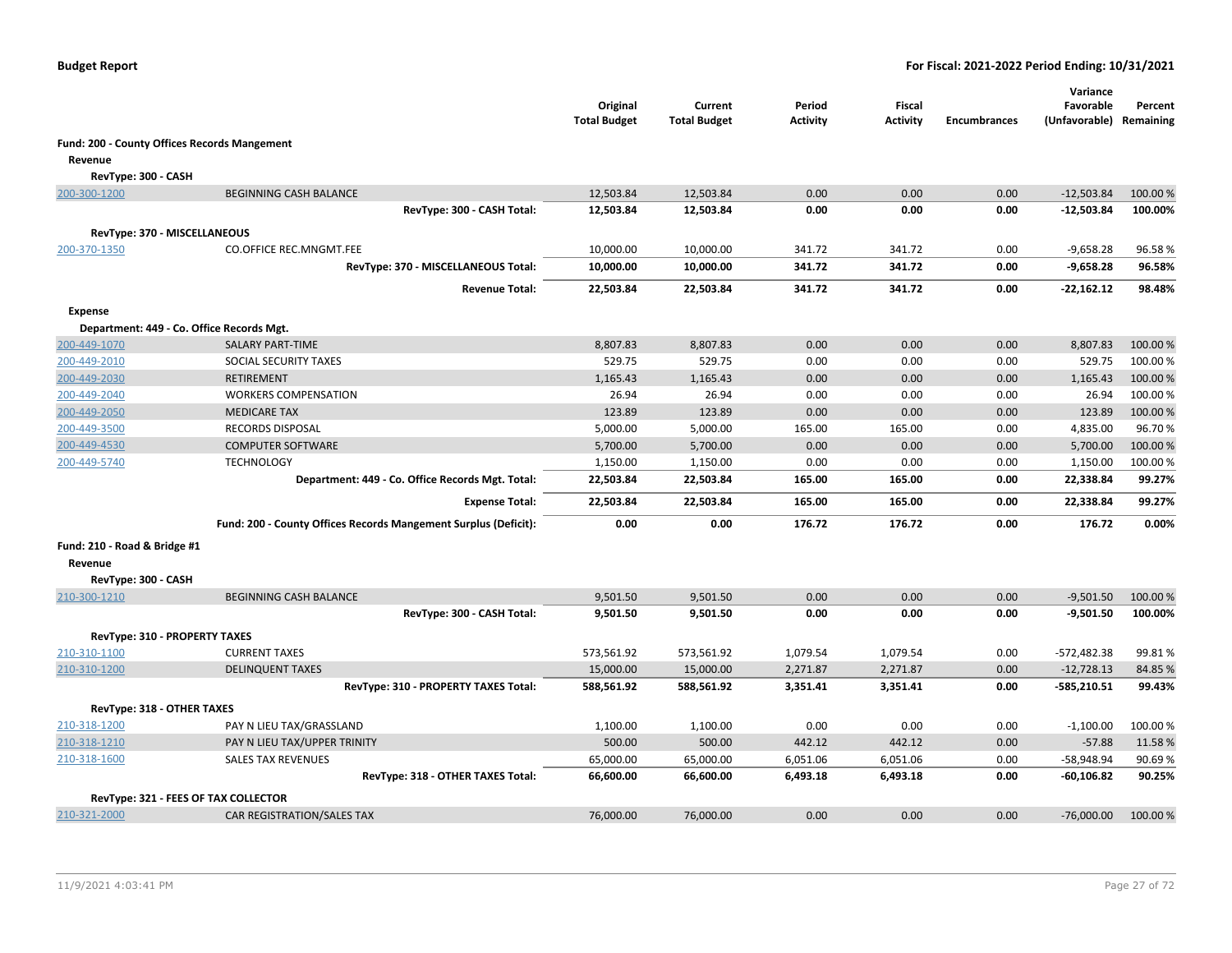| <b>Budget Report</b> |  |
|----------------------|--|
|----------------------|--|

|                                   |                                                    | Original<br><b>Total Budget</b> | Current<br><b>Total Budget</b> | Period<br><b>Activity</b> | Fiscal<br><b>Activity</b> | <b>Encumbrances</b> | Variance<br>Favorable<br>(Unfavorable) | Percent<br>Remaining |
|-----------------------------------|----------------------------------------------------|---------------------------------|--------------------------------|---------------------------|---------------------------|---------------------|----------------------------------------|----------------------|
| 210-321-3000                      | COUNTY'S ADDITIONAL \$10                           | 60,000.00                       | 60,000.00                      | 5,013.49                  | 5,013.49                  | 0.00                | $-54,986.51$                           | 91.64%               |
|                                   | RevType: 321 - FEES OF TAX COLLECTOR Total:        | 136,000.00                      | 136,000.00                     | 5,013.49                  | 5,013.49                  | 0.00                | $-130,986.51$                          | 96.31%               |
| RevType: 350 - FINES              |                                                    |                                 |                                |                           |                           |                     |                                        |                      |
| 210-350-4030                      | <b>COUNTY CLERK FINES</b>                          | 5,900.00                        | 5,900.00                       | 0.00                      | 0.00                      | 0.00                | $-5,900.00$                            | 100.00%              |
| 210-350-4500                      | <b>DISTRICT CLERK FINES</b>                        | 10,000.00                       | 10,000.00                      | 1,003.34                  | 1,003.34                  | 0.00                | $-8,996.66$                            | 89.97%               |
| 210-350-4550                      | J. P. #1 FINES                                     | 3,500.00                        | 3,500.00                       | 0.00                      | 0.00                      | 0.00                | $-3,500.00$                            | 100.00 %             |
| 210-350-4560                      | J. P. #2 FINES                                     | 2,500.00                        | 2,500.00                       | 0.00                      | 0.00                      | 0.00                | $-2,500.00$                            | 100.00%              |
| 210-350-4570                      | J. P. #3 FINES                                     | 2,000.00                        | 2,000.00                       | 0.00                      | 0.00                      | 0.00                | $-2,000.00$                            | 100.00%              |
|                                   | RevType: 350 - FINES Total:                        | 23,900.00                       | 23,900.00                      | 1,003.34                  | 1,003.34                  | 0.00                | $-22,896.66$                           | 95.80%               |
|                                   |                                                    |                                 |                                |                           |                           |                     |                                        |                      |
|                                   | <b>RevType: 360 - INTEREST EARNINGS</b>            |                                 |                                |                           |                           |                     |                                        |                      |
| 210-360-1000                      | <b>INTEREST EARNINGS</b>                           | 10.00                           | 10.00                          | 0.00                      | 0.00                      | 0.00                | $-10.00$                               | 100.00%              |
|                                   | RevType: 360 - INTEREST EARNINGS Total:            | 10.00                           | 10.00                          | 0.00                      | 0.00                      | 0.00                | $-10.00$                               | 100.00%              |
|                                   | RevType: 364 - SALE OF ASSETS LAND/BUILDING        |                                 |                                |                           |                           |                     |                                        |                      |
| 210-364-1630                      | SALE OF EQUIPMENT                                  | 1,000.00                        | 1,000.00                       | 0.00                      | 0.00                      | 0.00                | $-1,000.00$                            | 100.00%              |
|                                   | RevType: 364 - SALE OF ASSETS LAND/BUILDING Total: | 1,000.00                        | 1,000.00                       | 0.00                      | 0.00                      | 0.00                | $-1,000.00$                            | 100.00%              |
|                                   | RevType: 370 - MISCELLANEOUS                       |                                 |                                |                           |                           |                     |                                        |                      |
| 210-370-1200                      | STATE LATERAL ROAD                                 | 8,400.00                        | 8,400.00                       | 8,422.07                  | 8,422.07                  | 0.00                | 22.07                                  | 100.26%              |
| 210-370-1250                      | <b>TDT WEIGHT FEES</b>                             | 20,000.00                       | 20,000.00                      | 0.00                      | 0.00                      | 0.00                | $-20,000.00$                           | 100.00 %             |
| 210-370-1300                      | <b>REFUNDS &amp; MISCELLANEOUS</b>                 | 1,000.00                        | 1,000.00                       | 0.00                      | 0.00                      | 0.00                | $-1,000.00$                            | 100.00%              |
| 210-370-1380                      | SALE OF SCRAP IRON                                 | 500.00                          | 500.00                         | 0.00                      | 0.00                      | 0.00                | $-500.00$                              | 100.00%              |
| 210-370-1420                      | <b>CULVERT PERMITTING PROCESS</b>                  | 400.00                          | 400.00                         | 20.00                     | 20.00                     | 0.00                | $-380.00$                              | 95.00 %              |
| 210-370-1450                      | REIMBURSEMENT OF MATERIALS                         | 8,000.00                        | 8,000.00                       | 0.00                      | 0.00                      | 0.00                | $-8,000.00$                            | 100.00%              |
|                                   | RevType: 370 - MISCELLANEOUS Total:                | 38,300.00                       | 38,300.00                      | 8,442.07                  | 8,442.07                  | 0.00                | $-29,857.93$                           | 77.96%               |
|                                   | <b>Revenue Total:</b>                              | 863,873.42                      | 863,873.42                     | 24,303.49                 | 24,303.49                 | 0.00                | $-839,569.93$                          | 97.19%               |
| <b>Expense</b>                    |                                                    |                                 |                                |                           |                           |                     |                                        |                      |
| Department: 621 - Road & Bridge 1 |                                                    |                                 |                                |                           |                           |                     |                                        |                      |
| 210-621-1010                      | SALARY ELECTED OFFICIAL                            | 67,643.51                       | 67,643.51                      | 7,515.96                  | 7,515.96                  | 0.00                | 60,127.55                              | 88.89%               |
| 210-621-1030                      | <b>SALARY FOREMAN</b>                              | 34,746.65                       | 34,746.65                      | 3,860.74                  | 3,860.74                  | 0.00                | 30,885.91                              | 88.89%               |
| 210-621-1050                      | SALARY SECRETARY                                   | 11,232.00                       | 11,232.00                      | 0.00                      | 0.00                      | 0.00                | 11,232.00                              | 100.00%              |
| 210-621-1060                      | SALARY PRECINCT EMPLOYEES                          | 200,049.25                      | 200,049.25                     | 16,295.66                 | 16,295.66                 | 0.00                | 183,753.59                             | 91.85 %              |
| 210-621-2010                      | SOCIAL SECURITY TAXES                              | 18,751.24                       | 18,751.24                      | 1,643.16                  | 1,643.16                  | 0.00                | 17,108.08                              | 91.24%               |
| 210-621-2020                      | <b>GROUP HEALTH INSURANCE</b>                      | 106,204.16                      | 106,204.16                     | 6,651.48                  | 6,651.48                  | 0.00                | 99,552.68                              | 93.74 %              |
| 210-621-2030                      | RETIREMENT                                         | 36,413.70                       | 36,413.70                      | 3,281.98                  | 3,281.98                  | 0.00                | 33,131.72                              | 90.99%               |
| 210-621-2040                      | <b>WORKERS COMPENSATION</b>                        | 7,428.27                        | 7,428.27                       | 0.00                      | 0.00                      | 0.00                | 7,428.27                               | 100.00%              |
| 210-621-2050                      | <b>MEDICARE TAX</b>                                | 4,385.37                        | 4,385.37                       | 384.28                    | 384.28                    | 0.00                | 4,001.09                               | 91.24%               |
| 210-621-3140                      | <b>EMPLOYEE PHYSICALS/DOT TESTING</b>              | 300.00                          | 300.00                         | 0.00                      | 0.00                      | 0.00                | 300.00                                 | 100.00 %             |
| 210-621-3400                      | <b>SHOP SUPPLIES</b>                               | 2,000.00                        | 2,000.00                       | 115.46                    | 115.46                    | 54.90               | 1,829.64                               | 91.48%               |
| 210-621-3410                      | R&B MAT. ROCK & GRAVEL                             | 100,000.00                      | 100,000.00                     | 0.00                      | 0.00                      | 0.00                | 100,000.00                             | 100.00%              |
| 210-621-3420                      | <b>R&amp;B MAT. CULVERTS</b>                       | 12,000.00                       | 12,000.00                      | 0.00                      | 0.00                      | 0.00                | 12,000.00                              | 100.00%              |
| 210-621-3430                      | R&B MAT. HARDWARE & LUMBER                         | 2,000.00                        | 2,000.00                       | 0.00                      | 0.00                      | 709.10              | 1,290.90                               | 64.55%               |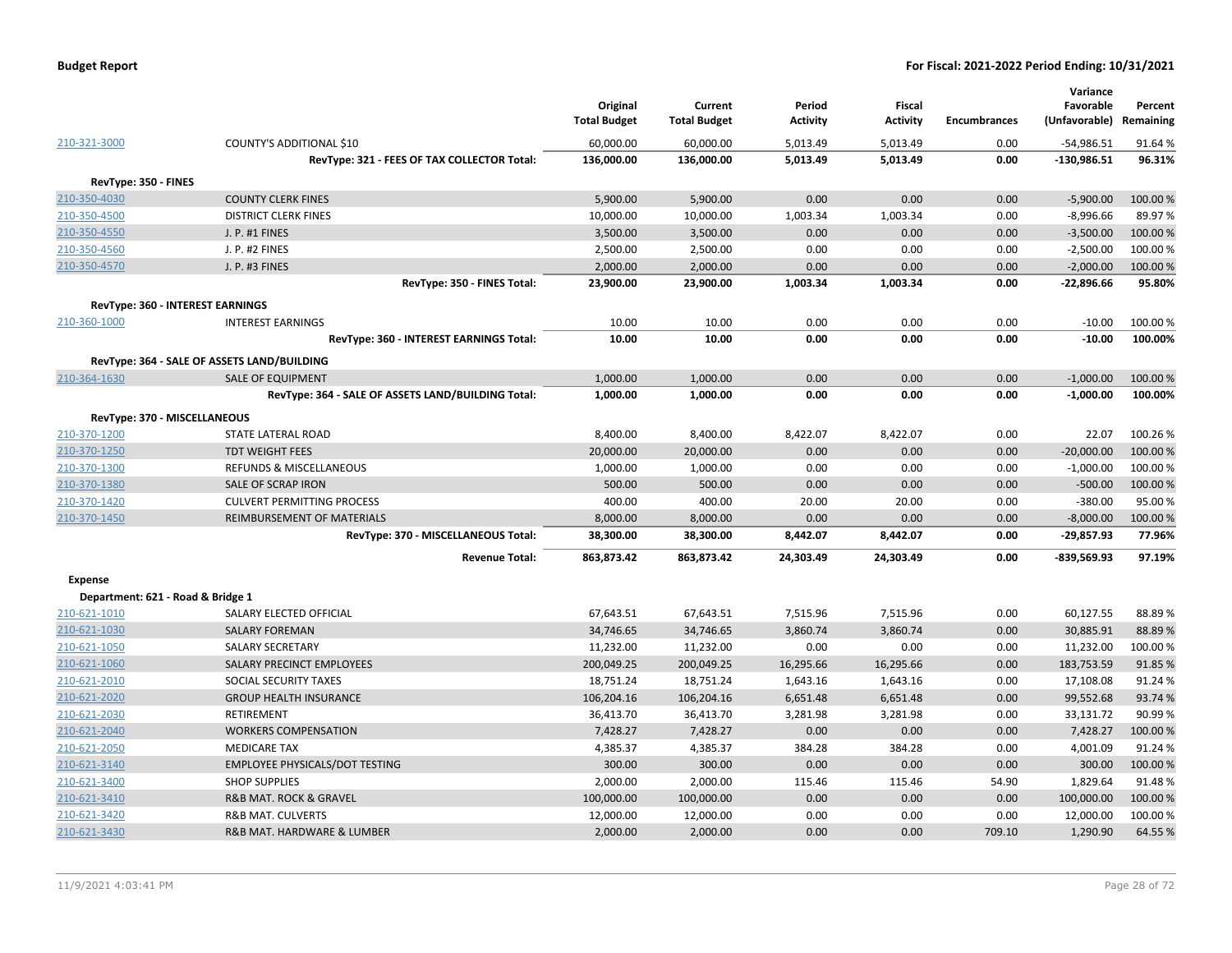|                               |                                                 | Original<br><b>Total Budget</b> | Current<br><b>Total Budget</b> | Period<br><b>Activity</b> | Fiscal<br><b>Activity</b> | <b>Encumbrances</b> | Variance<br>Favorable<br>(Unfavorable) | Percent<br>Remaining |
|-------------------------------|-------------------------------------------------|---------------------------------|--------------------------------|---------------------------|---------------------------|---------------------|----------------------------------------|----------------------|
| 210-621-3440                  | R&B MAT. ASPHALT/RD OIL                         | 60,000.00                       | 60,000.00                      | 0.00                      | 0.00                      | 0.00                | 60,000.00                              | 100.00 %             |
| 210-621-4060                  | <b>TAX APPRAISAL DISTRICT</b>                   | 31,431.34                       | 31,431.34                      | 0.00                      | 0.00                      | 0.00                | 31,431.34                              | 100.00%              |
| 210-621-4210                  | <b>INTERNET</b>                                 | 1,100.00                        | 1,100.00                       | 56.90                     | 56.90                     | 0.00                | 1,043.10                               | 94.83%               |
| 210-621-4270                  | OUT OF COUNTY TRAVEL/TRAINING                   | 1,435.58                        | 1,435.58                       | 0.00                      | 0.00                      | 0.00                | 1,435.58                               | 100.00 %             |
| 210-621-4300                  | <b>BIDS, NOTICES &amp; PERMITS</b>              | 300.00                          | 300.00                         | 0.00                      | 0.00                      | 0.00                | 300.00                                 | 100.00%              |
| 210-621-4350                  | <b>PRINTING</b>                                 | 100.00                          | 100.00                         | 0.00                      | 0.00                      | 0.00                | 100.00                                 | 100.00 %             |
| 210-621-4400                  | UTILITY ELECTRICITY                             | 1,200.00                        | 1,200.00                       | 68.00                     | 68.00                     | 0.00                | 1,132.00                               | 94.33%               |
| 210-621-4420                  | <b>UTILITY WATER</b>                            | 250.00                          | 250.00                         | 0.00                      | 0.00                      | 0.00                | 250.00                                 | 100.00 %             |
| 210-621-4430                  | <b>TRASH PICKUP</b>                             | 1,000.00                        | 1,000.00                       | 70.00                     | 70.00                     | 0.00                | 930.00                                 | 93.00 %              |
| 210-621-4500                  | <b>R&amp;M BUILDING</b>                         | 300.00                          | 300.00                         | 0.00                      | 0.00                      | 0.00                | 300.00                                 | 100.00 %             |
| 210-621-4503                  | FIRE EXTINGUISHER INSPECTION                    | 77.00                           | 77.00                          | 0.00                      | 0.00                      | 0.00                | 77.00                                  | 100.00 %             |
| 210-621-4570                  | R&M MACHINERY GAS & OIL                         | 30,000.00                       | 30,000.00                      | 0.00                      | 0.00                      | 0.00                | 30,000.00                              | 100.00 %             |
| 210-621-4580                  | <b>R&amp;M MACHINERY PARTS</b>                  | 22,500.00                       | 22,500.00                      | 2,695.78                  | 2,695.78                  | 0.00                | 19,804.22                              | 88.02%               |
| 210-621-4590                  | R&M MACH. TIRES & TUBES                         | 15,000.00                       | 15,000.00                      | 0.00                      | 0.00                      | 0.00                | 15,000.00                              | 100.00 %             |
| 210-621-4600                  | EQUIPMENT RENTAL/LEASE                          | 20,000.00                       | 20,000.00                      | 0.00                      | 0.00                      | 0.00                | 20,000.00                              | 100.00 %             |
| 210-621-4810                  | <b>DUES</b>                                     | 395.00                          | 395.00                         | 0.00                      | 0.00                      | 0.00                | 395.00                                 | 100.00 %             |
| 210-621-4820                  | <b>INSURANCE</b>                                | 2,900.00                        | 2,900.00                       | 0.00                      | 0.00                      | 0.00                | 2,900.00                               | 100.00 %             |
| 210-621-5710                  | PURCHASE OF MACH./EQUIP                         | 70,000.00                       | 70,000.00                      | 0.00                      | 0.00                      | 0.00                | 70,000.00                              | 100.00%              |
| 210-621-5740                  | <b>TECHNOLOGY</b>                               | 2,730.35                        | 2,730.35                       | 0.00                      | 0.00                      | 0.00                | 2,730.35                               | 100.00%              |
|                               | Department: 621 - Road & Bridge 1 Total:        | 863,873.42                      | 863,873.42                     | 42,639.40                 | 42,639.40                 | 764.00              | 820,470.02                             | 94.98%               |
|                               | <b>Expense Total:</b>                           | 863,873.42                      | 863,873.42                     | 42,639.40                 | 42,639.40                 | 764.00              | 820,470.02                             | 94.98%               |
|                               | Fund: 210 - Road & Bridge #1 Surplus (Deficit): | 0.00                            | 0.00                           | $-18,335.91$              | $-18,335.91$              | $-764.00$           | $-19,099.91$                           | 0.00%                |
| Fund: 220 - Road & Bridge #2  |                                                 |                                 |                                |                           |                           |                     |                                        |                      |
| Revenue                       |                                                 |                                 |                                |                           |                           |                     |                                        |                      |
| RevType: 310 - PROPERTY TAXES |                                                 |                                 |                                |                           |                           |                     |                                        |                      |
| 220-310-1100                  | <b>CURRENT TAXES</b>                            | 668,123.64                      | 668,123.64                     | 1,257.74                  | 1,257.74                  | 0.00                | $-666,865.90$                          | 99.81%               |
| 220-310-1200                  | <b>DELINQUENT TAXES</b>                         | 18,000.00                       | 18,000.00                      | 2,646.87                  | 2,646.87                  | 0.00                | $-15,353.13$                           | 85.30%               |
|                               | RevType: 310 - PROPERTY TAXES Total:            | 686,123.64                      | 686,123.64                     | 3,904.61                  | 3,904.61                  | 0.00                | $-682,219.03$                          | 99.43%               |
| RevType: 318 - OTHER TAXES    |                                                 |                                 |                                |                           |                           |                     |                                        |                      |
| 220-318-1200                  | PAY N LIEU TAX/GRASSLAND                        | 1,200.00                        | 1,200.00                       | 0.00                      | 0.00                      | 0.00                | $-1,200.00$                            | 100.00%              |
| 220-318-1210                  | PAY N LIEU TAX/UPPER TRINITY                    | 639.17                          | 639.17                         | 514.89                    | 514.89                    | 0.00                | $-124.28$                              | 19.44 %              |
| 220-318-1600                  | <b>SALES TAX REVENUES</b>                       | 85,000.00                       | 85,000.00                      | 7,046.98                  | 7,046.98                  | 0.00                | $-77,953.02$                           | 91.71%               |
|                               | RevType: 318 - OTHER TAXES Total:               | 86,839.17                       | 86,839.17                      | 7,561.87                  | 7,561.87                  | 0.00                | $-79,277.30$                           | 91.29%               |
|                               | RevType: 321 - FEES OF TAX COLLECTOR            |                                 |                                |                           |                           |                     |                                        |                      |
| 220-321-2000                  | CAR REGISTRATION/SALES TAX                      | 87,000.00                       | 87,000.00                      | 0.00                      | 0.00                      | 0.00                | $-87,000.00$                           | 100.00%              |
| 220-321-3000                  | <b>COUNTY'S ADDITIONAL \$10</b>                 | 85,000.00                       | 85,000.00                      | 5,840.04                  | 5,840.04                  | 0.00                | $-79,159.96$                           | 93.13 %              |
|                               | RevType: 321 - FEES OF TAX COLLECTOR Total:     | 172,000.00                      | 172,000.00                     | 5,840.04                  | 5,840.04                  | 0.00                | $-166, 159.96$                         | 96.60%               |
| RevType: 350 - FINES          |                                                 |                                 |                                |                           |                           |                     |                                        |                      |
| 220-350-4030                  | <b>COUNTY CLERK FINES</b>                       | 6,800.00                        | 6,800.00                       | 0.00                      | 0.00                      | 0.00                | $-6,800.00$                            | 100.00 %             |
| 220-350-4500                  | <b>DISTRICT CLERK FINES</b>                     | 12,000.00                       | 12,000.00                      | 1,168.77                  | 1,168.77                  | 0.00                | $-10,831.23$                           | 90.26%               |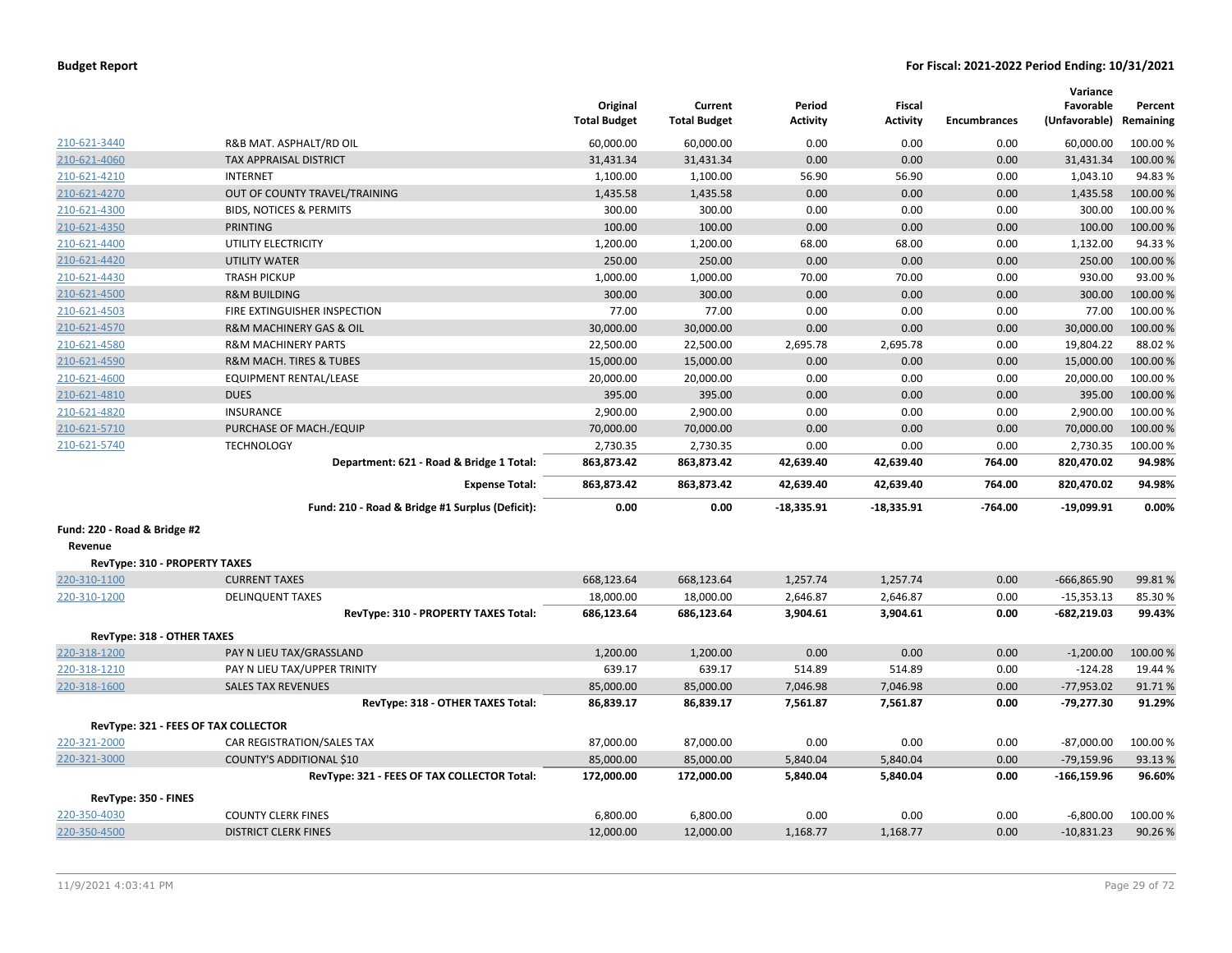| <b>Budget Report</b> |  |
|----------------------|--|
|----------------------|--|

|                                   |                                                    | Original<br><b>Total Budget</b> | Current<br><b>Total Budget</b> | Period<br><b>Activity</b> | <b>Fiscal</b><br><b>Activity</b> | <b>Encumbrances</b> | Variance<br>Favorable<br>(Unfavorable) | Percent<br>Remaining |
|-----------------------------------|----------------------------------------------------|---------------------------------|--------------------------------|---------------------------|----------------------------------|---------------------|----------------------------------------|----------------------|
| 220-350-4550                      | J. P. #1 FINES                                     | 4,400.00                        | 4,400.00                       | 0.00                      | 0.00                             | 0.00                | $-4,400.00$                            | 100.00 %             |
| 220-350-4560                      | J. P. #2 FINES                                     | 3,000.00                        | 3,000.00                       | 0.00                      | 0.00                             | 0.00                | $-3,000.00$                            | 100.00%              |
| 220-350-4570                      | J. P. #3 FINES                                     | 2,000.00                        | 2,000.00                       | 0.00                      | 0.00                             | 0.00                | $-2,000.00$                            | 100.00%              |
|                                   | RevType: 350 - FINES Total:                        | 28,200.00                       | 28,200.00                      | 1,168.77                  | 1,168.77                         | 0.00                | $-27,031.23$                           | 95.86%               |
|                                   |                                                    |                                 |                                |                           |                                  |                     |                                        |                      |
|                                   | RevType: 360 - INTEREST EARNINGS                   |                                 |                                |                           |                                  |                     |                                        |                      |
| 220-360-1000                      | <b>INTEREST EARNINGS</b>                           | 500.00                          | 500.00                         | 0.00                      | 0.00                             | 0.00                | $-500.00$                              | 100.00 %             |
|                                   | RevType: 360 - INTEREST EARNINGS Total:            | 500.00                          | 500.00                         | 0.00                      | 0.00                             | 0.00                | $-500.00$                              | 100.00%              |
|                                   | RevType: 364 - SALE OF ASSETS LAND/BUILDING        |                                 |                                |                           |                                  |                     |                                        |                      |
| 220-364-1630                      | <b>SALE OF EQUIPMENT</b>                           | 5,000.00                        | 5,000.00                       | 0.00                      | 0.00                             | 0.00                | $-5,000.00$                            | 100.00%              |
|                                   | RevType: 364 - SALE OF ASSETS LAND/BUILDING Total: | 5,000.00                        | 5,000.00                       | 0.00                      | 0.00                             | 0.00                | $-5,000.00$                            | 100.00%              |
| RevType: 370 - MISCELLANEOUS      |                                                    |                                 |                                |                           |                                  |                     |                                        |                      |
| 220-370-1200                      | STATE LATERAL ROAD                                 | 10,000.00                       | 10,000.00                      | 9,810.60                  | 9,810.60                         | 0.00                | $-189.40$                              | 1.89%                |
| 220-370-1250                      | <b>TDT WEIGHT FEES</b>                             | 22,500.00                       | 22,500.00                      | 0.00                      | 0.00                             | 0.00                | $-22,500.00$                           | 100.00%              |
| 220-370-1300                      | <b>REFUNDS &amp; MISCELLANEOUS</b>                 | 1,000.00                        | 1,000.00                       | 0.00                      | 0.00                             | 0.00                | $-1,000.00$                            | 100.00 %             |
| 220-370-1419                      | ROAD ACCEPTANCE                                    | 500.00                          | 500.00                         | 0.00                      | 0.00                             | 0.00                | $-500.00$                              | 100.00%              |
| 220-370-1420                      | <b>CULVERT PERMITTING PROCESS</b>                  | 500.00                          | 500.00                         | 60.00                     | 60.00                            | 0.00                | $-440.00$                              | 88.00 %              |
| 220-370-1421                      | ROW PERMIT APPLICATION                             | 50.00                           | 50.00                          | 0.00                      | 0.00                             | 0.00                | $-50.00$                               | 100.00%              |
| 220-370-1450                      | REIMBURSEMENT OF MATERIALS                         | 50,000.00                       | 50,000.00                      | 0.00                      | 0.00                             | 0.00                | $-50,000.00$                           | 100.00 %             |
| 220-370-1500                      | TRENTON HIGH MEADOWS SUBDIVISION                   | 4,200.00                        | 4,200.00                       | 0.00                      | 0.00                             | 0.00                | $-4,200.00$                            | 100.00%              |
|                                   | RevType: 370 - MISCELLANEOUS Total:                | 88,750.00                       | 88,750.00                      | 9,870.60                  | 9,870.60                         | 0.00                | -78,879.40                             | 88.88%               |
|                                   | <b>Revenue Total:</b>                              | 1,067,412.81                    | 1,067,412.81                   | 28,345.89                 | 28,345.89                        | 0.00                | -1,039,066.92                          | 97.34%               |
| <b>Expense</b>                    |                                                    |                                 |                                |                           |                                  |                     |                                        |                      |
| Department: 622 - Road & Bridge 2 |                                                    |                                 |                                |                           |                                  |                     |                                        |                      |
| 220-622-1010                      | SALARY ELECTED OFFICIAL                            | 67,643.51                       | 67,643.51                      | 7,515.96                  | 7,515.96                         | 0.00                | 60,127.55                              | 88.89%               |
| 220-622-1030                      | <b>SALARY FOREMAN</b>                              | 52,677.98                       | 52,677.98                      | 5,853.08                  | 5,853.08                         | 0.00                | 46,824.90                              | 88.89%               |
| 220-622-1050                      | <b>SALARY SECRETARY</b>                            | 12,600.00                       | 12,600.00                      | 0.00                      | 0.00                             | 0.00                | 12,600.00                              | 100.00 %             |
| 220-622-1060                      | SALARY PRECINCT EMPLOYEES                          | 195,847.20                      | 195,847.20                     | 20,265.37                 | 20,265.37                        | 0.00                | 175,581.83                             | 89.65%               |
| 220-622-2010                      | SOCIAL SECURITY TAXES                              | 20,773.04                       | 20,773.04                      | 2,009.52                  | 2,009.52                         | 0.00                | 18,763.52                              | 90.33%               |
| 220-622-2020                      | <b>GROUP HEALTH INSURANCE</b>                      | 106,423.68                      | 106,423.68                     | 7,760.06                  | 7,760.06                         | 0.00                | 98,663.62                              | 92.71%               |
| 220-622-2030                      | <b>RETIREMENT</b>                                  | 39,851.01                       | 39,851.01                      | 3,989.03                  | 3,989.03                         | 0.00                | 35,861.98                              | 89.99%               |
| 220-622-2040                      | <b>WORKERS COMPENSATION</b>                        | 8,344.11                        | 8,344.11                       | 0.00                      | 0.00                             | 0.00                | 8,344.11                               | 100.00%              |
| 220-622-2050                      | <b>MEDICARE TAX</b>                                | 4,819.35                        | 4,819.35                       | 469.93                    | 469.93                           | 0.00                | 4,349.42                               | 90.25 %              |
| 220-622-3140                      | <b>EMPLOYEE PHYSICALS/DOT TESTING</b>              | 400.00                          | 400.00                         | 0.00                      | 0.00                             | 0.00                | 400.00                                 | 100.00%              |
| 220-622-3400                      | <b>SHOP SUPPLIES</b>                               | 4,000.00                        | 4,000.00                       | 0.00                      | 0.00                             | 450.44              | 3,549.56                               | 88.74%               |
| 220-622-3410                      | R&B MAT. ROCK & GRAVEL                             | 134,307.00                      | 134,307.00                     | 0.00                      | 0.00                             | 0.00                | 134,307.00                             | 100.00%              |
| 220-622-3420                      | <b>R&amp;B MAT. CULVERTS</b>                       | 20,000.00                       | 20,000.00                      | 0.00                      | 0.00                             | 0.00                | 20,000.00                              | 100.00 %             |
| 220-622-3430                      | R&B MAT. HARDWARE & LUMBER                         | 6,000.00                        | 6,000.00                       | 0.00                      | 0.00                             | 0.00                | 6,000.00                               | 100.00 %             |
| 220-622-3440                      | R&B MAT. ASPHALT/RD OIL                            | 42,000.00                       | 42,000.00                      | 0.00                      | 0.00                             | 0.00                | 42,000.00                              | 100.00 %             |
| 220-622-3450                      | <b>CHEMICALS</b>                                   | 1,000.00                        | 1,000.00                       | 0.00                      | 0.00                             | 0.00                | 1,000.00                               | 100.00 %             |
| 220-622-3950                      | <b>UNIFORMS</b>                                    | 1,500.00                        | 1,500.00                       | 0.00                      | 0.00                             | 0.00                | 1,500.00                               | 100.00 %             |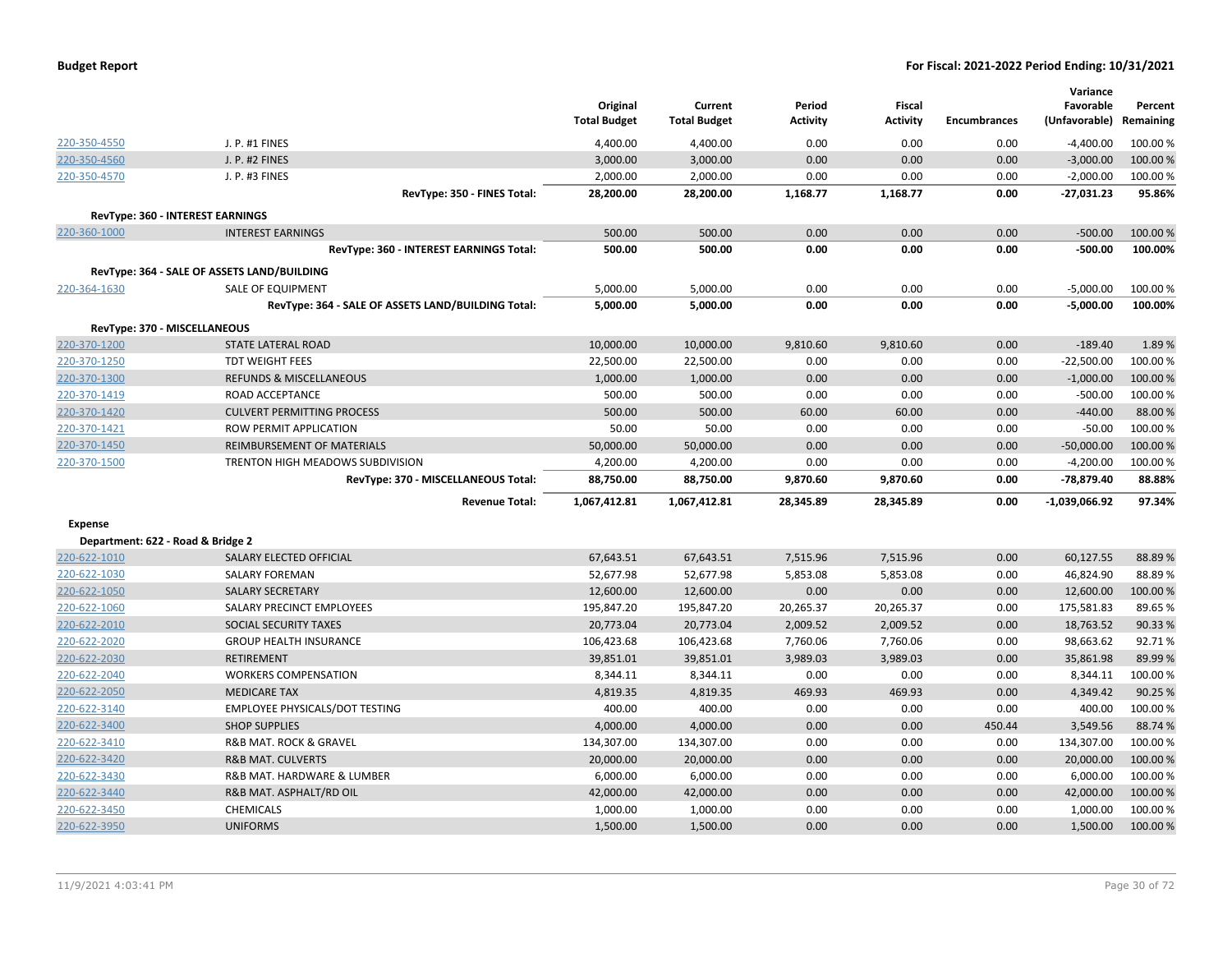|                                         |                                                 | Original<br><b>Total Budget</b> | Current<br><b>Total Budget</b> | Period<br><b>Activity</b> | <b>Fiscal</b><br><b>Activity</b> | <b>Encumbrances</b> | Variance<br>Favorable<br>(Unfavorable) Remaining | Percent  |
|-----------------------------------------|-------------------------------------------------|---------------------------------|--------------------------------|---------------------------|----------------------------------|---------------------|--------------------------------------------------|----------|
| 220-622-4060                            | TAX APPRAISAL DISTRICT                          | 36,613.34                       | 36,613.34                      | 0.00                      | 0.00                             | 0.00                | 36,613.34                                        | 100.00 % |
| 220-622-4210                            | <b>INTERNET</b>                                 | 985.00                          | 985.00                         | 81.95                     | 81.95                            | 0.00                | 903.05                                           | 91.68%   |
| 220-622-4270                            | OUT OF COUNTY TRAVEL/TRAINING                   | 2,500.00                        | 2,500.00                       | 0.00                      | 0.00                             | 0.00                | 2,500.00                                         | 100.00 % |
| 220-622-4300                            | <b>BIDS, NOTICES &amp; PERMITS</b>              | 500.00                          | 500.00                         | 0.00                      | 0.00                             | 0.00                | 500.00                                           | 100.00 % |
| 220-622-4350                            | <b>PRINTING</b>                                 | 100.00                          | 100.00                         | 0.00                      | 0.00                             | 0.00                | 100.00                                           | 100.00 % |
| 220-622-4400                            | UTILITY ELECTRICITY                             | 1,800.00                        | 1,800.00                       | 155.00                    | 155.00                           | 0.00                | 1,645.00                                         | 91.39%   |
| 220-622-4410                            | UTILITY GAS                                     | 850.00                          | 850.00                         | 0.00                      | 0.00                             | 0.00                | 850.00                                           | 100.00 % |
| 220-622-4420                            | <b>UTILITY WATER</b>                            | 975.00                          | 975.00                         | 0.00                      | 0.00                             | 0.00                | 975.00                                           | 100.00 % |
| 220-622-4430                            | <b>TRASH PICK-UP</b>                            | 800.00                          | 800.00                         | 0.00                      | 0.00                             | 0.00                | 800.00                                           | 100.00 % |
| 220-622-4500                            | <b>R&amp;M BUILDING</b>                         | 3,000.00                        | 3,000.00                       | 0.00                      | 0.00                             | 0.00                | 3,000.00                                         | 100.00 % |
| 220-622-4503                            | FIRE EXTINGUISHER INSPECTION                    | 105.00                          | 105.00                         | 0.00                      | 0.00                             | 0.00                | 105.00                                           | 100.00%  |
| 220-622-4530                            | <b>COMPUTER SOFTWARE</b>                        | 2,730.35                        | 2,730.35                       | 0.00                      | 0.00                             | 0.00                | 2,730.35                                         | 100.00 % |
| 220-622-4570                            | R&M MACHINERY GAS & OIL                         | 70,000.00                       | 70,000.00                      | 0.00                      | 0.00                             | 0.00                | 70,000.00                                        | 100.00 % |
| 220-622-4580                            | <b>R&amp;M MACHINERY PARTS</b>                  | 85,000.00                       | 85,000.00                      | 4,656.12                  | 4,656.12                         | 0.00                | 80,343.88                                        | 94.52%   |
| 220-622-4590                            | <b>R&amp;M MACH. TIRES &amp; TUBES</b>          | 15,000.00                       | 15,000.00                      | 603.46                    | 603.46                           | 0.00                | 14,396.54                                        | 95.98%   |
| 220-622-4600                            | <b>EQUIPMENT RENTAL/LEASE</b>                   | 32,000.00                       | 32,000.00                      | 3,000.00                  | 3,000.00                         | 0.00                | 29,000.00                                        | 90.63%   |
| 220-622-4810                            | <b>DUES</b>                                     | 395.00                          | 395.00                         | 0.00                      | 0.00                             | 0.00                | 395.00                                           | 100.00 % |
| 220-622-4820                            | <b>INSURANCE</b>                                | 5,800.00                        | 5,800.00                       | 0.00                      | 0.00                             | 0.00                | 5,800.00                                         | 100.00 % |
| 220-622-4910                            | SOIL & WATER CONSERVATION                       | 250.00                          | 250.00                         | 0.00                      | 0.00                             | 0.00                | 250.00                                           | 100.00 % |
| 220-622-4930                            | TRENTON HIGH MEADOWS SUBDIVISION                | 4,200.00                        | 4,200.00                       | 0.00                      | 0.00                             | 0.00                | 4,200.00                                         | 100.00%  |
| 220-622-4940                            | FLOOD CONTROL SITE MAINTENANCE                  | 4,000.00                        | 4,000.00                       | 0.00                      | 0.00                             | 0.00                | 4,000.00                                         | 100.00%  |
| 220-622-5710                            | PURCHASE OF MACH./EQUIP                         | 81,622.24                       | 81,622.24                      | 0.00                      | 0.00                             | 0.00                | 81,622.24                                        | 100.00%  |
| 220-622-5711                            | PURCHASE OF SMALL EQUIPMENT                     | 0.00                            | 0.00                           | 239.99                    | 239.99                           | 0.00                | $-239.99$                                        | 0.00%    |
|                                         | Department: 622 - Road & Bridge 2 Total:        | 1,067,412.81                    | 1,067,412.81                   | 56,599.47                 | 56,599.47                        | 450.44              | 1,010,362.90                                     | 94.66%   |
|                                         | <b>Expense Total:</b>                           | 1,067,412.81                    | 1,067,412.81                   | 56,599.47                 | 56,599.47                        | 450.44              | 1,010,362.90                                     | 94.66%   |
|                                         | Fund: 220 - Road & Bridge #2 Surplus (Deficit): | 0.00                            | 0.00                           | $-28,253.58$              | $-28,253.58$                     | -450.44             | $-28,704.02$                                     | 0.00%    |
| Fund: 230 - Road & Bridge #3<br>Revenue |                                                 |                                 |                                |                           |                                  |                     |                                                  |          |
| RevType: 300 - CASH                     |                                                 |                                 |                                |                           |                                  |                     |                                                  |          |
| 230-300-1230                            | <b>BEGINNING CASH BALANCE</b>                   | 57,509.59                       | 57,509.59                      | 0.00                      | 0.00                             | 0.00                | $-57,509.59$                                     | 100.00 % |
|                                         | RevType: 300 - CASH Total:                      | 57,509.59                       | 57,509.59                      | 0.00                      | 0.00                             | 0.00                | $-57,509.59$                                     | 100.00%  |
| RevType: 310 - PROPERTY TAXES           |                                                 |                                 |                                |                           |                                  |                     |                                                  |          |
| 230-310-1100                            | <b>CURRENT TAXES</b>                            | 1,002,185.47                    | 1,002,185.47                   | 1,886.50                  | 1,886.50                         | 0.00                | $-1,000,298.97$                                  | 99.81%   |
| 230-310-1200                            | <b>DELINQUENT TAXES</b>                         | 25,000.00                       | 25,000.00                      | 3,970.06                  | 3,970.06                         | 0.00                | $-21,029.94$                                     | 84.12%   |
|                                         | RevType: 310 - PROPERTY TAXES Total:            | 1,027,185.47                    | 1,027,185.47                   | 5,856.56                  | 5,856.56                         | 0.00                | $-1,021,328.91$                                  | 99.43%   |
| RevType: 318 - OTHER TAXES              |                                                 |                                 |                                |                           |                                  |                     |                                                  |          |
| 230-318-1200                            | PAY N LIEU TAX/GRASSLAND                        | 1,800.00                        | 1,800.00                       | 0.00                      | 0.00                             | 0.00                | $-1,800.00$                                      | 100.00 % |
| 230-318-1210                            | PAY N LIEU TAX/UPPER TRINITY                    | 1,000.00                        | 1,000.00                       | 772.43                    | 772.43                           | 0.00                | $-227.57$                                        | 22.76%   |
| 230-318-1600                            | <b>SALES TAX REVENUES</b>                       | 100,000.00                      | 100,000.00                     | 10,571.82                 | 10,571.82                        | 0.00                | $-89,428.18$                                     | 89.43%   |
|                                         | RevType: 318 - OTHER TAXES Total:               | 102,800.00                      | 102,800.00                     | 11,344.25                 | 11,344.25                        | 0.00                | $-91,455.75$                                     | 88.96%   |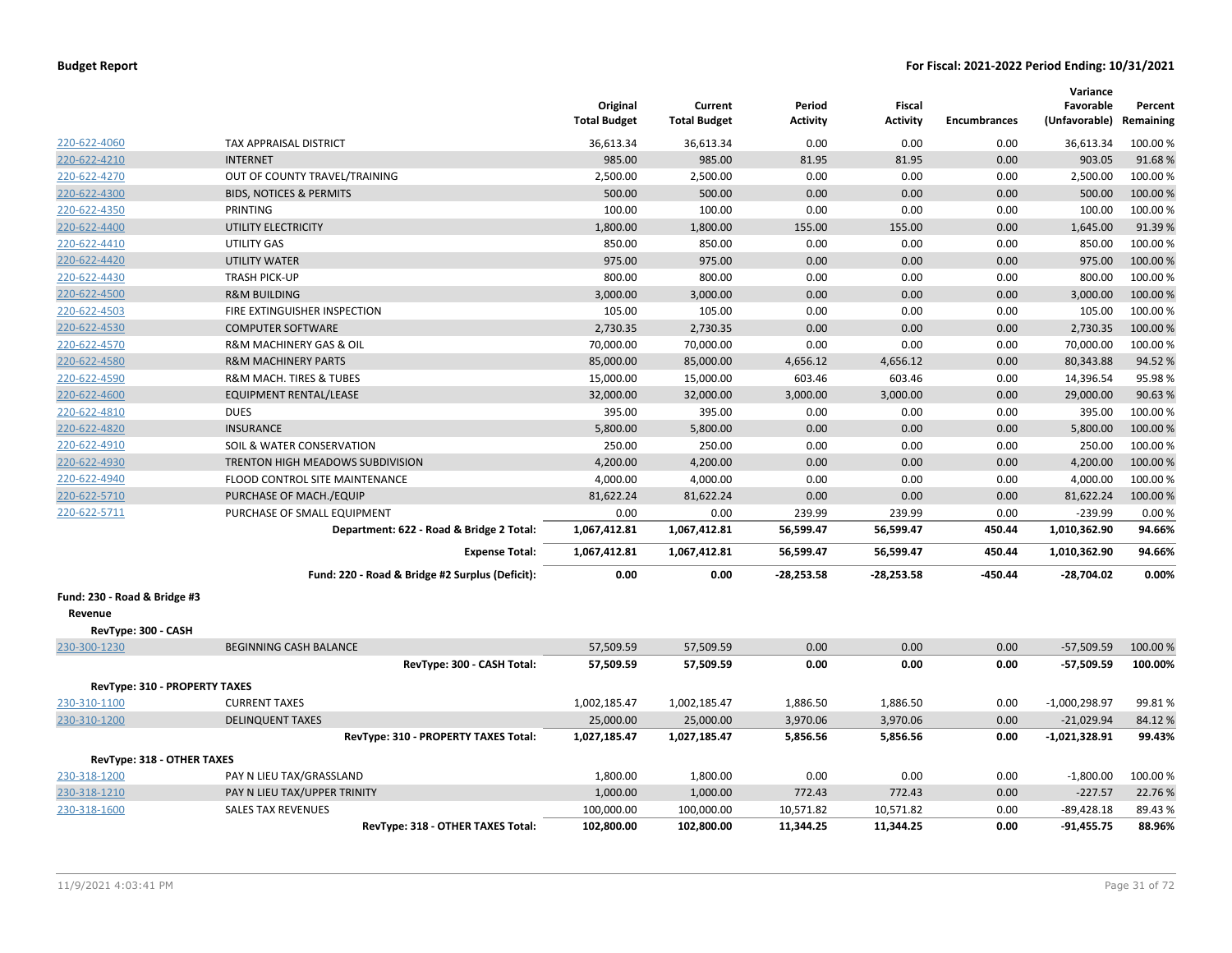|                               |                                                    |                                 |                                |                           |                                  |                     | Variance                             |          |
|-------------------------------|----------------------------------------------------|---------------------------------|--------------------------------|---------------------------|----------------------------------|---------------------|--------------------------------------|----------|
|                               |                                                    | Original<br><b>Total Budget</b> | Current<br><b>Total Budget</b> | Period<br><b>Activity</b> | <b>Fiscal</b><br><b>Activity</b> | <b>Encumbrances</b> | Favorable<br>(Unfavorable) Remaining | Percent  |
|                               | RevType: 321 - FEES OF TAX COLLECTOR               |                                 |                                |                           |                                  |                     |                                      |          |
| 230-321-2000                  | CAR REGISTRATION/SALES TAX                         | 120,000.00                      | 120,000.00                     | 0.00                      | 0.00                             | 0.00                | $-120,000.00$                        | 100.00 % |
| 230-321-3000                  | COUNTY'S ADDITIONAL \$10                           | 100,000.00                      | 100,000.00                     | 8,760.06                  | 8,760.06                         | 0.00                | $-91,239.94$                         | 91.24%   |
|                               | RevType: 321 - FEES OF TAX COLLECTOR Total:        | 220,000.00                      | 220,000.00                     | 8,760.06                  | 8,760.06                         | 0.00                | $-211,239.94$                        | 96.02%   |
| RevType: 350 - FINES          |                                                    |                                 |                                |                           |                                  |                     |                                      |          |
| 230-350-4030                  | <b>COUNTY CLERK FINES</b>                          | 10,000.00                       | 10,000.00                      | 0.00                      | 0.00                             | 0.00                | $-10,000.00$                         | 100.00 % |
| 230-350-4500                  | <b>DISTRICT CLERK FINES</b>                        | 10,000.00                       | 10,000.00                      | 1,753.15                  | 1,753.15                         | 0.00                | $-8,246.85$                          | 82.47%   |
| 230-350-4550                  | J. P. #1 FINES                                     | 6,000.00                        | 6,000.00                       | 0.00                      | 0.00                             | 0.00                | $-6,000.00$                          | 100.00%  |
| 230-350-4560                  | J. P. #2 FINES                                     | 2,500.00                        | 2,500.00                       | 0.00                      | 0.00                             | 0.00                | $-2,500.00$                          | 100.00%  |
| 230-350-4570                  | J. P. #3 FINES                                     | 3,000.00                        | 3,000.00                       | 0.00                      | 0.00                             | 0.00                | $-3,000.00$                          | 100.00 % |
|                               | RevType: 350 - FINES Total:                        | 31,500.00                       | 31,500.00                      | 1,753.15                  | 1,753.15                         | 0.00                | $-29,746.85$                         | 94.43%   |
|                               | RevType: 360 - INTEREST EARNINGS                   |                                 |                                |                           |                                  |                     |                                      |          |
| 230-360-1000                  | <b>INTEREST EARNINGS</b>                           | 200.00                          | 200.00                         | 0.00                      | 0.00                             | 0.00                | $-200.00$                            | 100.00%  |
|                               | RevType: 360 - INTEREST EARNINGS Total:            | 200.00                          | 200.00                         | 0.00                      | 0.00                             | 0.00                | $-200.00$                            | 100.00%  |
|                               | RevType: 364 - SALE OF ASSETS LAND/BUILDING        |                                 |                                |                           |                                  |                     |                                      |          |
| 230-364-1630                  | <b>SALE OF EQUIPMENT</b>                           | 10,000.00                       | 10,000.00                      | 0.00                      | 0.00                             | 0.00                | $-10,000.00$                         | 100.00%  |
|                               | RevType: 364 - SALE OF ASSETS LAND/BUILDING Total: | 10,000.00                       | 10,000.00                      | 0.00                      | 0.00                             | 0.00                | $-10,000.00$                         | 100.00%  |
|                               | RevType: 370 - MISCELLANEOUS                       |                                 |                                |                           |                                  |                     |                                      |          |
| 230-370-1200                  | <b>STATE LATERAL ROAD</b>                          | 15,000.00                       | 15,000.00                      | 14,715.90                 | 14,715.90                        | 0.00                | $-284.10$                            | 1.89%    |
| 230-370-1250                  | <b>TDT WEIGHT FEES</b>                             | 20,000.00                       | 20,000.00                      | 0.00                      | 0.00                             | 0.00                | $-20,000.00$                         | 100.00%  |
| 230-370-1300                  | REFUNDS & MISCELLANEOUS                            | 3,000.00                        | 3,000.00                       | 0.00                      | 0.00                             | 0.00                | $-3,000.00$                          | 100.00%  |
| 230-370-1380                  | SALE OF SCRAP IRON                                 | 0.00                            | 0.00                           | 736.50                    | 736.50                           | 0.00                | 736.50                               | 0.00%    |
| 230-370-1420                  | <b>CULVERT PERMITTING PROCESS</b>                  | 1,200.00                        | 1,200.00                       | 0.00                      | 0.00                             | 0.00                | $-1,200.00$                          | 100.00%  |
| 230-370-1450                  | REIMBURSEMENT OF MATERIALS                         | 1,200.00                        | 1,200.00                       | 362.70                    | 362.70                           | 0.00                | $-837.30$                            | 69.78%   |
|                               | RevType: 370 - MISCELLANEOUS Total:                | 40,400.00                       | 40,400.00                      | 15,815.10                 | 15,815.10                        | 0.00                | $-24,584.90$                         | 60.85%   |
|                               | <b>Revenue Total:</b>                              | 1,489,595.06                    | 1,489,595.06                   | 43,529.12                 | 43,529.12                        | 0.00                | $-1,446,065.94$                      | 97.08%   |
| <b>Expense</b>                |                                                    |                                 |                                |                           |                                  |                     |                                      |          |
| Department: 509 - Contingency |                                                    |                                 |                                |                           |                                  |                     |                                      |          |
| 230-509-4750                  | CONTINGENCY                                        | 30,000.00                       | 30,000.00                      | 0.00                      | 0.00                             | 0.00                | 30,000.00                            | 100.00 % |
|                               | Department: 509 - Contingency Total:               | 30,000.00                       | 30,000.00                      | 0.00                      | 0.00                             | 0.00                | 30,000.00                            | 100.00%  |
|                               | Department: 623 - Road & Bridge 3                  |                                 |                                |                           |                                  |                     |                                      |          |
| 230-623-1010                  | SALARY ELECTED OFFICIAL                            | 67,643.51                       | 67,643.51                      | 7,515.96                  | 7,515.96                         | 0.00                | 60,127.55                            | 88.89%   |
| 230-623-1030                  | <b>SALARY FOREMAN</b>                              | 35,953.60                       | 35,953.60                      | 3,994.83                  | 3,994.83                         | 0.00                | 31,958.77                            | 88.89%   |
| 230-623-1050                  | <b>SALARY SECRETARY</b>                            | 14,500.00                       | 14,500.00                      | 1,296.00                  | 1,296.00                         | 0.00                | 13,204.00                            | 91.06%   |
| 230-623-1060                  | SALARY PRECINCT EMPLOYEES                          | 274,220.33                      | 274,220.33                     | 29,667.31                 | 29,667.31                        | 0.00                | 244,553.02                           | 89.18%   |
| 230-623-1070                  | <b>SALARY PART-TIME</b>                            | 18,792.00                       | 18,792.00                      | 0.00                      | 0.00                             | 0.00                | 18,792.00                            | 100.00%  |
| 230-623-2010                  | SOCIAL SECURITY TAXES                              | 25,343.09                       | 25,343.09                      | 2,620.45                  | 2,620.45                         | 0.00                | 22,722.64                            | 89.66%   |
| 230-623-2020                  | <b>GROUP HEALTH INSURANCE</b>                      | 133,029.60                      | 133,029.60                     | 11,084.04                 | 11,084.04                        | 0.00                | 121,945.56                           | 91.67%   |
| 230-623-2030                  | <b>RETIREMENT</b>                                  | 49,010.26                       | 49,010.26                      | 5,037.44                  | 5,037.44                         | 0.00                | 43,972.82                            | 89.72%   |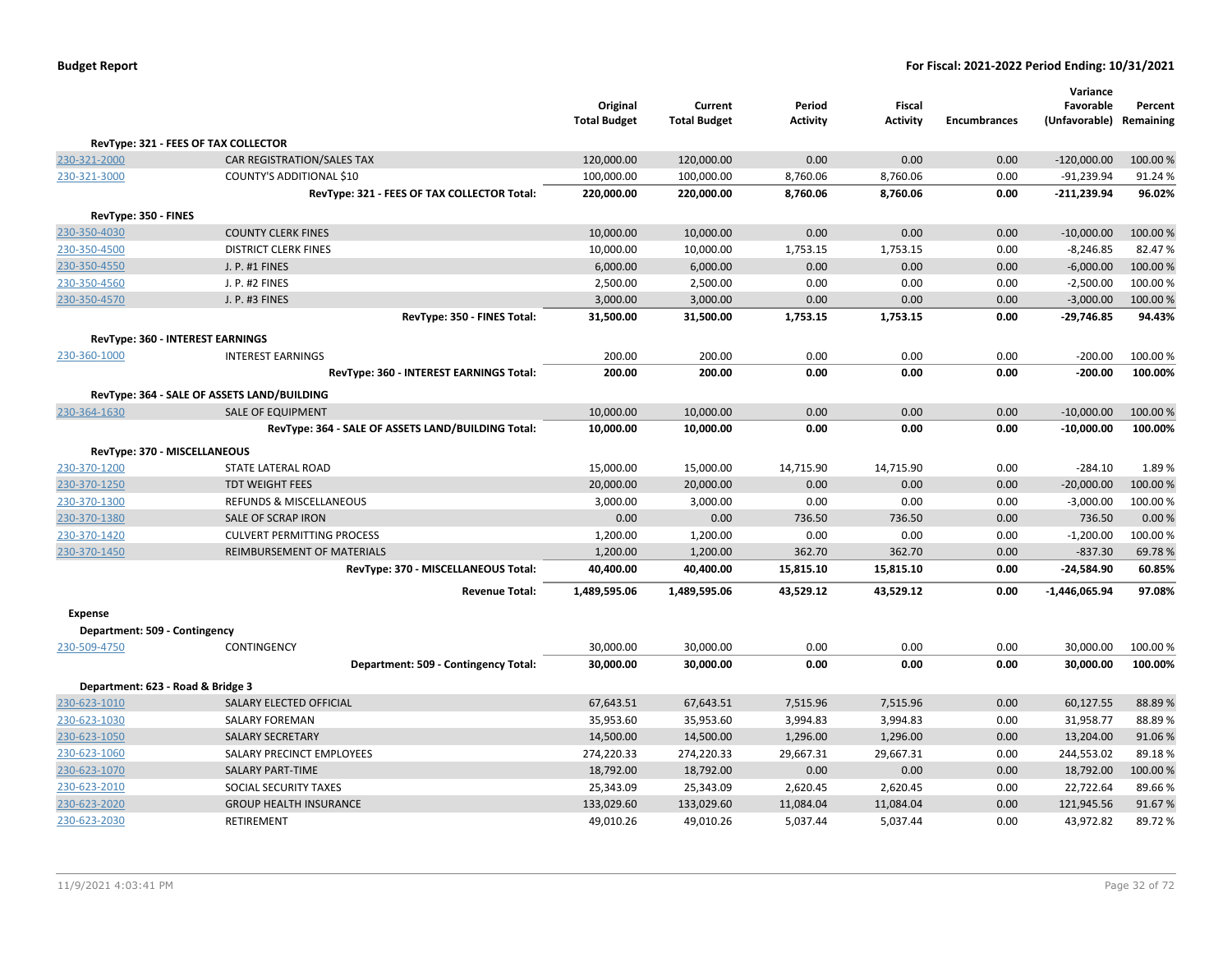|              |                                    | Original<br><b>Total Budget</b> | Current<br><b>Total Budget</b> | Period<br><b>Activity</b> | Fiscal<br><b>Activity</b> | <b>Encumbrances</b> | Variance<br>Favorable<br>(Unfavorable) | Percent<br>Remaining |
|--------------|------------------------------------|---------------------------------|--------------------------------|---------------------------|---------------------------|---------------------|----------------------------------------|----------------------|
| 230-623-2040 | <b>WORKERS COMPENSATION</b>        | 10,348.75                       | 10,348.75                      | 0.00                      | 0.00                      | 0.00                | 10,348.75                              | 100.00 %             |
| 230-623-2050 | <b>MEDICARE TAX</b>                | 5,927.01                        | 5,927.01                       | 612.86                    | 612.86                    | 0.00                | 5,314.15                               | 89.66%               |
| 230-623-3100 | <b>OFFICE SUPPLIES</b>             | 800.00                          | 800.00                         | 0.00                      | 0.00                      | 0.00                | 800.00                                 | 100.00 %             |
| 230-623-3140 | EMPLOYEE PHYSICALS/DOT TESTING     | 500.00                          | 500.00                         | 0.00                      | 0.00                      | 0.00                | 500.00                                 | 100.00%              |
| 230-623-3400 | <b>SHOP SUPPLIES</b>               | 6,500.00                        | 6,500.00                       | 116.76                    | 116.76                    | 118.92              | 6,264.32                               | 96.37%               |
| 230-623-3410 | R&B MAT. ROCK & GRAVEL             | 160,000.00                      | 160,000.00                     | 0.00                      | 0.00                      | 0.00                | 160,000.00                             | 100.00%              |
| 230-623-3420 | <b>R&amp;B MAT. CULVERTS</b>       | 20,000.00                       | 20,000.00                      | 0.00                      | 0.00                      | 0.00                | 20,000.00                              | 100.00 %             |
| 230-623-3430 | R&B MAT. HARDWARE & LUMBER         | 6,000.00                        | 6,000.00                       | 420.16                    | 420.16                    | 0.00                | 5,579.84                               | 93.00%               |
| 230-623-3440 | R&B MAT. ASPHALT/RD OIL            | 136,671.55                      | 136,671.55                     | 0.00                      | 0.00                      | 0.00                | 136,671.55                             | 100.00 %             |
| 230-623-3450 | <b>CHEMICALS</b>                   | 15,000.00                       | 15,000.00                      | 0.00                      | 0.00                      | 0.00                | 15,000.00                              | 100.00 %             |
| 230-623-3460 | <b>CTIF EXPENDITURES</b>           | 0.00                            | 0.00                           | 35,581.26                 | 35,581.26                 | 0.00                | $-35,581.26$                           | 0.00%                |
| 230-623-3500 | <b>DEBRIS REMOVAL</b>              | 3,000.00                        | 3,000.00                       | 0.00                      | 0.00                      | 0.00                | 3,000.00                               | 100.00%              |
| 230-623-4000 | <b>LEGAL FEES</b>                  | 1,000.00                        | 1,000.00                       | 0.00                      | 0.00                      | 0.00                | 1,000.00                               | 100.00 %             |
| 230-623-4060 | <b>TAX APPRAISAL DISTRICT</b>      | 54,920.01                       | 54,920.01                      | 0.00                      | 0.00                      | 0.00                | 54,920.01                              | 100.00 %             |
| 230-623-4210 | <b>INTERNET</b>                    | 1,100.00                        | 1,100.00                       | 81.95                     | 81.95                     | 0.00                | 1,018.05                               | 92.55%               |
| 230-623-4270 | OUT OF COUNTY TRAVEL/TRAINING      | 3,500.00                        | 3,500.00                       | 0.00                      | 0.00                      | 0.00                | 3,500.00                               | 100.00%              |
| 230-623-4300 | <b>BIDS, NOTICES &amp; PERMITS</b> | 1,500.00                        | 1,500.00                       | 0.00                      | 0.00                      | 0.00                | 1,500.00                               | 100.00 %             |
| 230-623-4350 | PRINTING                           | 100.00                          | 100.00                         | 75.00                     | 75.00                     | 0.00                | 25.00                                  | 25.00%               |
| 230-623-4400 | UTILITY ELECTRICITY                | 3,750.00                        | 3,750.00                       | 236.75                    | 236.75                    | 0.00                | 3,513.25                               | 93.69%               |
| 230-623-4410 | <b>UTILITY GAS</b>                 | 500.00                          | 500.00                         | 0.00                      | 0.00                      | 0.00                | 500.00                                 | 100.00%              |
| 230-623-4420 | <b>UTILITY WATER</b>               | 1,000.00                        | 1,000.00                       | 0.00                      | 0.00                      | 0.00                | 1,000.00                               | 100.00%              |
| 230-623-4430 | <b>TRASH PICK-UP</b>               | 1,000.00                        | 1,000.00                       | 70.00                     | 70.00                     | 0.00                | 930.00                                 | 93.00%               |
| 230-623-4500 | <b>R&amp;M BUILDING</b>            | 2,000.00                        | 2,000.00                       | 0.00                      | 0.00                      | 0.00                | 2,000.00                               | 100.00 %             |
| 230-623-4503 | FIRE EXTINGUISHER INSPECTION       | 105.00                          | 105.00                         | 0.00                      | 0.00                      | 0.00                | 105.00                                 | 100.00 %             |
| 230-623-4530 | <b>COMPUTER SOFTWARE</b>           | 2,730.35                        | 2,730.35                       | 0.00                      | 0.00                      | 0.00                | 2,730.35                               | 100.00 %             |
| 230-623-4570 | R&M MACHINERY GAS & OIL            | 150,000.00                      | 150,000.00                     | 0.00                      | 0.00                      | 0.00                | 150,000.00                             | 100.00%              |
| 230-623-4580 | <b>R&amp;M MACHINERY PARTS</b>     | 115,000.00                      | 115,000.00                     | 266.47                    | 266.47                    | 264.11              | 114,469.42                             | 99.54 %              |
| 230-623-4590 | R&M MACH. TIRES & TUBES            | 22,000.00                       | 22,000.00                      | 40.00                     | 40.00                     | 0.00                | 21,960.00                              | 99.82%               |
| 230-623-4600 | EQUIPMENT RENTAL/LEASE             | 20,000.00                       | 20,000.00                      | 3,000.00                  | 3,000.00                  | 0.00                | 17,000.00                              | 85.00 %              |
| 230-623-4800 | <b>BOND</b>                        | 150.00                          | 150.00                         | 0.00                      | 0.00                      | 0.00                | 150.00                                 | 100.00 %             |
| 230-623-4810 | <b>DUES</b>                        | 500.00                          | 500.00                         | 0.00                      | 0.00                      | 0.00                | 500.00                                 | 100.00 %             |
| 230-623-4820 | <b>INSURANCE</b>                   | 11,000.00                       | 11,000.00                      | 0.00                      | 0.00                      | 0.00                | 11,000.00                              | 100.00 %             |
| 230-623-4900 | <b>MISCELLANEOUS</b>               | 1,500.00                        | 1,500.00                       | 0.00                      | 0.00                      | 0.00                | 1,500.00                               | 100.00%              |
| 230-623-4910 | SOIL & WATER CONSERVATION          | 250.00                          | 250.00                         | 0.00                      | 0.00                      | 0.00                | 250.00                                 | 100.00 %             |
| 230-623-4960 | <b>TCOG HAZARDOUS WASTEMATCH</b>   | 1,250.00                        | 1,250.00                       | 0.00                      | 0.00                      | 0.00                | 1,250.00                               | 100.00 %             |
| 230-623-5710 | PURCHASE OF MACH./EQUIP            | 0.00                            | 0.00                           | 40,000.00                 | 40,000.00                 | 0.00                | $-40,000.00$                           | 0.00%                |
| 230-623-5711 | PURCHASE OF SMALL EQUIPMENT        | 80,000.00                       | 80,000.00                      | 0.00                      | 0.00                      | 0.00                | 80,000.00                              | 100.00 %             |
| 230-623-5720 | OFFICE EQUIPMENT                   | 750.00                          | 750.00                         | 0.00                      | 0.00                      | 0.00                | 750.00                                 | 100.00 %             |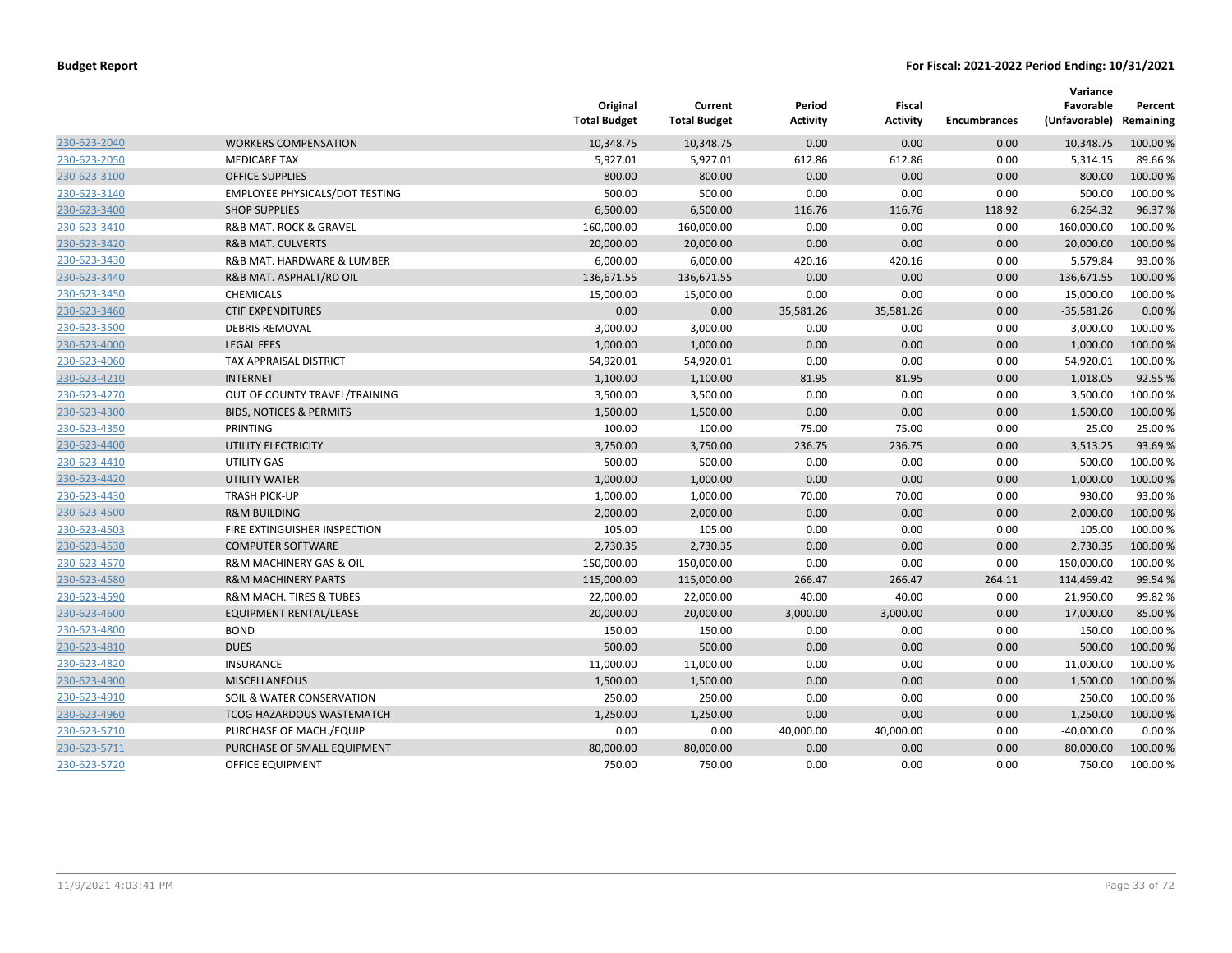| <b>Budget Report</b> |  |  |  |  |
|----------------------|--|--|--|--|
|----------------------|--|--|--|--|

|                              |                                                                          |                     |                     |                 |                 |                     | Variance      |           |
|------------------------------|--------------------------------------------------------------------------|---------------------|---------------------|-----------------|-----------------|---------------------|---------------|-----------|
|                              |                                                                          | Original            | Current             | Period          | <b>Fiscal</b>   |                     | Favorable     | Percent   |
|                              |                                                                          | <b>Total Budget</b> | <b>Total Budget</b> | <b>Activity</b> | <b>Activity</b> | <b>Encumbrances</b> | (Unfavorable) | Remaining |
| 230-623-5730                 | <b>RADIO EQUIPMENT</b>                                                   | 750.00              | 750.00              | 0.00            | 0.00            | 0.00                | 750.00        | 100.00 %  |
|                              | Department: 623 - Road & Bridge 3 Total:                                 | 1,459,595.06        | 1,459,595.06        | 141,717.24      | 141,717.24      | 383.03              | 1,317,494.79  | 90.26%    |
|                              | <b>Expense Total:</b>                                                    | 1,489,595.06        | 1,489,595.06        | 141,717.24      | 141,717.24      | 383.03              | 1,347,494.79  | 90.46%    |
|                              | Fund: 230 - Road & Bridge #3 Surplus (Deficit):                          | 0.00                | 0.00                | $-98,188.12$    | $-98,188.12$    | -383.03             | $-98,571.15$  | 0.00%     |
|                              | Fund: 231 - Lake Road Impact/Raw Water PipelinePct. 3                    |                     |                     |                 |                 |                     |               |           |
| Revenue                      |                                                                          |                     |                     |                 |                 |                     |               |           |
| RevType: 300 - CASH          |                                                                          |                     |                     |                 |                 |                     |               |           |
| 231-300-1230                 | UNENCUMBERED FUND BALANCE                                                | 250,000.00          | 250,000.00          | 0.00            | 0.00            | 0.00                | $-250,000.00$ | 100.00 %  |
|                              | RevType: 300 - CASH Total:                                               | 250,000.00          | 250,000.00          | 0.00            | 0.00            | 0.00                | $-250,000.00$ | 100.00%   |
|                              | <b>Revenue Total:</b>                                                    | 250,000.00          | 250,000.00          | 0.00            | 0.00            | 0.00                | $-250,000.00$ | 100.00%   |
| <b>Expense</b>               |                                                                          |                     |                     |                 |                 |                     |               |           |
|                              | Department: 623 - Road & Bridge 3                                        |                     |                     |                 |                 |                     |               |           |
| 231-623-4900                 | <b>MISCELLANEOUS</b>                                                     | 250,000.00          | 250,000.00          | 0.00            | 0.00            | 0.00                | 250,000.00    | 100.00%   |
|                              | Department: 623 - Road & Bridge 3 Total:                                 | 250,000.00          | 250,000.00          | 0.00            | 0.00            | 0.00                | 250,000.00    | 100.00%   |
|                              | <b>Expense Total:</b>                                                    | 250,000.00          | 250,000.00          | 0.00            | 0.00            | 0.00                | 250,000.00    | 100.00%   |
|                              | Fund: 231 - Lake Road Impact/Raw Water PipelinePct. 3 Surplus (Deficit): | 0.00                | 0.00                | 0.00            | 0.00            | 0.00                | 0.00          | 0.00%     |
| Fund: 240 - Road & Bridge #4 |                                                                          |                     |                     |                 |                 |                     |               |           |
| Revenue                      |                                                                          |                     |                     |                 |                 |                     |               |           |
| RevType: 300 - CASH          |                                                                          |                     |                     |                 |                 |                     |               |           |
| 240-300-1240                 | BEGINNING CASH BALANCE                                                   | 41,615.57           | 41,615.57           | 0.00            | 0.00            | 0.00                | $-41,615.57$  | 100.00 %  |
|                              | RevType: 300 - CASH Total:                                               | 41,615.57           | 41,615.57           | 0.00            | 0.00            | 0.00                | $-41,615.57$  | 100.00%   |
|                              | <b>RevType: 310 - PROPERTY TAXES</b>                                     |                     |                     |                 |                 |                     |               |           |
| 240-310-1100                 | <b>CURRENT TAXES</b>                                                     | 570,466.14          | 570,466.14          | 1,074.00        | 1.074.00        | 0.00                | $-569,392.14$ | 99.81%    |
| 240-310-1200                 | <b>DELINQUENT TAXES</b>                                                  | 16,000.00           | 16,000.00           | 2,260.21        | 2,260.21        | 0.00                | $-13,739.79$  | 85.87%    |
|                              | RevType: 310 - PROPERTY TAXES Total:                                     | 586,466.14          | 586,466.14          | 3,334.21        | 3,334.21        | 0.00                | $-583,131.93$ | 99.43%    |
|                              | RevType: 318 - OTHER TAXES                                               |                     |                     |                 |                 |                     |               |           |
| 240-318-1200                 | PAY N LIEU TAX/GRASSLAND                                                 | 1,000.00            | 1,000.00            | 0.00            | 0.00            | 0.00                | $-1,000.00$   | 100.00%   |
| 240-318-1210                 | PAY N LIEU TAX/UPPER TRINITY                                             | 500.00              | 500.00              | 439.76          | 439.76          | 0.00                | $-60.24$      | 12.05 %   |
| 240-318-1600                 | <b>SALES TAX REVENUES</b>                                                | 65,000.00           | 65,000.00           | 6,018.68        | 6,018.68        | 0.00                | $-58,981.32$  | 90.74 %   |
|                              | RevType: 318 - OTHER TAXES Total:                                        | 66,500.00           | 66,500.00           | 6,458.44        | 6,458.44        | 0.00                | $-60,041.56$  | 90.29%    |
|                              | RevType: 321 - FEES OF TAX COLLECTOR                                     |                     |                     |                 |                 |                     |               |           |
| 240-321-2000                 | CAR REGISTRATION/SALES TAX                                               | 75,000.00           | 75,000.00           | 0.00            | 0.00            | 0.00                | $-75,000.00$  | 100.00 %  |
| 240-321-3000                 | <b>COUNTY'S ADDITIONAL \$10</b>                                          | 63,000.00           | 63,000.00           | 4,986.41        | 4,986.41        | 0.00                | $-58,013.59$  | 92.09%    |
|                              | RevType: 321 - FEES OF TAX COLLECTOR Total:                              | 138,000.00          | 138,000.00          | 4,986.41        | 4,986.41        | 0.00                | $-133,013.59$ | 96.39%    |
| RevType: 350 - FINES         |                                                                          |                     |                     |                 |                 |                     |               |           |
| 240-350-4030                 | <b>COUNTY CLERK FINES</b>                                                | 6,000.00            | 6,000.00            | 0.00            | 0.00            | 0.00                | $-6,000.00$   | 100.00%   |
|                              |                                                                          |                     | 10,000.00           | 997.93          | 997.93          | 0.00                |               | 90.02 %   |
| 240-350-4500                 | <b>DISTRICT CLERK FINES</b>                                              | 10,000.00           |                     |                 |                 |                     | $-9,002.07$   |           |
| 240-350-4550                 | J. P. #1 FINES                                                           | 4,000.00            | 4,000.00            | 0.00            | 0.00            | 0.00                | $-4,000.00$   | 100.00%   |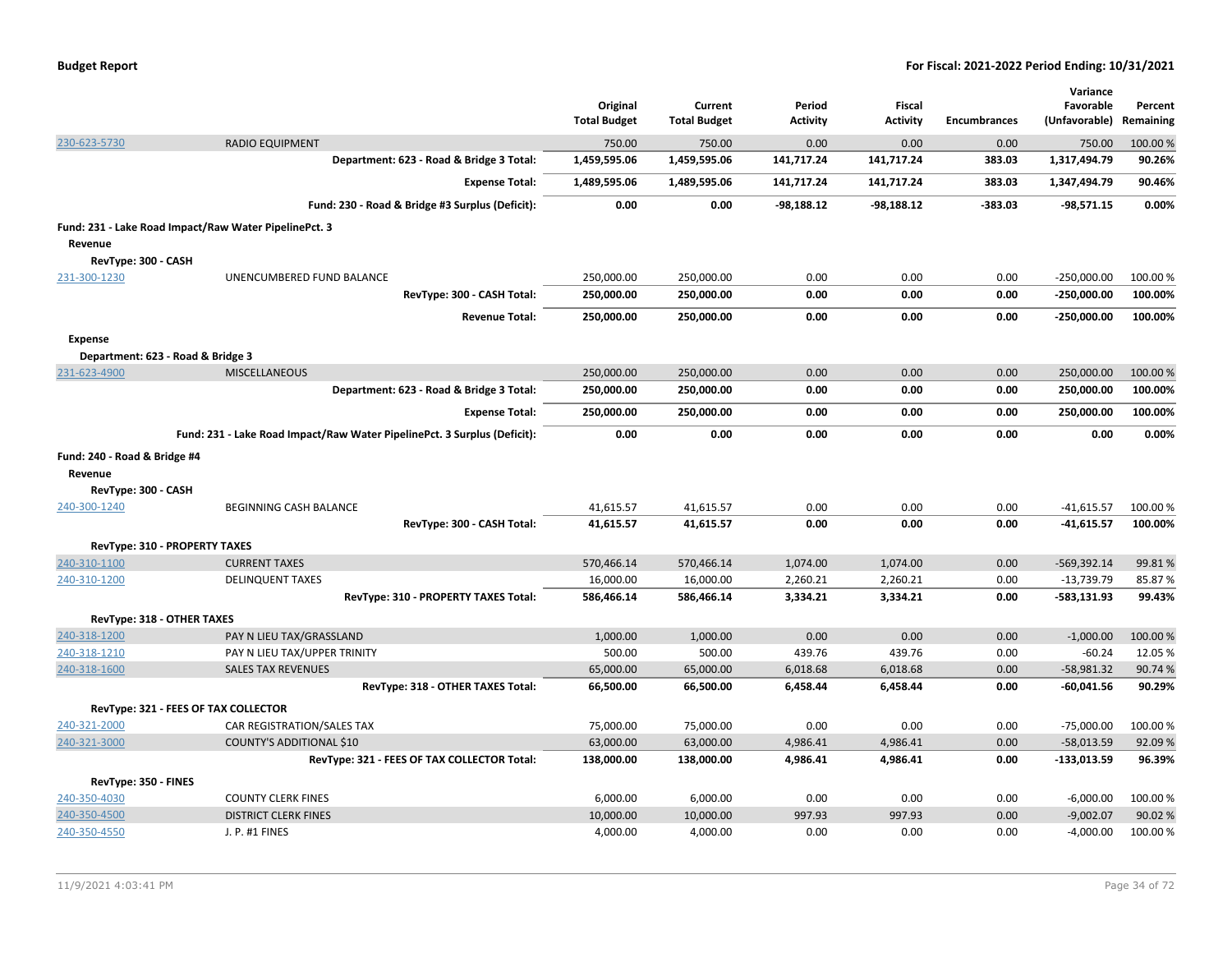|                                   |                                                    | Original<br><b>Total Budget</b> | Current<br><b>Total Budget</b> | Period<br><b>Activity</b> | <b>Fiscal</b><br><b>Activity</b> | <b>Encumbrances</b> | Variance<br>Favorable<br>(Unfavorable) Remaining | Percent  |
|-----------------------------------|----------------------------------------------------|---------------------------------|--------------------------------|---------------------------|----------------------------------|---------------------|--------------------------------------------------|----------|
| 240-350-4560                      | <b>J. P. #2 FINES</b>                              | $-2,000.00$                     | $-2,000.00$                    | 0.00                      | 0.00                             | 0.00                | 2,000.00                                         | 0.00%    |
| 240-350-4570                      | J. P. #3 FINES                                     | 2,500.00                        | 2,500.00                       | 0.00                      | 0.00                             | 0.00                | $-2,500.00$                                      | 100.00%  |
|                                   | RevType: 350 - FINES Total:                        | 20,500.00                       | 20,500.00                      | 997.93                    | 997.93                           | 0.00                | $-19,502.07$                                     | 95.13%   |
|                                   | <b>RevType: 360 - INTEREST EARNINGS</b>            |                                 |                                |                           |                                  |                     |                                                  |          |
| 240-360-1000                      | <b>INTEREST EARNINGS</b>                           | 50.00                           | 50.00                          | 0.00                      | 0.00                             | 0.00                | $-50.00$                                         | 100.00 % |
|                                   | RevType: 360 - INTEREST EARNINGS Total:            | 50.00                           | 50.00                          | 0.00                      | 0.00                             | 0.00                | $-50.00$                                         | 100.00%  |
|                                   | RevType: 364 - SALE OF ASSETS LAND/BUILDING        |                                 |                                |                           |                                  |                     |                                                  |          |
| 240-364-1630                      | <b>SALE OF EQUIPMENT</b>                           | 1,500.00                        | 1,500.00                       | 0.00                      | 0.00                             | 0.00                | $-1,500.00$                                      | 100.00%  |
|                                   | RevType: 364 - SALE OF ASSETS LAND/BUILDING Total: | 1,500.00                        | 1,500.00                       | 0.00                      | 0.00                             | 0.00                | $-1,500.00$                                      | 100.00%  |
| RevType: 370 - MISCELLANEOUS      |                                                    |                                 |                                |                           |                                  |                     |                                                  |          |
| 240-370-1200                      | STATE LATERAL ROAD                                 | 9,000.00                        | 9,000.00                       | 8,376.61                  | 8,376.61                         | 0.00                | $-623.39$                                        | 6.93 %   |
| 240-370-1250                      | <b>TDT WEIGHT FEES</b>                             | 22,000.00                       | 22,000.00                      | 0.00                      | 0.00                             | 0.00                | $-22,000.00$                                     | 100.00%  |
| 240-370-1300                      | <b>REFUNDS &amp; MISCELLANEOUS</b>                 | 1,000.00                        | 1,000.00                       | 0.00                      | 0.00                             | 0.00                | $-1,000.00$                                      | 100.00 % |
| 240-370-1420                      | <b>CULVERT PERMITTING PROCESS</b>                  | 1,200.00                        | 1,200.00                       | 0.00                      | 0.00                             | 0.00                | $-1,200.00$                                      | 100.00 % |
| 240-370-1421                      | ROW PERMIT APPLICATION                             | 200.00                          | 200.00                         | 0.00                      | 0.00                             | 0.00                | $-200.00$                                        | 100.00 % |
| 240-370-1450                      | REIMBURSEMENT OF MATERIALS                         | 1,500.00                        | 1,500.00                       | 0.00                      | 0.00                             | 0.00                | $-1,500.00$                                      | 100.00 % |
| 240-370-1460                      | SALE OF RECYCLED MATERIALS                         | 500.00                          | 500.00                         | 0.00                      | 0.00                             | 0.00                | $-500.00$                                        | 100.00 % |
|                                   | RevType: 370 - MISCELLANEOUS Total:                | 35,400.00                       | 35,400.00                      | 8,376.61                  | 8,376.61                         | 0.00                | $-27,023.39$                                     | 76.34%   |
|                                   | <b>Revenue Total:</b>                              | 890,031.71                      | 890,031.71                     | 24,153.60                 | 24,153.60                        | 0.00                | $-865,878.11$                                    | 97.29%   |
| Expense                           |                                                    |                                 |                                |                           |                                  |                     |                                                  |          |
| Department: 624 - Road & Bridge 4 |                                                    |                                 |                                |                           |                                  |                     |                                                  |          |
| 240-624-1010                      | SALARY ELECTED OFFICIAL                            | 67,643.51                       | 67,643.51                      | 7,515.96                  | 7,515.96                         | 0.00                | 60,127.55                                        | 88.89%   |
| 240-624-1050                      | <b>SALARY SECRETARY</b>                            | 32,792.20                       | 32,792.20                      | 2,429.05                  | 2,429.05                         | 0.00                | 30,363.15                                        | 92.59%   |
| 240-624-1060                      | SALARY PRECINCT EMPLOYEES                          | 204,692.32                      | 204,692.32                     | 16,716.83                 | 16,716.83                        | 0.00                | 187,975.49                                       | 91.83%   |
| 240-624-1070                      | <b>SALARY PART-TIME</b>                            | 18,792.00                       | 18,792.00                      | 0.00                      | 0.00                             | 0.00                | 18,792.00                                        | 100.00 % |
| 240-624-2010                      | SOCIAL SECURITY TAXES                              | 20,083.04                       | 20,083.04                      | 1,651.88                  | 1,651.88                         | 0.00                | 18,431.16                                        | 91.77%   |
| 240-624-2020                      | <b>GROUP HEALTH INSURANCE</b>                      | 106,423.68                      | 106,423.68                     | 6,651.48                  | 6,651.48                         | 0.00                | 99,772.20                                        | 93.75%   |
| 240-624-2030                      | RETIREMENT                                         | 38,838.01                       | 38,838.01                      | 3,162.10                  | 3,162.10                         | 0.00                | 35,675.91                                        | 91.86%   |
| 240-624-2040                      | <b>WORKERS COMPENSATION</b>                        | 7,187.07                        | 7,187.07                       | 0.00                      | 0.00                             | 0.00                | 7,187.07                                         | 100.00 % |
| 240-624-2050                      | <b>MEDICARE TAX</b>                                | 4,696.84                        | 4,696.84                       | 386.35                    | 386.35                           | 0.00                | 4,310.49                                         | 91.77%   |
| 240-624-3100                      | <b>OFFICE SUPPLIES</b>                             | 250.00                          | 250.00                         | 169.24                    | 169.24                           | 0.00                | 80.76                                            | 32.30 %  |
| 240-624-3140                      | EMPLOYEE PHYSICALS/DOT TESTING                     | 350.00                          | 350.00                         | 0.00                      | 0.00                             | 0.00                | 350.00                                           | 100.00%  |
| 240-624-3400                      | <b>SHOP SUPPLIES</b>                               | 1,500.00                        | 1,500.00                       | 42.82                     | 42.82                            | 0.00                | 1,457.18                                         | 97.15 %  |
| 240-624-3410                      | R&B MAT. ROCK & GRAVEL                             | 80,000.00                       | 80,000.00                      | 302.49                    | 302.49                           | 0.00                | 79,697.51                                        | 99.62%   |
| 240-624-3420                      | <b>R&amp;B MAT. CULVERTS</b>                       | 9,000.00                        | 9,000.00                       | 0.00                      | 0.00                             | 0.00                | 9,000.00                                         | 100.00 % |
| 240-624-3430                      | R&B MAT. HARDWARE & LUMBER                         | 1,500.00                        | 1,500.00                       | 0.00                      | 0.00                             | 0.00                | 1,500.00                                         | 100.00 % |
| 240-624-3440                      | R&B MAT. ASPHALT/RD OIL                            | 70,000.00                       | 70,000.00                      | 0.00                      | 0.00                             | 0.00                | 70,000.00                                        | 100.00 % |
| 240-624-3450                      | <b>CHEMICALS</b>                                   | 1,500.00                        | 1,500.00                       | 0.00                      | 0.00                             | 0.00                | 1,500.00                                         | 100.00 % |
| 240-624-3950                      | <b>UNIFORMS</b>                                    | 2,500.00                        | 2,500.00                       | 0.00                      | 0.00                             | 0.00                | 2,500.00                                         | 100.00 % |
| 240-624-4060                      | <b>TAX APPRAISAL DISTRICT</b>                      | 31,261.69                       | 31,261.69                      | 0.00                      | 0.00                             | 0.00                | 31,261.69                                        | 100.00 % |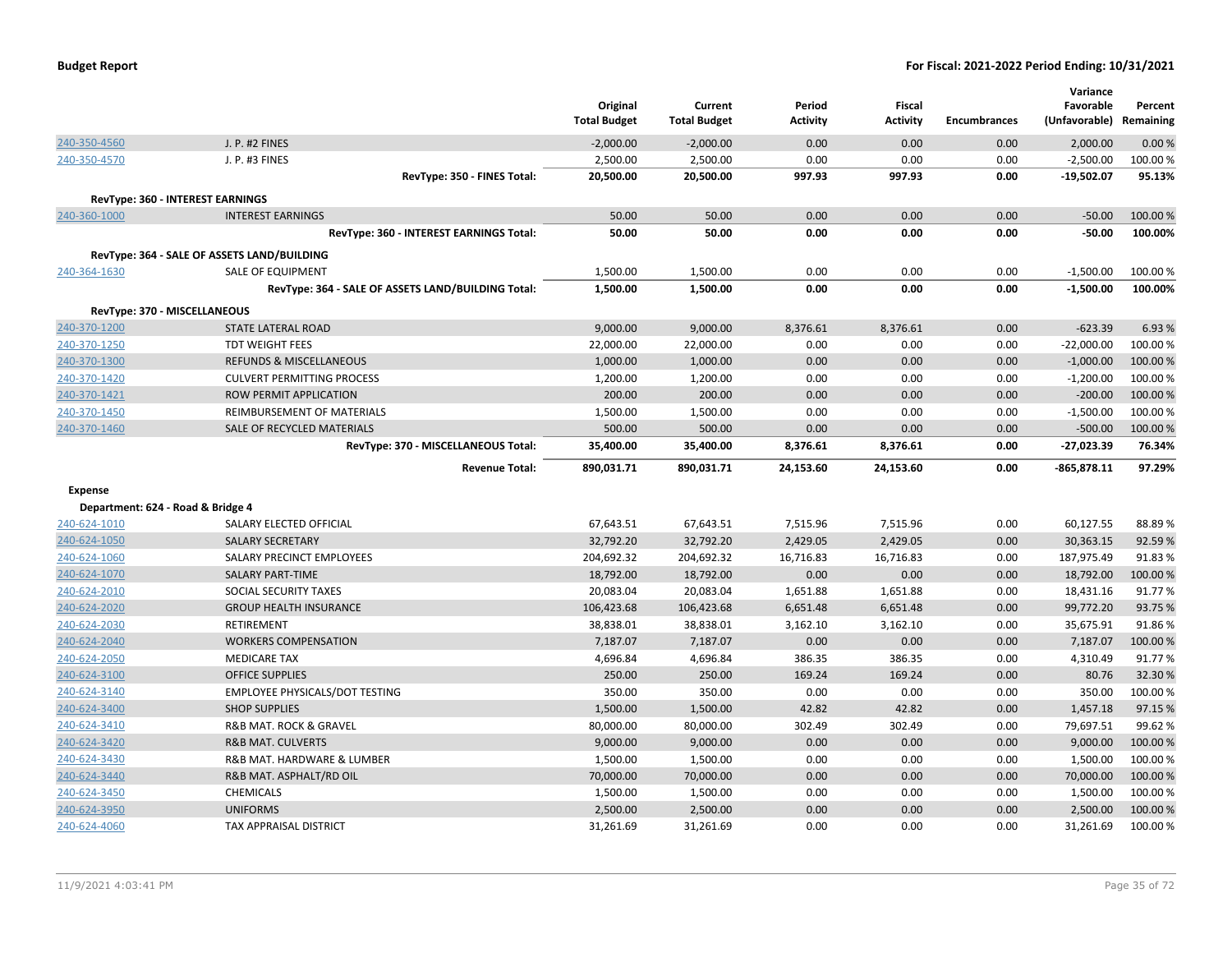|                                             |                                                 | Original<br><b>Total Budget</b> | Current<br><b>Total Budget</b> | Period<br><b>Activity</b> | Fiscal<br><b>Activity</b> | <b>Encumbrances</b> | Variance<br>Favorable<br>(Unfavorable) | Percent<br>Remaining |
|---------------------------------------------|-------------------------------------------------|---------------------------------|--------------------------------|---------------------------|---------------------------|---------------------|----------------------------------------|----------------------|
| 240-624-4210                                | <b>INTERNET</b>                                 | 1,000.00                        | 1,000.00                       | 93.94                     | 93.94                     | 0.00                | 906.06                                 | 90.61%               |
| 240-624-4270                                | OUT OF COUNTY TRAVEL/TRAINING                   | 4,600.00                        | 4,600.00                       | 0.00                      | 0.00                      | 0.00                | 4,600.00                               | 100.00 %             |
| 240-624-4300                                | <b>BIDS, NOTICES &amp; PERMITS</b>              | 300.00                          | 300.00                         | 0.00                      | 0.00                      | 0.00                | 300.00                                 | 100.00%              |
| 240-624-4350                                | PRINTING                                        | 100.00                          | 100.00                         | 0.00                      | 0.00                      | 0.00                | 100.00                                 | 100.00%              |
| 240-624-4400                                | UTILITY ELECTRICITY                             | 3,500.00                        | 3,500.00                       | 194.60                    | 194.60                    | 0.00                | 3,305.40                               | 94.44 %              |
| 240-624-4410                                | UTILITY GAS                                     | 750.00                          | 750.00                         | 0.00                      | 0.00                      | 0.00                | 750.00                                 | 100.00%              |
| 240-624-4420                                | <b>UTILITY WATER</b>                            | 1,000.00                        | 1,000.00                       | 0.00                      | 0.00                      | 0.00                | 1,000.00                               | 100.00 %             |
| 240-624-4430                                | <b>TRASH PICK-UP</b>                            | 2,500.00                        | 2,500.00                       | 0.00                      | 0.00                      | 0.00                | 2,500.00                               | 100.00%              |
| 240-624-4500                                | <b>R&amp;M BUILDING</b>                         | 1,250.00                        | 1,250.00                       | 0.00                      | 0.00                      | 0.00                | 1,250.00                               | 100.00%              |
| 240-624-4503                                | FIRE EXTINGUISHER INSPECTION                    | 146.00                          | 146.00                         | 0.00                      | 0.00                      | 0.00                | 146.00                                 | 100.00 %             |
| 240-624-4530                                | <b>COMPUTER SOFTWARE</b>                        | 2,730.35                        | 2,730.35                       | 0.00                      | 0.00                      | 0.00                | 2,730.35                               | 100.00 %             |
| 240-624-4570                                | R&M MACHINERY GAS & OIL                         | 40,000.00                       | 40,000.00                      | 0.00                      | 0.00                      | 0.00                | 40,000.00                              | 100.00%              |
| 240-624-4580                                | <b>R&amp;M MACHINERY PARTS</b>                  | 30,000.00                       | 30,000.00                      | 1,758.76                  | 1,758.76                  | 0.00                | 28,241.24                              | 94.14 %              |
| 240-624-4590                                | <b>R&amp;M MACH. TIRES &amp; TUBES</b>          | 9,000.00                        | 9,000.00                       | 340.00                    | 340.00                    | 0.00                | 8,660.00                               | 96.22%               |
| 240-624-4600                                | <b>EQUIPMENT RENTAL/LEASE</b>                   | 15,000.00                       | 15,000.00                      | 0.00                      | 0.00                      | 0.00                | 15,000.00                              | 100.00%              |
| 240-624-4810                                | <b>DUES</b>                                     | 395.00                          | 395.00                         | 0.00                      | 0.00                      | 0.00                | 395.00                                 | 100.00%              |
| 240-624-4820                                | <b>INSURANCE</b>                                | 3,000.00                        | 3,000.00                       | 0.00                      | 0.00                      | 0.00                | 3,000.00                               | 100.00%              |
| 240-624-4900                                | <b>MISCELLANEOUS</b>                            | 500.00                          | 500.00                         | 0.00                      | 0.00                      | 0.00                | 500.00                                 | 100.00%              |
| 240-624-4910                                | SOIL & WATER CONSERVATION                       | 250.00                          | 250.00                         | 0.00                      | 0.00                      | 0.00                | 250.00                                 | 100.00%              |
| 240-624-5711                                | PURCHASE OF SMALL EQUIPMENT                     | 75,000.00                       | 75,000.00                      | 0.00                      | 0.00                      | 0.00                | 75,000.00                              | 100.00%              |
|                                             | Department: 624 - Road & Bridge 4 Total:        | 890,031.71                      | 890,031.71                     | 41,415.50                 | 41,415.50                 | 0.00                | 848,616.21                             | 95.35%               |
|                                             | <b>Expense Total:</b>                           | 890,031.71                      | 890,031.71                     | 41,415.50                 | 41,415.50                 | 0.00                | 848,616.21                             | 95.35%               |
|                                             | Fund: 240 - Road & Bridge #4 Surplus (Deficit): | 0.00                            | 0.00                           | $-17,261.90$              | $-17,261.90$              | 0.00                | $-17,261.90$                           | 0.00%                |
| Fund: 260 - J.P.#1 Justice Court Technology |                                                 |                                 |                                |                           |                           |                     |                                        |                      |
| Revenue                                     |                                                 |                                 |                                |                           |                           |                     |                                        |                      |
| RevType: 300 - CASH                         |                                                 |                                 |                                |                           |                           |                     |                                        |                      |
| 260-300-1260                                | <b>BEGINNING CASH BALANCE</b>                   | 150.00                          | 150.00                         | 0.00                      | 0.00                      | 0.00                | $-150.00$                              | 100.00 %             |
|                                             | RevType: 300 - CASH Total:                      | 150.00                          | 150.00                         | 0.00                      | 0.00                      | 0.00                | $-150.00$                              | 100.00%              |
|                                             | RevType: 360 - INTEREST EARNINGS                |                                 |                                |                           |                           |                     |                                        |                      |
| 260-360-1000                                | <b>INTEREST EARNINGS</b>                        | 50.00                           | 50.00                          | 0.00                      | 0.00                      | 0.00                | $-50.00$                               | 100.00%              |
|                                             | RevType: 360 - INTEREST EARNINGS Total:         | 50.00                           | 50.00                          | 0.00                      | 0.00                      | 0.00                | $-50.00$                               | 100.00%              |
| RevType: 370 - MISCELLANEOUS                |                                                 |                                 |                                |                           |                           |                     |                                        |                      |
| 260-370-4550                                | J.P.#1 TECHNOLOGY FEES                          | 1,300.00                        | 1,300.00                       | 0.00                      | 0.00                      | 0.00                | $-1,300.00$                            | 100.00 %             |
|                                             | RevType: 370 - MISCELLANEOUS Total:             | 1,300.00                        | 1,300.00                       | 0.00                      | 0.00                      | 0.00                | $-1,300.00$                            | 100.00%              |
|                                             | <b>Revenue Total:</b>                           | 1,500.00                        | 1,500.00                       | 0.00                      | 0.00                      | 0.00                | $-1,500.00$                            | 100.00%              |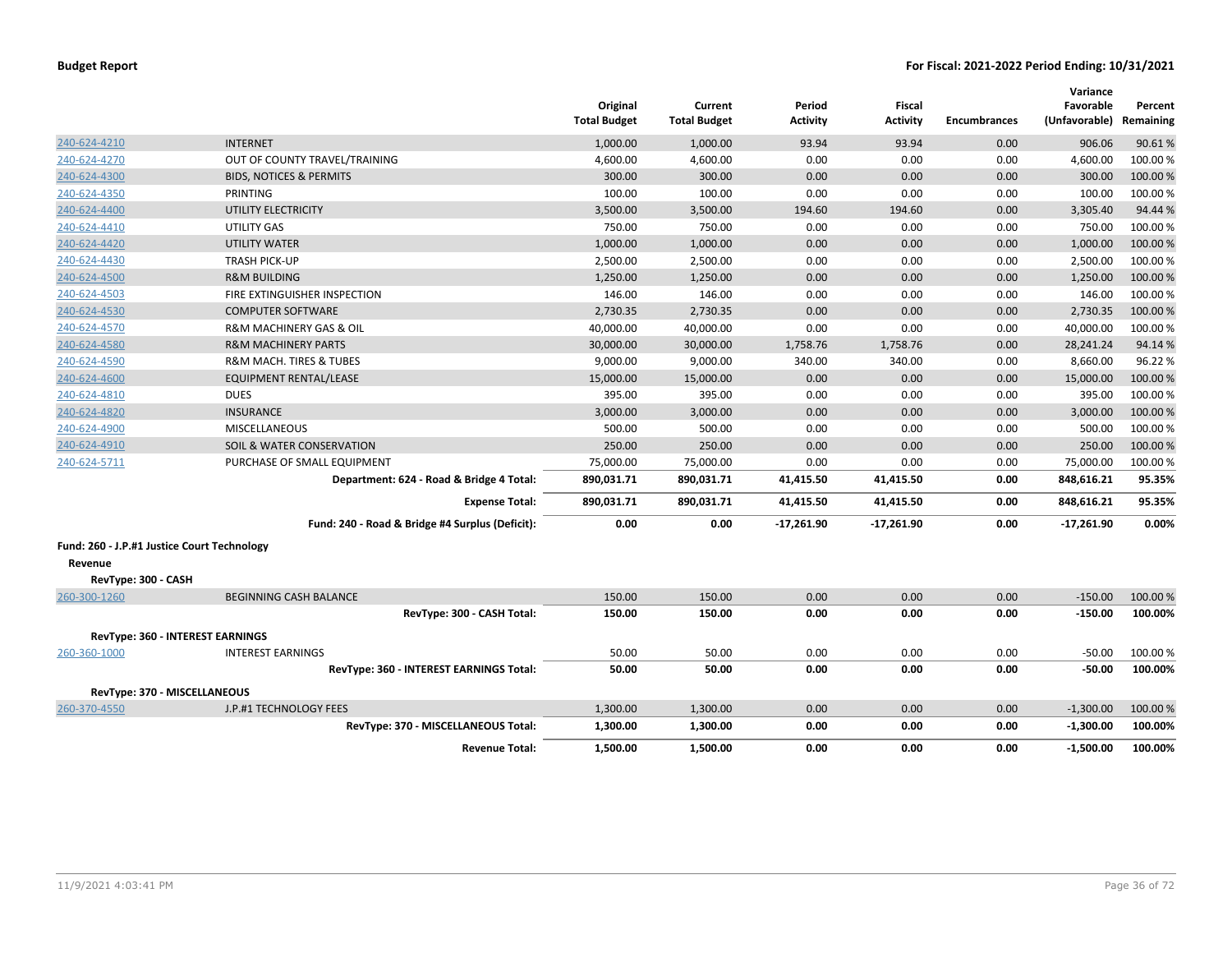**Percent**

|                |                                                                | Original<br><b>Total Budget</b> | Current<br><b>Total Budget</b> | Period<br><b>Activity</b> | Fiscal<br><b>Activity</b> | <b>Encumbrances</b> | Variance<br>Favorable<br>(Unfavorable) Remaining | Percent  |
|----------------|----------------------------------------------------------------|---------------------------------|--------------------------------|---------------------------|---------------------------|---------------------|--------------------------------------------------|----------|
| <b>Expense</b> |                                                                |                                 |                                |                           |                           |                     |                                                  |          |
|                | Department: 455 - Justice of the Peace Pct. 1                  |                                 |                                |                           |                           |                     |                                                  |          |
| 260-455-5720   | <b>OFFICE EQUIPMENT</b>                                        | 1,500.00                        | 1,500.00                       | 0.00                      | 0.00                      | 0.00                | 1,500.00                                         | 100.00 % |
|                | Department: 455 - Justice of the Peace Pct. 1 Total:           | 1,500.00                        | 1,500.00                       | 0.00                      | 0.00                      | 0.00                | 1,500.00                                         | 100.00%  |
|                | <b>Expense Total:</b>                                          | 1,500.00                        | 1,500.00                       | 0.00                      | 0.00                      | 0.00                | 1,500.00                                         | 100.00%  |
|                | Fund: 260 - J.P.#1 Justice Court Technology Surplus (Deficit): | 0.00                            | 0.00                           | 0.00                      | 0.00                      | 0.00                | 0.00                                             | 0.00%    |
|                | Fund: 270 - J.P.#2 Justice Court Technology                    |                                 |                                |                           |                           |                     |                                                  |          |
| Revenue        |                                                                |                                 |                                |                           |                           |                     |                                                  |          |
|                | RevType: 360 - INTEREST EARNINGS                               |                                 |                                |                           |                           |                     |                                                  |          |
| 270-360-1000   | <b>INTEREST EARNINGS</b>                                       | 5.00                            | 5.00                           | 0.00                      | 0.00                      | 0.00                | $-5.00$                                          | 100.00 % |
|                | RevType: 360 - INTEREST EARNINGS Total:                        | 5.00                            | 5.00                           | 0.00                      | 0.00                      | 0.00                | $-5.00$                                          | 100.00%  |
|                | RevType: 370 - MISCELLANEOUS                                   |                                 |                                |                           |                           |                     |                                                  |          |
| 270-370-4560   | J.P.#2 TECHNOLOGY FEES                                         | 700.00                          | 700.00                         | 0.00                      | 0.00                      | 0.00                | $-700.00$                                        | 100.00 % |
|                | RevType: 370 - MISCELLANEOUS Total:                            | 700.00                          | 700.00                         | 0.00                      | 0.00                      | 0.00                | $-700.00$                                        | 100.00%  |
|                | <b>Revenue Total:</b>                                          | 705.00                          | 705.00                         | 0.00                      | 0.00                      | 0.00                | $-705.00$                                        | 100.00%  |
| Expense        |                                                                |                                 |                                |                           |                           |                     |                                                  |          |
|                | Department: 456 - Justice of the Peace Pct. 2                  |                                 |                                |                           |                           |                     |                                                  |          |
| 270-456-5720   | <b>OFFICE EQUIPMENT</b>                                        | 705.00                          | 705.00                         | 0.00                      | 0.00                      | 0.00                | 705.00                                           | 100.00 % |
|                | Department: 456 - Justice of the Peace Pct. 2 Total:           | 705.00                          | 705.00                         | 0.00                      | 0.00                      | 0.00                | 705.00                                           | 100.00%  |
|                | <b>Expense Total:</b>                                          | 705.00                          | 705.00                         | 0.00                      | 0.00                      | 0.00                | 705.00                                           | 100.00%  |
|                | Fund: 270 - J.P.#2 Justice Court Technology Surplus (Deficit): | 0.00                            | 0.00                           | 0.00                      | 0.00                      | 0.00                | 0.00                                             | 0.00%    |
|                | Fund: 280 - J.P.#3 Justice Court Technology                    |                                 |                                |                           |                           |                     |                                                  |          |
| Revenue        |                                                                |                                 |                                |                           |                           |                     |                                                  |          |
|                | RevType: 360 - INTEREST EARNINGS                               |                                 |                                |                           |                           |                     |                                                  |          |
| 280-360-1000   | <b>INTEREST EARNINGS</b>                                       | 5.00                            | 5.00                           | 0.00                      | 0.00                      | 0.00                | $-5.00$                                          | 100.00 % |
|                | RevType: 360 - INTEREST EARNINGS Total:                        | 5.00                            | 5.00                           | 0.00                      | 0.00                      | 0.00                | $-5.00$                                          | 100.00%  |
|                | RevType: 370 - MISCELLANEOUS                                   |                                 |                                |                           |                           |                     |                                                  |          |
| 280-370-4560   | J.P.#3 TECHNOLOGY FEES                                         | 400.00                          | 400.00                         | 0.00                      | 0.00                      | 0.00                | $-400.00$                                        | 100.00 % |
|                | RevType: 370 - MISCELLANEOUS Total:                            | 400.00                          | 400.00                         | 0.00                      | 0.00                      | 0.00                | $-400.00$                                        | 100.00%  |
|                | <b>Revenue Total:</b>                                          | 405.00                          | 405.00                         | 0.00                      | 0.00                      | 0.00                | -405.00                                          | 100.00%  |
| <b>Expense</b> |                                                                |                                 |                                |                           |                           |                     |                                                  |          |
|                | Department: 457 - Justice of the Peace Pct. 3                  |                                 |                                |                           |                           |                     |                                                  |          |
| 280-457-5720   | OFFICE EQUIPMENT                                               | 405.00                          | 405.00                         | 0.00                      | 0.00                      | 0.00                | 405.00                                           | 100.00%  |
|                | Department: 457 - Justice of the Peace Pct. 3 Total:           | 405.00                          | 405.00                         | 0.00                      | 0.00                      | 0.00                | 405.00                                           | 100.00%  |
|                | <b>Expense Total:</b>                                          | 405.00                          | 405.00                         | 0.00                      | 0.00                      | 0.00                | 405.00                                           | 100.00%  |
|                | Fund: 280 - J.P.#3 Justice Court Technology Surplus (Deficit): | 0.00                            | 0.00                           | 0.00                      | 0.00                      | 0.00                | 0.00                                             | 0.00%    |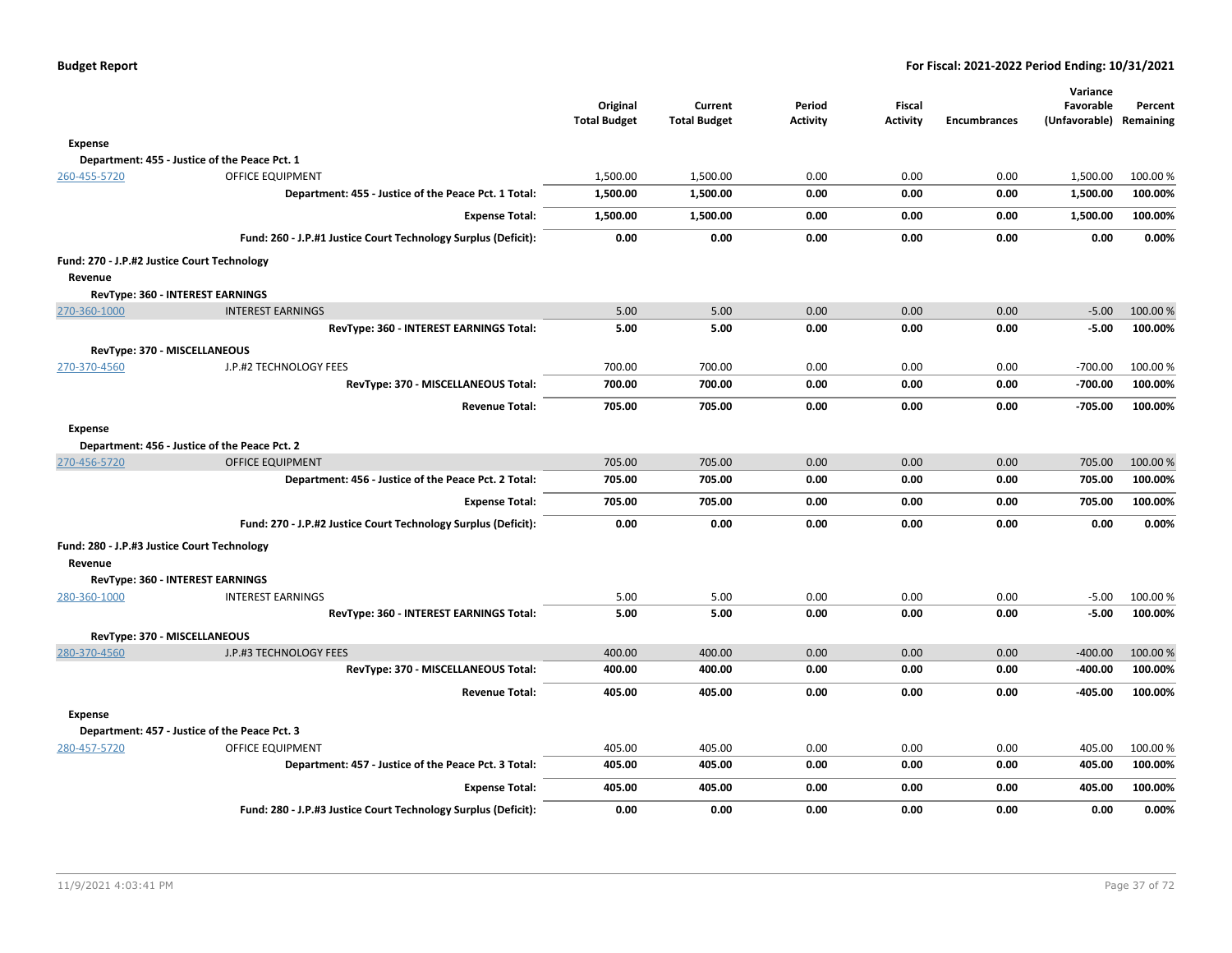|                                           |                                                                    | Original<br><b>Total Budget</b> | Current<br><b>Total Budget</b> | Period<br><b>Activity</b> | <b>Fiscal</b><br><b>Activity</b> | <b>Encumbrances</b> | Variance<br>Favorable<br>(Unfavorable) Remaining | Percent  |
|-------------------------------------------|--------------------------------------------------------------------|---------------------------------|--------------------------------|---------------------------|----------------------------------|---------------------|--------------------------------------------------|----------|
|                                           | Fund: 310 - F.C. Detention Center Annual Payment                   |                                 |                                |                           |                                  |                     |                                                  |          |
| Revenue                                   |                                                                    |                                 |                                |                           |                                  |                     |                                                  |          |
|                                           | RevType: 319 - F.C. DETENTION CENTER                               |                                 |                                |                           |                                  |                     |                                                  |          |
| 310-319-5510                              | <b>ANNUAL PAYMENT</b>                                              | 10,000.00                       | 10,000.00                      | 0.00                      | 0.00                             | 0.00                | $-10,000.00$                                     | 100.00 % |
|                                           | RevType: 319 - F.C. DETENTION CENTER Total:                        | 10,000.00                       | 10,000.00                      | 0.00                      | 0.00                             | 0.00                | $-10,000.00$                                     | 100.00%  |
|                                           | <b>Revenue Total:</b>                                              | 10,000.00                       | 10,000.00                      | 0.00                      | 0.00                             | 0.00                | $-10,000.00$                                     | 100.00%  |
| <b>Expense</b>                            |                                                                    |                                 |                                |                           |                                  |                     |                                                  |          |
| Department: 560 - County Sheriff          |                                                                    |                                 |                                |                           |                                  |                     |                                                  |          |
| 310-560-4270                              | OUT OF COUNTY TRAVEL/TRAINING                                      | 10,000.00                       | 10,000.00                      | 275.00                    | 275.00                           | 0.00                | 9,725.00                                         | 97.25 %  |
|                                           | Department: 560 - County Sheriff Total:                            | 10,000.00                       | 10,000.00                      | 275.00                    | 275.00                           | 0.00                | 9,725.00                                         | 97.25%   |
|                                           | <b>Expense Total:</b>                                              | 10,000.00                       | 10,000.00                      | 275.00                    | 275.00                           | 0.00                | 9,725.00                                         | 97.25%   |
|                                           | Fund: 310 - F.C.Detention Center Annual Payment Surplus (Deficit): | 0.00                            | 0.00                           | $-275.00$                 | $-275.00$                        | 0.00                | $-275.00$                                        | 0.00%    |
| Fund: 330 - Bail Bondsman Application Fee |                                                                    |                                 |                                |                           |                                  |                     |                                                  |          |
| Revenue                                   |                                                                    |                                 |                                |                           |                                  |                     |                                                  |          |
| RevType: 340 - FEES OF OFFICE             |                                                                    |                                 |                                |                           |                                  |                     |                                                  |          |
| 330-340-4800                              | <b>APPLICATION FEE</b>                                             | 1,000.00                        | 1,000.00                       | 0.00                      | 0.00                             | 0.00                | $-1,000.00$                                      | 100.00%  |
|                                           | RevType: 340 - FEES OF OFFICE Total:                               | 1,000.00                        | 1,000.00                       | 0.00                      | 0.00                             | 0.00                | $-1,000.00$                                      | 100.00%  |
|                                           | <b>Revenue Total:</b>                                              | 1,000.00                        | 1,000.00                       | 0.00                      | 0.00                             | 0.00                | $-1,000.00$                                      | 100.00%  |
| <b>Expense</b>                            |                                                                    |                                 |                                |                           |                                  |                     |                                                  |          |
|                                           | Department: 498 - Bail Bond Fee Expense                            |                                 |                                |                           |                                  |                     |                                                  |          |
| 330-498-3100                              | <b>OFFICE SUPPLIES</b>                                             | 1,000.00                        | 1,000.00                       | 0.00                      | 0.00                             | 0.00                | 1,000.00                                         | 100.00 % |
|                                           | Department: 498 - Bail Bond Fee Expense Total:                     | 1,000.00                        | 1,000.00                       | 0.00                      | 0.00                             | 0.00                | 1,000.00                                         | 100.00%  |
|                                           | <b>Expense Total:</b>                                              | 1,000.00                        | 1,000.00                       | 0.00                      | 0.00                             | 0.00                | 1,000.00                                         | 100.00%  |
|                                           | Fund: 330 - Bail Bondsman Application Fee Surplus (Deficit):       | 0.00                            | 0.00                           | 0.00                      | 0.00                             | 0.00                | 0.00                                             | 0.00%    |
| Fund: 350 - Law Library                   |                                                                    |                                 |                                |                           |                                  |                     |                                                  |          |
| Revenue                                   |                                                                    |                                 |                                |                           |                                  |                     |                                                  |          |
| RevType: 340 - FEES OF OFFICE             |                                                                    |                                 |                                |                           |                                  |                     |                                                  |          |
| 350-340-4030                              | <b>COUNTY CLERK FEES</b>                                           | 5,000.00                        | 5,000.00                       | 0.00                      | 0.00                             | 0.00                | $-5,000.00$                                      | 100.00%  |
| 350-340-4500                              | <b>DISTRICT CLERK FEES</b>                                         | 10,000.00                       | 10,000.00                      | 1,050.27                  | 1,050.27                         | 0.00                | $-8,949.73$                                      | 89.50%   |
|                                           | RevType: 340 - FEES OF OFFICE Total:                               | 15,000.00                       | 15,000.00                      | 1,050.27                  | 1,050.27                         | 0.00                | $-13,949.73$                                     | 93.00%   |
|                                           | RevType: 360 - INTEREST EARNINGS                                   |                                 |                                |                           |                                  |                     |                                                  |          |
| 350-360-1000                              | <b>INTEREST EARNINGS</b>                                           | 50.00                           | 50.00                          | 0.00                      | 0.00                             | 0.00                | $-50.00$                                         | 100.00 % |
|                                           | RevType: 360 - INTEREST EARNINGS Total:                            | 50.00                           | 50.00                          | 0.00                      | 0.00                             | 0.00                | $-50.00$                                         | 100.00%  |
|                                           | <b>Revenue Total:</b>                                              | 15,050.00                       | 15,050.00                      | 1,050.27                  | 1,050.27                         | 0.00                | $-13,999.73$                                     | 93.02%   |
| <b>Expense</b>                            |                                                                    |                                 |                                |                           |                                  |                     |                                                  |          |
| Department: 451 - Law Library             |                                                                    |                                 |                                |                           |                                  |                     |                                                  |          |
| 350-451-3100                              | <b>OFFICE SUPPLIES</b>                                             | 500.00                          | 500.00                         | 0.00                      | 0.00                             | 0.00                | 500.00                                           | 100.00 % |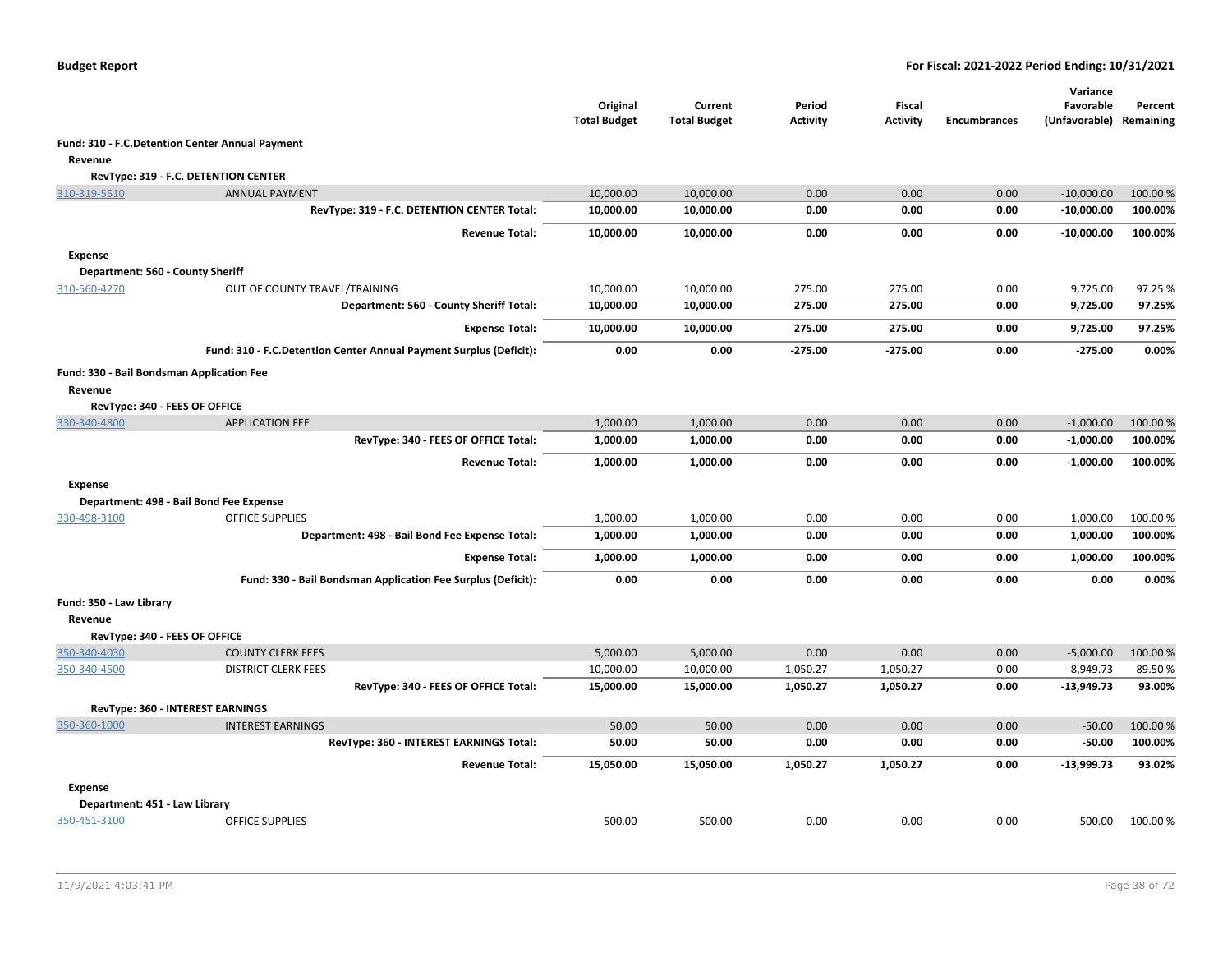| <b>Budget Report</b> |  |
|----------------------|--|
|----------------------|--|

|                                     |                                                   | Original            | Current             | Period          | <b>Fiscal</b>   |                     | Variance<br>Favorable | Percent   |
|-------------------------------------|---------------------------------------------------|---------------------|---------------------|-----------------|-----------------|---------------------|-----------------------|-----------|
|                                     |                                                   | <b>Total Budget</b> | <b>Total Budget</b> | <b>Activity</b> | <b>Activity</b> | <b>Encumbrances</b> | (Unfavorable)         | Remaining |
| 350-451-5740                        | <b>TECHNOLOGY</b>                                 | 10,000.00           | 10,000.00           | 0.00            | 0.00            | 0.00                | 10,000.00             | 100.00 %  |
| 350-451-5910                        | <b>ONLINE RESEARCH</b>                            | 4,550.00            | 4,550.00            | 0.00            | 0.00            | 0.00                | 4,550.00              | 100.00 %  |
|                                     | Department: 451 - Law Library Total:              | 15,050.00           | 15,050.00           | 0.00            | 0.00            | 0.00                | 15,050.00             | 100.00%   |
|                                     | <b>Expense Total:</b>                             | 15,050.00           | 15,050.00           | 0.00            | 0.00            | 0.00                | 15,050.00             | 100.00%   |
|                                     | Fund: 350 - Law Library Surplus (Deficit):        | 0.00                | 0.00                | 1,050.27        | 1,050.27        | 0.00                | 1,050.27              | 0.00%     |
| Fund: 360 - D. A. Fee               |                                                   |                     |                     |                 |                 |                     |                       |           |
| Revenue                             |                                                   |                     |                     |                 |                 |                     |                       |           |
| RevType: 340 - FEES OF OFFICE       |                                                   |                     |                     |                 |                 |                     |                       |           |
| 360-340-4750                        | <b>DISTRICT ATTORNEY FEES</b>                     | 1,000.00            | 1,000.00            | 75.00           | 75.00           | 0.00                | $-925.00$             | 92.50%    |
|                                     | RevType: 340 - FEES OF OFFICE Total:              | 1,000.00            | 1,000.00            | 75.00           | 75.00           | 0.00                | -925.00               | 92.50%    |
| RevType: 370 - MISCELLANEOUS        |                                                   |                     |                     |                 |                 |                     |                       |           |
| 360-370-1300                        | <b>REFUNDS &amp; MISCELLANEOUS</b>                | 500.00              | 500.00              | 158.15          | 158.15          | 0.00                | $-341.85$             | 68.37%    |
|                                     | RevType: 370 - MISCELLANEOUS Total:               | 500.00              | 500.00              | 158.15          | 158.15          | 0.00                | $-341.85$             | 68.37%    |
|                                     | <b>Revenue Total:</b>                             | 1,500.00            | 1,500.00            | 233.15          | 233.15          | 0.00                | $-1,266.85$           | 84.46%    |
| Expense                             |                                                   |                     |                     |                 |                 |                     |                       |           |
| Department: 475 - District Attorney |                                                   |                     |                     |                 |                 |                     |                       |           |
| 360-475-4900                        | <b>MISCELLANEOUS</b>                              | 0.00                | 0.00                | 100.00          | 100.00          | 0.00                | $-100.00$             | 0.00%     |
|                                     | Department: 475 - District Attorney Total:        | 0.00                | 0.00                | 100.00          | 100.00          | 0.00                | $-100.00$             | 0.00%     |
| Department: 477 - DA Seizure        |                                                   |                     |                     |                 |                 |                     |                       |           |
| 360-477-4900                        | MISCELLANEOUS                                     | 1,500.00            | 1,500.00            | 0.00            | 0.00            | 0.00                | 1,500.00              | 100.00 %  |
|                                     | Department: 477 - DA Seizure Total:               | 1,500.00            | 1,500.00            | 0.00            | 0.00            | 0.00                | 1,500.00              | 100.00%   |
|                                     | <b>Expense Total:</b>                             | 1,500.00            | 1,500.00            | 100.00          | 100.00          | 0.00                | 1,400.00              | 93.33%    |
|                                     | Fund: 360 - D. A. Fee Surplus (Deficit):          | 0.00                | 0.00                | 133.15          | 133.15          | 0.00                | 133.15                | 0.00%     |
| Fund: 362 - Investigator/LEOSE      |                                                   |                     |                     |                 |                 |                     |                       |           |
| Revenue                             |                                                   |                     |                     |                 |                 |                     |                       |           |
| RevType: 330 - GRANTS               |                                                   |                     |                     |                 |                 |                     |                       |           |
| 362-330-4750                        | <b>INVESTIGATOR/LEOSE GRANT</b>                   | 640.00              | 640.00              | 0.00            | 0.00            | 0.00                | $-640.00$             | 100.00 %  |
|                                     | RevType: 330 - GRANTS Total:                      | 640.00              | 640.00              | 0.00            | 0.00            | 0.00                | $-640.00$             | 100.00%   |
|                                     | <b>Revenue Total:</b>                             | 640.00              | 640.00              | 0.00            | 0.00            | 0.00                | $-640.00$             | 100.00%   |
| Expense                             |                                                   |                     |                     |                 |                 |                     |                       |           |
| Department: 475 - District Attorney |                                                   |                     |                     |                 |                 |                     |                       |           |
| 362-475-4270                        | OUT OF COUNTY TRAVEL/TRAINING                     | 640.00              | 640.00              | 0.00            | 0.00            | 0.00                | 640.00                | 100.00%   |
|                                     | Department: 475 - District Attorney Total:        | 640.00              | 640.00              | 0.00            | 0.00            | 0.00                | 640.00                | 100.00%   |
|                                     | <b>Expense Total:</b>                             | 640.00              | 640.00              | 0.00            | 0.00            | 0.00                | 640.00                | 100.00%   |
|                                     | Fund: 362 - Investigator/LEOSE Surplus (Deficit): | 0.00                | 0.00                | 0.00            | 0.00            | 0.00                | 0.00                  | 0.00%     |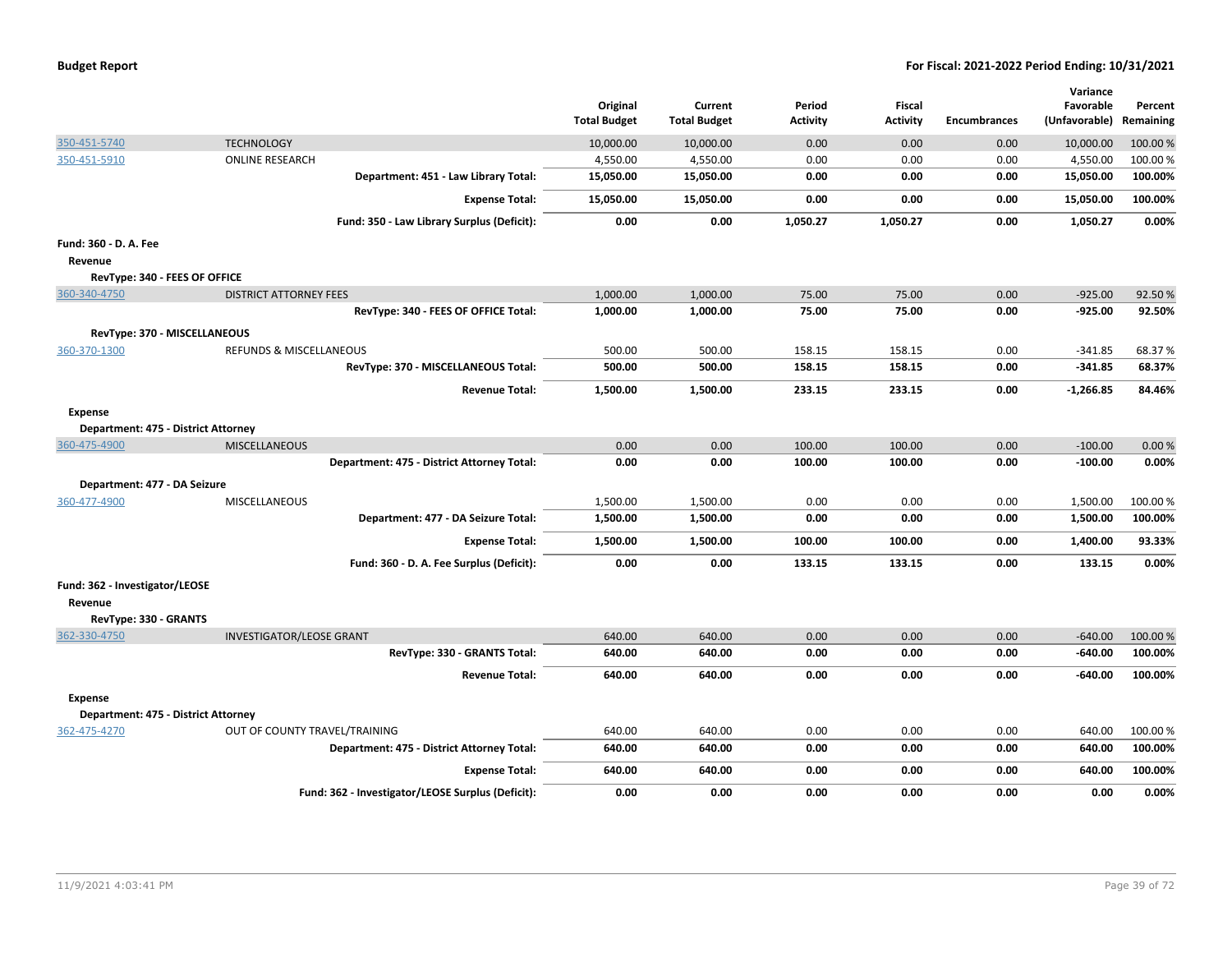|                                           |                                                        | Original<br><b>Total Budget</b> | Current<br><b>Total Budget</b> | Period<br><b>Activity</b> | Fiscal<br><b>Activity</b> | <b>Encumbrances</b> | Variance<br>Favorable<br>(Unfavorable) Remaining | Percent |
|-------------------------------------------|--------------------------------------------------------|---------------------------------|--------------------------------|---------------------------|---------------------------|---------------------|--------------------------------------------------|---------|
| Fund: 412 - Safe Room Reimbursement Prog. |                                                        |                                 |                                |                           |                           |                     |                                                  |         |
| <b>Expense</b>                            |                                                        |                                 |                                |                           |                           |                     |                                                  |         |
| Department: 408 - Safe Room               |                                                        |                                 |                                |                           |                           |                     |                                                  |         |
| 412-408-3100                              | <b>OFFICE SUPPLIES</b>                                 | 0.00                            | 0.00                           | 0.00                      | 0.00                      | 398.89              | $-398.89$                                        | 0.00%   |
|                                           | Department: 408 - Safe Room Total:                     | 0.00                            | 0.00                           | 0.00                      | 0.00                      | 398.89              | $-398.89$                                        | 0.00%   |
|                                           | <b>Expense Total:</b>                                  | 0.00                            | 0.00                           | 0.00                      | 0.00                      | 398.89              | $-398.89$                                        | 0.00%   |
|                                           | Fund: 412 - Safe Room Reimbursement Prog. Total:       | 0.00                            | 0.00                           | 0.00                      | 0.00                      | 398.89              | $-398.89$                                        | 0.00%   |
| Fund: 413 - CARES ACT-CORONAVIRUS RELIEF  |                                                        |                                 |                                |                           |                           |                     |                                                  |         |
| <b>Expense</b>                            |                                                        |                                 |                                |                           |                           |                     |                                                  |         |
| Department: 413 - CARES Act               |                                                        |                                 |                                |                           |                           |                     |                                                  |         |
| 413-413-3981                              | PUBLIC HEALTH EXPENSES                                 | 0.00                            | 0.00                           | 0.00                      | 0.00                      | 40,050.00           | $-40,050.00$                                     | 0.00%   |
|                                           | Department: 413 - CARES Act Total:                     | 0.00                            | 0.00                           | 0.00                      | 0.00                      | 40,050.00           | $-40,050.00$                                     | 0.00%   |
| Department: 624 - Road & Bridge 4         |                                                        |                                 |                                |                           |                           |                     |                                                  |         |
| 413-624-4600                              | EQUIPMENT RENTAL/LEASE                                 | 0.00                            | 0.00                           | 700.00                    | 700.00                    | 0.00                | $-700.00$                                        | 0.00%   |
|                                           | Department: 624 - Road & Bridge 4 Total:               | 0.00                            | 0.00                           | 700.00                    | 700.00                    | 0.00                | $-700.00$                                        | 0.00%   |
|                                           | <b>Expense Total:</b>                                  | 0.00                            | 0.00                           | 700.00                    | 700.00                    | 40,050.00           | -40,750.00                                       | 0.00%   |
|                                           | <b>Fund: 413 - CARES ACT-CORONAVIRUS RELIEF Total:</b> | 0.00                            | 0.00                           | 700.00                    | 700.00                    | 40,050.00           | $-40,750.00$                                     | 0.00%   |
| Fund: 560 - Sheriff Forfeiture            |                                                        |                                 |                                |                           |                           |                     |                                                  |         |
| Revenue                                   |                                                        |                                 |                                |                           |                           |                     |                                                  |         |
|                                           | RevType: 352 - FINES & FORFEITURES                     |                                 |                                |                           |                           |                     |                                                  |         |
| 560-352-2000                              | <b>CONTRABAND FORFEITURE</b>                           | 20,000.00                       | 20,000.00                      | 0.00                      | 0.00                      | 0.00                | $-20,000.00$                                     | 100.00% |
|                                           | RevType: 352 - FINES & FORFEITURES Total:              | 20,000.00                       | 20,000.00                      | 0.00                      | 0.00                      | 0.00                | $-20,000.00$                                     | 100.00% |
|                                           | <b>Revenue Total:</b>                                  | 20,000.00                       | 20,000.00                      | 0.00                      | 0.00                      | 0.00                | $-20,000.00$                                     | 100.00% |
| <b>Expense</b>                            |                                                        |                                 |                                |                           |                           |                     |                                                  |         |
| Department: 560 - County Sheriff          |                                                        |                                 |                                |                           |                           |                     |                                                  |         |
| 560-560-1012                              | <b>SALARY SUPPLEMENT</b>                               | 0.00                            | 0.00                           | 85.38                     | 85.38                     | 0.00                | $-85.38$                                         | 0.00%   |
| 560-560-1501                              | <b>SIGN ON BONUS</b>                                   | 0.00                            | 0.00                           | 500.00                    | 500.00                    | 0.00                | $-500.00$                                        | 0.00%   |
| 560-560-2010                              | SOCIAL SECURITY TAXES                                  | 0.00                            | 0.00                           | 5.17                      | 5.17                      | 0.00                | $-5.17$                                          | 0.00%   |
| 560-560-2020                              | <b>GROUP HEALTH INSURANCE</b>                          | 0.00                            | 0.00                           | 15.52                     | 15.52                     | 0.00                | $-15.52$                                         | 0.00%   |
| 560-560-2030                              | <b>RETIREMENT</b>                                      | 0.00                            | 0.00                           | 10.12                     | 10.12                     | 0.00                | $-10.12$                                         | 0.00%   |
| 560-560-2050                              | <b>MEDICARE TAX</b>                                    | 0.00                            | 0.00                           | 1.21                      | 1.21                      | 0.00                | $-1.21$                                          | 0.00%   |
| 560-560-3200                              | <b>WEAPON SUPPLIES</b>                                 | 5,000.00                        | 5,000.00                       | 0.00                      | 0.00                      | 0.00                | 5,000.00                                         | 100.00% |
| 560-560-4200                              | <b>CELL PHONE</b>                                      | 0.00                            | 0.00                           | 30.22                     | 30.22                     | 0.00                | $-30.22$                                         | 0.00%   |
| 560-560-4950                              | NARCOTICS AND/OR OTHER INVESTIGATIONS                  | 15,000.00                       | 15,000.00                      | 0.00                      | 0.00                      | 0.00                | 15,000.00                                        | 100.00% |
| 560-560-5800                              | <b>INVESTIGATIVE EQUIPMENT</b>                         | 0.00                            | 0.00                           | 2,191.84                  | 2,191.84                  | 0.00                | $-2,191.84$                                      | 0.00%   |
|                                           | Department: 560 - County Sheriff Total:                | 20,000.00                       | 20,000.00                      | 2,839.46                  | 2,839.46                  | 0.00                | 17,160.54                                        | 85.80%  |
|                                           | <b>Expense Total:</b>                                  | 20,000.00                       | 20,000.00                      | 2,839.46                  | 2,839.46                  | 0.00                | 17,160.54                                        | 85.80%  |
|                                           | Fund: 560 - Sheriff Forfeiture Surplus (Deficit):      | 0.00                            | 0.00                           | $-2,839.46$               | $-2,839.46$               | 0.00                | $-2,839.46$                                      | 0.00%   |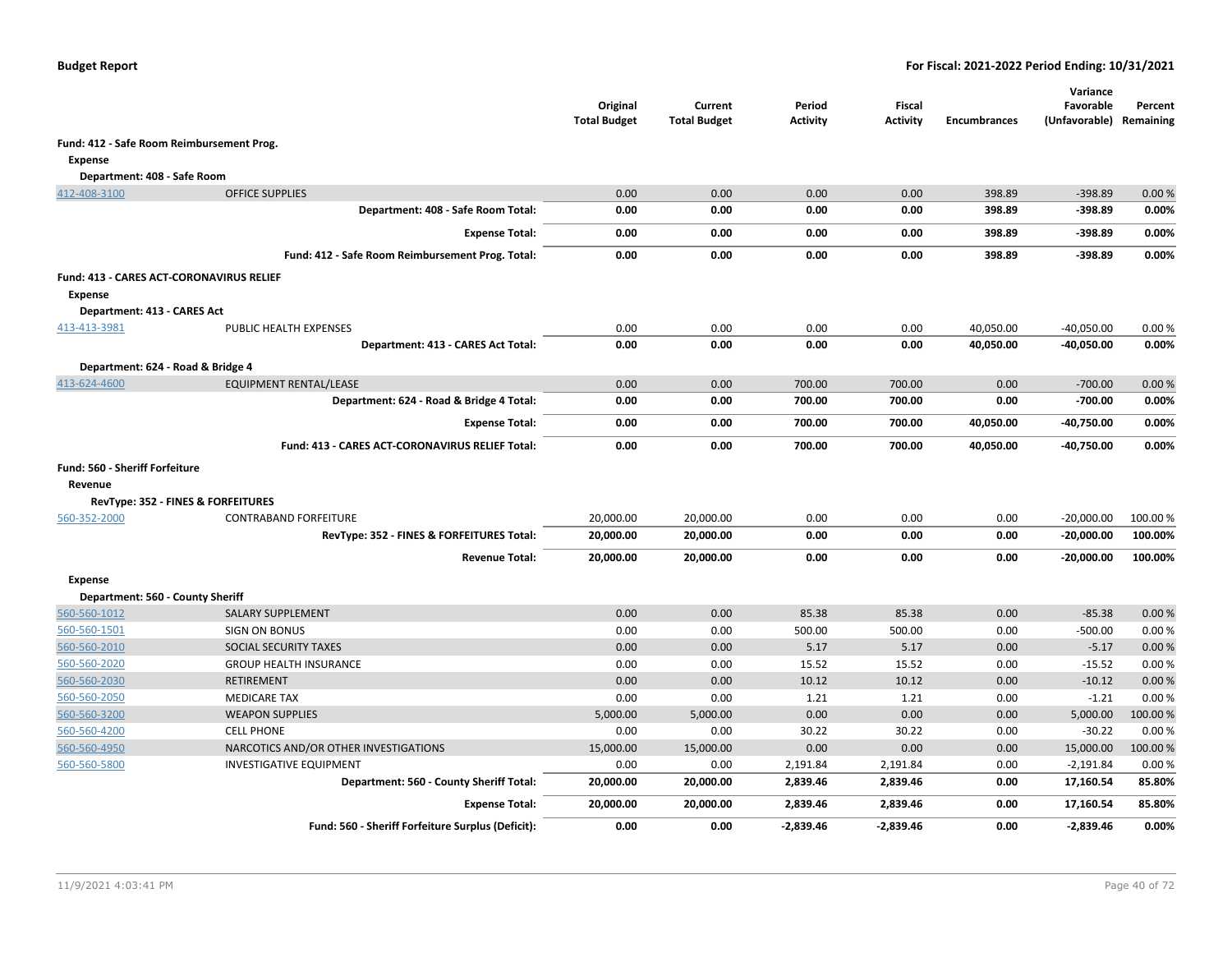|                |                                                                                                                                                                                                                                                                                                                                                                                                                                                                                                                                                                                                                               | Original<br><b>Total Budget</b> | Current<br><b>Total Budget</b> | Period<br>Activity | Fiscal<br><b>Activity</b> | <b>Encumbrances</b> | Variance<br>Favorable<br>(Unfavorable) | Percent<br>Remaining |
|----------------|-------------------------------------------------------------------------------------------------------------------------------------------------------------------------------------------------------------------------------------------------------------------------------------------------------------------------------------------------------------------------------------------------------------------------------------------------------------------------------------------------------------------------------------------------------------------------------------------------------------------------------|---------------------------------|--------------------------------|--------------------|---------------------------|---------------------|----------------------------------------|----------------------|
|                | Fund: 561 - Law Enforcement Education Sheriff's Office                                                                                                                                                                                                                                                                                                                                                                                                                                                                                                                                                                        |                                 |                                |                    |                           |                     |                                        |                      |
| Revenue        |                                                                                                                                                                                                                                                                                                                                                                                                                                                                                                                                                                                                                               |                                 |                                |                    |                           |                     |                                        |                      |
|                | RevType: 370 - MISCELLANEOUS                                                                                                                                                                                                                                                                                                                                                                                                                                                                                                                                                                                                  |                                 |                                |                    |                           |                     |                                        |                      |
| 561-370-1600   | PEACE OFFICE ALLOCATION                                                                                                                                                                                                                                                                                                                                                                                                                                                                                                                                                                                                       | 1,800.00                        | 1,800.00                       | 0.00               | 0.00                      | 0.00                | $-1,800.00$                            | 100.00 %             |
|                | RevType: 370 - MISCELLANEOUS Total:                                                                                                                                                                                                                                                                                                                                                                                                                                                                                                                                                                                           | 1,800.00                        | 1,800.00                       | 0.00               | 0.00                      | 0.00                | $-1,800.00$                            | 100.00%              |
|                | <b>Revenue Total:</b>                                                                                                                                                                                                                                                                                                                                                                                                                                                                                                                                                                                                         | 1,800.00                        | 1,800.00                       | 0.00               | 0.00                      | 0.00                | $-1,800.00$                            | 100.00%              |
| <b>Expense</b> |                                                                                                                                                                                                                                                                                                                                                                                                                                                                                                                                                                                                                               |                                 |                                |                    |                           |                     |                                        |                      |
|                | Department: 560 - County Sheriff                                                                                                                                                                                                                                                                                                                                                                                                                                                                                                                                                                                              |                                 |                                |                    |                           |                     |                                        |                      |
| 561-560-4270   | 0.00<br>OUT OF COUNTY TRAVEL/TRAINING<br>1,800.00<br>1,800.00<br>0.00<br>0.00<br>Department: 560 - County Sheriff Total:<br>1,800.00<br>1,800.00<br>0.00<br>0.00<br>0.00<br>1,800.00<br>1,800.00<br>0.00<br>0.00<br>0.00<br><b>Expense Total:</b><br>0.00<br>0.00<br>Fund: 561 - Law Enforcement Education Sheriff's Office Surplus (Deficit):<br>0.00<br>0.00<br>0.00<br>Fund: 562 - Bois D'Arc Lake Reservoir (SO)<br>RevType: 322 - LAKE BOIS D'ARC YEAR 3<br>PERSONNEL INCOME YEAR 3<br>108,852.00<br>108,852.00<br>0.00<br>0.00<br>0.00<br>600.00<br>0.00<br>DRUG SCREENING/PSYCHOLOG INC.YR.3<br>600.00<br>0.00<br>0.00 | 1,800.00                        | 100.00 %                       |                    |                           |                     |                                        |                      |
|                |                                                                                                                                                                                                                                                                                                                                                                                                                                                                                                                                                                                                                               |                                 |                                |                    |                           |                     | 1,800.00                               | 100.00%              |
|                |                                                                                                                                                                                                                                                                                                                                                                                                                                                                                                                                                                                                                               |                                 |                                |                    |                           |                     | 1,800.00                               | 100.00%              |
|                |                                                                                                                                                                                                                                                                                                                                                                                                                                                                                                                                                                                                                               |                                 |                                |                    |                           |                     | 0.00                                   | 0.00%                |
|                |                                                                                                                                                                                                                                                                                                                                                                                                                                                                                                                                                                                                                               |                                 |                                |                    |                           |                     |                                        |                      |
| Revenue        |                                                                                                                                                                                                                                                                                                                                                                                                                                                                                                                                                                                                                               |                                 |                                |                    |                           |                     |                                        |                      |
|                |                                                                                                                                                                                                                                                                                                                                                                                                                                                                                                                                                                                                                               |                                 |                                |                    |                           |                     |                                        |                      |
| 562-322-1841   |                                                                                                                                                                                                                                                                                                                                                                                                                                                                                                                                                                                                                               |                                 |                                |                    |                           |                     | $-108,852.00$                          | 100.00 %             |
| 562-322-1842   |                                                                                                                                                                                                                                                                                                                                                                                                                                                                                                                                                                                                                               |                                 |                                |                    |                           |                     | $-600.00$                              | 100.00 %             |
| 562-322-1843   | UNIFORMS INCOME YEAR 3                                                                                                                                                                                                                                                                                                                                                                                                                                                                                                                                                                                                        | 2,048.00                        | 2,048.00                       | 0.00               | 0.00                      | 0.00                | $-2,048.00$                            | 100.00 %             |
| 562-322-1844   | TRAINING INCOME YEAR 3                                                                                                                                                                                                                                                                                                                                                                                                                                                                                                                                                                                                        | 10,000.00                       | 10,000.00                      | 0.00               | 0.00                      | 0.00                | $-10,000.00$                           | 100.00 %             |
|                | RevType: 322 - LAKE BOIS D'ARC YEAR 3 Total:                                                                                                                                                                                                                                                                                                                                                                                                                                                                                                                                                                                  | 121,500.00                      | 121,500.00                     | 0.00               | 0.00                      | 0.00                | $-121,500.00$                          | 100.00%              |
|                | RevType: 370 - MISCELLANEOUS                                                                                                                                                                                                                                                                                                                                                                                                                                                                                                                                                                                                  |                                 |                                |                    |                           |                     |                                        |                      |
| 562-370-1840   | <b>LOCAL FUNDING</b>                                                                                                                                                                                                                                                                                                                                                                                                                                                                                                                                                                                                          | 39,116.98                       | 39,116.98                      | 0.00               | 0.00                      | 0.00                | $-39,116.98$                           | 100.00 %             |
|                | RevType: 370 - MISCELLANEOUS Total:                                                                                                                                                                                                                                                                                                                                                                                                                                                                                                                                                                                           | 39,116.98                       | 39,116.98                      | 0.00               | 0.00                      | 0.00                | $-39,116.98$                           | 100.00%              |
|                | <b>Revenue Total:</b>                                                                                                                                                                                                                                                                                                                                                                                                                                                                                                                                                                                                         | 160,616.98                      | 160,616.98                     | 0.00               | 0.00                      | 0.00                | $-160,616.98$                          | 100.00%              |
| <b>Expense</b> |                                                                                                                                                                                                                                                                                                                                                                                                                                                                                                                                                                                                                               |                                 |                                |                    |                           |                     |                                        |                      |
|                | Department: 560 - County Sheriff                                                                                                                                                                                                                                                                                                                                                                                                                                                                                                                                                                                              |                                 |                                |                    |                           |                     |                                        |                      |
| 562-560-1040   | <b>SALARIES DEPUTIES</b>                                                                                                                                                                                                                                                                                                                                                                                                                                                                                                                                                                                                      | 97,768.41                       | 97,768.41                      | 9,969.79           | 9,969.79                  | 0.00                | 87,798.62                              | 89.80%               |
| 562-560-2010   | SOCIAL SECURITY TAXES                                                                                                                                                                                                                                                                                                                                                                                                                                                                                                                                                                                                         | 5,862.24                        | 5,862.24                       | 603.00             | 603.00                    | 0.00                | 5,259.24                               | 89.71%               |
| 562-560-2020   | <b>GROUP HEALTH INSURANCE</b>                                                                                                                                                                                                                                                                                                                                                                                                                                                                                                                                                                                                 | 26,605.92                       | 26,605.92                      | 2,051.52           | 2,051.52                  | 0.00                | 24,554.40                              | 92.29%               |
| 562-560-2030   | <b>RETIREMENT</b>                                                                                                                                                                                                                                                                                                                                                                                                                                                                                                                                                                                                             | 12,384.10                       | 12,384.10                      | 1,182.42           | 1,182.42                  | 0.00                | 11,201.68                              | 90.45 %              |
| 562-560-2040   | <b>WORKERS COMPENSATION</b>                                                                                                                                                                                                                                                                                                                                                                                                                                                                                                                                                                                                   | 2,080.15                        | 2,080.15                       | 0.00               | 0.00                      | 0.00                | 2,080.15                               | 100.00%              |
| 562-560-2050   | <b>MEDICARE TAX</b>                                                                                                                                                                                                                                                                                                                                                                                                                                                                                                                                                                                                           | 1,371.01                        | 1,371.01                       | 141.05             | 141.05                    | 0.00                | 1,229.96                               | 89.71%               |
| 562-560-2500   | <b>EMPLOYEE PHYSICALS</b>                                                                                                                                                                                                                                                                                                                                                                                                                                                                                                                                                                                                     | 600.00                          | 600.00                         | 0.00               | 0.00                      | 0.00                | 600.00                                 | 100.00 %             |
| 562-560-3210   | <b>PATROL SUPPLIES</b>                                                                                                                                                                                                                                                                                                                                                                                                                                                                                                                                                                                                        | 1,945.15                        | 1,945.15                       | 0.00               | 0.00                      | 0.00                | 1,945.15                               | 100.00 %             |
| 562-560-3950   | UNIFORMS/OTHER                                                                                                                                                                                                                                                                                                                                                                                                                                                                                                                                                                                                                | 2,000.00                        | 2,000.00                       | 0.00               | 0.00                      | 0.00                | 2,000.00                               | 100.00 %             |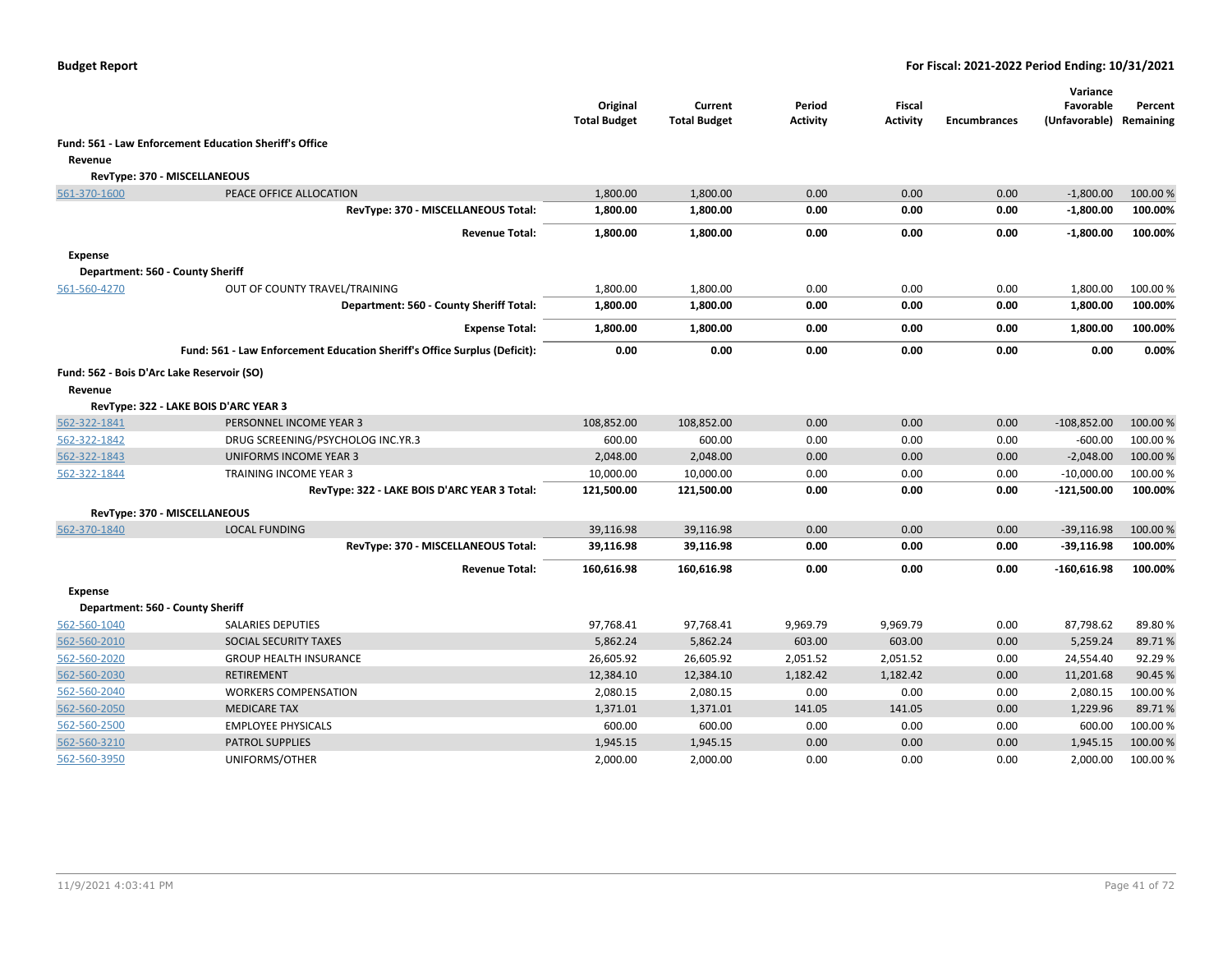|  | <b>Budget Report</b> |
|--|----------------------|
|--|----------------------|

|                                         |                                                               |                     |                     |                 |                 |                     | Variance        |           |
|-----------------------------------------|---------------------------------------------------------------|---------------------|---------------------|-----------------|-----------------|---------------------|-----------------|-----------|
|                                         |                                                               | Original            | Current             | Period          | <b>Fiscal</b>   |                     | Favorable       | Percent   |
|                                         |                                                               | <b>Total Budget</b> | <b>Total Budget</b> | <b>Activity</b> | <b>Activity</b> | <b>Encumbrances</b> | (Unfavorable)   | Remaining |
| 562-560-4270                            | OUT OF COUNTY TRAVEL/TRAINING                                 | 10,000.00           | 10,000.00           | 0.00            | 0.00            | 0.00                | 10,000.00       | 100.00%   |
|                                         | Department: 560 - County Sheriff Total:                       | 160,616.98          | 160,616.98          | 13,947.78       | 13,947.78       | 0.00                | 146,669.20      | 91.32%    |
|                                         | <b>Expense Total:</b>                                         | 160,616.98          | 160,616.98          | 13,947.78       | 13,947.78       | 0.00                | 146,669.20      | 91.32%    |
|                                         | Fund: 562 - Bois D'Arc Lake Reservoir (SO) Surplus (Deficit): | 0.00                | 0.00                | $-13,947.78$    | $-13,947.78$    | 0.00                | $-13,947.78$    | 0.00%     |
| Fund: 590 - Specialty Court/Drug Court  |                                                               |                     |                     |                 |                 |                     |                 |           |
| Revenue                                 |                                                               |                     |                     |                 |                 |                     |                 |           |
| RevType: 370 - MISCELLANEOUS            |                                                               |                     |                     |                 |                 |                     |                 |           |
| 590-370-4250                            | <b>DRUG COURT FEE</b>                                         | 1,000.00            | 1,000.00            | 129.49          | 129.49          | 0.00                | $-870.51$       | 87.05%    |
| 590-370-4260                            | <b>SPECIALTY COURT</b>                                        | 100.00              | 100.00              | 30.83           | 30.83           | 0.00                | $-69.17$        | 69.17%    |
|                                         | RevType: 370 - MISCELLANEOUS Total:                           | 1,100.00            | 1,100.00            | 160.32          | 160.32          | 0.00                | $-939.68$       | 85.43%    |
|                                         | <b>Revenue Total:</b>                                         | 1,100.00            | 1,100.00            | 160.32          | 160.32          | 0.00                | $-939.68$       | 85.43%    |
| <b>Expense</b>                          |                                                               |                     |                     |                 |                 |                     |                 |           |
|                                         | <b>Department: 436 - Specialty Court Expenses</b>             |                     |                     |                 |                 |                     |                 |           |
| 590-436-4370                            | <b>ATTORNEY FEES DRUG COURT</b>                               | 1,100.00            | 1,100.00            | 0.00            | 0.00            | 0.00                | 1,100.00        | 100.00%   |
|                                         | Department: 436 - Specialty Court Expenses Total:             | 1,100.00            | 1,100.00            | 0.00            | 0.00            | 0.00                | 1,100.00        | 100.00%   |
|                                         | <b>Expense Total:</b>                                         | 1,100.00            | 1,100.00            | 0.00            | 0.00            | 0.00                | 1,100.00        | 100.00%   |
|                                         | Fund: 590 - Specialty Court/Drug Court Surplus (Deficit):     | 0.00                | 0.00                | 160.32          | 160.32          | 0.00                | 160.32          | 0.00%     |
| Fund: 600 - Sinking                     |                                                               |                     |                     |                 |                 |                     |                 |           |
| Revenue                                 |                                                               |                     |                     |                 |                 |                     |                 |           |
| RevType: 310 - PROPERTY TAXES           |                                                               |                     |                     |                 |                 |                     |                 |           |
| 600-310-1100                            | <b>CURRENT TAXES</b>                                          | 1,222,678.14        | 1,222,678.14        | 2,864.48        | 2,864.48        | 0.00                | $-1,219,813.66$ | 99.77%    |
| 600-310-1200                            | <b>DELINQUENT TAXES</b>                                       | 44,759.36           | 44,759.36           | 1,477.02        | 1,477.02        | 0.00                | $-43,282.34$    | 96.70%    |
|                                         | RevType: 310 - PROPERTY TAXES Total:                          | 1,267,437.50        | 1,267,437.50        | 4,341.50        | 4,341.50        | 0.00                | $-1,263,096.00$ | 99.66%    |
| RevType: 318 - OTHER TAXES              |                                                               |                     |                     |                 |                 |                     |                 |           |
| 600-318-1210                            | PAY N LIEU TAX/UPPER TRINITY                                  | 200.00              | 200.00              | 394.40          | 394.40          | 0.00                | 194.40          | 197.20%   |
|                                         | RevType: 318 - OTHER TAXES Total:                             | 200.00              | 200.00              | 394.40          | 394.40          | 0.00                | 194.40          | 97.20%    |
|                                         | <b>Revenue Total:</b>                                         | 1,267,637.50        | 1,267,637.50        | 4,735.90        | 4,735.90        | 0.00                | $-1,262,901.60$ | 99.63%    |
| <b>Expense</b>                          |                                                               |                     |                     |                 |                 |                     |                 |           |
| Department: 620 - Debt Service          |                                                               |                     |                     |                 |                 |                     |                 |           |
| 600-620-3090                            | ANNUAL PAYING AGENT REGISTRAR FEES                            | 1,200.00            | 1,200.00            | 0.00            | 0.00            | 0.00                | 1,200.00        | 100.00%   |
| 600-620-4010                            | CONTINUING DISCLOSURE FEES                                    | 2,250.00            | 2,250.00            | 0.00            | 0.00            | 0.00                | 2,250.00        | 100.00%   |
| 600-620-6270                            | PRINCIPAL, 2017 GO BONDS                                      | 185,000.00          | 185,000.00          | 0.00            | 0.00            | 0.00                | 185,000.00      | 100.00 %  |
| 600-620-6300                            | PRINCIPAL, 2018 GO BONDS                                      | 165,000.00          | 165,000.00          | 0.00            | 0.00            | 0.00                | 165,000.00      | 100.00%   |
| 600-620-6310                            | PRINCIPAL, 2020 CO BONDS                                      | 265,000.00          | 265,000.00          | 0.00            | 0.00            | 0.00                | 265,000.00      | 100.00%   |
|                                         | Department: 620 - Debt Service Total:                         | 618,450.00          | 618,450.00          | 0.00            | 0.00            | 0.00                | 618,450.00      | 100.00%   |
| Department: 660 - Debt Service Interest |                                                               |                     |                     |                 |                 |                     |                 |           |
| 600-660-6670                            | INTEREST, 2017 GO BONDS                                       | 188,975.00          | 188,975.00          | 0.00            | 0.00            | 0.00                | 188,975.00      | 100.00%   |
| 600-660-6700                            | INTEREST, 2018 GO BONDS                                       | 231,700.00          | 231,700.00          | 0.00            | 0.00            | 0.00                | 231,700.00      | 100.00 %  |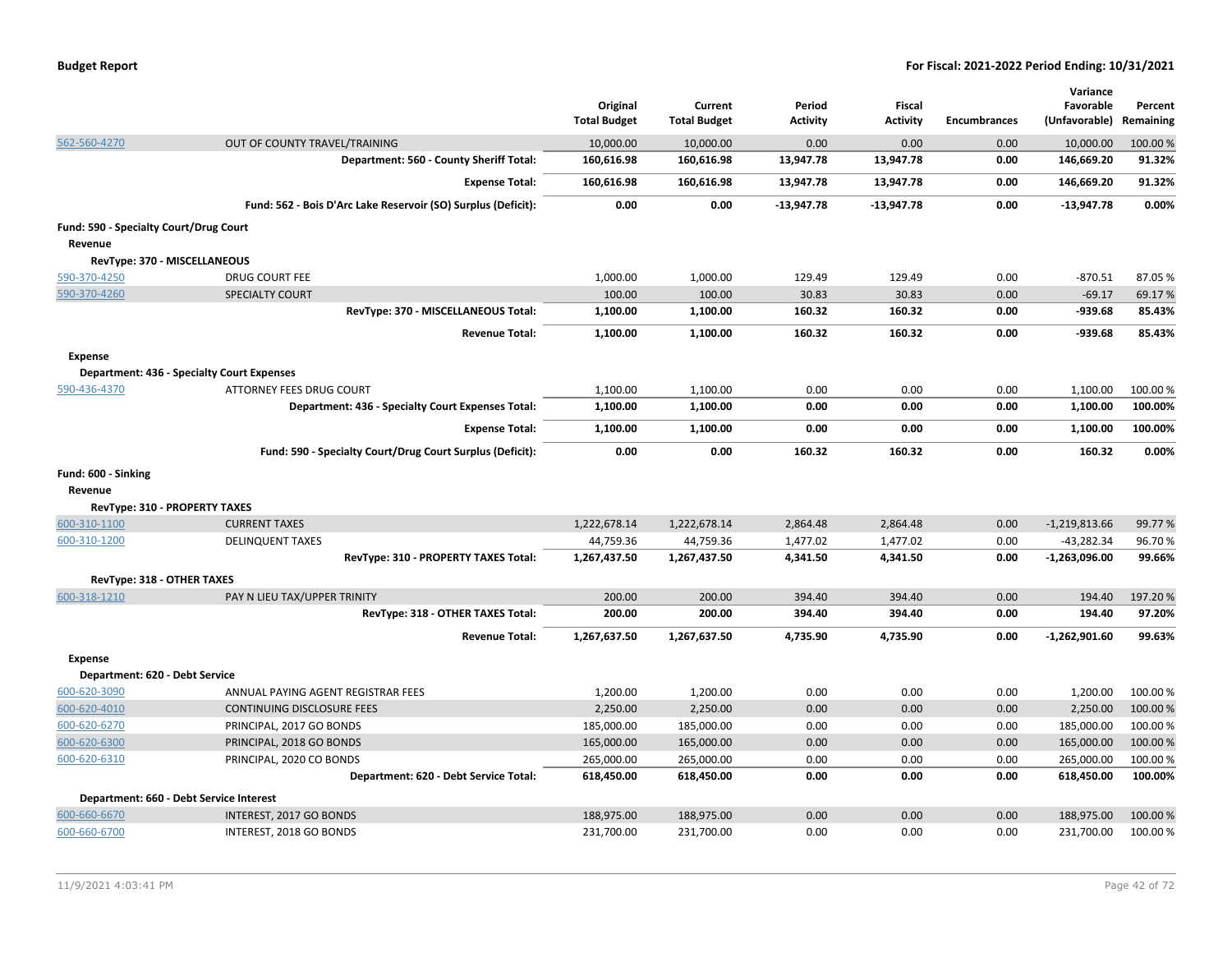| <b>Budget Report</b> |  |
|----------------------|--|
|----------------------|--|

|                |                                                                       |                     |                     |                 |                 |                     | Variance      |           |
|----------------|-----------------------------------------------------------------------|---------------------|---------------------|-----------------|-----------------|---------------------|---------------|-----------|
|                |                                                                       | Original            | Current             | Period          | <b>Fiscal</b>   |                     | Favorable     | Percent   |
|                |                                                                       | <b>Total Budget</b> | <b>Total Budget</b> | <b>Activity</b> | <b>Activity</b> | <b>Encumbrances</b> | (Unfavorable) | Remaining |
| 600-660-6710   | INTEREST, 2020 CO BONDS                                               | 228,512.50          | 228,512.50          | 0.00            | 0.00            | 0.00                | 228,512.50    | 100.00%   |
|                | Department: 660 - Debt Service Interest Total:                        | 649,187.50          | 649,187.50          | 0.00            | 0.00            | 0.00                | 649,187.50    | 100.00%   |
|                | <b>Expense Total:</b>                                                 | 1,267,637.50        | 1,267,637.50        | 0.00            | 0.00            | 0.00                | 1,267,637.50  | 100.00%   |
|                | Fund: 600 - Sinking Surplus (Deficit):                                | 0.00                | 0.00                | 4,735.90        | 4,735.90        | 0.00                | 4,735.90      | 0.00%     |
|                | Fund: 630 - Law Enforcement Education Const. Pct.1                    |                     |                     |                 |                 |                     |               |           |
| Revenue        |                                                                       |                     |                     |                 |                 |                     |               |           |
|                | RevType: 370 - MISCELLANEOUS                                          |                     |                     |                 |                 |                     |               |           |
| 630-370-1600   | PEACE OFFICER ALLOCATION                                              | 640.00              | 640.00              | 0.00            | 0.00            | 0.00                | $-640.00$     | 100.00%   |
|                | RevType: 370 - MISCELLANEOUS Total:                                   | 640.00              | 640.00              | 0.00            | 0.00            | 0.00                | $-640.00$     | 100.00%   |
|                | <b>Revenue Total:</b>                                                 | 640.00              | 640.00              | 0.00            | 0.00            | 0.00                | -640.00       | 100.00%   |
| <b>Expense</b> |                                                                       |                     |                     |                 |                 |                     |               |           |
|                | Department: 551 - Constable Pct.1                                     |                     |                     |                 |                 |                     |               |           |
| 630-551-4270   | OUT OF COUNTY TRAVEL/TRAINING                                         | 640.00              | 640.00              | 0.00            | 0.00            | 0.00                | 640.00        | 100.00%   |
|                | Department: 551 - Constable Pct.1 Total:                              | 640.00              | 640.00              | 0.00            | 0.00            | 0.00                | 640.00        | 100.00%   |
|                | <b>Expense Total:</b>                                                 | 640.00              | 640.00              | 0.00            | 0.00            | 0.00                | 640.00        | 100.00%   |
|                | Fund: 630 - Law Enforcement Education Const. Pct.1 Surplus (Deficit): | 0.00                | 0.00                | 0.00            | 0.00            | 0.00                | 0.00          | 0.00%     |
|                | Fund: 640 - Law Enforcement Education Const. Pct.2                    |                     |                     |                 |                 |                     |               |           |
| Revenue        |                                                                       |                     |                     |                 |                 |                     |               |           |
|                | RevType: 370 - MISCELLANEOUS                                          |                     |                     |                 |                 |                     |               |           |
| 640-370-1600   | PEACE OFFICER ALLOCATION                                              | 640.00              | 640.00              | 0.00            | 0.00            | 0.00                | $-640.00$     | 100.00%   |
|                | RevType: 370 - MISCELLANEOUS Total:                                   | 640.00              | 640.00              | 0.00            | 0.00            | 0.00                | $-640.00$     | 100.00%   |
|                | <b>Revenue Total:</b>                                                 | 640.00              | 640.00              | 0.00            | 0.00            | 0.00                | $-640.00$     | 100.00%   |
| <b>Expense</b> |                                                                       |                     |                     |                 |                 |                     |               |           |
|                | Department: 552 - Constable Pct.2                                     |                     |                     |                 |                 |                     |               |           |
| 640-552-4270   | OUT OF COUNTY TRAVEL/TRAINING                                         | 640.00              | 640.00              | 0.00            | 0.00            | 0.00                | 640.00        | 100.00 %  |
|                | Department: 552 - Constable Pct.2 Total:                              | 640.00              | 640.00              | 0.00            | 0.00            | 0.00                | 640.00        | 100.00%   |
|                | <b>Expense Total:</b>                                                 | 640.00              | 640.00              | 0.00            | 0.00            | 0.00                | 640.00        | 100.00%   |
|                | Fund: 640 - Law Enforcement Education Const. Pct.2 Surplus (Deficit): | 0.00                | 0.00                | 0.00            | 0.00            | 0.00                | 0.00          | 0.00%     |
|                | Fund: 650 - Law Enforcement Education Const. Pct.3                    |                     |                     |                 |                 |                     |               |           |
| Revenue        |                                                                       |                     |                     |                 |                 |                     |               |           |
|                | RevType: 370 - MISCELLANEOUS                                          |                     |                     |                 |                 |                     |               |           |
| 650-370-1600   | PEACE OFFICER ALLOCATION                                              | 640.00              | 640.00              | 0.00            | 0.00            | 0.00                | $-640.00$     | 100.00%   |
|                | RevType: 370 - MISCELLANEOUS Total:                                   | 640.00              | 640.00              | 0.00            | 0.00            | 0.00                | $-640.00$     | 100.00%   |
|                | <b>Revenue Total:</b>                                                 | 640.00              | 640.00              | 0.00            | 0.00            | 0.00                | -640.00       | 100.00%   |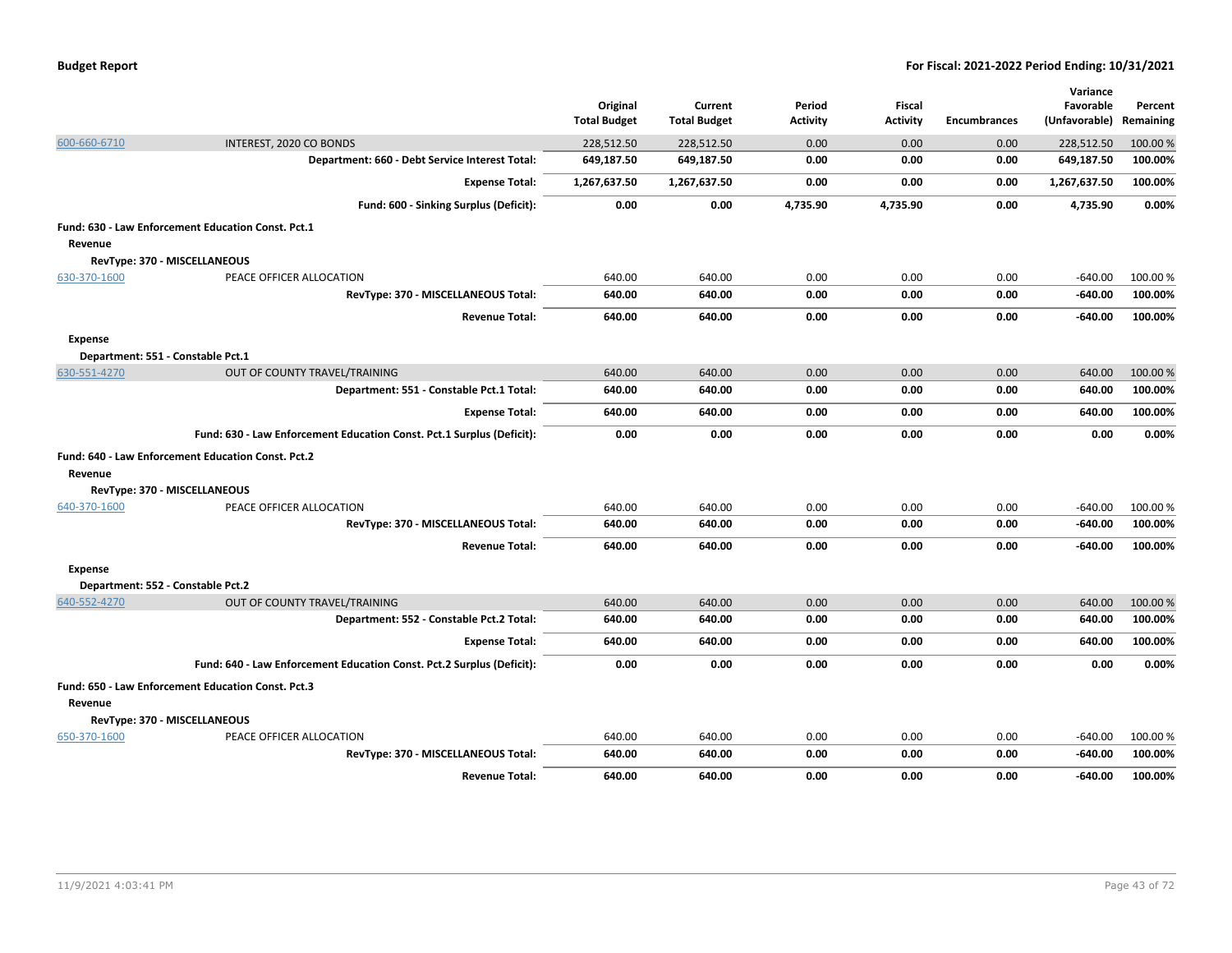|                                           |                                                                       | Original<br><b>Total Budget</b> | Current<br><b>Total Budget</b> | Period<br><b>Activity</b> | <b>Fiscal</b><br>Activity | <b>Encumbrances</b> | Variance<br>Favorable<br>(Unfavorable) | Percent<br>Remaining |
|-------------------------------------------|-----------------------------------------------------------------------|---------------------------------|--------------------------------|---------------------------|---------------------------|---------------------|----------------------------------------|----------------------|
| <b>Expense</b>                            |                                                                       |                                 |                                |                           |                           |                     |                                        |                      |
|                                           | Department: 553 - Constable Pct.3                                     |                                 |                                |                           |                           |                     |                                        |                      |
| 650-553-4270                              | OUT OF COUNTY TRAVEL/TRAINING                                         | 640.00                          | 640.00                         | 0.00                      | 0.00                      | 0.00                | 640.00                                 | 100.00 %             |
|                                           | Department: 553 - Constable Pct.3 Total:                              | 640.00                          | 640.00                         | 0.00                      | 0.00                      | 0.00                | 640.00                                 | 100.00%              |
|                                           | <b>Expense Total:</b>                                                 | 640.00                          | 640.00                         | 0.00                      | 0.00                      | 0.00                | 640.00                                 | 100.00%              |
|                                           | Fund: 650 - Law Enforcement Education Const. Pct.3 Surplus (Deficit): | 0.00                            | 0.00                           | 0.00                      | 0.00                      | 0.00                | 0.00                                   | 0.00%                |
| <b>Fund: 670 - Courthouse Restoration</b> |                                                                       |                                 |                                |                           |                           |                     |                                        |                      |
| Revenue                                   |                                                                       |                                 |                                |                           |                           |                     |                                        |                      |
| RevType: 330 - GRANTS                     |                                                                       |                                 |                                |                           |                           |                     |                                        |                      |
| 670-330-5100                              | <b>COURTHOUSE RESTORATION</b>                                         | 0.00                            | 0.00                           | 349,439.93                | 349,439.93                | 0.00                | 349,439.93                             | 0.00%                |
|                                           | RevType: 330 - GRANTS Total:                                          | 0.00                            | 0.00                           | 349,439.93                | 349,439.93                | 0.00                | 349,439.93                             | 0.00%                |
|                                           | <b>Revenue Total:</b>                                                 | 0.00                            | 0.00                           | 349,439.93                | 349,439.93                | 0.00                | 349,439.93                             | 0.00%                |
|                                           | Fund: 670 - Courthouse Restoration Total:                             | 0.00                            | 0.00                           | 349,439.93                | 349,439.93                | 0.00                | 349,439.93                             | 0.00%                |
|                                           | Fund: 690 - 2020 CO Bonds-Construction Fund FY2020                    |                                 |                                |                           |                           |                     |                                        |                      |
| Revenue                                   |                                                                       |                                 |                                |                           |                           |                     |                                        |                      |
| RevType: 300 - CASH                       |                                                                       |                                 |                                |                           |                           |                     |                                        |                      |
| 690-300-1680                              | BEGINNING CASH BALANCE                                                | 2,000,000.00                    | 2,000,000.00                   | 0.00                      | 0.00                      | 0.00                | $-2,000,000.00$                        | 100.00 %             |
|                                           | RevType: 300 - CASH Total:                                            | 2,000,000.00                    | 2,000,000.00                   | 0.00                      | 0.00                      | 0.00                | $-2,000,000.00$                        | 100.00%              |
|                                           | <b>Revenue Total:</b>                                                 | 2,000,000.00                    | 2,000,000.00                   | 0.00                      | 0.00                      | 0.00                | $-2,000,000.00$                        | 100.00%              |
| <b>Expense</b>                            |                                                                       |                                 |                                |                           |                           |                     |                                        |                      |
|                                           | Department: 669 - Courthouse Construction Phase 2                     |                                 |                                |                           |                           |                     |                                        |                      |
| 690-669-1650                              | <b>CONSTRUCTION</b>                                                   | 2,000,000.00                    | 2,000,000.00                   | 0.00                      | 0.00                      | 0.00                | 2,000,000.00                           | 100.00 %             |
|                                           | Department: 669 - Courthouse Construction Phase 2 Total:              | 2,000,000.00                    | 2,000,000.00                   | 0.00                      | 0.00                      | 0.00                | 2,000,000.00                           | 100.00%              |
|                                           | <b>Expense Total:</b>                                                 | 2,000,000.00                    | 2,000,000.00                   | 0.00                      | 0.00                      | 0.00                | 2,000,000.00                           | 100.00%              |
|                                           | Fund: 690 - 2020 CO Bonds-Construction Fund FY2020 Surplus (Deficit): | 0.00                            | 0.00                           | 0.00                      | 0.00                      | 0.00                | 0.00                                   | 0.00%                |
| Fund: 700 - Right of Way                  |                                                                       |                                 |                                |                           |                           |                     |                                        |                      |
| Revenue                                   |                                                                       |                                 |                                |                           |                           |                     |                                        |                      |
|                                           | RevType: 360 - INTEREST EARNINGS                                      |                                 |                                |                           |                           |                     |                                        |                      |
| 700-360-1000                              | <b>INTEREST EARNINGS</b>                                              | 20.00                           | 20.00                          | 0.00                      | 0.00                      | 0.00                | $-20.00$                               | 100.00 %             |
|                                           | RevType: 360 - INTEREST EARNINGS Total:                               | 20.00                           | 20.00                          | 0.00                      | 0.00                      | 0.00                | $-20.00$                               | 100.00%              |
|                                           | RevType: 370 - MISCELLANEOUS                                          |                                 |                                |                           |                           |                     |                                        |                      |
| 700-370-1421                              | <b>ROW PERMITS</b>                                                    | 0.00                            | 0.00                           | 30.00                     | 30.00                     | 0.00                | 30.00                                  | 0.00%                |
|                                           | RevType: 370 - MISCELLANEOUS Total:                                   | 0.00                            | 0.00                           | 30.00                     | 30.00                     | 0.00                | 30.00                                  | 0.00%                |
|                                           | <b>Revenue Total:</b>                                                 | 20.00                           | 20.00                          | 30.00                     | 30.00                     | 0.00                | 10.00                                  | 50.00%               |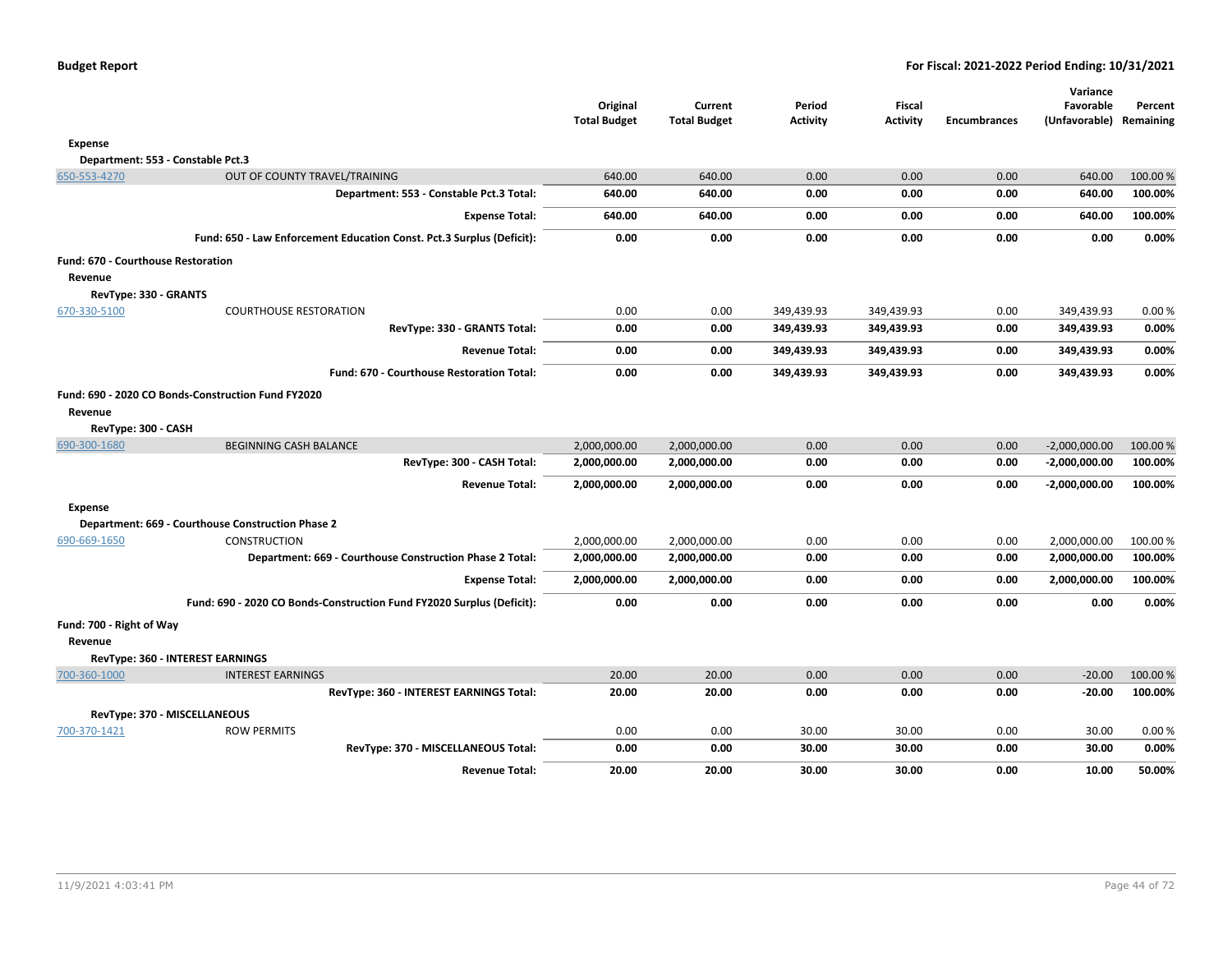|                                           |                           |                                                             |                                 |                                |                           |                           |                     | Variance                   |                      |
|-------------------------------------------|---------------------------|-------------------------------------------------------------|---------------------------------|--------------------------------|---------------------------|---------------------------|---------------------|----------------------------|----------------------|
|                                           |                           |                                                             | Original<br><b>Total Budget</b> | Current<br><b>Total Budget</b> | Period<br><b>Activity</b> | Fiscal<br><b>Activity</b> | <b>Encumbrances</b> | Favorable<br>(Unfavorable) | Percent<br>Remaining |
|                                           |                           |                                                             |                                 |                                |                           |                           |                     |                            |                      |
| Expense                                   |                           |                                                             |                                 |                                |                           |                           |                     |                            |                      |
| Department: 700 - Right of Way            |                           |                                                             |                                 |                                |                           |                           |                     |                            |                      |
| 700-700-3990                              | <b>CLAIMS SETTLEMENTS</b> |                                                             | 20.00<br>20.00                  | 20.00<br>20.00                 | 0.00<br>0.00              | 0.00<br>0.00              | 0.00<br>0.00        | 20.00<br>20.00             | 100.00%<br>100.00%   |
|                                           |                           | Department: 700 - Right of Way Total:                       |                                 |                                |                           |                           |                     |                            |                      |
|                                           |                           | <b>Expense Total:</b>                                       | 20.00                           | 20.00                          | 0.00                      | 0.00                      | 0.00                | 20.00                      | 100.00%              |
|                                           |                           | Fund: 700 - Right of Way Surplus (Deficit):                 | 0.00                            | 0.00                           | 30.00                     | 30.00                     | 0.00                | 30.00                      | 0.00%                |
| Fund: 800 - Veterans Court Program        |                           |                                                             |                                 |                                |                           |                           |                     |                            |                      |
| Revenue                                   |                           |                                                             |                                 |                                |                           |                           |                     |                            |                      |
| RevType: 370 - MISCELLANEOUS              |                           |                                                             |                                 |                                |                           |                           |                     |                            |                      |
| 800-370-1800                              | <b>PROGRAM FEES</b>       |                                                             | 200.00                          | 200.00                         | 98.00                     | 98.00                     | 0.00                | $-102.00$                  | 51.00%               |
|                                           |                           | RevType: 370 - MISCELLANEOUS Total:                         | 200.00                          | 200.00                         | 98.00                     | 98.00                     | 0.00                | $-102.00$                  | 51.00%               |
|                                           |                           | <b>Revenue Total:</b>                                       | 200.00                          | 200.00                         | 98.00                     | 98.00                     | 0.00                | $-102.00$                  | 51.00%               |
| <b>Expense</b>                            |                           |                                                             |                                 |                                |                           |                           |                     |                            |                      |
| Department: 800 - Veterans Court Expense  |                           |                                                             |                                 |                                |                           |                           |                     |                            |                      |
| 800-800-4900                              | <b>MISCELLANEOUS</b>      |                                                             | 200.00                          | 200.00                         | 0.00                      | 0.00                      | 0.00                | 200.00                     | 100.00%              |
|                                           |                           | Department: 800 - Veterans Court Expense Total:             | 200.00                          | 200.00                         | 0.00                      | 0.00                      | 0.00                | 200.00                     | 100.00%              |
|                                           |                           | <b>Expense Total:</b>                                       | 200.00                          | 200.00                         | 0.00                      | 0.00                      | 0.00                | 200.00                     | 100.00%              |
|                                           |                           | Fund: 800 - Veterans Court Program Surplus (Deficit):       | 0.00                            | 0.00                           | 98.00                     | 98.00                     | 0.00                | 98.00                      | 0.00%                |
| Fund: 810 - County Lake Road Impact Fund  |                           |                                                             |                                 |                                |                           |                           |                     |                            |                      |
| Revenue                                   |                           |                                                             |                                 |                                |                           |                           |                     |                            |                      |
| RevType: 318 - OTHER TAXES                |                           |                                                             |                                 |                                |                           |                           |                     |                            |                      |
| 810-318-1831                              | YEAR 4 PAYMENT            |                                                             | 100,000.00                      | 100,000.00                     | 0.00                      | 0.00                      | 0.00                | $-100,000.00$              | 100.00%              |
|                                           |                           | RevType: 318 - OTHER TAXES Total:                           | 100,000.00                      | 100,000.00                     | 0.00                      | 0.00                      | 0.00                | $-100,000.00$              | 100.00%              |
|                                           |                           | <b>Revenue Total:</b>                                       | 100,000.00                      | 100,000.00                     | 0.00                      | 0.00                      | 0.00                | $-100,000.00$              | 100.00%              |
| <b>Expense</b>                            |                           |                                                             |                                 |                                |                           |                           |                     |                            |                      |
| Department: 522 - COUNTY LAKE ROAD IMPACT |                           |                                                             |                                 |                                |                           |                           |                     |                            |                      |
| 810-522-4900                              | <b>MISCELLANEOUS</b>      |                                                             | 100,000.00                      | 100,000.00                     | 0.00                      | 0.00                      | 0.00                | 100,000.00                 | 100.00%              |
|                                           |                           | Department: 522 - COUNTY LAKE ROAD IMPACT Total:            | 100,000.00                      | 100,000.00                     | 0.00                      | 0.00                      | 0.00                | 100,000.00                 | 100.00%              |
|                                           |                           | <b>Expense Total:</b>                                       | 100,000.00                      | 100,000.00                     | 0.00                      | 0.00                      | 0.00                | 100,000.00                 | 100.00%              |
|                                           |                           | Fund: 810 - County Lake Road Impact Fund Surplus (Deficit): | 0.00                            | 0.00                           | 0.00                      | 0.00                      | 0.00                | 0.00                       | 0.00%                |
| Fund: 850 - Lake Fannin                   |                           |                                                             |                                 |                                |                           |                           |                     |                            |                      |
| Revenue                                   |                           |                                                             |                                 |                                |                           |                           |                     |                            |                      |
| RevType: 300 - CASH                       |                           |                                                             |                                 |                                |                           |                           |                     |                            |                      |
| 850-300-1100                              | UNENCUMBERED FUND BALANCE |                                                             | 12,000.00                       | 12,000.00                      | 0.00                      | 0.00                      | 0.00                | $-12,000.00$               | 100.00%              |
|                                           |                           | RevType: 300 - CASH Total:                                  | 12,000.00                       | 12,000.00                      | 0.00                      | 0.00                      | 0.00                | $-12,000.00$               | 100.00%              |
| RevType: 370 - MISCELLANEOUS              |                           |                                                             |                                 |                                |                           |                           |                     |                            |                      |
| 850-370-1500                              | <b>DONATIONS</b>          |                                                             | 1,000.00                        | 1,000.00                       | 733.00                    | 733.00                    | 0.00                | $-267.00$                  | 26.70%               |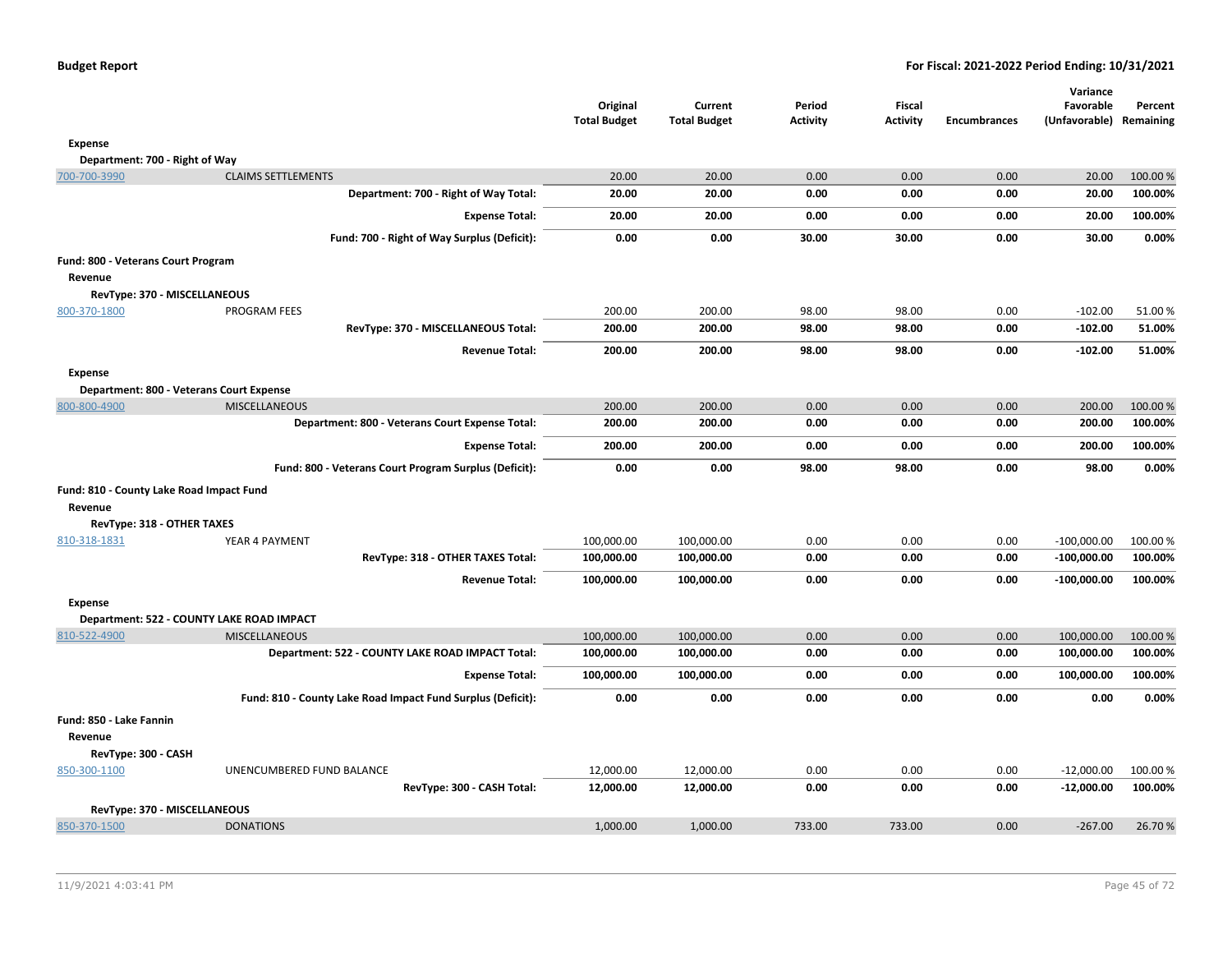| <b>Budget Report</b> |  |
|----------------------|--|
|----------------------|--|

|                                         |                                            | Original            | Current             | Period          | <b>Fiscal</b>   |                     | Variance<br>Favorable | Percent   |
|-----------------------------------------|--------------------------------------------|---------------------|---------------------|-----------------|-----------------|---------------------|-----------------------|-----------|
|                                         |                                            | <b>Total Budget</b> | <b>Total Budget</b> | <b>Activity</b> | <b>Activity</b> | <b>Encumbrances</b> | (Unfavorable)         | Remaining |
| 850-370-1840                            | <b>LOCAL FUNDING</b>                       | 5,000.00            | 5,000.00            | 0.00            | 0.00            | 0.00                | $-5,000.00$           | 100.00 %  |
| 850-370-1850                            | <b>RENTAL FEE</b>                          | 1,000.00            | 1,000.00            | 0.00            | 0.00            | 0.00                | $-1,000.00$           | 100.00%   |
| 850-370-1860                            | <b>DEPOSIT FEE</b>                         | 500.00              | 500.00              | 0.00            | 0.00            | 0.00                | $-500.00$             | 100.00 %  |
|                                         | RevType: 370 - MISCELLANEOUS Total:        | 7,500.00            | 7,500.00            | 733.00          | 733.00          | 0.00                | $-6,767.00$           | 90.23%    |
|                                         | <b>Revenue Total:</b>                      | 19,500.00           | 19,500.00           | 733.00          | 733.00          | 0.00                | $-18,767.00$          | 96.24%    |
| <b>Expense</b>                          |                                            |                     |                     |                 |                 |                     |                       |           |
| Department: 520 - Lake Fannin           |                                            |                     |                     |                 |                 |                     |                       |           |
| 850-520-1860                            | <b>DEPOSIT REFUND</b>                      | 500.00              | 500.00              | 150.00          | 150.00          | 0.00                | 350.00                | 70.00 %   |
| 850-520-3430                            | R&M DAM                                    | 1,500.00            | 1,500.00            | 0.00            | 0.00            | 0.00                | 1,500.00              | 100.00 %  |
| 850-520-4400                            | UTILITIES ELECTRICITY                      | 600.00              | 600.00              | 0.00            | 0.00            | 0.00                | 600.00                | 100.00 %  |
| 850-520-4420                            | UTILITIES WATER                            | 600.00              | 600.00              | 0.00            | 0.00            | 0.00                | 600.00                | 100.00 %  |
| 850-520-4430                            | <b>TRASH PICK UP</b>                       | 900.00              | 900.00              | 70.00           | 70.00           | 0.00                | 830.00                | 92.22%    |
| 850-520-4500                            | <b>R&amp;M BUILDING</b>                    | 1,240.00            | 1,240.00            | 0.00            | 0.00            | 0.00                | 1,240.00              | 100.00 %  |
| 850-520-4505                            | <b>ROOF REPAIR</b>                         | 12,000.00           | 12,000.00           | 0.00            | 0.00            | 0.00                | 12,000.00             | 100.00%   |
| 850-520-4840                            | <b>GENERAL LIABILITY INSURANCE</b>         | 2,160.00            | 2,160.00            | 0.00            | 0.00            | 0.00                | 2,160.00              | 100.00 %  |
|                                         | Department: 520 - Lake Fannin Total:       | 19,500.00           | 19,500.00           | 220.00          | 220.00          | 0.00                | 19,280.00             | 98.87%    |
|                                         | <b>Expense Total:</b>                      | 19,500.00           | 19,500.00           | 220.00          | 220.00          | 0.00                | 19,280.00             | 98.87%    |
|                                         | Fund: 850 - Lake Fannin Surplus (Deficit): | 0.00                | 0.00                | 513.00          | 513.00          | 0.00                | 513.00                | 0.00%     |
| Fund: 890 - T.J.J.D.                    |                                            |                     |                     |                 |                 |                     |                       |           |
| Revenue                                 |                                            |                     |                     |                 |                 |                     |                       |           |
| RevType: 330 - GRANTS                   |                                            |                     |                     |                 |                 |                     |                       |           |
| 890-330-9150                            | <b>BASIC PROBATION SUPERVISION</b>         | 139,041.00          | 139,041.00          | 34,760.00       | 34,760.00       | 0.00                | $-104,281.00$         | 75.00 %   |
| 890-330-9160                            | <b>COMMUNITY PROGRAMS</b>                  | 75,000.00           | 75,000.00           | 18,750.00       | 18,750.00       | 0.00                | $-56,250.00$          | 75.00 %   |
| 890-330-9170                            | PRE/POST ADJUDICATION                      | 4,373.00            | 4,373.00            | 1,093.00        | 1,093.00        | 0.00                | $-3,280.00$           | 75.01%    |
| 890-330-9180                            | <b>COMMITMENT DIVERSION</b>                | 10,000.00           | 10,000.00           | 2,500.00        | 2,500.00        | 0.00                | $-7,500.00$           | 75.00 %   |
| 890-330-9190                            | <b>MENTAL HEALTH SERVICES</b>              | 10,737.00           | 10,737.00           | 2,684.00        | 2,684.00        | 0.00                | $-8,053.00$           | 75.00 %   |
| 890-330-9200                            | REGIONAL DIVERSIONS ALTERNATIVES           | 3,090.00            | 3,090.00            | 3,090.00        | 3,090.00        | 0.00                | 0.00                  | 0.00%     |
|                                         | RevType: 330 - GRANTS Total:               | 242,241.00          | 242,241.00          | 62,877.00       | 62,877.00       | 0.00                | $-179,364.00$         | 74.04%    |
| <b>RevType: 360 - INTEREST EARNINGS</b> |                                            |                     |                     |                 |                 |                     |                       |           |
| 890-360-1890                            | <b>INTEREST EARNINGS</b>                   | 0.00                | 0.00                | 0.66            | 0.66            | 0.00                | 0.66                  | 0.00%     |
|                                         | RevType: 360 - INTEREST EARNINGS Total:    | 0.00                | 0.00                | 0.66            | 0.66            | 0.00                | 0.66                  | 0.00%     |
| RevType: 370 - MISCELLANEOUS            |                                            |                     |                     |                 |                 |                     |                       |           |
| 890-370-1300                            | REFUNDS & MISCELLANEOUS                    | 0.00                | 0.00                | 193.20          | 193.20          | 0.00                | 193.20                | 0.00%     |
| 890-370-9950                            | <b>LOCAL FUNDING</b>                       | 180,000.00          | 180,000.00          | 0.00            | 0.00            | 0.00                | $-180,000.00$         | 100.00 %  |
|                                         | RevType: 370 - MISCELLANEOUS Total:        | 180,000.00          | 180,000.00          | 193.20          | 193.20          | 0.00                | $-179,806.80$         | 99.89%    |
|                                         | <b>Revenue Total:</b>                      | 422.241.00          | 422.241.00          | 63,070.86       | 63.070.86       | 0.00                | $-359.170.14$         | 85.06%    |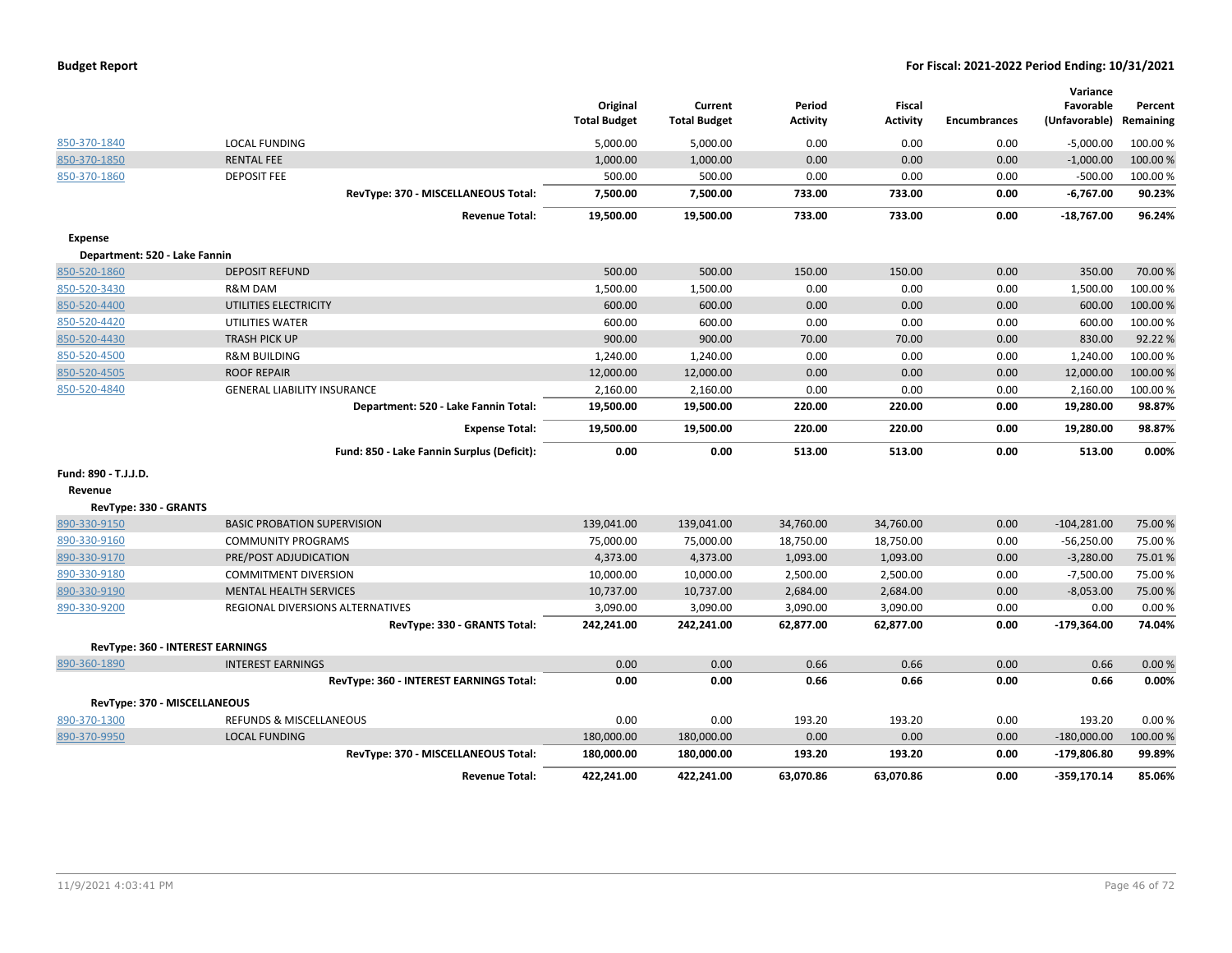| <b>Budget Report</b> |  |
|----------------------|--|
|----------------------|--|

|                                 |                                                                   | Original<br><b>Total Budget</b> | Current<br><b>Total Budget</b> | Period<br><b>Activity</b> | <b>Fiscal</b><br><b>Activity</b> | <b>Encumbrances</b> | Variance<br>Favorable<br>(Unfavorable) Remaining | Percent  |
|---------------------------------|-------------------------------------------------------------------|---------------------------------|--------------------------------|---------------------------|----------------------------------|---------------------|--------------------------------------------------|----------|
| <b>Expense</b>                  |                                                                   |                                 |                                |                           |                                  |                     |                                                  |          |
|                                 | Department: 582 - Structural Family Therapy Hosp Authority        |                                 |                                |                           |                                  |                     |                                                  |          |
| 890-582-4160                    | STRUCTURAL FAM THER HOSP AUTH                                     | 0.00                            | 0.00                           | 16,666.00                 | 16,666.00                        | 0.00                | $-16,666.00$                                     | 0.00%    |
|                                 | Department: 582 - Structural Family Therapy Hosp Authority Total: | 0.00                            | 0.00                           | 16,666.00                 | 16,666.00                        | 0.00                | $-16,666.00$                                     | 0.00%    |
|                                 | <b>Department: 589 - Regional Diversions Alternatives</b>         |                                 |                                |                           |                                  |                     |                                                  |          |
| 890-589-4530                    | <b>COMPUTER SOFTWARE</b>                                          | 3,090.00                        | 3,090.00                       | 0.00                      | 0.00                             | 0.00                | 3,090.00                                         | 100.00%  |
|                                 | Department: 589 - Regional Diversions Alternatives Total:         | 3,090.00                        | 3,090.00                       | 0.00                      | 0.00                             | 0.00                | 3,090.00                                         | 100.00%  |
|                                 | <b>Department: 592 - Pre/Post Adjudication Facilities</b>         |                                 |                                |                           |                                  |                     |                                                  |          |
| 890-592-1020                    | SALARY APPOINTED OFFICIAL                                         | 1,344.36                        | 1,344.36                       | 154.93                    | 154.93                           | 0.00                | 1,189.43                                         | 88.48%   |
| 890-592-1030                    | SALARY COMM.CORR.OFFICERS                                         | 1,681.98                        | 1,681.98                       | 193.84                    | 193.84                           | 0.00                | 1,488.14                                         | 88.48%   |
| 890-592-2010                    | SOCIAL SECURITY TAX                                               | 187.63                          | 187.63                         | 21.46                     | 21.46                            | 0.00                | 166.17                                           | 88.56%   |
| 890-592-2020                    | <b>GROUP HEALTH INSURANCE</b>                                     | 727.14                          | 727.14                         | 60.54                     | 60.54                            | 0.00                | 666.60                                           | 91.67%   |
| 890-592-2030                    | <b>RETIREMENT</b>                                                 | 362.55                          | 362.55                         | 41.35                     | 41.35                            | 0.00                | 321.20                                           | 88.59%   |
| 890-592-2040                    | <b>WORKERS COMPENSATION</b>                                       | 25.46                           | 25.46                          | 0.00                      | 0.00                             | 0.00                | 25.46                                            | 100.00%  |
| 890-592-2050                    | <b>MEDICARE TAX</b>                                               | 43.88                           | 43.88                          | 5.01                      | 5.01                             | 0.00                | 38.87                                            | 88.58%   |
|                                 | Department: 592 - Pre/Post Adjudication Facilities Total:         | 4,373.00                        | 4,373.00                       | 477.13                    | 477.13                           | 0.00                | 3,895.87                                         | 89.09%   |
|                                 | Department: 593 - Commitment Diversion                            |                                 |                                |                           |                                  |                     |                                                  |          |
| 890-593-1020                    | SALARY APPOINTED OFFICIAL                                         | 3,074.22                        | 3,074.22                       | 355.00                    | 355.00                           | 0.00                | 2,719.22                                         | 88.45 %  |
| 890-593-1030                    | SALARY COMM.CORR.OFFICERS                                         | 3,846.28                        | 3,846.28                       | 444.17                    | 444.17                           | 0.00                | 3,402.11                                         | 88.45 %  |
| 890-593-2010                    | SOCIAL SECURITY TAX                                               | 429.07                          | 429.07                         | 49.13                     | 49.13                            | 0.00                | 379.94                                           | 88.55 %  |
| 890-593-2020                    | <b>GROUP HEALTH INSURANCE</b>                                     | 1,663.00                        | 1,663.00                       | 138.66                    | 138.66                           | 0.00                | 1,524.34                                         | 91.66%   |
| 890-593-2030                    | <b>RETIREMENT</b>                                                 | 829.07                          | 829.07                         | 94.76                     | 94.76                            | 0.00                | 734.31                                           | 88.57%   |
| 890-593-2040                    | <b>WORKERS COMPENSATION</b>                                       | 58.01                           | 58.01                          | 0.00                      | 0.00                             | 0.00                | 58.01                                            | 100.00%  |
| 890-593-2050                    | <b>MEDICARE TAX</b>                                               | 100.35                          | 100.35                         | 11.46                     | 11.46                            | 0.00                | 88.89                                            | 88.58%   |
|                                 | Department: 593 - Commitment Diversion Total:                     | 10,000.00                       | 10,000.00                      | 1,093.18                  | 1,093.18                         | 0.00                | 8,906.82                                         | 89.07%   |
|                                 | Department: 594 - Mental Health Services                          |                                 |                                |                           |                                  |                     |                                                  |          |
| 890-594-1020                    | SALARY APPOINTED OFFICIAL                                         | 402.42                          | 402.42                         | 46.83                     | 46.83                            | 0.00                | 355.59                                           | 88.36%   |
| 890-594-1030                    | SALARY COMM.CORR.OFFICERS                                         | 503.48                          | 503.48                         | 58.58                     | 58.58                            | 0.00                | 444.90                                           | 88.36%   |
| 890-594-2010                    | SOCIAL SECURITY TAX                                               | 56.17                           | 56.17                          | 6.49                      | 6.49                             | 0.00                | 49.68                                            | 88.45 %  |
| 890-594-2020                    | <b>GROUP HEALTH INSURANCE</b>                                     | 217.50                          | 217.50                         | 18.30                     | 18.30                            | 0.00                | 199.20                                           | 91.59%   |
| 890-594-2030                    | RETIREMENT                                                        | 108.53                          | 108.53                         | 12.52                     | 12.52                            | 0.00                | 96.01                                            | 88.46%   |
| 890-594-2040                    | <b>WORKERS COMPENSATION</b>                                       | 7.76                            | 7.76                           | 0.00                      | 0.00                             | 0.00                | 7.76                                             | 100.00 % |
| 890-594-2050                    | <b>MEDICARE TAX</b>                                               | 13.14                           | 13.14                          | 1.50                      | 1.50                             | 0.00                | 11.64                                            | 88.58%   |
| 890-594-4130                    | PSYCHOLOGICAL                                                     | 4,928.00                        | 4,928.00                       | 500.00                    | 500.00                           | 0.00                | 4,428.00                                         | 89.85%   |
| 890-594-4140                    | COUNSELING                                                        | 4,500.00                        | 4,500.00                       | 0.00                      | 0.00                             | 0.00                | 4,500.00                                         | 100.00%  |
|                                 | Department: 594 - Mental Health Services Total:                   | 10,737.00                       | 10,737.00                      | 644.22                    | 644.22                           | 0.00                | 10,092.78                                        | 94.00%   |
| Department: 995 - Local Funding |                                                                   |                                 |                                |                           |                                  |                     |                                                  |          |
| 890-995-1020                    | SALARY APPOINTED OFFICIAL                                         | 7,168.46                        | 7,168.46                       | 826.63                    | 826.63                           | 0.00                | 6,341.83                                         | 88.47%   |
| 890-995-1030                    | SALARY COMM.CORR.OFFICERS                                         | 8,968.76                        | 8,968.76                       | 1,034.23                  | 1,034.23                         | 0.00                | 7,934.53                                         | 88.47%   |
| 890-995-2010                    | <b>SOCIAL SECURITY TAX</b>                                        | 1,000.50                        | 1,000.50                       | 114.47                    | 114.47                           | 0.00                | 886.03                                           | 88.56%   |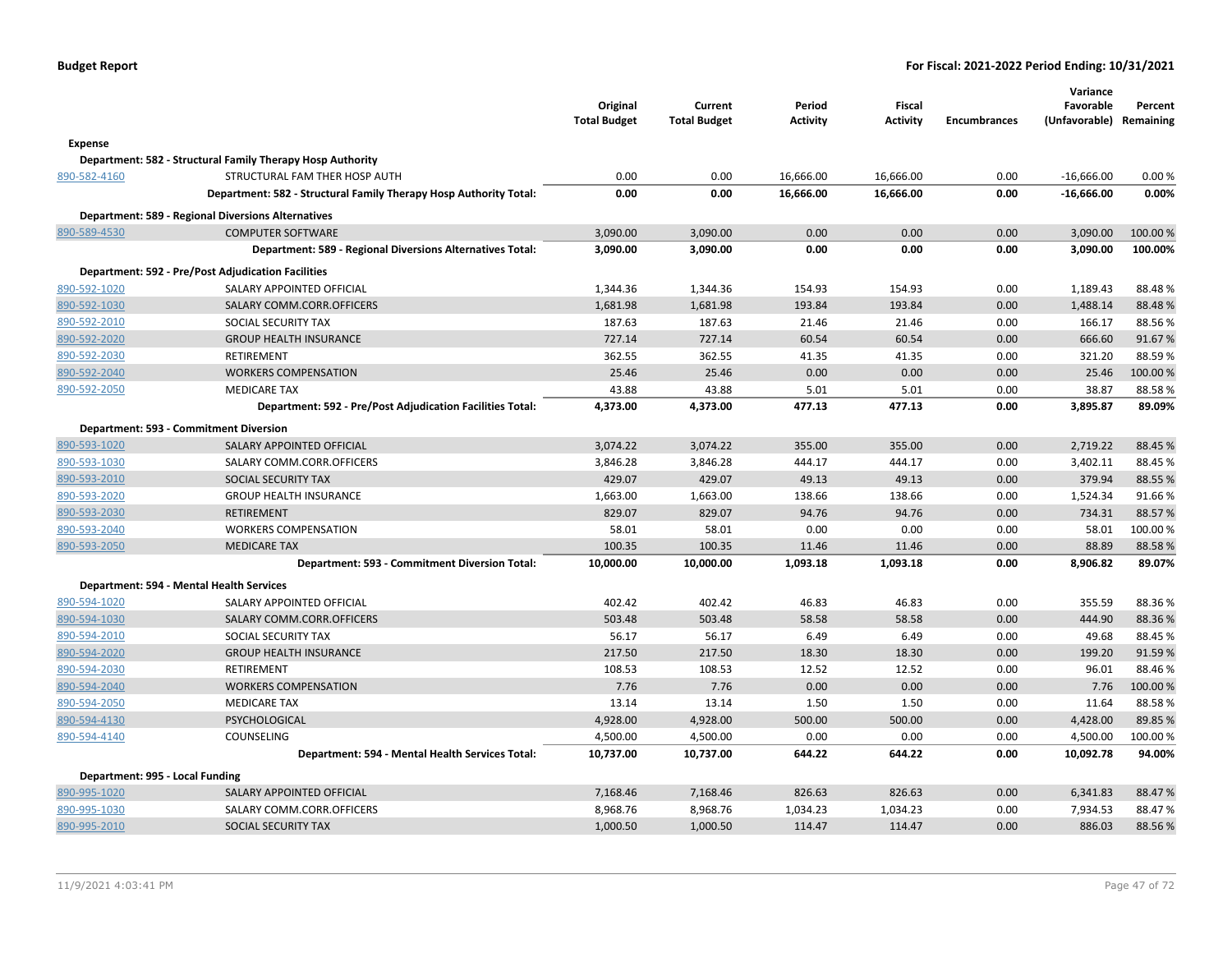|                                            |                                                      | Original<br><b>Total Budget</b> | Current<br><b>Total Budget</b> | Period<br><b>Activity</b> | <b>Fiscal</b><br><b>Activity</b> | <b>Encumbrances</b> | Variance<br>Favorable<br>(Unfavorable) | Percent<br>Remaining |
|--------------------------------------------|------------------------------------------------------|---------------------------------|--------------------------------|---------------------------|----------------------------------|---------------------|----------------------------------------|----------------------|
| 890-995-2020                               | <b>GROUP HEALTH INSURANCE</b>                        | 3,877.55                        | 3,877.55                       | 322.92                    | 322.92                           | 0.00                | 3,554.63                               | 91.67%               |
| 890-995-2030                               | <b>RETIREMENT</b>                                    | 1,933.24                        | 1,933.24                       | 220.71                    | 220.71                           | 0.00                | 1,712.53                               | 88.58%               |
| 890-995-2040                               | <b>WORKERS COMPENSATION</b>                          | 135.50                          | 135.50                         | 0.00                      | 0.00                             | 0.00                | 135.50                                 | 100.00%              |
| 890-995-2050                               | <b>MEDICARE TAX</b>                                  | 233.99                          | 233.99                         | 26.77                     | 26.77                            | 0.00                | 207.22                                 | 88.56%               |
| 890-995-4010                               | <b>AUDIT EXPENSE</b>                                 | 7,000.00                        | 7,000.00                       | 0.00                      | 0.00                             | 0.00                | 7,000.00                               | 100.00 %             |
| 890-995-4042                               | <b>DETENTION OPERATING COST FY22</b>                 | 139,682.00                      | 139,682.00                     | 0.00                      | 0.00                             | 0.00                | 139,682.00                             | 100.00%              |
| 890-995-4150                               | RESIDENTIAL PLACEMENT                                | 10,000.00                       | 10,000.00                      | 3,372.25                  | 3,372.25                         | 0.00                | 6,627.75                               | 66.28%               |
|                                            | Department: 995 - Local Funding Total:               | 180,000.00                      | 180,000.00                     | 5,917.98                  | 5,917.98                         | 0.00                | 174,082.02                             | 96.71%               |
|                                            | <b>Department: 996 - Basic Probation Supervision</b> |                                 |                                |                           |                                  |                     |                                        |                      |
| 890-996-1020                               | SALARY APPOINTED OFFICIAL                            | 38,735.14                       | 38,735.14                      | 4,469.43                  | 4,469.43                         | 0.00                | 34,265.71                              | 88.46%               |
| 890-996-1030                               | SALARY COMM.CORR.OFFICERS                            | 48,463.07                       | 48,463.07                      | 5,591.90                  | 5,591.90                         | 0.00                | 42,871.17                              | 88.46%               |
| 890-996-2010                               | SOCIAL SECURITY TAX                                  | 5,406.29                        | 5,406.29                       | 618.79                    | 618.79                           | 0.00                | 4,787.50                               | 88.55 %              |
| 890-996-2020                               | <b>GROUP HEALTH INSURANCE</b>                        | 20,952.16                       | 20,952.16                      | 1,746.02                  | 1,746.02                         | 0.00                | 19,206.14                              | 91.67%               |
| 890-996-2030                               | RETIREMENT                                           | 10,446.35                       | 10,446.35                      | 1,193.30                  | 1,193.30                         | 0.00                | 9,253.05                               | 88.58%               |
| 890-996-2040                               | <b>WORKERS COMPENSATION</b>                          | 732.62                          | 732.62                         | 0.00                      | 0.00                             | 0.00                | 732.62                                 | 100.00%              |
| 890-996-2050                               | <b>MEDICARE TAX</b>                                  | 1,264.37                        | 1,264.37                       | 144.74                    | 144.74                           | 0.00                | 1,119.63                               | 88.55%               |
| 890-996-3100                               | <b>OFFICE SUPPLIES</b>                               | 2,000.00                        | 2,000.00                       | 0.00                      | 0.00                             | 0.00                | 2,000.00                               | 100.00%              |
| 890-996-3110                               | <b>POSTAGE</b>                                       | 200.00                          | 200.00                         | 0.00                      | 0.00                             | 0.00                | 200.00                                 | 100.00 %             |
| 890-996-4210                               | <b>INTERNET</b>                                      | 1,100.00                        | 1,100.00                       | 93.94                     | 93.94                            | 0.00                | 1,006.06                               | 91.46%               |
| 890-996-4230                               | <b>CELL PHONE ALLOWANCE</b>                          | 641.00                          | 641.00                         | 34.55                     | 34.55                            | 0.00                | 606.45                                 | 94.61%               |
| 890-996-4270                               | OUT OF COUNTY TRAVEL/TRAINING                        | 8,500.00                        | 8,500.00                       | 1,263.19                  | 1,263.19                         | 0.00                | 7,236.81                               | 85.14%               |
| 890-996-4350                               | <b>PRINTING</b>                                      | 600.00                          | 600.00                         | 0.00                      | 0.00                             | 0.00                | 600.00                                 | 100.00%              |
|                                            | Department: 996 - Basic Probation Supervision Total: | 139,041.00                      | 139,041.00                     | 15,155.86                 | 15,155.86                        | 0.00                | 123,885.14                             | 89.10%               |
|                                            | Department: 997 - Community Programs                 |                                 |                                |                           |                                  |                     |                                        |                      |
| 890-997-1020                               | SALARY APPOINTED OFFICIAL                            | 23,056.63                       | 23,056.63                      | 2,660.40                  | 2,660.40                         | 0.00                | 20,396.23                              | 88.46%               |
| 890-997-1030                               | SALARY COMM.CORR.OFFICERS                            | 28,847.07                       | 28,847.07                      | 3,328.52                  | 3,328.52                         | 0.00                | 25,518.55                              | 88.46%               |
| 890-997-2010                               | SOCIAL SECURITY TAX                                  | 3,218.03                        | 3,218.03                       | 368.33                    | 368.33                           | 0.00                | 2,849.70                               | 88.55%               |
| 890-997-2020                               | <b>GROUP HEALTH INSURANCE</b>                        | 12,471.53                       | 12,471.53                      | 1,039.30                  | 1,039.30                         | 0.00                | 11,432.23                              | 91.67%               |
| 890-997-2030                               | <b>RETIREMENT</b>                                    | 6,218.06                        | 6,218.06                       | 710.28                    | 710.28                           | 0.00                | 5,507.78                               | 88.58%               |
| 890-997-2040                               | <b>WORKERS COMPENSATION</b>                          | 436.08                          | 436.08                         | 0.00                      | 0.00                             | 0.00                | 436.08                                 | 100.00%              |
| 890-997-2050                               | <b>MEDICARE TAX</b>                                  | 752.60                          | 752.60                         | 86.19                     | 86.19                            | 0.00                | 666.41                                 | 88.55%               |
|                                            | Department: 997 - Community Programs Total:          | 75,000.00                       | 75,000.00                      | 8,193.02                  | 8,193.02                         | 0.00                | 66,806.98                              | 89.08%               |
|                                            | <b>Expense Total:</b>                                | 422,241.00                      | 422,241.00                     | 48,147.39                 | 48,147.39                        | 0.00                | 374,093.61                             | 88.60%               |
|                                            | Fund: 890 - T.J.J.D. Surplus (Deficit):              | 0.00                            | 0.00                           | 14,923.47                 | 14,923.47                        | 0.00                | 14,923.47                              | 0.00%                |
| Fund: 891 - Juvenile Probation-Restitution |                                                      |                                 |                                |                           |                                  |                     |                                        |                      |
| Revenue                                    |                                                      |                                 |                                |                           |                                  |                     |                                        |                      |
| RevType: 340 - FEES OF OFFICE              |                                                      |                                 |                                |                           |                                  |                     |                                        |                      |
| 891-340-5750                               | <b>JUVENILE PROBATION FEES</b>                       | 0.00                            | 0.00                           | 70.00                     | 70.00                            | 0.00                | 70.00                                  | 0.00%                |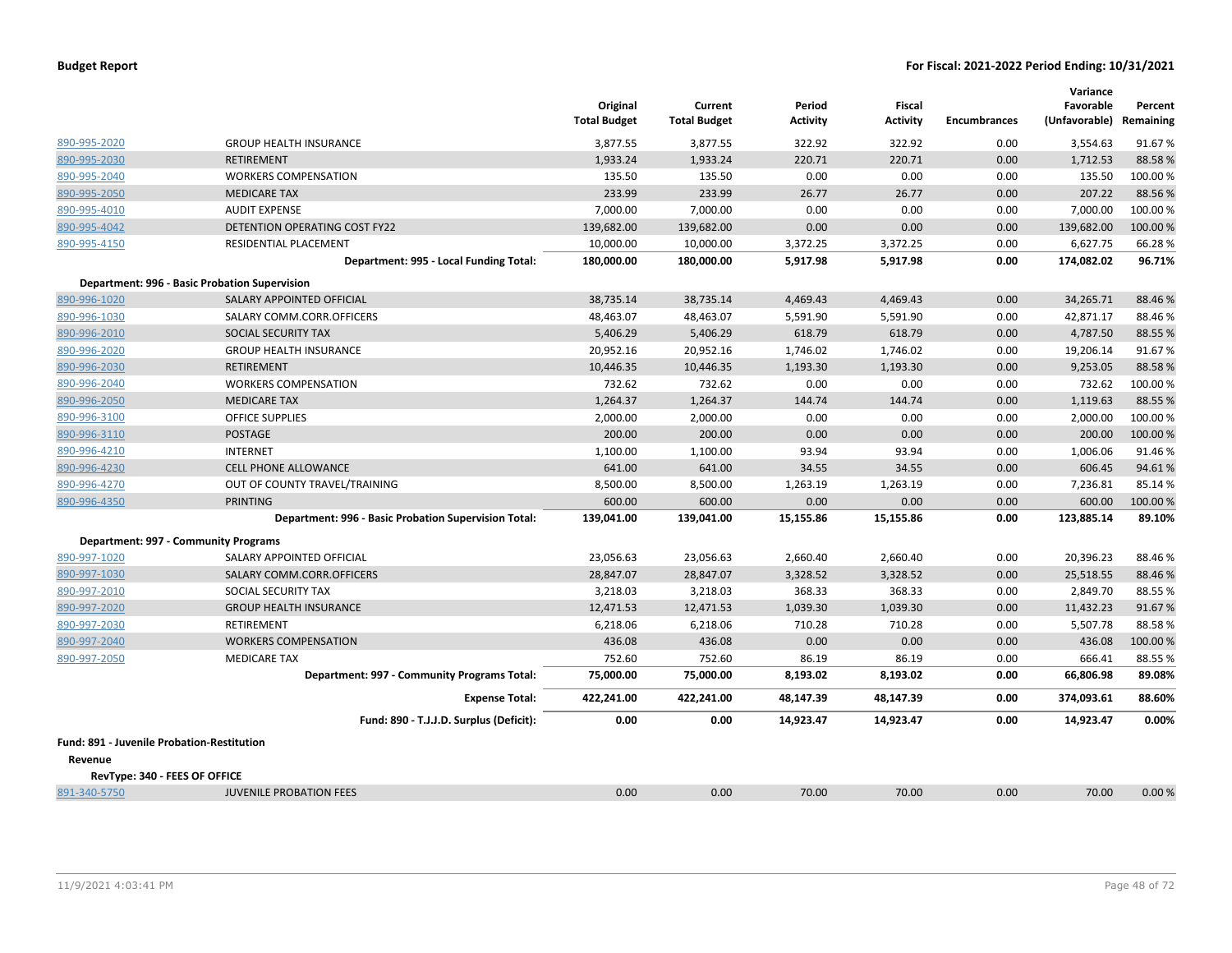|  | <b>Budget Report</b> |
|--|----------------------|
|--|----------------------|

|                                    |                                                               | Original<br><b>Total Budget</b> | Current<br><b>Total Budget</b> | Period<br>Activity | Fiscal<br><b>Activity</b> | <b>Encumbrances</b> | Variance<br>Favorable<br>(Unfavorable) Remaining | Percent  |
|------------------------------------|---------------------------------------------------------------|---------------------------------|--------------------------------|--------------------|---------------------------|---------------------|--------------------------------------------------|----------|
| 891-340-5790                       | REIMBURSEMENT OF EXPENSES                                     | 0.00                            | 0.00                           | 50.58              | 50.58                     | 0.00                | 50.58                                            | 0.00%    |
|                                    | RevType: 340 - FEES OF OFFICE Total:                          | 0.00                            | 0.00                           | 120.58             | 120.58                    | 0.00                | 120.58                                           | 0.00%    |
|                                    | <b>Revenue Total:</b>                                         | 0.00                            | 0.00                           | 120.58             | 120.58                    | 0.00                | 120.58                                           | 0.00%    |
| <b>Expense</b>                     |                                                               |                                 |                                |                    |                           |                     |                                                  |          |
|                                    | Department: 891 - Probation Fee Expenses                      |                                 |                                |                    |                           |                     |                                                  |          |
| 891-891-3100                       | OFFICE SUPPLIES/MISC.                                         | 0.00                            | 0.00                           | 11.75              | 11.75                     | 0.00                | $-11.75$                                         | 0.00%    |
|                                    | <b>Department: 891 - Probation Fee Expenses Total:</b>        | 0.00                            | 0.00                           | 11.75              | 11.75                     | 0.00                | $-11.75$                                         | 0.00%    |
|                                    | <b>Expense Total:</b>                                         | 0.00                            | 0.00                           | 11.75              | 11.75                     | 0.00                | $-11.75$                                         | 0.00%    |
|                                    | Fund: 891 - Juvenile Probation-Restitution Surplus (Deficit): | 0.00                            | 0.00                           | 108.83             | 108.83                    | 0.00                | 108.83                                           | 0.00%    |
| Fund: 920 - Statzer                |                                                               |                                 |                                |                    |                           |                     |                                                  |          |
| Revenue                            |                                                               |                                 |                                |                    |                           |                     |                                                  |          |
| RevType: 370 - MISCELLANEOUS       |                                                               |                                 |                                |                    |                           |                     |                                                  |          |
| 920-370-1000                       | <b>RENT</b>                                                   | 757.85                          | 757.85                         | 0.00               | 0.00                      | 0.00                | $-757.85$                                        | 100.00%  |
|                                    | RevType: 370 - MISCELLANEOUS Total:                           | 757.85                          | 757.85                         | 0.00               | 0.00                      | 0.00                | $-757.85$                                        | 100.00%  |
|                                    | <b>Revenue Total:</b>                                         | 757.85                          | 757.85                         | 0.00               | 0.00                      | 0.00                | $-757.85$                                        | 100.00%  |
| <b>Expense</b>                     |                                                               |                                 |                                |                    |                           |                     |                                                  |          |
| Department: 521 - Statzer Expenses |                                                               |                                 |                                |                    |                           |                     |                                                  |          |
| 920-521-4300                       | <b>BIDS, NOTICES &amp; PERMITS</b>                            | 110.00                          | 110.00                         | 0.00               | 0.00                      | 0.00                | 110.00                                           | 100.00%  |
| 920-521-4900                       | LITERACY COUNCIL DONATIONS                                    | 647.85                          | 647.85                         | 0.00               | 0.00                      | 0.00                | 647.85                                           | 100.00 % |
|                                    | Department: 521 - Statzer Expenses Total:                     | 757.85                          | 757.85                         | 0.00               | 0.00                      | 0.00                | 757.85                                           | 100.00%  |
|                                    | <b>Expense Total:</b>                                         | 757.85                          | 757.85                         | 0.00               | 0.00                      | 0.00                | 757.85                                           | 100.00%  |
|                                    | Fund: 920 - Statzer Surplus (Deficit):                        | 0.00                            | 0.00                           | 0.00               | 0.00                      | 0.00                | 0.00                                             | 0.00%    |
| Fund: 950 - Payroll<br>Revenue     |                                                               |                                 |                                |                    |                           |                     |                                                  |          |
| RevType: 370 - MISCELLANEOUS       |                                                               |                                 |                                |                    |                           |                     |                                                  |          |
| 950-370-1300                       | <b>REFUNDS &amp; MISCELLANEOUS</b>                            | 0.00                            | 0.00                           | 5,393.52           | 5,393.52                  | 0.00                | 5,393.52                                         | 0.00%    |
|                                    | RevType: 370 - MISCELLANEOUS Total:                           | 0.00                            | 0.00                           | 5,393.52           | 5,393.52                  | 0.00                | 5,393.52                                         | 0.00%    |
|                                    | <b>Revenue Total:</b>                                         | 0.00                            | 0.00                           | 5,393.52           | 5,393.52                  | 0.00                | 5,393.52                                         | 0.00%    |
| <b>Expense</b>                     |                                                               |                                 |                                |                    |                           |                     |                                                  |          |
|                                    | Department: 415 - COBRA Health Insurance                      |                                 |                                |                    |                           |                     |                                                  |          |
| 950-415-2020                       | <b>COBRA Group Health Insurance</b>                           | 0.00                            | 0.00                           | 5,393.48           | 5,393.48                  | 0.00                | $-5,393.48$                                      | 0.00%    |
|                                    | Department: 415 - COBRA Health Insurance Total:               | 0.00                            | 0.00                           | 5,393.48           | 5,393.48                  | 0.00                | $-5,393.48$                                      | 0.00%    |
|                                    | <b>Expense Total:</b>                                         | 0.00                            | 0.00                           | 5,393.48           | 5,393.48                  | 0.00                | $-5,393.48$                                      | 0.00%    |
|                                    | Fund: 950 - Payroll Surplus (Deficit):                        | 0.00                            | 0.00                           | 0.04               | 0.04                      | 0.00                | 0.04                                             | 0.00%    |
|                                    | <b>Report Surplus (Deficit):</b>                              | 0.00                            | 0.00                           | 111,024.83         | 111,024.83                | -108.783.24         | 2,241.59                                         | 0.00%    |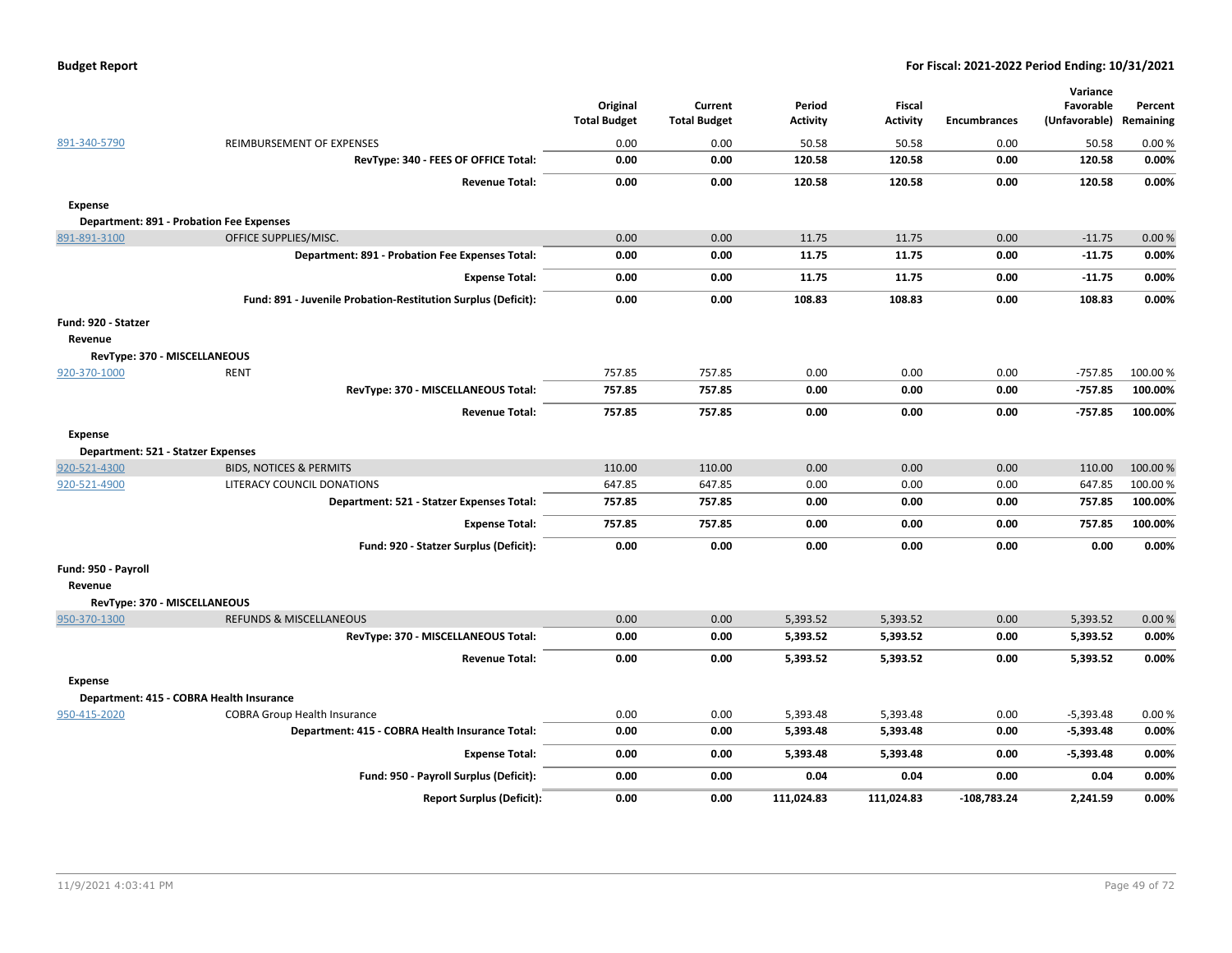# **Group Summary**

| RevTyp                                             | Original<br><b>Total Budget</b> | Current<br><b>Total Budget</b> | Period<br><b>Activity</b> | <b>Fiscal</b><br><b>Activity</b> | <b>Encumbrances</b> | Variance<br>Favorable<br>(Unfavorable) | Percent<br>Remaining |
|----------------------------------------------------|---------------------------------|--------------------------------|---------------------------|----------------------------------|---------------------|----------------------------------------|----------------------|
| Fund: 100 - General                                |                                 |                                |                           |                                  |                     |                                        |                      |
| Revenue                                            |                                 |                                |                           |                                  |                     |                                        |                      |
| 310 - PROPERTY TAXES                               | 10,193,124.17                   | 10,193,124.17                  | 58,311.33                 | 58,311.33                        | 0.00                | $-10,134,812.84$                       | 99.43%               |
| 318 - OTHER TAXES                                  | 1,694,614.80                    | 1,694,614.80                   | 124,130.06                | 124,130.06                       | 0.00                | $-1,570,484.74$                        | 92.68%               |
| 319 - F.C. DETENTION CENTER                        | 635,771.76                      | 635,771.76                     | 57,285.04                 | 57,285.04                        | 0.00                | -578,486.72                            | 90.99%               |
| 320 - LICENSES & PERMITS                           | 142,800.00                      | 142,800.00                     | 12,170.00                 | 12,170.00                        | 0.00                | $-130,630.00$                          | 91.48%               |
| 321 - FEES OF TAX COLLECTOR                        | 482,000.00                      | 482,000.00                     | 11,874.06                 | 11,874.06                        | 0.00                | -470,125.94                            | 97.54%               |
| 330 - GRANTS                                       | 44,095.00                       | 44,095.00                      | 10,063.75                 | 10,063.75                        | 0.00                | $-34,031.25$                           | 77.18%               |
| 340 - FEES OF OFFICE                               | 494,000.00                      | 494,000.00                     | 17,042.51                 | 17,042.51                        | 0.00                | -476,957.49                            | 96.55%               |
| 350 - FINES                                        | 4,500.00                        | 4,500.00                       | 0.00                      | 0.00                             | 0.00                | $-4,500.00$                            | 100.00%              |
| 352 - FINES & FORFEITURES                          | 5,500.00                        | 5,500.00                       | 0.00                      | 0.00                             | 0.00                | $-5,500.00$                            | 100.00%              |
| 360 - INTEREST EARNINGS                            | 800.00                          | 800.00                         | 0.00                      | 0.00                             | 0.00                | $-800.00$                              | 100.00%              |
| 364 - SALE OF ASSETS LAND/BUILDING                 | 5,000.00                        | 5,000.00                       | 0.00                      | 0.00                             | 0.00                | $-5,000.00$                            | 100.00%              |
| 370 - MISCELLANEOUS                                | 831,756.64                      | 831,756.64                     | 574,555.21                | 574,555.21                       | 0.00                | $-257,201.43$                          | 30.92%               |
| <b>Revenue Surplus (Deficit):</b>                  | 14,533,962.37                   | 14,533,962.37                  | 865,431.96                | 865,431.96                       | 0.00                | $-13,668,530.41$                       | 94.05%               |
| <b>Expense</b>                                     |                                 |                                |                           |                                  |                     |                                        |                      |
| Department: 400 - County Judge                     |                                 |                                |                           |                                  |                     |                                        |                      |
|                                                    | 154,542.81                      | 154,542.81                     | 15,849.00                 | 15,849.00                        | 0.00                | 138,693.81                             | 89.74%               |
| Department: 400 - County Judge Total:              | 154,542.81                      | 154,542.81                     | 15,849.00                 | 15,849.00                        | 0.00                | 138,693.81                             | 89.74%               |
| Department: 401 - 911 Coordinator                  |                                 |                                |                           |                                  |                     |                                        |                      |
|                                                    | 23,000.00                       | 23,000.00                      | 0.00                      | 0.00                             | 0.00                | 23,000.00                              | 100.00%              |
| Department: 401 - 911 Coordinator Total:           | 23,000.00                       | 23,000.00                      | 0.00                      | 0.00                             | 0.00                | 23,000.00                              | 100.00%              |
|                                                    |                                 |                                |                           |                                  |                     |                                        |                      |
| Department: 403 - County Clerk                     |                                 |                                |                           |                                  |                     |                                        |                      |
|                                                    | 447,106.39                      | 447,106.39                     | 44,023.43                 | 44,023.43                        | 1,797.64            | 401,285.32                             | 89.75%               |
| Department: 403 - County Clerk Total:              | 447,106.39                      | 447,106.39                     | 44,023.43                 | 44,023.43                        | 1,797.64            | 401,285.32                             | 89.75%               |
| Department: 404 - Election                         |                                 |                                |                           |                                  |                     |                                        |                      |
|                                                    | 158,143.00                      | 158,143.00                     | 273.72                    | 273.72                           | 2,604.78            | 155,264.50                             | 98.18%               |
| Department: 404 - Election Total:                  | 158,143.00                      | 158,143.00                     | 273.72                    | 273.72                           | 2,604.78            | 155,264.50                             | 98.18%               |
| Department: 405 - Veterans' Service Officer        |                                 |                                |                           |                                  |                     |                                        |                      |
|                                                    | 67,261.33                       | 67,261.33                      | 6,839.56                  | 6,839.56                         | 0.00                | 60,421.77                              | 89.83%               |
| Department: 405 - Veterans' Service Officer Total: | 67,261.33                       | 67,261.33                      | 6,839.56                  | 6,839.56                         | 0.00                | 60,421.77                              | 89.83%               |
|                                                    |                                 |                                |                           |                                  |                     |                                        |                      |
| Department: 406 - Emergency Management             |                                 |                                |                           |                                  |                     |                                        |                      |
|                                                    | 97,664.45                       | 97,664.45                      | 20,904.87                 | 20,904.87                        | 23.00               | 76,736.58                              | 78.57%               |
| Department: 406 - Emergency Management Total:      | 97,664.45                       | 97,664.45                      | 20,904.87                 | 20,904.87                        | 23.00               | 76,736.58                              | 78.57%               |
| Department: 409 - Non-Departmental                 |                                 |                                |                           |                                  |                     |                                        |                      |
|                                                    | 911,616.62                      | 911,616.62                     | 5,170.78                  | 5,170.78                         | 0.00                | 906,445.84                             | 99.43%               |
| Department: 409 - Non-Departmental Total:          | 911,616.62                      | 911,616.62                     | 5,170.78                  | 5,170.78                         | 0.00                | 906,445.84                             | 99.43%               |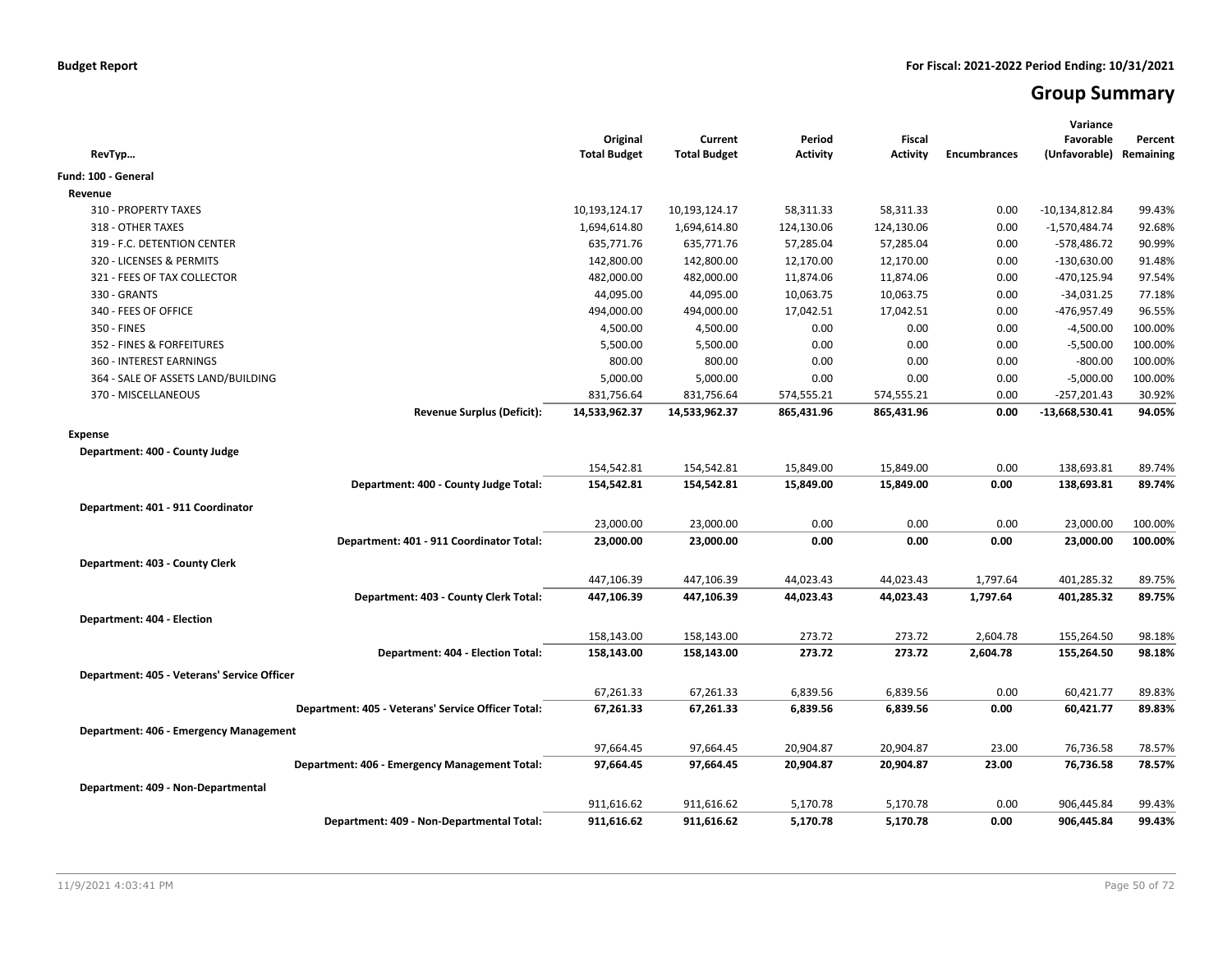| Budget Report |
|---------------|
|---------------|

|                                                              |                     |                     |                 |                 |                     | Variance      |           |
|--------------------------------------------------------------|---------------------|---------------------|-----------------|-----------------|---------------------|---------------|-----------|
|                                                              | Original            | Current             | Period          | Fiscal          |                     | Favorable     | Percent   |
| RevTyp                                                       | <b>Total Budget</b> | <b>Total Budget</b> | <b>Activity</b> | <b>Activity</b> | <b>Encumbrances</b> | (Unfavorable) | Remaining |
| Department: 410 - County Court at Law                        |                     |                     |                 |                 |                     |               |           |
|                                                              | 501,949.16          | 501,949.16          | 54,879.64       | 54,879.64       | 0.00                | 447,069.52    | 89.07%    |
| Department: 410 - County Court at Law Total:                 | 501,949.16          | 501,949.16          | 54,879.64       | 54,879.64       | 0.00                | 447,069.52    | 89.07%    |
| Department: 425 - Court Administration                       |                     |                     |                 |                 |                     |               |           |
|                                                              | 89,561.00           | 89,561.00           | 15,141.00       | 15,141.00       | 56.40               | 74,363.60     | 83.03%    |
| Department: 425 - Court Administration Total:                | 89,561.00           | 89,561.00           | 15,141.00       | 15,141.00       | 56.40               | 74,363.60     | 83.03%    |
| Department: 435 - 336th District Court Administration        |                     |                     |                 |                 |                     |               |           |
|                                                              | 1,031,283.23        | 1,031,283.23        | 33,881.94       | 33,881.94       | 283.60              | 997,117.69    | 96.69%    |
| Department: 435 - 336th District Court Administration Total: | 1,031,283.23        | 1,031,283.23        | 33,881.94       | 33,881.94       | 283.60              | 997,117.69    | 96.69%    |
| Department: 450 - District Clerk                             |                     |                     |                 |                 |                     |               |           |
|                                                              | 481,964.22          | 481,964.22          | 49,776.03       | 49,776.03       | 7.00                | 432,181.19    | 89.67%    |
| Department: 450 - District Clerk Total:                      | 481,964.22          | 481,964.22          | 49,776.03       | 49,776.03       | 7.00                | 432,181.19    | 89.67%    |
| Department: 455 - Justice of the Peace Pct. 1                |                     |                     |                 |                 |                     |               |           |
|                                                              | 192,548.76          | 192,548.76          | 18,515.01       | 18,515.01       | 284.83              | 173,748.92    | 90.24%    |
| Department: 455 - Justice of the Peace Pct. 1 Total:         | 192,548.76          | 192,548.76          | 18,515.01       | 18,515.01       | 284.83              | 173,748.92    | 90.24%    |
| Department: 456 - Justice of the Peace Pct. 2                |                     |                     |                 |                 |                     |               |           |
|                                                              | 148,737.42          | 148,737.42          | 15,113.64       | 15,113.64       | 83.01               | 133,540.77    | 89.78%    |
| Department: 456 - Justice of the Peace Pct. 2 Total:         | 148,737.42          | 148,737.42          | 15,113.64       | 15,113.64       | 83.01               | 133,540.77    | 89.78%    |
| Department: 457 - Justice of the Peace Pct. 3                |                     |                     |                 |                 |                     |               |           |
|                                                              | 127,181.97          | 127,181.97          | 12,936.93       | 12,936.93       | 0.00                | 114,245.04    | 89.83%    |
| Department: 457 - Justice of the Peace Pct. 3 Total:         | 127,181.97          | 127,181.97          | 12,936.93       | 12,936.93       | 0.00                | 114,245.04    | 89.83%    |
| Department: 475 - District Attorney                          |                     |                     |                 |                 |                     |               |           |
|                                                              | 1,004,960.64        | 1,004,960.64        | 102,413.22      | 102,413.22      | 2,068.50            | 900,478.92    | 89.60%    |
| Department: 475 - District Attorney Total:                   | 1,004,960.64        | 1,004,960.64        | 102,413.22      | 102,413.22      | 2,068.50            | 900,478.92    | 89.60%    |
| Department: 495 - County Auditor                             |                     |                     |                 |                 |                     |               |           |
|                                                              | 350,114.29          | 350,114.29          | 36,954.06       | 36,954.06       | 32.34               | 313,127.89    | 89.44%    |
| Department: 495 - County Auditor Total:                      | 350,114.29          | 350,114.29          | 36,954.06       | 36,954.06       | 32.34               | 313,127.89    | 89.44%    |
| Department: 496 - County Purchasing                          |                     |                     |                 |                 |                     |               |           |
|                                                              | 117,358.91          | 117,358.91          | 8,665.07        | 8,665.07        | 0.00                | 108,693.84    | 92.62%    |
| Department: 496 - County Purchasing Total:                   | 117,358.91          | 117,358.91          | 8,665.07        | 8,665.07        | 0.00                | 108,693.84    | 92.62%    |
| Department: 497 - County Treasurer                           |                     |                     |                 |                 |                     |               |           |
|                                                              | 90,802.70           | 90,802.70           | 9,376.24        | 9,376.24        | 0.00                | 81,426.46     | 89.67%    |
| Department: 497 - County Treasurer Total:                    | 90,802.70           | 90,802.70           | 9,376.24        | 9,376.24        | 0.00                | 81,426.46     | 89.67%    |
| Department: 499 - Tax Assessor Collector                     |                     |                     |                 |                 |                     |               |           |
|                                                              | 337,314.98          | 337,314.98          | 34,482.61       | 34,482.61       | 247.18              | 302,585.19    | 89.70%    |
| Department: 499 - Tax Assessor Collector Total:              | 337,314.98          | 337,314.98          | 34,482.61       | 34,482.61       | 247.18              | 302,585.19    | 89.70%    |
| Department: 503 - Computer/IT Dept.                          |                     |                     |                 |                 |                     |               |           |
|                                                              | 110,414.01          | 110,414.01          | 8,167.45        | 8,167.45        | 0.00                | 102,246.56    | 92.60%    |
|                                                              |                     |                     |                 |                 |                     |               |           |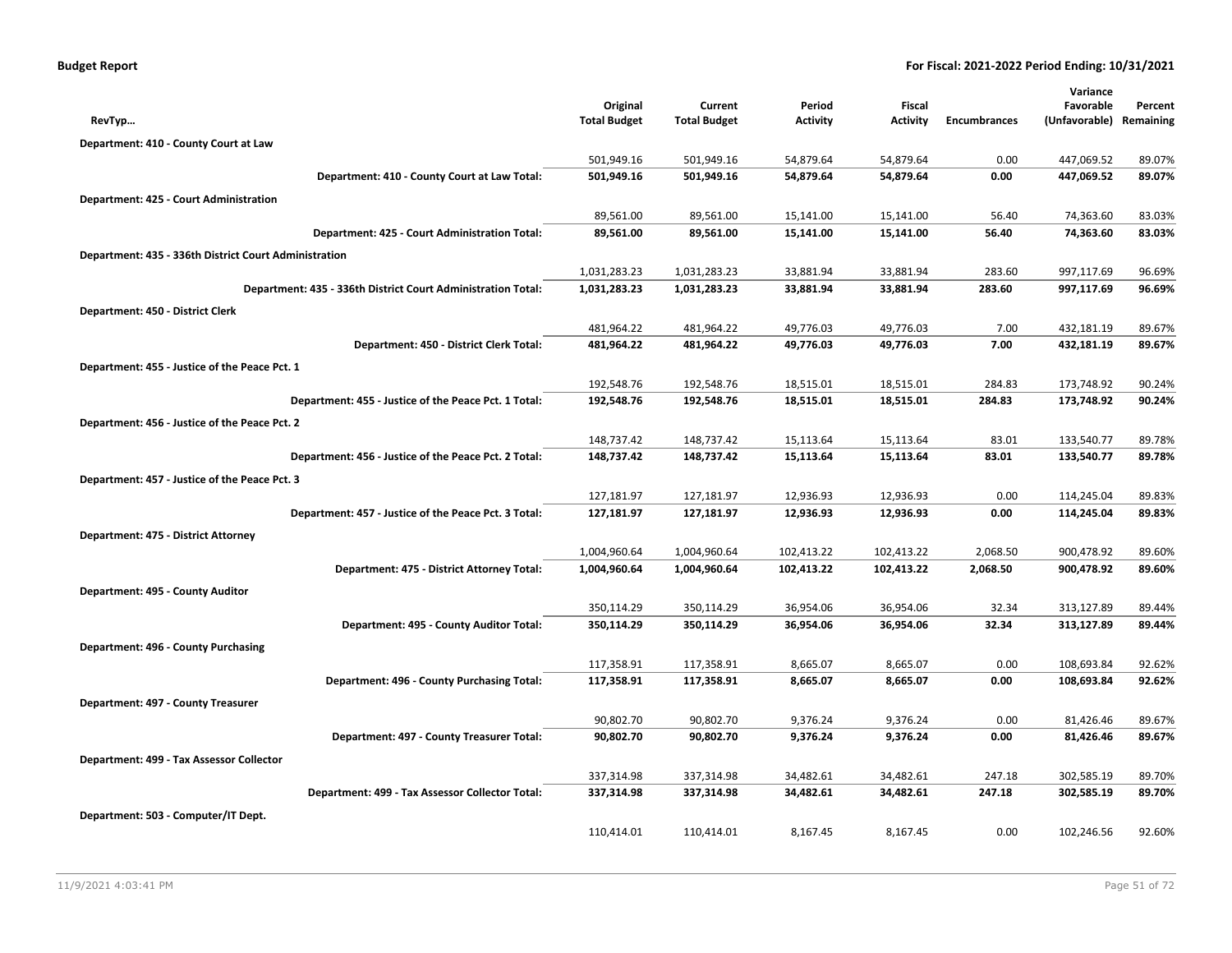| Department: 503 - Computer/IT Dept. Total:<br>110,414.01<br>110,414.01<br>8,167.45<br>8,167.45<br>102,246.56<br>92.60%<br>0.00<br>Department: 509 - Contingency<br>250,000.00<br>250,000.00<br>0.00<br>0.00<br>0.00<br>250,000.00<br>100.00%<br>250,000.00<br>0.00<br>0.00<br>0.00<br>250,000.00<br>100.00%<br>Department: 509 - Contingency Total:<br>250,000.00<br>Department: 510 - Courthouse<br>447,254.53<br>447,254.53<br>84,493.42<br>84,493.42<br>2,388.15<br>360,372.96<br>80.57%<br>447,254.53<br>84,493.42<br>360,372.96<br>80.57%<br>Department: 510 - Courthouse Total:<br>447,254.53<br>84,493.42<br>2,388.15<br>Department: 511 - County Office Building<br>377.89<br>377.89<br>10,615.00<br>10,615.00<br>15.43<br>10,221.68<br>96.29%<br>Department: 511 - County Office Building Total:<br>10,615.00<br>10,615.00<br>377.89<br>377.89<br>15.43<br>10,221.68<br>96.29%<br>Department: 512 - Co-Op Office Building<br>720.00<br>720.00<br>0.00<br>637.44<br>82.56<br>82.56<br>88.53%<br>Department: 512 - Co-Op Office Building Total:<br>720.00<br>720.00<br>82.56<br>82.56<br>0.00<br>637.44<br>88.53%<br>Department: 513 - Courthouse South Annex<br>21,460.00<br>21,460.00<br>1,135.14<br>1,135.14<br>39.11<br>20,285.75<br>94.53%<br>Department: 513 - Courthouse South Annex Total:<br>21,460.00<br>21,460.00<br>1,135.14<br>1,135.14<br>39.11<br>20,285.75<br>94.53%<br>Department: 514 - City Hall Annex<br>340.00<br>340.00<br>82.69<br>82.69<br>0.00<br>257.31<br>75.68%<br>257.31<br>Department: 514 - City Hall Annex Total:<br>340.00<br>340.00<br>82.69<br>82.69<br>0.00<br>75.68%<br>Department: 515 - Windom County Building<br>11,467.00<br>11,467.00<br>448.49<br>448.49<br>0.00<br>11,018.51<br>96.09%<br>Department: 515 - Windom County Building Total:<br>11,467.00<br>11,467.00<br>448.49<br>448.49<br>0.00<br>11,018.51<br>96.09%<br>Department: 516 - Agrilife Extension Building<br>8,431.00<br>8,431.00<br>359.65<br>359.65<br>0.00<br>8,071.35<br>95.73%<br>Department: 516 - Agrilife Extension Building Total:<br>8,431.00<br>8,431.00<br>359.65<br>359.65<br>0.00<br>8,071.35<br>95.73%<br><b>Department: 518 - County Offices Relocation</b><br>171,836.00<br>13,590.40<br>13,590.40<br>857.05<br>157,388.55<br>91.59%<br>171,836.00<br>13,590.40<br>13,590.40<br>857.05<br>157,388.55<br>91.59%<br>Department: 518 - County Offices Relocation Total:<br>171,836.00<br>171,836.00<br>Department: 520 - Lake Fannin<br>0.00<br>5,000.00<br>5,000.00<br>5,000.00<br>0.00<br>0.00<br>100.00%<br>Department: 520 - Lake Fannin Total:<br>5,000.00<br>0.00<br>0.00<br>0.00<br>5,000.00<br>100.00%<br>5,000.00<br>Department: 540 - Ambulance Service<br>768,200.00<br>768,200.00<br>63,954.88<br>63,954.88<br>0.00<br>704,245.12<br>91.67%<br>Department: 540 - Ambulance Service Total:<br>768,200.00<br>768,200.00<br>63,954.88<br>63,954.88<br>0.00<br>704,245.12<br>91.67%<br>Department: 543 - Fire Protection<br>132,020.00<br>132,020.00<br>0.00<br>0.00<br>0.00<br>132,020.00<br>100.00%<br>Department: 543 - Fire Protection Total:<br>132,020.00<br>132,020.00<br>0.00<br>0.00<br>0.00<br>132,020.00<br>100.00% | RevTyp | Original<br><b>Total Budget</b> | Current<br><b>Total Budget</b> | Period<br><b>Activity</b> | <b>Fiscal</b><br><b>Activity</b> | <b>Encumbrances</b> | Variance<br>Favorable<br>(Unfavorable) Remaining | Percent |
|-----------------------------------------------------------------------------------------------------------------------------------------------------------------------------------------------------------------------------------------------------------------------------------------------------------------------------------------------------------------------------------------------------------------------------------------------------------------------------------------------------------------------------------------------------------------------------------------------------------------------------------------------------------------------------------------------------------------------------------------------------------------------------------------------------------------------------------------------------------------------------------------------------------------------------------------------------------------------------------------------------------------------------------------------------------------------------------------------------------------------------------------------------------------------------------------------------------------------------------------------------------------------------------------------------------------------------------------------------------------------------------------------------------------------------------------------------------------------------------------------------------------------------------------------------------------------------------------------------------------------------------------------------------------------------------------------------------------------------------------------------------------------------------------------------------------------------------------------------------------------------------------------------------------------------------------------------------------------------------------------------------------------------------------------------------------------------------------------------------------------------------------------------------------------------------------------------------------------------------------------------------------------------------------------------------------------------------------------------------------------------------------------------------------------------------------------------------------------------------------------------------------------------------------------------------------------------------------------------------------------------------------------------------------------------------------------------------------------------------------------------------------------------------------------------------------------------------------------------------------------------------------------------------------------------------------------------------------------------------------------------------------------------------------------------------------------------------------------------------------------------------------------------------------------|--------|---------------------------------|--------------------------------|---------------------------|----------------------------------|---------------------|--------------------------------------------------|---------|
|                                                                                                                                                                                                                                                                                                                                                                                                                                                                                                                                                                                                                                                                                                                                                                                                                                                                                                                                                                                                                                                                                                                                                                                                                                                                                                                                                                                                                                                                                                                                                                                                                                                                                                                                                                                                                                                                                                                                                                                                                                                                                                                                                                                                                                                                                                                                                                                                                                                                                                                                                                                                                                                                                                                                                                                                                                                                                                                                                                                                                                                                                                                                                                       |        |                                 |                                |                           |                                  |                     |                                                  |         |
|                                                                                                                                                                                                                                                                                                                                                                                                                                                                                                                                                                                                                                                                                                                                                                                                                                                                                                                                                                                                                                                                                                                                                                                                                                                                                                                                                                                                                                                                                                                                                                                                                                                                                                                                                                                                                                                                                                                                                                                                                                                                                                                                                                                                                                                                                                                                                                                                                                                                                                                                                                                                                                                                                                                                                                                                                                                                                                                                                                                                                                                                                                                                                                       |        |                                 |                                |                           |                                  |                     |                                                  |         |
|                                                                                                                                                                                                                                                                                                                                                                                                                                                                                                                                                                                                                                                                                                                                                                                                                                                                                                                                                                                                                                                                                                                                                                                                                                                                                                                                                                                                                                                                                                                                                                                                                                                                                                                                                                                                                                                                                                                                                                                                                                                                                                                                                                                                                                                                                                                                                                                                                                                                                                                                                                                                                                                                                                                                                                                                                                                                                                                                                                                                                                                                                                                                                                       |        |                                 |                                |                           |                                  |                     |                                                  |         |
|                                                                                                                                                                                                                                                                                                                                                                                                                                                                                                                                                                                                                                                                                                                                                                                                                                                                                                                                                                                                                                                                                                                                                                                                                                                                                                                                                                                                                                                                                                                                                                                                                                                                                                                                                                                                                                                                                                                                                                                                                                                                                                                                                                                                                                                                                                                                                                                                                                                                                                                                                                                                                                                                                                                                                                                                                                                                                                                                                                                                                                                                                                                                                                       |        |                                 |                                |                           |                                  |                     |                                                  |         |
|                                                                                                                                                                                                                                                                                                                                                                                                                                                                                                                                                                                                                                                                                                                                                                                                                                                                                                                                                                                                                                                                                                                                                                                                                                                                                                                                                                                                                                                                                                                                                                                                                                                                                                                                                                                                                                                                                                                                                                                                                                                                                                                                                                                                                                                                                                                                                                                                                                                                                                                                                                                                                                                                                                                                                                                                                                                                                                                                                                                                                                                                                                                                                                       |        |                                 |                                |                           |                                  |                     |                                                  |         |
|                                                                                                                                                                                                                                                                                                                                                                                                                                                                                                                                                                                                                                                                                                                                                                                                                                                                                                                                                                                                                                                                                                                                                                                                                                                                                                                                                                                                                                                                                                                                                                                                                                                                                                                                                                                                                                                                                                                                                                                                                                                                                                                                                                                                                                                                                                                                                                                                                                                                                                                                                                                                                                                                                                                                                                                                                                                                                                                                                                                                                                                                                                                                                                       |        |                                 |                                |                           |                                  |                     |                                                  |         |
|                                                                                                                                                                                                                                                                                                                                                                                                                                                                                                                                                                                                                                                                                                                                                                                                                                                                                                                                                                                                                                                                                                                                                                                                                                                                                                                                                                                                                                                                                                                                                                                                                                                                                                                                                                                                                                                                                                                                                                                                                                                                                                                                                                                                                                                                                                                                                                                                                                                                                                                                                                                                                                                                                                                                                                                                                                                                                                                                                                                                                                                                                                                                                                       |        |                                 |                                |                           |                                  |                     |                                                  |         |
|                                                                                                                                                                                                                                                                                                                                                                                                                                                                                                                                                                                                                                                                                                                                                                                                                                                                                                                                                                                                                                                                                                                                                                                                                                                                                                                                                                                                                                                                                                                                                                                                                                                                                                                                                                                                                                                                                                                                                                                                                                                                                                                                                                                                                                                                                                                                                                                                                                                                                                                                                                                                                                                                                                                                                                                                                                                                                                                                                                                                                                                                                                                                                                       |        |                                 |                                |                           |                                  |                     |                                                  |         |
|                                                                                                                                                                                                                                                                                                                                                                                                                                                                                                                                                                                                                                                                                                                                                                                                                                                                                                                                                                                                                                                                                                                                                                                                                                                                                                                                                                                                                                                                                                                                                                                                                                                                                                                                                                                                                                                                                                                                                                                                                                                                                                                                                                                                                                                                                                                                                                                                                                                                                                                                                                                                                                                                                                                                                                                                                                                                                                                                                                                                                                                                                                                                                                       |        |                                 |                                |                           |                                  |                     |                                                  |         |
|                                                                                                                                                                                                                                                                                                                                                                                                                                                                                                                                                                                                                                                                                                                                                                                                                                                                                                                                                                                                                                                                                                                                                                                                                                                                                                                                                                                                                                                                                                                                                                                                                                                                                                                                                                                                                                                                                                                                                                                                                                                                                                                                                                                                                                                                                                                                                                                                                                                                                                                                                                                                                                                                                                                                                                                                                                                                                                                                                                                                                                                                                                                                                                       |        |                                 |                                |                           |                                  |                     |                                                  |         |
|                                                                                                                                                                                                                                                                                                                                                                                                                                                                                                                                                                                                                                                                                                                                                                                                                                                                                                                                                                                                                                                                                                                                                                                                                                                                                                                                                                                                                                                                                                                                                                                                                                                                                                                                                                                                                                                                                                                                                                                                                                                                                                                                                                                                                                                                                                                                                                                                                                                                                                                                                                                                                                                                                                                                                                                                                                                                                                                                                                                                                                                                                                                                                                       |        |                                 |                                |                           |                                  |                     |                                                  |         |
|                                                                                                                                                                                                                                                                                                                                                                                                                                                                                                                                                                                                                                                                                                                                                                                                                                                                                                                                                                                                                                                                                                                                                                                                                                                                                                                                                                                                                                                                                                                                                                                                                                                                                                                                                                                                                                                                                                                                                                                                                                                                                                                                                                                                                                                                                                                                                                                                                                                                                                                                                                                                                                                                                                                                                                                                                                                                                                                                                                                                                                                                                                                                                                       |        |                                 |                                |                           |                                  |                     |                                                  |         |
|                                                                                                                                                                                                                                                                                                                                                                                                                                                                                                                                                                                                                                                                                                                                                                                                                                                                                                                                                                                                                                                                                                                                                                                                                                                                                                                                                                                                                                                                                                                                                                                                                                                                                                                                                                                                                                                                                                                                                                                                                                                                                                                                                                                                                                                                                                                                                                                                                                                                                                                                                                                                                                                                                                                                                                                                                                                                                                                                                                                                                                                                                                                                                                       |        |                                 |                                |                           |                                  |                     |                                                  |         |
|                                                                                                                                                                                                                                                                                                                                                                                                                                                                                                                                                                                                                                                                                                                                                                                                                                                                                                                                                                                                                                                                                                                                                                                                                                                                                                                                                                                                                                                                                                                                                                                                                                                                                                                                                                                                                                                                                                                                                                                                                                                                                                                                                                                                                                                                                                                                                                                                                                                                                                                                                                                                                                                                                                                                                                                                                                                                                                                                                                                                                                                                                                                                                                       |        |                                 |                                |                           |                                  |                     |                                                  |         |
|                                                                                                                                                                                                                                                                                                                                                                                                                                                                                                                                                                                                                                                                                                                                                                                                                                                                                                                                                                                                                                                                                                                                                                                                                                                                                                                                                                                                                                                                                                                                                                                                                                                                                                                                                                                                                                                                                                                                                                                                                                                                                                                                                                                                                                                                                                                                                                                                                                                                                                                                                                                                                                                                                                                                                                                                                                                                                                                                                                                                                                                                                                                                                                       |        |                                 |                                |                           |                                  |                     |                                                  |         |
|                                                                                                                                                                                                                                                                                                                                                                                                                                                                                                                                                                                                                                                                                                                                                                                                                                                                                                                                                                                                                                                                                                                                                                                                                                                                                                                                                                                                                                                                                                                                                                                                                                                                                                                                                                                                                                                                                                                                                                                                                                                                                                                                                                                                                                                                                                                                                                                                                                                                                                                                                                                                                                                                                                                                                                                                                                                                                                                                                                                                                                                                                                                                                                       |        |                                 |                                |                           |                                  |                     |                                                  |         |
|                                                                                                                                                                                                                                                                                                                                                                                                                                                                                                                                                                                                                                                                                                                                                                                                                                                                                                                                                                                                                                                                                                                                                                                                                                                                                                                                                                                                                                                                                                                                                                                                                                                                                                                                                                                                                                                                                                                                                                                                                                                                                                                                                                                                                                                                                                                                                                                                                                                                                                                                                                                                                                                                                                                                                                                                                                                                                                                                                                                                                                                                                                                                                                       |        |                                 |                                |                           |                                  |                     |                                                  |         |
|                                                                                                                                                                                                                                                                                                                                                                                                                                                                                                                                                                                                                                                                                                                                                                                                                                                                                                                                                                                                                                                                                                                                                                                                                                                                                                                                                                                                                                                                                                                                                                                                                                                                                                                                                                                                                                                                                                                                                                                                                                                                                                                                                                                                                                                                                                                                                                                                                                                                                                                                                                                                                                                                                                                                                                                                                                                                                                                                                                                                                                                                                                                                                                       |        |                                 |                                |                           |                                  |                     |                                                  |         |
|                                                                                                                                                                                                                                                                                                                                                                                                                                                                                                                                                                                                                                                                                                                                                                                                                                                                                                                                                                                                                                                                                                                                                                                                                                                                                                                                                                                                                                                                                                                                                                                                                                                                                                                                                                                                                                                                                                                                                                                                                                                                                                                                                                                                                                                                                                                                                                                                                                                                                                                                                                                                                                                                                                                                                                                                                                                                                                                                                                                                                                                                                                                                                                       |        |                                 |                                |                           |                                  |                     |                                                  |         |
|                                                                                                                                                                                                                                                                                                                                                                                                                                                                                                                                                                                                                                                                                                                                                                                                                                                                                                                                                                                                                                                                                                                                                                                                                                                                                                                                                                                                                                                                                                                                                                                                                                                                                                                                                                                                                                                                                                                                                                                                                                                                                                                                                                                                                                                                                                                                                                                                                                                                                                                                                                                                                                                                                                                                                                                                                                                                                                                                                                                                                                                                                                                                                                       |        |                                 |                                |                           |                                  |                     |                                                  |         |
|                                                                                                                                                                                                                                                                                                                                                                                                                                                                                                                                                                                                                                                                                                                                                                                                                                                                                                                                                                                                                                                                                                                                                                                                                                                                                                                                                                                                                                                                                                                                                                                                                                                                                                                                                                                                                                                                                                                                                                                                                                                                                                                                                                                                                                                                                                                                                                                                                                                                                                                                                                                                                                                                                                                                                                                                                                                                                                                                                                                                                                                                                                                                                                       |        |                                 |                                |                           |                                  |                     |                                                  |         |
|                                                                                                                                                                                                                                                                                                                                                                                                                                                                                                                                                                                                                                                                                                                                                                                                                                                                                                                                                                                                                                                                                                                                                                                                                                                                                                                                                                                                                                                                                                                                                                                                                                                                                                                                                                                                                                                                                                                                                                                                                                                                                                                                                                                                                                                                                                                                                                                                                                                                                                                                                                                                                                                                                                                                                                                                                                                                                                                                                                                                                                                                                                                                                                       |        |                                 |                                |                           |                                  |                     |                                                  |         |
|                                                                                                                                                                                                                                                                                                                                                                                                                                                                                                                                                                                                                                                                                                                                                                                                                                                                                                                                                                                                                                                                                                                                                                                                                                                                                                                                                                                                                                                                                                                                                                                                                                                                                                                                                                                                                                                                                                                                                                                                                                                                                                                                                                                                                                                                                                                                                                                                                                                                                                                                                                                                                                                                                                                                                                                                                                                                                                                                                                                                                                                                                                                                                                       |        |                                 |                                |                           |                                  |                     |                                                  |         |
|                                                                                                                                                                                                                                                                                                                                                                                                                                                                                                                                                                                                                                                                                                                                                                                                                                                                                                                                                                                                                                                                                                                                                                                                                                                                                                                                                                                                                                                                                                                                                                                                                                                                                                                                                                                                                                                                                                                                                                                                                                                                                                                                                                                                                                                                                                                                                                                                                                                                                                                                                                                                                                                                                                                                                                                                                                                                                                                                                                                                                                                                                                                                                                       |        |                                 |                                |                           |                                  |                     |                                                  |         |
|                                                                                                                                                                                                                                                                                                                                                                                                                                                                                                                                                                                                                                                                                                                                                                                                                                                                                                                                                                                                                                                                                                                                                                                                                                                                                                                                                                                                                                                                                                                                                                                                                                                                                                                                                                                                                                                                                                                                                                                                                                                                                                                                                                                                                                                                                                                                                                                                                                                                                                                                                                                                                                                                                                                                                                                                                                                                                                                                                                                                                                                                                                                                                                       |        |                                 |                                |                           |                                  |                     |                                                  |         |
|                                                                                                                                                                                                                                                                                                                                                                                                                                                                                                                                                                                                                                                                                                                                                                                                                                                                                                                                                                                                                                                                                                                                                                                                                                                                                                                                                                                                                                                                                                                                                                                                                                                                                                                                                                                                                                                                                                                                                                                                                                                                                                                                                                                                                                                                                                                                                                                                                                                                                                                                                                                                                                                                                                                                                                                                                                                                                                                                                                                                                                                                                                                                                                       |        |                                 |                                |                           |                                  |                     |                                                  |         |
|                                                                                                                                                                                                                                                                                                                                                                                                                                                                                                                                                                                                                                                                                                                                                                                                                                                                                                                                                                                                                                                                                                                                                                                                                                                                                                                                                                                                                                                                                                                                                                                                                                                                                                                                                                                                                                                                                                                                                                                                                                                                                                                                                                                                                                                                                                                                                                                                                                                                                                                                                                                                                                                                                                                                                                                                                                                                                                                                                                                                                                                                                                                                                                       |        |                                 |                                |                           |                                  |                     |                                                  |         |
|                                                                                                                                                                                                                                                                                                                                                                                                                                                                                                                                                                                                                                                                                                                                                                                                                                                                                                                                                                                                                                                                                                                                                                                                                                                                                                                                                                                                                                                                                                                                                                                                                                                                                                                                                                                                                                                                                                                                                                                                                                                                                                                                                                                                                                                                                                                                                                                                                                                                                                                                                                                                                                                                                                                                                                                                                                                                                                                                                                                                                                                                                                                                                                       |        |                                 |                                |                           |                                  |                     |                                                  |         |
|                                                                                                                                                                                                                                                                                                                                                                                                                                                                                                                                                                                                                                                                                                                                                                                                                                                                                                                                                                                                                                                                                                                                                                                                                                                                                                                                                                                                                                                                                                                                                                                                                                                                                                                                                                                                                                                                                                                                                                                                                                                                                                                                                                                                                                                                                                                                                                                                                                                                                                                                                                                                                                                                                                                                                                                                                                                                                                                                                                                                                                                                                                                                                                       |        |                                 |                                |                           |                                  |                     |                                                  |         |
|                                                                                                                                                                                                                                                                                                                                                                                                                                                                                                                                                                                                                                                                                                                                                                                                                                                                                                                                                                                                                                                                                                                                                                                                                                                                                                                                                                                                                                                                                                                                                                                                                                                                                                                                                                                                                                                                                                                                                                                                                                                                                                                                                                                                                                                                                                                                                                                                                                                                                                                                                                                                                                                                                                                                                                                                                                                                                                                                                                                                                                                                                                                                                                       |        |                                 |                                |                           |                                  |                     |                                                  |         |
|                                                                                                                                                                                                                                                                                                                                                                                                                                                                                                                                                                                                                                                                                                                                                                                                                                                                                                                                                                                                                                                                                                                                                                                                                                                                                                                                                                                                                                                                                                                                                                                                                                                                                                                                                                                                                                                                                                                                                                                                                                                                                                                                                                                                                                                                                                                                                                                                                                                                                                                                                                                                                                                                                                                                                                                                                                                                                                                                                                                                                                                                                                                                                                       |        |                                 |                                |                           |                                  |                     |                                                  |         |
|                                                                                                                                                                                                                                                                                                                                                                                                                                                                                                                                                                                                                                                                                                                                                                                                                                                                                                                                                                                                                                                                                                                                                                                                                                                                                                                                                                                                                                                                                                                                                                                                                                                                                                                                                                                                                                                                                                                                                                                                                                                                                                                                                                                                                                                                                                                                                                                                                                                                                                                                                                                                                                                                                                                                                                                                                                                                                                                                                                                                                                                                                                                                                                       |        |                                 |                                |                           |                                  |                     |                                                  |         |
|                                                                                                                                                                                                                                                                                                                                                                                                                                                                                                                                                                                                                                                                                                                                                                                                                                                                                                                                                                                                                                                                                                                                                                                                                                                                                                                                                                                                                                                                                                                                                                                                                                                                                                                                                                                                                                                                                                                                                                                                                                                                                                                                                                                                                                                                                                                                                                                                                                                                                                                                                                                                                                                                                                                                                                                                                                                                                                                                                                                                                                                                                                                                                                       |        |                                 |                                |                           |                                  |                     |                                                  |         |
|                                                                                                                                                                                                                                                                                                                                                                                                                                                                                                                                                                                                                                                                                                                                                                                                                                                                                                                                                                                                                                                                                                                                                                                                                                                                                                                                                                                                                                                                                                                                                                                                                                                                                                                                                                                                                                                                                                                                                                                                                                                                                                                                                                                                                                                                                                                                                                                                                                                                                                                                                                                                                                                                                                                                                                                                                                                                                                                                                                                                                                                                                                                                                                       |        |                                 |                                |                           |                                  |                     |                                                  |         |
|                                                                                                                                                                                                                                                                                                                                                                                                                                                                                                                                                                                                                                                                                                                                                                                                                                                                                                                                                                                                                                                                                                                                                                                                                                                                                                                                                                                                                                                                                                                                                                                                                                                                                                                                                                                                                                                                                                                                                                                                                                                                                                                                                                                                                                                                                                                                                                                                                                                                                                                                                                                                                                                                                                                                                                                                                                                                                                                                                                                                                                                                                                                                                                       |        |                                 |                                |                           |                                  |                     |                                                  |         |
|                                                                                                                                                                                                                                                                                                                                                                                                                                                                                                                                                                                                                                                                                                                                                                                                                                                                                                                                                                                                                                                                                                                                                                                                                                                                                                                                                                                                                                                                                                                                                                                                                                                                                                                                                                                                                                                                                                                                                                                                                                                                                                                                                                                                                                                                                                                                                                                                                                                                                                                                                                                                                                                                                                                                                                                                                                                                                                                                                                                                                                                                                                                                                                       |        |                                 |                                |                           |                                  |                     |                                                  |         |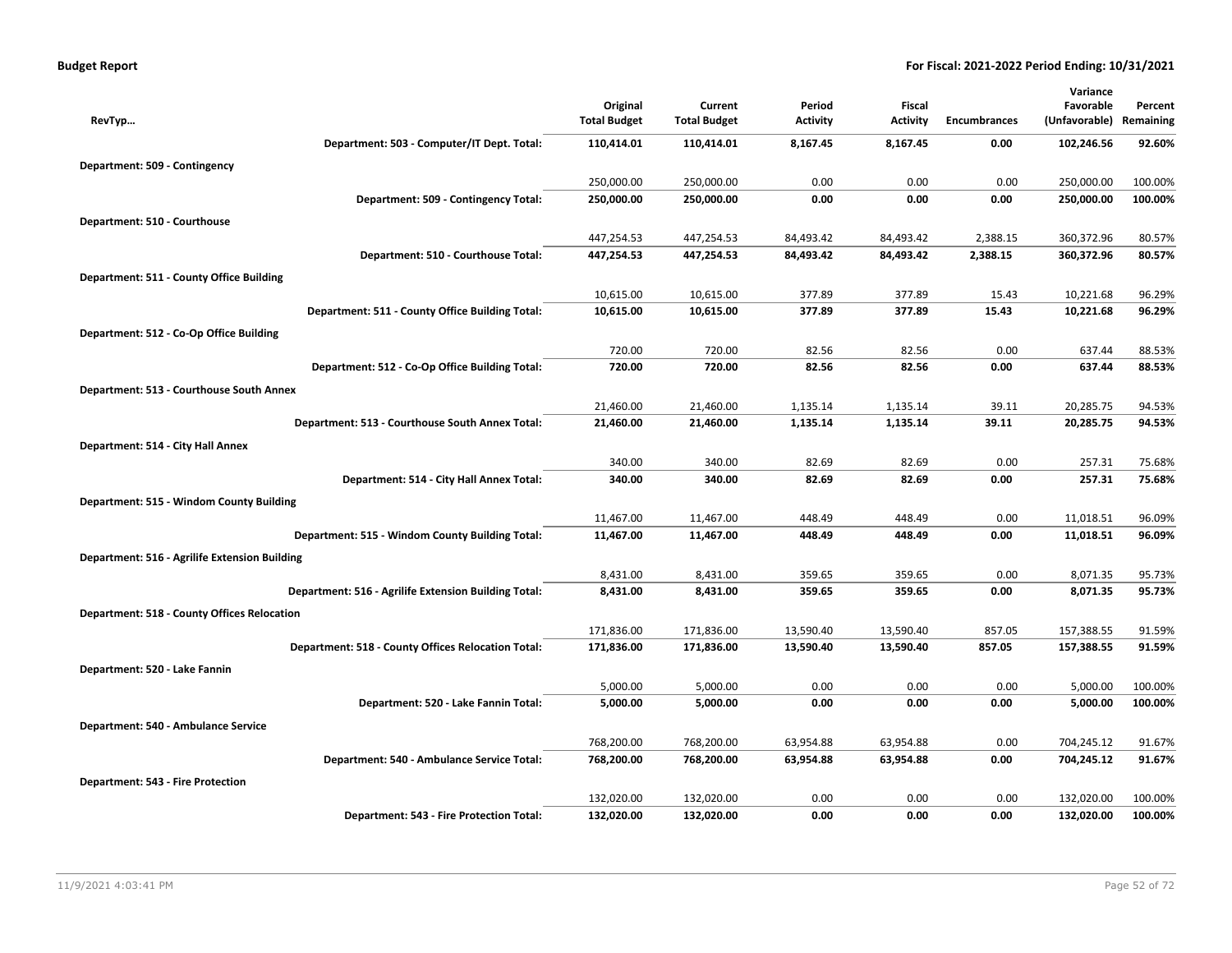| <b>Budget Report</b> |  |  |  |  |
|----------------------|--|--|--|--|
|----------------------|--|--|--|--|

|                                             |                                                    |                     |                     |                 |                 |                     | Variance      |                  |
|---------------------------------------------|----------------------------------------------------|---------------------|---------------------|-----------------|-----------------|---------------------|---------------|------------------|
|                                             |                                                    | Original            | Current             | Period          | Fiscal          |                     | Favorable     | Percent          |
| RevTyp                                      |                                                    | <b>Total Budget</b> | <b>Total Budget</b> | <b>Activity</b> | <b>Activity</b> | <b>Encumbrances</b> | (Unfavorable) | Remaining        |
| Department: 551 - Constable Pct.1           |                                                    |                     |                     |                 |                 |                     |               |                  |
|                                             |                                                    | 56,214.12           | 56,214.12           | 5,533.80        | 5,533.80        | 0.00                | 50,680.32     | 90.16%           |
|                                             | Department: 551 - Constable Pct.1 Total:           | 56,214.12           | 56,214.12           | 5,533.80        | 5,533.80        | 0.00                | 50,680.32     | 90.16%           |
| Department: 552 - Constable Pct.2           |                                                    |                     |                     |                 |                 |                     |               |                  |
|                                             |                                                    | 38,486.72           | 38,486.72           | 3,469.04        | 3,469.04        | 0.00                | 35,017.68     | 90.99%           |
|                                             | Department: 552 - Constable Pct.2 Total:           | 38,486.72           | 38,486.72           | 3,469.04        | 3,469.04        | 0.00                | 35,017.68     | 90.99%           |
| Department: 553 - Constable Pct.3           |                                                    |                     |                     |                 |                 |                     |               |                  |
|                                             |                                                    | 38,700.34           | 38,700.34           | 3,492.04        | 3,492.04        | 0.00                | 35,208.30     | 90.98%           |
|                                             | Department: 553 - Constable Pct.3 Total:           | 38,700.34           | 38,700.34           | 3,492.04        | 3,492.04        | 0.00                | 35,208.30     | 90.98%           |
| Department: 555 - Animal Control Officer    |                                                    |                     |                     |                 |                 |                     |               |                  |
|                                             |                                                    | 3,000.00            | 3,000.00            | 0.00            | 0.00            | 0.00                | 3,000.00      | 100.00%          |
|                                             | Department: 555 - Animal Control Officer Total:    | 3,000.00            | 3,000.00            | 0.00            | 0.00            | 0.00                | 3,000.00      | 100.00%          |
| Department: 559 - Texas VINE Program        |                                                    |                     |                     |                 |                 |                     |               |                  |
|                                             |                                                    | 18,618.00           | 18,618.00           | 0.00            | 0.00            | 0.00                | 18,618.00     | 100.00%          |
|                                             | Department: 559 - Texas VINE Program Total:        | 18,618.00           | 18,618.00           | 0.00            | 0.00            | 0.00                | 18,618.00     | 100.00%          |
| Department: 560 - County Sheriff            |                                                    |                     |                     |                 |                 |                     |               |                  |
|                                             |                                                    | 2,690,891.97        | 2,690,891.97        | 226,827.63      | 226,827.63      | 54,544.74           | 2,409,519.60  | 89.54%           |
|                                             | Department: 560 - County Sheriff Total:            | 2,690,891.97        | 2,690,891.97        | 226,827.63      | 226,827.63      | 54,544.74           | 2,409,519.60  | 89.54%           |
|                                             |                                                    |                     |                     |                 |                 |                     |               |                  |
| Department: 565 - Jail Operations           |                                                    | 2,480,089.00        | 2,480,089.00        | 0.00            | 0.00            | 0.00                | 2,480,089.00  | 100.00%          |
|                                             | Department: 565 - Jail Operations Total:           | 2,480,089.00        | 2,480,089.00        | 0.00            | 0.00            | 0.00                | 2,480,089.00  | 100.00%          |
|                                             |                                                    |                     |                     |                 |                 |                     |               |                  |
| Department: 573 - Bond Supervision          |                                                    |                     |                     |                 |                 |                     |               |                  |
|                                             |                                                    | 80,214.00           | 80,214.00           | 6,002.83        | 6,002.83        | 0.00                | 74,211.17     | 92.52%<br>92.52% |
|                                             | Department: 573 - Bond Supervision Total:          | 80,214.00           | 80,214.00           | 6,002.83        | 6,002.83        | 0.00                | 74,211.17     |                  |
| Department: 575 - Juvenile Probation        |                                                    |                     |                     |                 |                 |                     |               |                  |
|                                             |                                                    | 180,000.00          | 180,000.00          | 24.43           | 24.43           | 0.00                | 179,975.57    | 99.99%           |
|                                             | Department: 575 - Juvenile Probation Total:        | 180,000.00          | 180,000.00          | 24.43           | 24.43           | 0.00                | 179,975.57    | 99.99%           |
| Department: 590 - Environmental Development |                                                    |                     |                     |                 |                 |                     |               |                  |
|                                             |                                                    | 148,641.67          | 148,641.67          | 9,065.77        | 9,065.77        | 709.29              | 138,866.61    | 93.42%           |
|                                             | Department: 590 - Environmental Development Total: | 148,641.67          | 148,641.67          | 9,065.77        | 9,065.77        | 709.29              | 138,866.61    | 93.42%           |
| Department: 591 - Development Services      |                                                    |                     |                     |                 |                 |                     |               |                  |
|                                             |                                                    | 57,548.55           | 57,548.55           | 5,404.96        | 5,404.96        | 0.00                | 52,143.59     | 90.61%           |
|                                             | Department: 591 - Development Services Total:      | 57,548.55           | 57,548.55           | 5,404.96        | 5,404.96        | 0.00                | 52,143.59     | 90.61%           |
| Department: 640 - County Services           |                                                    |                     |                     |                 |                 |                     |               |                  |
|                                             |                                                    | 61,803.00           | 61,803.00           | 5,532.51        | 5,532.51        | 0.00                | 56,270.49     | 91.05%           |
|                                             | Department: 640 - County Services Total:           | 61,803.00           | 61,803.00           | 5,532.51        | 5,532.51        | 0.00                | 56,270.49     | 91.05%           |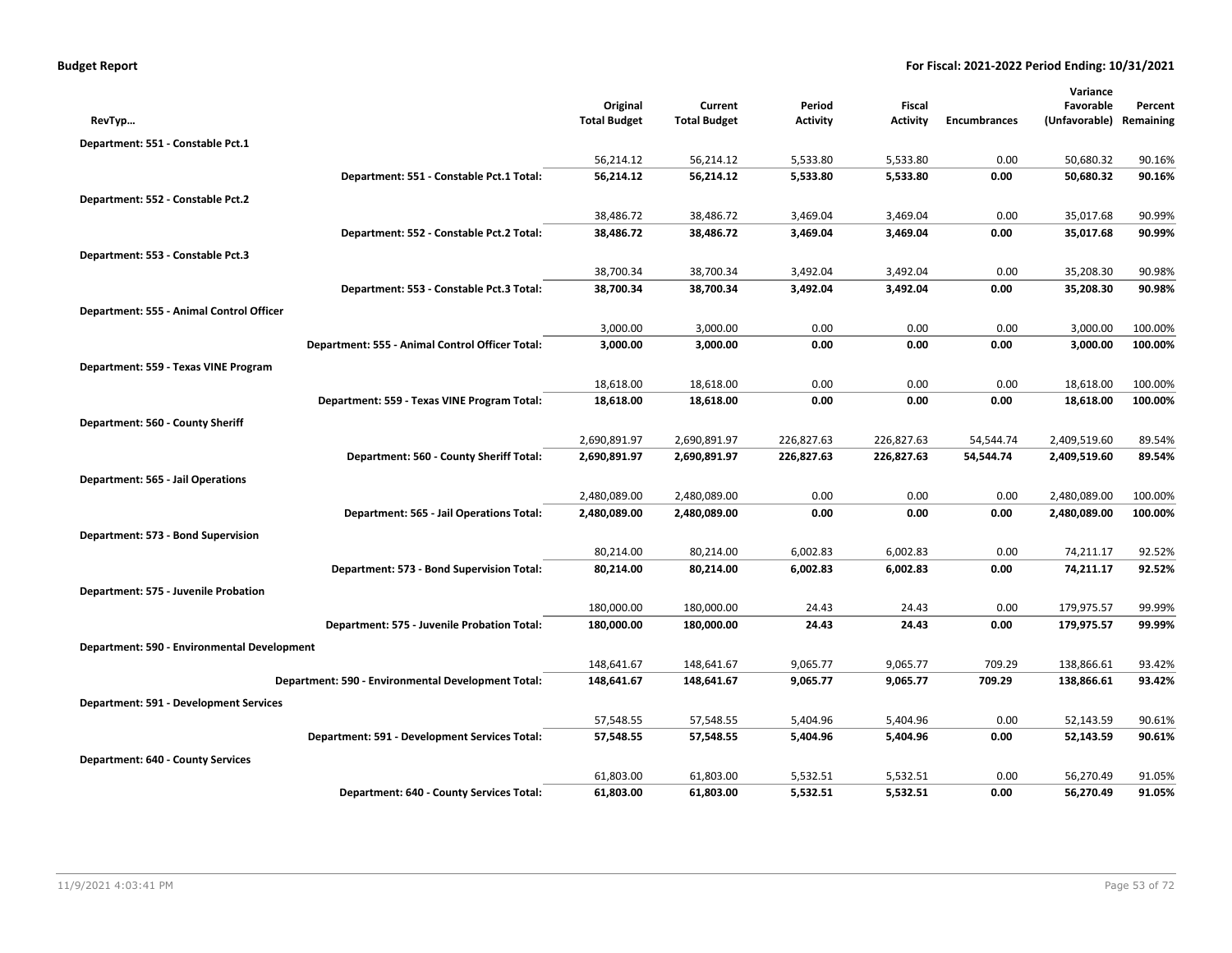| RevTyp                                                    |                                                    | Original<br><b>Total Budget</b> | Current<br><b>Total Budget</b> | Period<br><b>Activity</b> | Fiscal<br><b>Activity</b> | <b>Encumbrances</b> | Variance<br>Favorable<br>(Unfavorable) | Percent<br>Remaining |
|-----------------------------------------------------------|----------------------------------------------------|---------------------------------|--------------------------------|---------------------------|---------------------------|---------------------|----------------------------------------|----------------------|
| Department: 641 - Health Officer                          |                                                    |                                 |                                |                           |                           |                     |                                        |                      |
|                                                           |                                                    | 2,400.00                        | 2,400.00                       | 200.00                    | 200.00                    | 0.00                | 2,200.00                               | 91.67%               |
|                                                           | Department: 641 - Health Officer Total:            | 2,400.00                        | 2,400.00                       | 200.00                    | 200.00                    | 0.00                | 2,200.00                               | 91.67%               |
| Department: 645 - Indigent Health Care                    |                                                    |                                 |                                |                           |                           |                     |                                        |                      |
|                                                           |                                                    | 282,769.12                      | 282,769.12                     | 8,033.67                  | 8,033.67                  | 0.00                | 274,735.45                             | 97.16%               |
|                                                           | Department: 645 - Indigent Health Care Total:      | 282,769.12                      | 282,769.12                     | 8,033.67                  | 8,033.67                  | 0.00                | 274,735.45                             | 97.16%               |
| Department: 665 - County Agents                           |                                                    |                                 |                                |                           |                           |                     |                                        |                      |
|                                                           |                                                    | 120,716.46                      | 120,716.46                     | 11,982.13                 | 11,982.13                 | 0.00                | 108,734.33                             | 90.07%               |
|                                                           | Department: 665 - County Agents Total:             | 120,716.46                      | 120,716.46                     | 11,982.13                 | 11,982.13                 | 0.00                | 108,734.33                             | 90.07%               |
| <b>Department: 696 - Donations and Allocations</b>        |                                                    |                                 |                                |                           |                           |                     |                                        |                      |
|                                                           |                                                    | 3,000.00                        | 3,000.00                       | 0.00                      | 0.00                      | 0.00                | 3,000.00                               | 100.00%              |
| <b>Department: 696 - Donations and Allocations Total:</b> |                                                    | 3,000.00                        | 3,000.00                       | 0.00                      | 0.00                      | 0.00                | 3,000.00                               | 100.00%              |
|                                                           | <b>Expense Total:</b>                              | 14,533,962.37                   | 14,533,962.37                  | 943,458.13                | 943,458.13                | 66,042.05           | 13,524,462.19                          | 93.05%               |
|                                                           | Fund: 100 - General Surplus (Deficit):             | 0.00                            | 0.00                           | $-78,026.17$              | $-78,026.17$              | $-66,042.05$        | $-144,068.22$                          | 0.00%                |
| Fund: 110 - Courthouse Security                           |                                                    |                                 |                                |                           |                           |                     |                                        |                      |
| Revenue                                                   |                                                    |                                 |                                |                           |                           |                     |                                        |                      |
| 300 - CASH                                                |                                                    | 45,930.35                       | 45,930.35                      | 0.00                      | 0.00                      | 0.00                | $-45,930.35$                           | 100.00%              |
| 340 - FEES OF OFFICE                                      |                                                    | 8,200.00                        | 8,200.00                       | 223.13                    | 223.13                    | 0.00                | $-7,976.87$                            | 97.28%               |
|                                                           | <b>Revenue Surplus (Deficit):</b>                  | 54,130.35                       | 54,130.35                      | 223.13                    | 223.13                    | 0.00                | -53,907.22                             | 99.59%               |
| <b>Expense</b>                                            |                                                    |                                 |                                |                           |                           |                     |                                        |                      |
| Department: 541 - Courthouse Security Part-Time           |                                                    |                                 |                                |                           |                           |                     |                                        |                      |
|                                                           |                                                    | 53,830.40                       | 53,830.40                      | 0.00                      | 0.00                      | 0.00                | 53,830.40                              | 100.00%              |
| Department: 541 - Courthouse Security Part-Time Total:    |                                                    | 53,830.40                       | 53,830.40                      | 0.00                      | 0.00                      | 0.00                | 53,830.40                              | 100.00%              |
| Department: 542 - Security Equipment                      |                                                    |                                 |                                |                           |                           |                     |                                        |                      |
|                                                           |                                                    | 299.95                          | 299.95                         | 0.00                      | 0.00                      | 0.00                | 299.95                                 | 100.00%              |
|                                                           | Department: 542 - Security Equipment Total:        | 299.95                          | 299.95                         | 0.00                      | 0.00                      | 0.00                | 299.95                                 | 100.00%              |
|                                                           | <b>Expense Total:</b>                              | 54,130.35                       | 54,130.35                      | 0.00                      | 0.00                      | 0.00                | 54,130.35                              | 100.00%              |
|                                                           | Fund: 110 - Courthouse Security Surplus (Deficit): | 0.00                            | 0.00                           | 223.13                    | 223.13                    | 0.00                | 223.13                                 | 0.00%                |
| Fund: 111 - Justice Court Building Security               |                                                    |                                 |                                |                           |                           |                     |                                        |                      |
| Revenue                                                   |                                                    |                                 |                                |                           |                           |                     |                                        |                      |
| 300 - CASH                                                |                                                    | 1,100.00                        | 1,100.00                       | 0.00                      | 0.00                      | 0.00                | $-1,100.00$                            | 100.00%              |
| 370 - MISCELLANEOUS                                       |                                                    | 1,000.00                        | 1,000.00                       | 0.00                      | 0.00                      | 0.00                | $-1,000.00$                            | 100.00%              |
|                                                           | <b>Revenue Surplus (Deficit):</b>                  | 2,100.00                        | 2,100.00                       | 0.00                      | 0.00                      | 0.00                | $-2,100.00$                            | 100.00%              |
| <b>Expense</b>                                            |                                                    |                                 |                                |                           |                           |                     |                                        |                      |
| Department: 454 - Justice Ct Bldg Expense                 |                                                    |                                 |                                |                           |                           |                     |                                        |                      |
|                                                           |                                                    | 2,100.00                        | 2,100.00                       | 0.00                      | 0.00                      | 0.00                | 2,100.00                               | 100.00%              |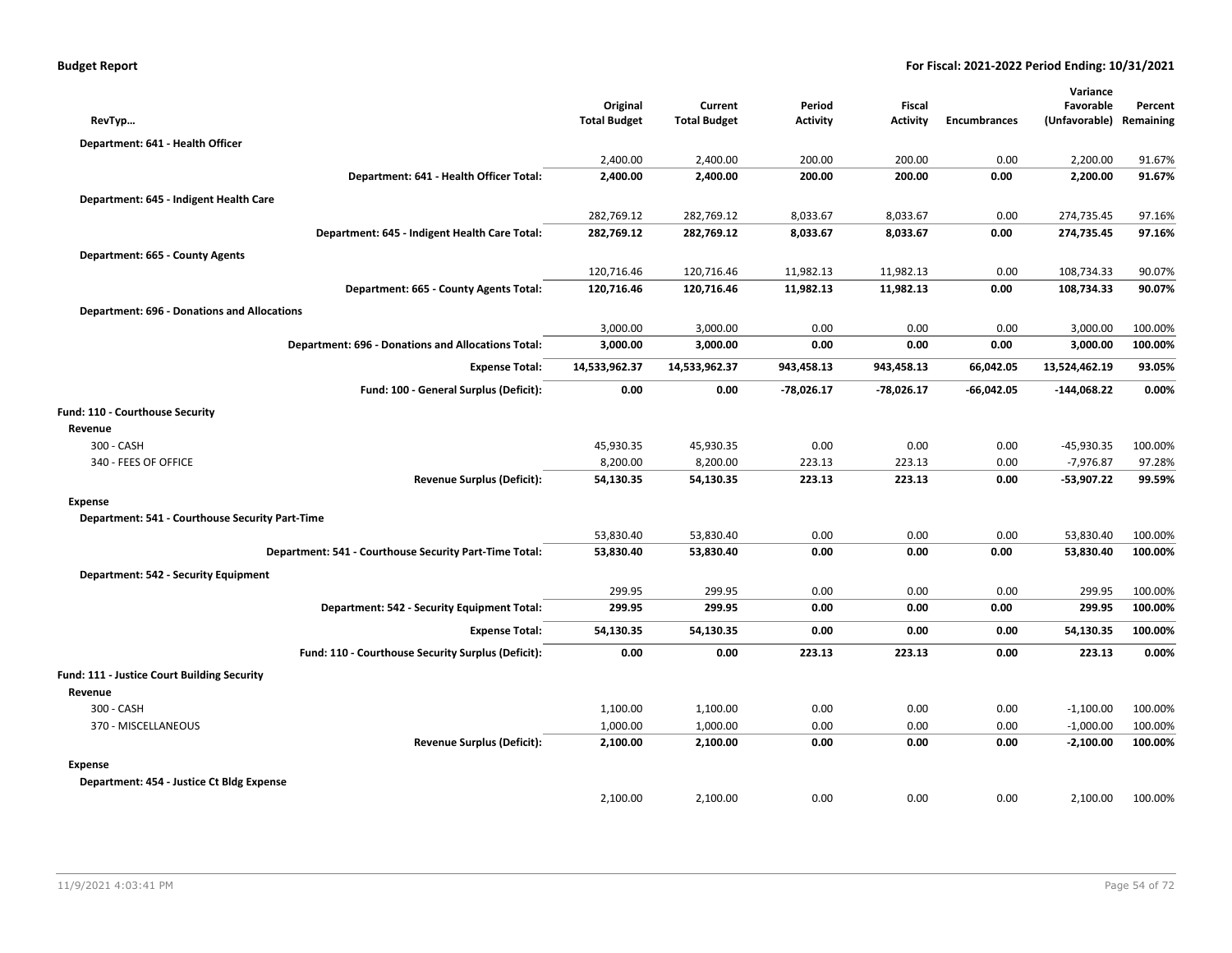| RevTyp                                       |                                                                | Original<br><b>Total Budget</b> | Current<br><b>Total Budget</b> | Period<br><b>Activity</b> | Fiscal<br><b>Activity</b> | <b>Encumbrances</b> | Variance<br>Favorable<br>(Unfavorable) | Percent<br>Remaining |
|----------------------------------------------|----------------------------------------------------------------|---------------------------------|--------------------------------|---------------------------|---------------------------|---------------------|----------------------------------------|----------------------|
|                                              | Department: 454 - Justice Ct Bldg Expense Total:               | 2,100.00                        | 2,100.00                       | 0.00                      | 0.00                      | 0.00                | 2,100.00                               | 100.00%              |
|                                              | <b>Expense Total:</b>                                          | 2,100.00                        | 2,100.00                       | 0.00                      | 0.00                      | 0.00                | 2,100.00                               | 100.00%              |
|                                              | Fund: 111 - Justice Court Building Security Surplus (Deficit): | 0.00                            | 0.00                           | 0.00                      | 0.00                      | 0.00                | 0.00                                   | 0.00%                |
| Fund: 121 - County Clerk Records Management  |                                                                |                                 |                                |                           |                           |                     |                                        |                      |
| Revenue                                      |                                                                |                                 |                                |                           |                           |                     |                                        |                      |
| 300 - CASH                                   |                                                                | 36,978.22                       | 36,978.22                      | 0.00                      | 0.00                      | 0.00                | $-36,978.22$                           | 100.00%              |
| 370 - MISCELLANEOUS                          |                                                                | 66,000.00                       | 66,000.00                      | 2,131.00                  | 2,131.00                  | 0.00                | $-63,869.00$                           | 96.77%               |
|                                              | <b>Revenue Surplus (Deficit):</b>                              | 102,978.22                      | 102,978.22                     | 2,131.00                  | 2,131.00                  | 0.00                | -100,847.22                            | 97.93%               |
| Expense                                      |                                                                |                                 |                                |                           |                           |                     |                                        |                      |
| Department: 402 - Co.Clerk Records Mgt. Exp. |                                                                |                                 |                                |                           |                           |                     |                                        |                      |
|                                              |                                                                | 102,978.22                      | 102,978.22                     | 4,764.95                  | 4,764.95                  | 0.00                | 98,213.27                              | 95.37%               |
|                                              | Department: 402 - Co.Clerk Records Mgt. Exp. Total:            | 102,978.22                      | 102,978.22                     | 4,764.95                  | 4,764.95                  | 0.00                | 98,213.27                              | 95.37%               |
|                                              | <b>Expense Total:</b>                                          | 102,978.22                      | 102,978.22                     | 4,764.95                  | 4,764.95                  | 0.00                | 98,213.27                              | 95.37%               |
|                                              | Fund: 121 - County Clerk Records Management Surplus (Deficit): | 0.00                            | 0.00                           | $-2,633.95$               | $-2,633.95$               | 0.00                | $-2,633.95$                            | 0.00%                |
| Fund: 122 - Chapter 19 Funds                 |                                                                |                                 |                                |                           |                           |                     |                                        |                      |
| Revenue                                      |                                                                |                                 |                                |                           |                           |                     |                                        |                      |
| 330 - GRANTS                                 |                                                                | 700.00                          | 700.00                         | 0.00                      | 0.00                      | 0.00                | $-700.00$                              | 100.00%              |
|                                              | <b>Revenue Surplus (Deficit):</b>                              | 700.00                          | 700.00                         | 0.00                      | 0.00                      | 0.00                | $-700.00$                              | 100.00%              |
| Expense                                      |                                                                |                                 |                                |                           |                           |                     |                                        |                      |
| Department: 403 - County Clerk               |                                                                |                                 |                                |                           |                           |                     |                                        |                      |
|                                              |                                                                | 700.00                          | 700.00                         | 0.00                      | 0.00                      | 750.00              | $-50.00$                               | $-7.14%$             |
|                                              | Department: 403 - County Clerk Total:                          | 700.00                          | 700.00                         | 0.00                      | 0.00                      | 750.00              | $-50.00$                               | $-7.14%$             |
|                                              | <b>Expense Total:</b>                                          | 700.00                          | 700.00                         | 0.00                      | 0.00                      | 750.00              | $-50.00$                               | $-7.14%$             |
|                                              | Fund: 122 - Chapter 19 Funds Surplus (Deficit):                | 0.00                            | 0.00                           | 0.00                      | 0.00                      | -750.00             | $-750.00$                              | 0.00%                |
| Fund: 123 - Election Equipment Fund          |                                                                |                                 |                                |                           |                           |                     |                                        |                      |
| Revenue                                      |                                                                |                                 |                                |                           |                           |                     |                                        |                      |
| 340 - FEES OF OFFICE                         |                                                                | 4,000.00                        | 4,000.00                       | 0.00                      | 0.00                      | 0.00                | $-4,000.00$                            | 100.00%              |
| 370 - MISCELLANEOUS                          |                                                                | 96,088.00                       | 96,088.00                      | 0.00                      | 0.00                      | 0.00                | $-96,088.00$                           | 100.00%              |
|                                              | <b>Revenue Surplus (Deficit):</b>                              | 100,088.00                      | 100,088.00                     | 0.00                      | 0.00                      | 0.00                | $-100,088.00$                          | 100.00%              |
| Expense                                      |                                                                |                                 |                                |                           |                           |                     |                                        |                      |
| Department: 403 - County Clerk               |                                                                |                                 |                                |                           |                           |                     |                                        |                      |
|                                              |                                                                | 100,088.00                      | 100,088.00                     | 0.00                      | 0.00                      | 0.00                | 100,088.00                             | 100.00%              |
|                                              | Department: 403 - County Clerk Total:                          | 100,088.00                      | 100,088.00                     | 0.00                      | 0.00                      | 0.00                | 100,088.00                             | 100.00%              |
|                                              | <b>Expense Total:</b>                                          | 100,088.00                      | 100,088.00                     | 0.00                      | 0.00                      | 0.00                | 100,088.00                             | 100.00%              |
|                                              | Fund: 123 - Election Equipment Fund Surplus (Deficit):         | 0.00                            | 0.00                           | 0.00                      | 0.00                      | 0.00                | 0.00                                   | 0.00%                |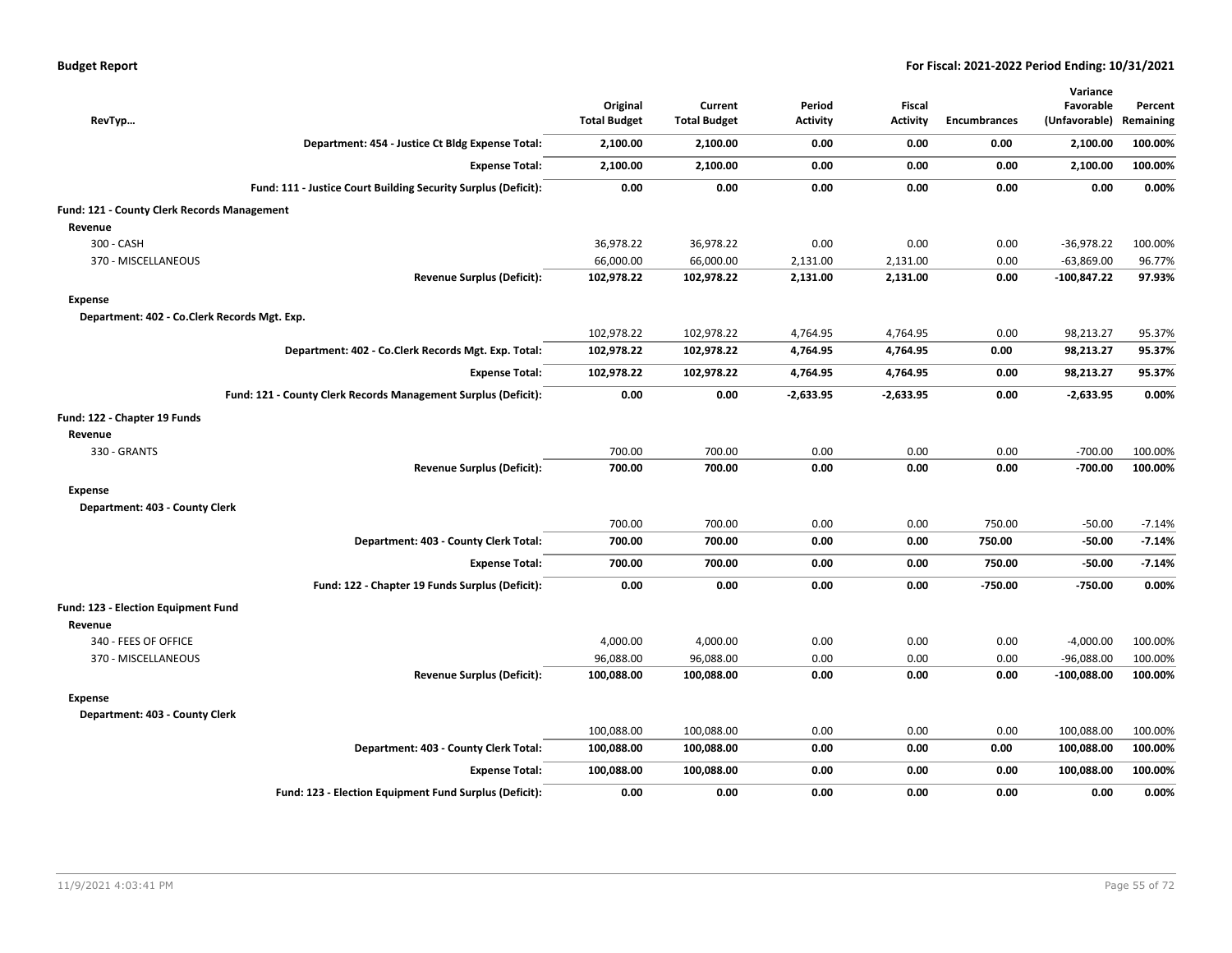|  |  |  | <b>Budget Report</b> |
|--|--|--|----------------------|
|--|--|--|----------------------|

|                                                     |                                                                        |                     |                     |                 |                 |                     | Variance      |           |
|-----------------------------------------------------|------------------------------------------------------------------------|---------------------|---------------------|-----------------|-----------------|---------------------|---------------|-----------|
|                                                     |                                                                        | Original            | Current             | Period          | Fiscal          |                     | Favorable     | Percent   |
| RevTyp                                              |                                                                        | <b>Total Budget</b> | <b>Total Budget</b> | <b>Activity</b> | <b>Activity</b> | <b>Encumbrances</b> | (Unfavorable) | Remaining |
| Fund: 125 - County Clerk Co.& Dist.CourtTechnology  |                                                                        |                     |                     |                 |                 |                     |               |           |
| Revenue                                             |                                                                        |                     |                     |                 |                 |                     |               |           |
| 370 - MISCELLANEOUS                                 |                                                                        | 300.00              | 300.00              | 0.00            | 0.00            | 0.00                | $-300.00$     | 100.00%   |
|                                                     | <b>Revenue Surplus (Deficit):</b>                                      | 300.00              | 300.00              | 0.00            | 0.00            | 0.00                | $-300.00$     | 100.00%   |
| <b>Expense</b>                                      |                                                                        |                     |                     |                 |                 |                     |               |           |
| Department: 440 - Technology Equipment              |                                                                        |                     |                     |                 |                 |                     |               |           |
|                                                     |                                                                        | 300.00              | 300.00              | 0.00            | 0.00            | 0.00                | 300.00        | 100.00%   |
|                                                     | Department: 440 - Technology Equipment Total:                          | 300.00              | 300.00              | 0.00            | 0.00            | 0.00                | 300.00        | 100.00%   |
|                                                     | <b>Expense Total:</b>                                                  | 300.00              | 300.00              | 0.00            | 0.00            | 0.00                | 300.00        | 100.00%   |
|                                                     | Fund: 125 - County Clerk Co.& Dist.CourtTechnology Surplus (Deficit):  | 0.00                | 0.00                | 0.00            | 0.00            | 0.00                | 0.00          | 0.00%     |
| Fund: 126 - County Clerk Court Records Preservation |                                                                        |                     |                     |                 |                 |                     |               |           |
| Revenue                                             |                                                                        |                     |                     |                 |                 |                     |               |           |
| 370 - MISCELLANEOUS                                 |                                                                        | 300.00              | 300.00              | 0.00            | 0.00            | 0.00                | $-300.00$     | 100.00%   |
|                                                     | <b>Revenue Surplus (Deficit):</b>                                      | 300.00              | 300.00              | 0.00            | 0.00            | 0.00                | $-300.00$     | 100.00%   |
| <b>Expense</b>                                      |                                                                        |                     |                     |                 |                 |                     |               |           |
| Department: 544 - County Clerk Records Pres. Equip. |                                                                        |                     |                     |                 |                 |                     |               |           |
|                                                     |                                                                        | 300.00              | 300.00              | 0.00            | 0.00            | 0.00                | 300.00        | 100.00%   |
|                                                     | Department: 544 - County Clerk Records Pres. Equip. Total:             | 300.00              | 300.00              | 0.00            | 0.00            | 0.00                | 300.00        | 100.00%   |
|                                                     | <b>Expense Total:</b>                                                  | 300.00              | 300.00              | 0.00            | 0.00            | 0.00                | 300.00        | 100.00%   |
|                                                     | Fund: 126 - County Clerk Court Records Preservation Surplus (Deficit): | 0.00                | 0.00                | 0.00            | 0.00            | 0.00                | 0.00          | 0.00%     |
| Fund: 127 - County Clerk Records Archive            |                                                                        |                     |                     |                 |                 |                     |               |           |
| Revenue                                             |                                                                        |                     |                     |                 |                 |                     |               |           |
| 300 - CASH                                          |                                                                        | 70,000.00           | 70,000.00           | 0.00            | 0.00            | 0.00                | $-70,000.00$  | 100.00%   |
| 370 - MISCELLANEOUS                                 |                                                                        | 70,000.00           | 70,000.00           | 0.00            | 0.00            | 0.00                | $-70,000.00$  | 100.00%   |
|                                                     | <b>Revenue Surplus (Deficit):</b>                                      | 140,000.00          | 140,000.00          | 0.00            | 0.00            | 0.00                | $-140,000.00$ | 100.00%   |
| <b>Expense</b>                                      |                                                                        |                     |                     |                 |                 |                     |               |           |
| Department: 403 - County Clerk                      |                                                                        |                     |                     |                 |                 |                     |               |           |
|                                                     |                                                                        | 140,000.00          | 140,000.00          | 0.00            | 0.00            | 0.00                | 140,000.00    | 100.00%   |
|                                                     | Department: 403 - County Clerk Total:                                  | 140,000.00          | 140,000.00          | 0.00            | 0.00            | 0.00                | 140,000.00    | 100.00%   |
|                                                     | <b>Expense Total:</b>                                                  | 140,000.00          | 140,000.00          | 0.00            | 0.00            | 0.00                | 140,000.00    | 100.00%   |
|                                                     | Fund: 127 - County Clerk Records Archive Surplus (Deficit):            | 0.00                | 0.00                | 0.00            | 0.00            | 0.00                | 0.00          | 0.00%     |
| Fund: 130 - Bail Bond Trust Fund                    |                                                                        |                     |                     |                 |                 |                     |               |           |
| Revenue                                             |                                                                        |                     |                     |                 |                 |                     |               |           |
| 345 - BONDS                                         |                                                                        | 7,000.00            | 7,000.00            | 375.00          | 375.00          | 0.00                | $-6,625.00$   | 94.64%    |
|                                                     | <b>Revenue Surplus (Deficit):</b>                                      | 7,000.00            | 7.000.00            | 375.00          | 375.00          | 0.00                | $-6,625.00$   | 94.64%    |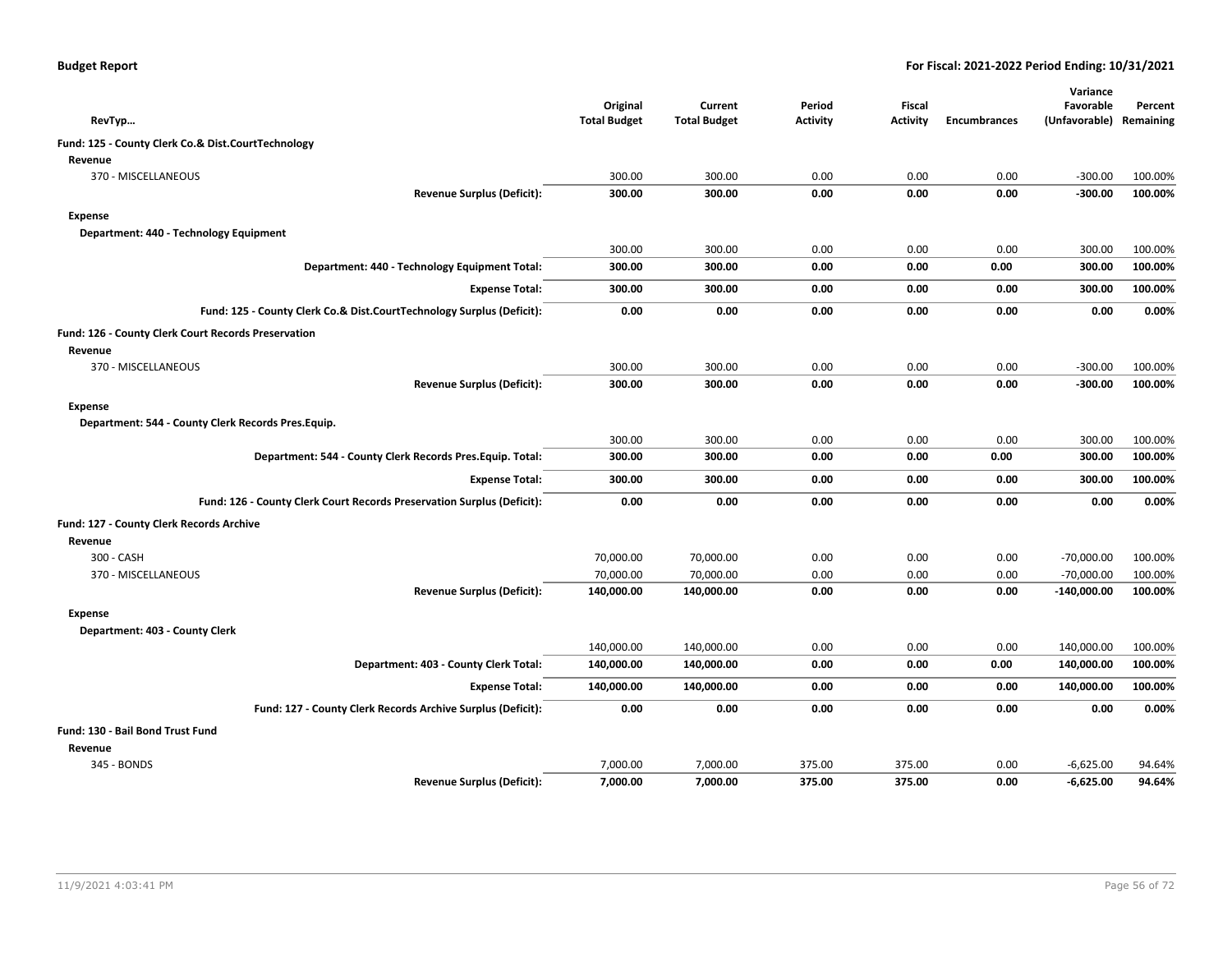| RevTyp                                                           | Original<br><b>Total Budget</b> | Current<br><b>Total Budget</b> | Period<br><b>Activity</b> | <b>Fiscal</b><br><b>Activity</b> | <b>Encumbrances</b> | Variance<br>Favorable<br>(Unfavorable) Remaining | Percent |
|------------------------------------------------------------------|---------------------------------|--------------------------------|---------------------------|----------------------------------|---------------------|--------------------------------------------------|---------|
| <b>Expense</b>                                                   |                                 |                                |                           |                                  |                     |                                                  |         |
| Department: 498 - Bail Bond Fee Expense                          |                                 |                                |                           |                                  |                     |                                                  |         |
|                                                                  | 7,000.00                        | 7,000.00                       | 0.00                      | 0.00                             | 0.00                | 7,000.00                                         | 100.00% |
| Department: 498 - Bail Bond Fee Expense Total:                   | 7,000.00                        | 7,000.00                       | 0.00                      | 0.00                             | 0.00                | 7,000.00                                         | 100.00% |
| <b>Expense Total:</b>                                            | 7,000.00                        | 7,000.00                       | 0.00                      | 0.00                             | 0.00                | 7,000.00                                         | 100.00% |
| Fund: 130 - Bail Bond Trust Fund Surplus (Deficit):              | 0.00                            | 0.00                           | 375.00                    | 375.00                           | 0.00                | 375.00                                           | 0.00%   |
| Fund: 160 - County Judge Excess Supplement                       |                                 |                                |                           |                                  |                     |                                                  |         |
| Revenue                                                          |                                 |                                |                           |                                  |                     |                                                  |         |
| 300 - CASH                                                       | 4,750.00                        | 4,750.00                       | 0.00                      | 0.00                             | 0.00                | $-4,750.00$                                      | 100.00% |
| <b>Revenue Surplus (Deficit):</b>                                | 4,750.00                        | 4,750.00                       | 0.00                      | 0.00                             | 0.00                | $-4,750.00$                                      | 100.00% |
| <b>Expense</b>                                                   |                                 |                                |                           |                                  |                     |                                                  |         |
| Department: 452 - Excess Supplement County Judge                 |                                 |                                |                           |                                  |                     |                                                  |         |
|                                                                  | 4,750.00                        | 4,750.00                       | 97.72                     | 97.72                            | 0.00                | 4,652.28                                         | 97.94%  |
| Department: 452 - Excess Supplement County Judge Total:          | 4,750.00                        | 4,750.00                       | 97.72                     | 97.72                            | 0.00                | 4,652.28                                         | 97.94%  |
| <b>Expense Total:</b>                                            | 4,750.00                        | 4,750.00                       | 97.72                     | 97.72                            | 0.00                | 4,652.28                                         | 97.94%  |
| Fund: 160 - County Judge Excess Supplement Surplus (Deficit):    | 0.00                            | 0.00                           | $-97.72$                  | $-97.72$                         | 0.00                | $-97.72$                                         | 0.00%   |
| Fund: 161 - Probate Judges Education                             |                                 |                                |                           |                                  |                     |                                                  |         |
| Revenue                                                          |                                 |                                |                           |                                  |                     |                                                  |         |
| 340 - FEES OF OFFICE                                             | 150.00                          | 150.00                         | 0.00                      | 0.00                             | 0.00                | $-150.00$                                        | 100.00% |
| <b>Revenue Surplus (Deficit):</b>                                | 150.00                          | 150.00                         | 0.00                      | 0.00                             | 0.00                | $-150.00$                                        | 100.00% |
| <b>Expense</b>                                                   |                                 |                                |                           |                                  |                     |                                                  |         |
| Department: 412 - Probate Judges Expense                         |                                 |                                |                           |                                  |                     |                                                  |         |
|                                                                  | 150.00                          | 150.00                         | 0.00                      | 0.00                             | 0.00                | 150.00                                           | 100.00% |
| Department: 412 - Probate Judges Expense Total:                  | 150.00                          | 150.00                         | 0.00                      | 0.00                             | 0.00                | 150.00                                           | 100.00% |
| <b>Expense Total:</b>                                            | 150.00                          | 150.00                         | 0.00                      | 0.00                             | 0.00                | 150.00                                           | 100.00% |
| Fund: 161 - Probate Judges Education Surplus (Deficit):          | 0.00                            | 0.00                           | 0.00                      | 0.00                             | 0.00                | 0.00                                             | 0.00%   |
| Fund: 190 - District Clerk Records Management                    |                                 |                                |                           |                                  |                     |                                                  |         |
| Revenue                                                          |                                 |                                |                           |                                  |                     |                                                  |         |
| 370 - MISCELLANEOUS                                              | 0.00                            | 0.00                           | 246.88                    | 246.88                           | 0.00                | 246.88                                           | 0.00%   |
| <b>Revenue Surplus (Deficit):</b>                                | 0.00                            | 0.00                           | 246.88                    | 246.88                           | 0.00                | 246.88                                           | 0.00%   |
| <b>Expense</b>                                                   |                                 |                                |                           |                                  |                     |                                                  |         |
| Department: 450 - District Clerk                                 |                                 |                                |                           |                                  |                     |                                                  |         |
|                                                                  | 0.00                            | 0.00                           | 103.41                    | 103.41                           | $-55.17$            | $-48.24$                                         | 0.00%   |
| Department: 450 - District Clerk Total:                          | 0.00                            | 0.00                           | 103.41                    | 103.41                           | $-55.17$            | -48.24                                           | 0.00%   |
| <b>Expense Total:</b>                                            | 0.00                            | 0.00                           | 103.41                    | 103.41                           | $-55.17$            | -48.24                                           | 0.00%   |
| Fund: 190 - District Clerk Records Management Surplus (Deficit): | 0.00                            | 0.00                           | 143.47                    | 143.47                           | 55.17               | 198.64                                           | 0.00%   |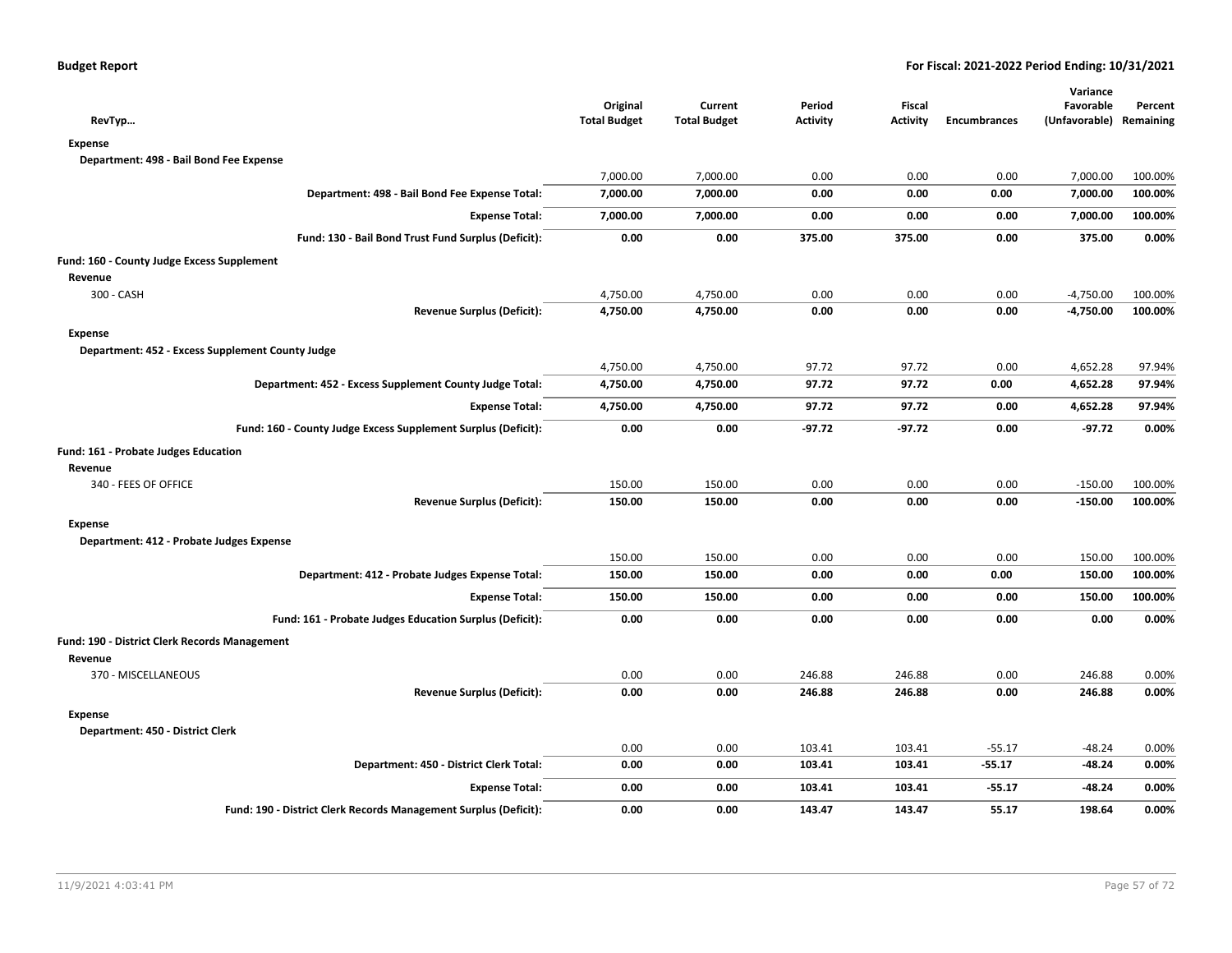| <b>Budget Report</b> |  |
|----------------------|--|
|----------------------|--|

|                                                                          |                                 |                                |                           |                           |                     | Variance                   |                      |
|--------------------------------------------------------------------------|---------------------------------|--------------------------------|---------------------------|---------------------------|---------------------|----------------------------|----------------------|
| RevTyp                                                                   | Original<br><b>Total Budget</b> | Current<br><b>Total Budget</b> | Period<br><b>Activity</b> | <b>Fiscal</b><br>Activity | <b>Encumbrances</b> | Favorable<br>(Unfavorable) | Percent<br>Remaining |
| Fund: 191 - District Court Records Archive                               |                                 |                                |                           |                           |                     |                            |                      |
| Revenue                                                                  |                                 |                                |                           |                           |                     |                            |                      |
| 300 - CASH                                                               | 34,423.31                       | 34,423.31                      | 0.00                      | 0.00                      | 0.00                | $-34,423.31$               | 100.00%              |
| 370 - MISCELLANEOUS                                                      | 330.18                          | 330.18                         | 390.78                    | 390.78                    | 0.00                | 60.60                      | $-18.35%$            |
| <b>Revenue Surplus (Deficit):</b>                                        | 34,753.49                       | 34,753.49                      | 390.78                    | 390.78                    | 0.00                | $-34,362.71$               | 98.88%               |
| <b>Expense</b>                                                           |                                 |                                |                           |                           |                     |                            |                      |
| Department: 450 - District Clerk                                         |                                 |                                |                           |                           |                     |                            |                      |
|                                                                          | 34,753.49                       | 34,753.49                      | 1,276.95                  | 1,276.95                  | 0.00                | 33,476.54                  | 96.33%               |
| Department: 450 - District Clerk Total:                                  | 34,753.49                       | 34,753.49                      | 1,276.95                  | 1,276.95                  | 0.00                | 33,476.54                  | 96.33%               |
| <b>Expense Total:</b>                                                    | 34,753.49                       | 34,753.49                      | 1,276.95                  | 1,276.95                  | 0.00                | 33,476.54                  | 96.33%               |
| Fund: 191 - District Court Records Archive Surplus (Deficit):            | 0.00                            | 0.00                           | $-886.17$                 | $-886.17$                 | 0.00                | $-886.17$                  | 0.00%                |
| Fund: 192 - District Clerk Co.& Dist.Court Technology                    |                                 |                                |                           |                           |                     |                            |                      |
| Revenue                                                                  |                                 |                                |                           |                           |                     |                            |                      |
| 300 - CASH                                                               | 3,000.00                        | 3,000.00                       | 0.00                      | 0.00                      | 0.00                | $-3,000.00$                | 100.00%              |
| 370 - MISCELLANEOUS                                                      | 500.00                          | 500.00                         | 38.97                     | 38.97                     | 0.00                | $-461.03$                  | 92.21%               |
| <b>Revenue Surplus (Deficit):</b>                                        | 3,500.00                        | 3,500.00                       | 38.97                     | 38.97                     | 0.00                | -3,461.03                  | 98.89%               |
| <b>Expense</b>                                                           |                                 |                                |                           |                           |                     |                            |                      |
| Department: 440 - Technology Equipment                                   |                                 |                                |                           |                           |                     |                            |                      |
|                                                                          | 3,500.00                        | 3,500.00                       | 0.00                      | 0.00                      | 0.00                | 3,500.00                   | 100.00%              |
| Department: 440 - Technology Equipment Total:                            | 3,500.00                        | 3,500.00                       | 0.00                      | 0.00                      | 0.00                | 3,500.00                   | 100.00%              |
| <b>Expense Total:</b>                                                    | 3,500.00                        | 3,500.00                       | 0.00                      | 0.00                      | 0.00                | 3,500.00                   | 100.00%              |
| Fund: 192 - District Clerk Co.& Dist.Court Technology Surplus (Deficit): | 0.00                            | 0.00                           | 38.97                     | 38.97                     | 0.00                | 38.97                      | 0.00%                |
| Fund: 193 - District Clerk Court Records Preservation                    |                                 |                                |                           |                           |                     |                            |                      |
| Revenue                                                                  |                                 |                                |                           |                           |                     |                            |                      |
| 300 - CASH                                                               | 35,000.00                       | 35,000.00                      | 0.00                      | 0.00                      | 0.00                | $-35,000.00$               | 100.00%              |
| 370 - MISCELLANEOUS                                                      | 300.00                          | 300.00                         | 320.39                    | 320.39                    | 0.00                | 20.39                      | $-6.80%$             |
| <b>Revenue Surplus (Deficit):</b>                                        | 35,300.00                       | 35,300.00                      | 320.39                    | 320.39                    | 0.00                | $-34,979.61$               | 99.09%               |
| Expense                                                                  |                                 |                                |                           |                           |                     |                            |                      |
| Department: 545 - District Clerk Records Pres.Equip.                     |                                 |                                |                           |                           |                     |                            |                      |
|                                                                          | 35,300.00                       | 35,300.00                      | 0.00                      | 0.00                      | 0.00                | 35,300.00                  | 100.00%              |
| Department: 545 - District Clerk Records Pres. Equip. Total:             | 35,300.00                       | 35,300.00                      | 0.00                      | 0.00                      | 0.00                | 35,300.00                  | 100.00%              |
| <b>Expense Total:</b>                                                    | 35,300.00                       | 35,300.00                      | 0.00                      | 0.00                      | 0.00                | 35,300.00                  | 100.00%              |
| Fund: 193 - District Clerk Court Records Preservation Surplus (Deficit): | 0.00                            | 0.00                           | 320.39                    | 320.39                    | 0.00                | 320.39                     | 0.00%                |
| <b>Fund: 200 - County Offices Records Mangement</b>                      |                                 |                                |                           |                           |                     |                            |                      |
| Revenue                                                                  |                                 |                                |                           |                           |                     |                            |                      |
| 300 - CASH                                                               | 12,503.84                       | 12,503.84                      | 0.00                      | 0.00                      | 0.00                | $-12,503.84$               | 100.00%              |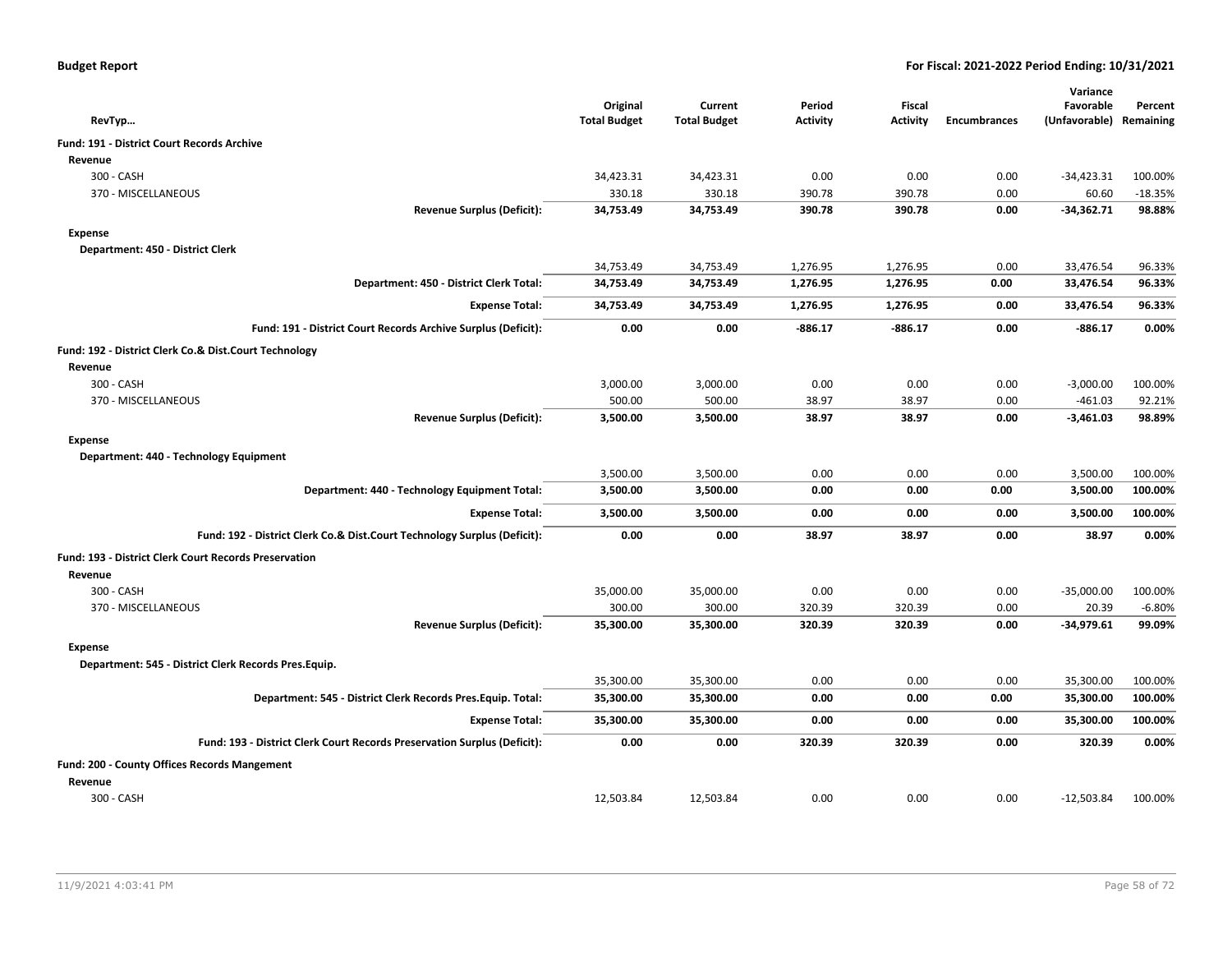| RevTyp                                                          | Original<br><b>Total Budget</b> | Current<br><b>Total Budget</b> | Period<br>Activity | Fiscal<br><b>Activity</b> | <b>Encumbrances</b> | Variance<br>Favorable<br>(Unfavorable) Remaining | Percent |
|-----------------------------------------------------------------|---------------------------------|--------------------------------|--------------------|---------------------------|---------------------|--------------------------------------------------|---------|
| 370 - MISCELLANEOUS                                             | 10,000.00                       | 10,000.00                      | 341.72             | 341.72                    | 0.00                | $-9,658.28$                                      | 96.58%  |
| <b>Revenue Surplus (Deficit):</b>                               | 22,503.84                       | 22,503.84                      | 341.72             | 341.72                    | 0.00                | $-22,162.12$                                     | 98.48%  |
| <b>Expense</b>                                                  |                                 |                                |                    |                           |                     |                                                  |         |
| Department: 449 - Co. Office Records Mgt.                       |                                 |                                |                    |                           |                     |                                                  |         |
|                                                                 | 22,503.84                       | 22,503.84                      | 165.00             | 165.00                    | 0.00                | 22,338.84                                        | 99.27%  |
| Department: 449 - Co. Office Records Mgt. Total:                | 22,503.84                       | 22,503.84                      | 165.00             | 165.00                    | 0.00                | 22,338.84                                        | 99.27%  |
| <b>Expense Total:</b>                                           | 22,503.84                       | 22,503.84                      | 165.00             | 165.00                    | 0.00                | 22,338.84                                        | 99.27%  |
| Fund: 200 - County Offices Records Mangement Surplus (Deficit): | 0.00                            | 0.00                           | 176.72             | 176.72                    | 0.00                | 176.72                                           | 0.00%   |
| Fund: 210 - Road & Bridge #1                                    |                                 |                                |                    |                           |                     |                                                  |         |
| Revenue                                                         |                                 |                                |                    |                           |                     |                                                  |         |
| 300 - CASH                                                      | 9,501.50                        | 9,501.50                       | 0.00               | 0.00                      | 0.00                | $-9,501.50$                                      | 100.00% |
| 310 - PROPERTY TAXES                                            | 588,561.92                      | 588,561.92                     | 3,351.41           | 3,351.41                  | 0.00                | $-585,210.51$                                    | 99.43%  |
| 318 - OTHER TAXES                                               | 66,600.00                       | 66,600.00                      | 6,493.18           | 6,493.18                  | 0.00                | $-60, 106.82$                                    | 90.25%  |
| 321 - FEES OF TAX COLLECTOR                                     | 136,000.00                      | 136,000.00                     | 5,013.49           | 5,013.49                  | 0.00                | $-130,986.51$                                    | 96.31%  |
| 350 - FINES                                                     | 23,900.00                       | 23,900.00                      | 1,003.34           | 1,003.34                  | 0.00                | $-22,896.66$                                     | 95.80%  |
| 360 - INTEREST EARNINGS                                         | 10.00                           | 10.00                          | 0.00               | 0.00                      | 0.00                | $-10.00$                                         | 100.00% |
| 364 - SALE OF ASSETS LAND/BUILDING                              | 1,000.00                        | 1,000.00                       | 0.00               | 0.00                      | 0.00                | $-1,000.00$                                      | 100.00% |
| 370 - MISCELLANEOUS                                             | 38,300.00                       | 38,300.00                      | 8,442.07           | 8,442.07                  | 0.00                | $-29,857.93$                                     | 77.96%  |
| <b>Revenue Surplus (Deficit):</b>                               | 863,873.42                      | 863,873.42                     | 24,303.49          | 24,303.49                 | 0.00                | $-839,569.93$                                    | 97.19%  |
| <b>Expense</b>                                                  |                                 |                                |                    |                           |                     |                                                  |         |
| Department: 621 - Road & Bridge 1                               |                                 |                                |                    |                           |                     |                                                  |         |
|                                                                 | 863,873.42                      | 863,873.42                     | 42,639.40          | 42,639.40                 | 764.00              | 820,470.02                                       | 94.98%  |
| Department: 621 - Road & Bridge 1 Total:                        | 863,873.42                      | 863,873.42                     | 42,639.40          | 42,639.40                 | 764.00              | 820,470.02                                       | 94.98%  |
| <b>Expense Total:</b>                                           | 863,873.42                      | 863,873.42                     | 42,639.40          | 42,639.40                 | 764.00              | 820,470.02                                       | 94.98%  |
| Fund: 210 - Road & Bridge #1 Surplus (Deficit):                 | 0.00                            | 0.00                           | $-18,335.91$       | $-18,335.91$              | $-764.00$           | $-19,099.91$                                     | 0.00%   |
| Fund: 220 - Road & Bridge #2                                    |                                 |                                |                    |                           |                     |                                                  |         |
| Revenue                                                         |                                 |                                |                    |                           |                     |                                                  |         |
| 310 - PROPERTY TAXES                                            | 686,123.64                      | 686,123.64                     | 3,904.61           | 3,904.61                  | 0.00                | $-682,219.03$                                    | 99.43%  |
| 318 - OTHER TAXES                                               | 86,839.17                       | 86,839.17                      | 7,561.87           | 7,561.87                  | 0.00                | $-79,277.30$                                     | 91.29%  |
| 321 - FEES OF TAX COLLECTOR                                     | 172,000.00                      | 172,000.00                     | 5,840.04           | 5,840.04                  | 0.00                | $-166, 159.96$                                   | 96.60%  |
| 350 - FINES                                                     | 28,200.00                       | 28,200.00                      | 1,168.77           | 1,168.77                  | 0.00                | $-27,031.23$                                     | 95.86%  |
| 360 - INTEREST EARNINGS                                         | 500.00                          | 500.00                         | 0.00               | 0.00                      | 0.00                | $-500.00$                                        | 100.00% |
| 364 - SALE OF ASSETS LAND/BUILDING                              | 5,000.00                        | 5,000.00                       | 0.00               | 0.00                      | 0.00                | $-5,000.00$                                      | 100.00% |
| 370 - MISCELLANEOUS                                             | 88,750.00                       | 88,750.00                      | 9,870.60           | 9,870.60                  | 0.00                | $-78,879.40$                                     | 88.88%  |
| <b>Revenue Surplus (Deficit):</b>                               | 1,067,412.81                    | 1,067,412.81                   | 28,345.89          | 28,345.89                 | 0.00                | -1,039,066.92                                    | 97.34%  |
| <b>Expense</b>                                                  |                                 |                                |                    |                           |                     |                                                  |         |
| Department: 622 - Road & Bridge 2                               |                                 |                                |                    |                           |                     |                                                  |         |
|                                                                 | 1,067,412.81                    | 1,067,412.81                   | 56,599.47          | 56,599.47                 | 450.44              | 1,010,362.90                                     | 94.66%  |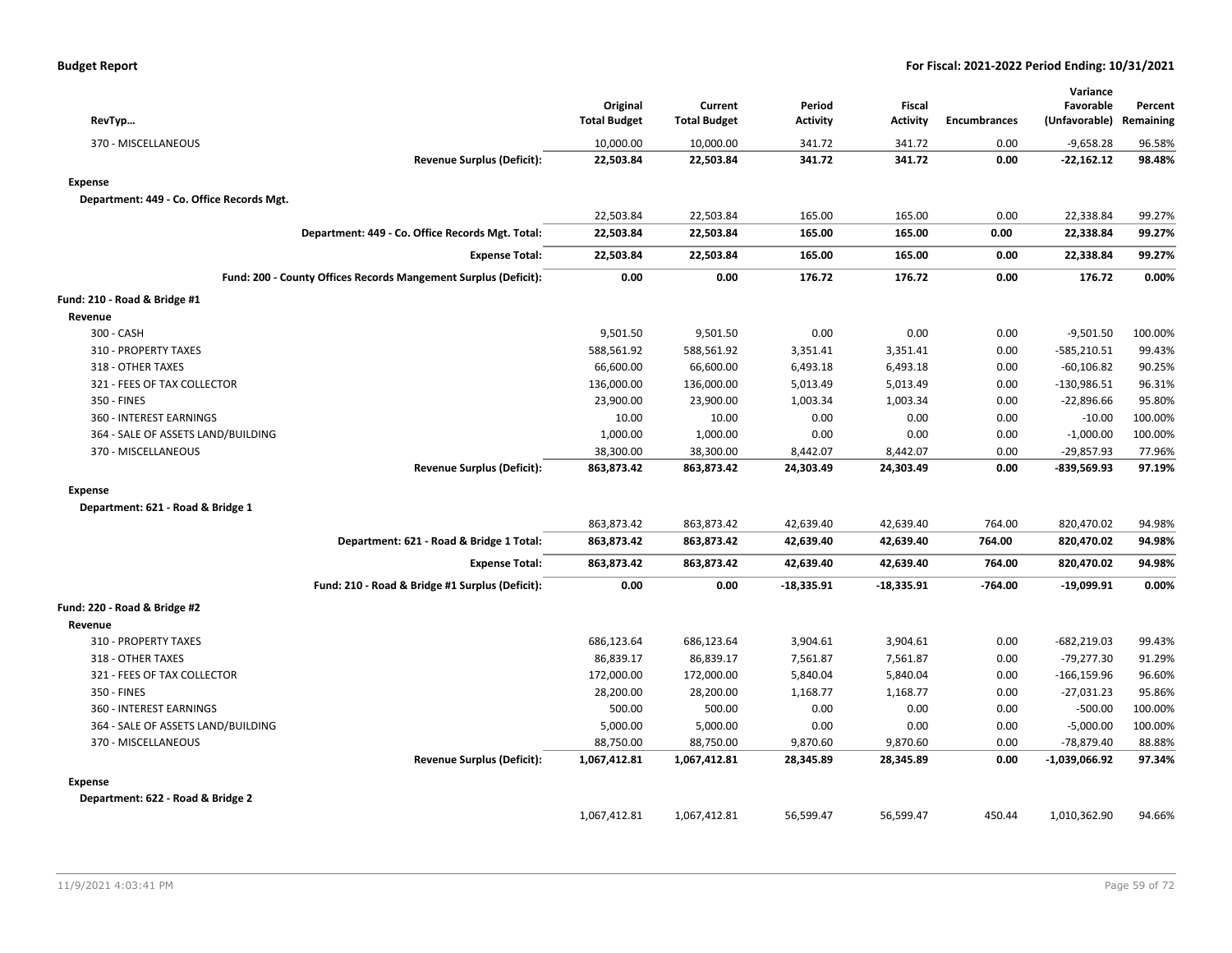| Budget Report |  |  |
|---------------|--|--|
|               |  |  |

| RevTyp                                                |                                                                          | Original<br><b>Total Budget</b> | Current<br><b>Total Budget</b> | Period<br><b>Activity</b> | Fiscal<br><b>Activity</b> | <b>Encumbrances</b> | Variance<br>Favorable<br>(Unfavorable) | Percent<br>Remaining |
|-------------------------------------------------------|--------------------------------------------------------------------------|---------------------------------|--------------------------------|---------------------------|---------------------------|---------------------|----------------------------------------|----------------------|
|                                                       | Department: 622 - Road & Bridge 2 Total:                                 | 1,067,412.81                    | 1,067,412.81                   | 56,599.47                 | 56,599.47                 | 450.44              | 1,010,362.90                           | 94.66%               |
|                                                       | <b>Expense Total:</b>                                                    | 1,067,412.81                    | 1,067,412.81                   | 56,599.47                 | 56,599.47                 | 450.44              | 1,010,362.90                           | 94.66%               |
|                                                       | Fund: 220 - Road & Bridge #2 Surplus (Deficit):                          | 0.00                            | 0.00                           | $-28,253.58$              | $-28,253.58$              | -450.44             | $-28,704.02$                           | 0.00%                |
| Fund: 230 - Road & Bridge #3                          |                                                                          |                                 |                                |                           |                           |                     |                                        |                      |
| Revenue                                               |                                                                          |                                 |                                |                           |                           |                     |                                        |                      |
| 300 - CASH                                            |                                                                          | 57,509.59                       | 57,509.59                      | 0.00                      | 0.00                      | 0.00                | -57,509.59                             | 100.00%              |
| 310 - PROPERTY TAXES                                  |                                                                          | 1,027,185.47                    | 1,027,185.47                   | 5,856.56                  | 5,856.56                  | 0.00                | $-1,021,328.91$                        | 99.43%               |
| 318 - OTHER TAXES                                     |                                                                          | 102,800.00                      | 102,800.00                     | 11,344.25                 | 11,344.25                 | 0.00                | $-91,455.75$                           | 88.96%               |
| 321 - FEES OF TAX COLLECTOR                           |                                                                          | 220,000.00                      | 220,000.00                     | 8,760.06                  | 8,760.06                  | 0.00                | $-211,239.94$                          | 96.02%               |
| 350 - FINES                                           |                                                                          | 31,500.00                       | 31,500.00                      | 1,753.15                  | 1,753.15                  | 0.00                | $-29,746.85$                           | 94.43%               |
| 360 - INTEREST EARNINGS                               |                                                                          | 200.00                          | 200.00                         | 0.00                      | 0.00                      | 0.00                | $-200.00$                              | 100.00%              |
| 364 - SALE OF ASSETS LAND/BUILDING                    |                                                                          | 10,000.00                       | 10,000.00                      | 0.00                      | 0.00                      | 0.00                | $-10,000.00$                           | 100.00%              |
| 370 - MISCELLANEOUS                                   |                                                                          | 40,400.00                       | 40,400.00                      | 15,815.10                 | 15,815.10                 | 0.00                | $-24,584.90$                           | 60.85%               |
|                                                       | Revenue Surplus (Deficit):                                               | 1,489,595.06                    | 1,489,595.06                   | 43,529.12                 | 43,529.12                 | 0.00                | -1,446,065.94                          | 97.08%               |
| <b>Expense</b>                                        |                                                                          |                                 |                                |                           |                           |                     |                                        |                      |
| Department: 509 - Contingency                         |                                                                          |                                 |                                |                           |                           |                     |                                        |                      |
|                                                       |                                                                          | 30,000.00                       | 30,000.00                      | 0.00                      | 0.00                      | 0.00                | 30,000.00                              | 100.00%              |
|                                                       | Department: 509 - Contingency Total:                                     | 30,000.00                       | 30,000.00                      | 0.00                      | 0.00                      | 0.00                | 30,000.00                              | 100.00%              |
| Department: 623 - Road & Bridge 3                     |                                                                          |                                 |                                |                           |                           |                     |                                        |                      |
|                                                       |                                                                          | 1,459,595.06                    | 1,459,595.06                   | 141,717.24                | 141,717.24                | 383.03              | 1,317,494.79                           | 90.26%               |
|                                                       | Department: 623 - Road & Bridge 3 Total:                                 | 1,459,595.06                    | 1,459,595.06                   | 141,717.24                | 141,717.24                | 383.03              | 1,317,494.79                           | 90.26%               |
|                                                       | <b>Expense Total:</b>                                                    | 1,489,595.06                    | 1,489,595.06                   | 141,717.24                | 141,717.24                | 383.03              | 1,347,494.79                           | 90.46%               |
|                                                       | Fund: 230 - Road & Bridge #3 Surplus (Deficit):                          | 0.00                            | 0.00                           | $-98,188.12$              | $-98,188.12$              | $-383.03$           | $-98,571.15$                           | 0.00%                |
| Fund: 231 - Lake Road Impact/Raw Water PipelinePct. 3 |                                                                          |                                 |                                |                           |                           |                     |                                        |                      |
| Revenue                                               |                                                                          |                                 |                                |                           |                           |                     |                                        |                      |
| 300 - CASH                                            |                                                                          | 250,000.00                      | 250,000.00                     | 0.00                      | 0.00                      | 0.00                | $-250,000.00$                          | 100.00%              |
|                                                       | <b>Revenue Surplus (Deficit):</b>                                        | 250,000.00                      | 250,000.00                     | 0.00                      | 0.00                      | 0.00                | $-250,000.00$                          | 100.00%              |
| <b>Expense</b>                                        |                                                                          |                                 |                                |                           |                           |                     |                                        |                      |
| Department: 623 - Road & Bridge 3                     |                                                                          |                                 |                                |                           |                           |                     |                                        |                      |
|                                                       |                                                                          | 250,000.00                      | 250,000.00                     | 0.00                      | 0.00                      | 0.00                | 250,000.00                             | 100.00%              |
|                                                       | Department: 623 - Road & Bridge 3 Total:                                 | 250,000.00                      | 250,000.00                     | 0.00                      | 0.00                      | 0.00                | 250,000.00                             | 100.00%              |
|                                                       | <b>Expense Total:</b>                                                    | 250,000.00                      | 250,000.00                     | 0.00                      | 0.00                      | 0.00                | 250,000.00                             | 100.00%              |
|                                                       | Fund: 231 - Lake Road Impact/Raw Water PipelinePct. 3 Surplus (Deficit): | 0.00                            | 0.00                           | 0.00                      | 0.00                      | 0.00                | 0.00                                   | 0.00%                |
|                                                       |                                                                          |                                 |                                |                           |                           |                     |                                        |                      |
| Fund: 240 - Road & Bridge #4<br>Revenue               |                                                                          |                                 |                                |                           |                           |                     |                                        |                      |
| 300 - CASH                                            |                                                                          | 41,615.57                       | 41,615.57                      | 0.00                      | 0.00                      | 0.00                | $-41,615.57$                           | 100.00%              |
| 310 - PROPERTY TAXES                                  |                                                                          | 586,466.14                      | 586,466.14                     | 3,334.21                  | 3,334.21                  | 0.00                | $-583,131.93$                          | 99.43%               |
|                                                       |                                                                          |                                 |                                |                           |                           |                     |                                        |                      |
| 318 - OTHER TAXES                                     |                                                                          | 66,500.00                       | 66,500.00                      | 6,458.44                  | 6,458.44                  | 0.00                | $-60,041.56$                           | 90.29%               |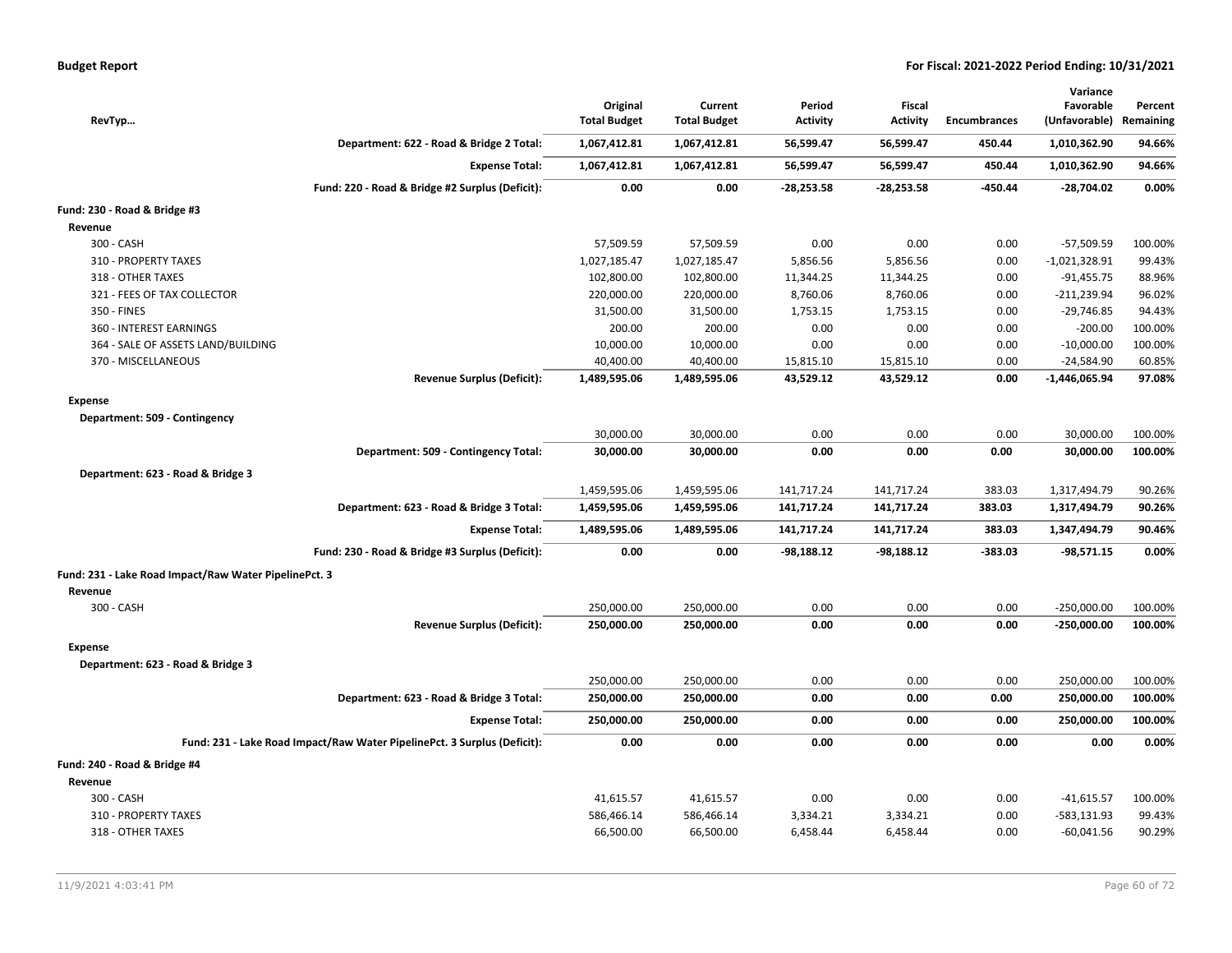|  | <b>Budget Report</b> |
|--|----------------------|
|--|----------------------|

| RevTyp                                                         | Original<br><b>Total Budget</b> | Current<br><b>Total Budget</b> | Period<br><b>Activity</b> | <b>Fiscal</b><br><b>Activity</b> | <b>Encumbrances</b> | Variance<br>Favorable<br>(Unfavorable) | Percent<br>Remaining |
|----------------------------------------------------------------|---------------------------------|--------------------------------|---------------------------|----------------------------------|---------------------|----------------------------------------|----------------------|
| 321 - FEES OF TAX COLLECTOR                                    | 138,000.00                      | 138,000.00                     | 4,986.41                  | 4,986.41                         | 0.00                | $-133,013.59$                          | 96.39%               |
| 350 - FINES                                                    | 20,500.00                       | 20,500.00                      | 997.93                    | 997.93                           | 0.00                | $-19,502.07$                           | 95.13%               |
| 360 - INTEREST EARNINGS                                        | 50.00                           | 50.00                          | 0.00                      | 0.00                             | 0.00                | $-50.00$                               | 100.00%              |
| 364 - SALE OF ASSETS LAND/BUILDING                             | 1,500.00                        | 1,500.00                       | 0.00                      | 0.00                             | 0.00                | $-1,500.00$                            | 100.00%              |
| 370 - MISCELLANEOUS                                            | 35,400.00                       | 35,400.00                      | 8,376.61                  | 8,376.61                         | 0.00                | $-27,023.39$                           | 76.34%               |
| <b>Revenue Surplus (Deficit):</b>                              | 890,031.71                      | 890,031.71                     | 24,153.60                 | 24,153.60                        | 0.00                | $-865,878.11$                          | 97.29%               |
| <b>Expense</b>                                                 |                                 |                                |                           |                                  |                     |                                        |                      |
| Department: 624 - Road & Bridge 4                              |                                 |                                |                           |                                  |                     |                                        |                      |
|                                                                | 890,031.71                      | 890,031.71                     | 41,415.50                 | 41,415.50                        | 0.00                | 848,616.21                             | 95.35%               |
| Department: 624 - Road & Bridge 4 Total:                       | 890,031.71                      | 890,031.71                     | 41,415.50                 | 41,415.50                        | 0.00                | 848,616.21                             | 95.35%               |
| <b>Expense Total:</b>                                          | 890,031.71                      | 890,031.71                     | 41,415.50                 | 41,415.50                        | 0.00                | 848,616.21                             | 95.35%               |
| Fund: 240 - Road & Bridge #4 Surplus (Deficit):                | 0.00                            | 0.00                           | $-17,261.90$              | $-17,261.90$                     | 0.00                | $-17,261.90$                           | 0.00%                |
| Fund: 260 - J.P.#1 Justice Court Technology                    |                                 |                                |                           |                                  |                     |                                        |                      |
| Revenue                                                        |                                 |                                |                           |                                  |                     |                                        |                      |
| 300 - CASH                                                     | 150.00                          | 150.00                         | 0.00                      | 0.00                             | 0.00                | $-150.00$                              | 100.00%              |
| 360 - INTEREST EARNINGS                                        | 50.00                           | 50.00                          | 0.00                      | 0.00                             | 0.00                | $-50.00$                               | 100.00%              |
| 370 - MISCELLANEOUS                                            | 1,300.00                        | 1,300.00                       | 0.00                      | 0.00                             | 0.00                | $-1,300.00$                            | 100.00%              |
| <b>Revenue Surplus (Deficit):</b>                              | 1,500.00                        | 1,500.00                       | 0.00                      | 0.00                             | 0.00                | $-1,500.00$                            | 100.00%              |
| <b>Expense</b>                                                 |                                 |                                |                           |                                  |                     |                                        |                      |
| Department: 455 - Justice of the Peace Pct. 1                  |                                 |                                |                           |                                  |                     |                                        |                      |
|                                                                | 1,500.00                        | 1,500.00                       | 0.00                      | 0.00                             | 0.00                | 1,500.00                               | 100.00%              |
| Department: 455 - Justice of the Peace Pct. 1 Total:           | 1,500.00                        | 1,500.00                       | 0.00                      | 0.00                             | 0.00                | 1,500.00                               | 100.00%              |
| <b>Expense Total:</b>                                          | 1,500.00                        | 1,500.00                       | 0.00                      | 0.00                             | 0.00                | 1,500.00                               | 100.00%              |
| Fund: 260 - J.P.#1 Justice Court Technology Surplus (Deficit): | 0.00                            | 0.00                           | 0.00                      | 0.00                             | 0.00                | 0.00                                   | 0.00%                |
| Fund: 270 - J.P.#2 Justice Court Technology                    |                                 |                                |                           |                                  |                     |                                        |                      |
| Revenue                                                        |                                 |                                |                           |                                  |                     |                                        |                      |
| 360 - INTEREST EARNINGS                                        | 5.00                            | 5.00                           | 0.00                      | 0.00                             | 0.00                | $-5.00$                                | 100.00%              |
| 370 - MISCELLANEOUS                                            | 700.00                          | 700.00                         | 0.00                      | 0.00                             | 0.00                | $-700.00$                              | 100.00%              |
| <b>Revenue Surplus (Deficit):</b>                              | 705.00                          | 705.00                         | 0.00                      | 0.00                             | 0.00                | $-705.00$                              | 100.00%              |
| <b>Expense</b>                                                 |                                 |                                |                           |                                  |                     |                                        |                      |
| Department: 456 - Justice of the Peace Pct. 2                  |                                 |                                |                           |                                  |                     |                                        |                      |
|                                                                | 705.00                          | 705.00                         | 0.00                      | 0.00                             | 0.00                | 705.00                                 | 100.00%              |
| Department: 456 - Justice of the Peace Pct. 2 Total:           | 705.00                          | 705.00                         | 0.00                      | 0.00                             | 0.00                | 705.00                                 | 100.00%              |
| <b>Expense Total:</b>                                          | 705.00                          | 705.00                         | 0.00                      | 0.00                             | 0.00                | 705.00                                 | 100.00%              |
| Fund: 270 - J.P.#2 Justice Court Technology Surplus (Deficit): | 0.00                            | 0.00                           | 0.00                      | 0.00                             | 0.00                | 0.00                                   | 0.00%                |
| Fund: 280 - J.P.#3 Justice Court Technology                    |                                 |                                |                           |                                  |                     |                                        |                      |
| Revenue                                                        |                                 |                                |                           |                                  |                     |                                        |                      |
| 360 - INTEREST EARNINGS                                        | 5.00                            | 5.00                           | 0.00                      | 0.00                             | 0.00                | $-5.00$                                | 100.00%              |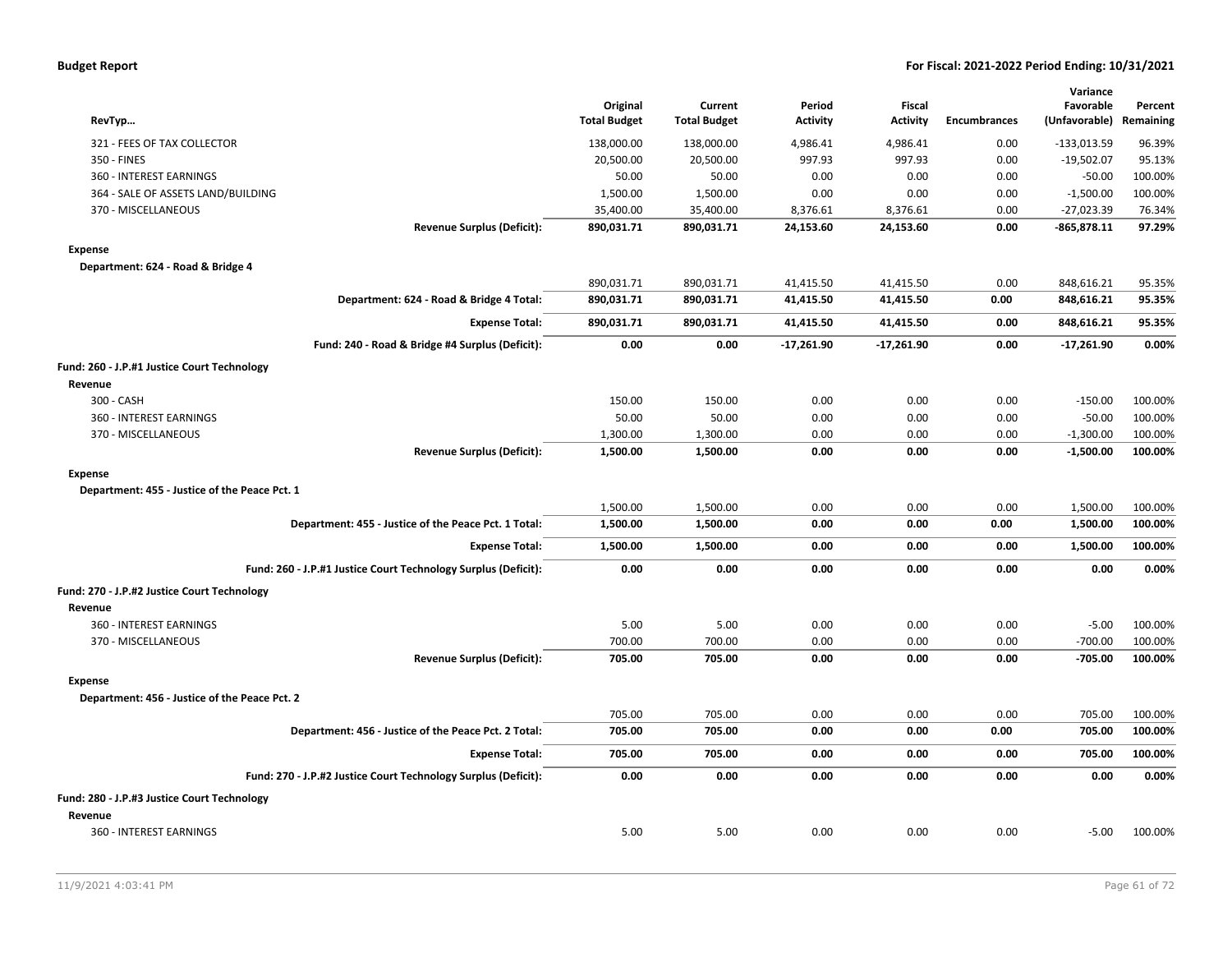| RevTyp                                                             | Original<br><b>Total Budget</b> | Current<br><b>Total Budget</b> | Period<br><b>Activity</b> | Fiscal<br><b>Activity</b> | <b>Encumbrances</b> | Variance<br>Favorable<br>(Unfavorable) | Percent<br>Remaining |
|--------------------------------------------------------------------|---------------------------------|--------------------------------|---------------------------|---------------------------|---------------------|----------------------------------------|----------------------|
| 370 - MISCELLANEOUS                                                | 400.00                          | 400.00                         | 0.00                      | 0.00                      | 0.00                | $-400.00$                              | 100.00%              |
| <b>Revenue Surplus (Deficit):</b>                                  | 405.00                          | 405.00                         | 0.00                      | 0.00                      | 0.00                | -405.00                                | 100.00%              |
| <b>Expense</b>                                                     |                                 |                                |                           |                           |                     |                                        |                      |
| Department: 457 - Justice of the Peace Pct. 3                      |                                 |                                |                           |                           |                     |                                        |                      |
|                                                                    | 405.00                          | 405.00                         | 0.00                      | 0.00                      | 0.00                | 405.00                                 | 100.00%              |
| Department: 457 - Justice of the Peace Pct. 3 Total:               | 405.00                          | 405.00                         | 0.00                      | 0.00                      | 0.00                | 405.00                                 | 100.00%              |
| <b>Expense Total:</b>                                              | 405.00                          | 405.00                         | 0.00                      | 0.00                      | 0.00                | 405.00                                 | 100.00%              |
| Fund: 280 - J.P.#3 Justice Court Technology Surplus (Deficit):     | 0.00                            | 0.00                           | 0.00                      | 0.00                      | 0.00                | 0.00                                   | 0.00%                |
| Fund: 310 - F.C.Detention Center Annual Payment                    |                                 |                                |                           |                           |                     |                                        |                      |
| Revenue                                                            |                                 |                                |                           |                           |                     |                                        |                      |
| 319 - F.C. DETENTION CENTER                                        | 10,000.00                       | 10,000.00                      | 0.00                      | 0.00                      | 0.00                | $-10,000.00$                           | 100.00%              |
| <b>Revenue Surplus (Deficit):</b>                                  | 10,000.00                       | 10,000.00                      | 0.00                      | 0.00                      | 0.00                | $-10,000.00$                           | 100.00%              |
| <b>Expense</b><br>Department: 560 - County Sheriff                 |                                 |                                |                           |                           |                     |                                        |                      |
|                                                                    | 10,000.00                       | 10,000.00                      | 275.00                    | 275.00                    | 0.00                | 9,725.00                               | 97.25%               |
| Department: 560 - County Sheriff Total:                            | 10,000.00                       | 10,000.00                      | 275.00                    | 275.00                    | 0.00                | 9,725.00                               | 97.25%               |
| <b>Expense Total:</b>                                              | 10,000.00                       | 10,000.00                      | 275.00                    | 275.00                    | 0.00                | 9,725.00                               | 97.25%               |
| Fund: 310 - F.C.Detention Center Annual Payment Surplus (Deficit): | 0.00                            | 0.00                           | $-275.00$                 | $-275.00$                 | 0.00                | $-275.00$                              | 0.00%                |
| Fund: 330 - Bail Bondsman Application Fee                          |                                 |                                |                           |                           |                     |                                        |                      |
| Revenue                                                            |                                 |                                |                           |                           |                     |                                        |                      |
| 340 - FEES OF OFFICE                                               | 1,000.00                        | 1,000.00                       | 0.00                      | 0.00                      | 0.00                | $-1,000.00$                            | 100.00%              |
| Revenue Surplus (Deficit):                                         | 1,000.00                        | 1,000.00                       | 0.00                      | 0.00                      | 0.00                | $-1,000.00$                            | 100.00%              |
| <b>Expense</b>                                                     |                                 |                                |                           |                           |                     |                                        |                      |
| Department: 498 - Bail Bond Fee Expense                            |                                 |                                |                           |                           |                     |                                        |                      |
|                                                                    | 1,000.00                        | 1,000.00                       | 0.00                      | 0.00                      | 0.00                | 1,000.00                               | 100.00%              |
| Department: 498 - Bail Bond Fee Expense Total:                     | 1,000.00                        | 1,000.00                       | 0.00                      | 0.00                      | 0.00                | 1,000.00                               | 100.00%              |
| <b>Expense Total:</b>                                              | 1,000.00                        | 1,000.00                       | 0.00                      | 0.00                      | 0.00                | 1,000.00                               | 100.00%              |
| Fund: 330 - Bail Bondsman Application Fee Surplus (Deficit):       | 0.00                            | 0.00                           | 0.00                      | 0.00                      | 0.00                | 0.00                                   | 0.00%                |
| Fund: 350 - Law Library                                            |                                 |                                |                           |                           |                     |                                        |                      |
| Revenue                                                            |                                 |                                |                           |                           |                     |                                        |                      |
| 340 - FEES OF OFFICE                                               | 15,000.00                       | 15,000.00                      | 1,050.27                  | 1,050.27                  | 0.00                | $-13,949.73$                           | 93.00%               |
| 360 - INTEREST EARNINGS                                            | 50.00                           | 50.00                          | 0.00                      | 0.00                      | 0.00                | $-50.00$                               | 100.00%              |
| <b>Revenue Surplus (Deficit):</b>                                  | 15,050.00                       | 15,050.00                      | 1,050.27                  | 1,050.27                  | 0.00                | $-13,999.73$                           | 93.02%               |
| <b>Expense</b>                                                     |                                 |                                |                           |                           |                     |                                        |                      |
| Department: 451 - Law Library                                      |                                 |                                |                           |                           |                     |                                        |                      |
|                                                                    | 15.050.00                       | 15,050.00                      | 0.00                      | 0.00                      | 0.00                | 15,050.00                              | 100.00%              |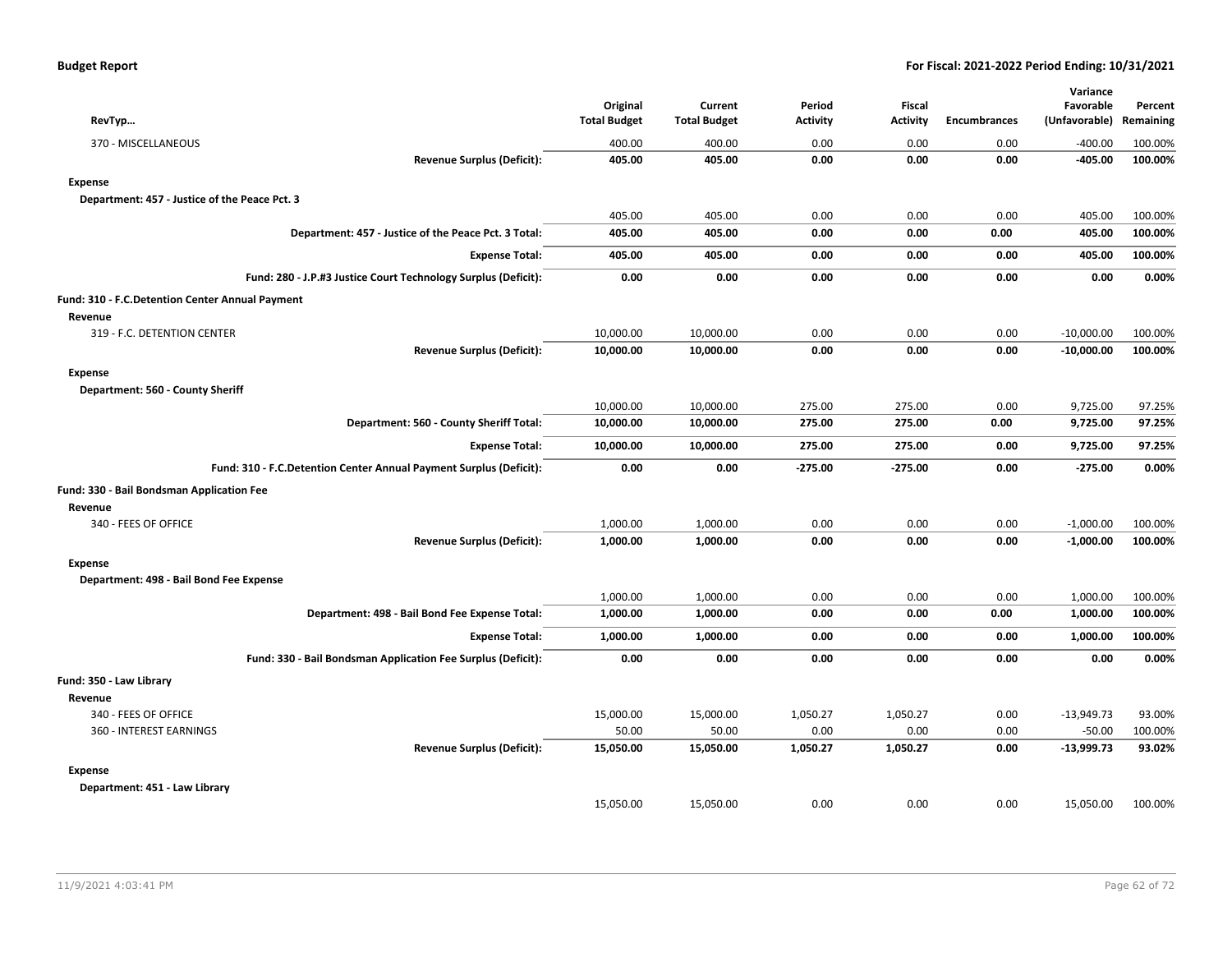| <b>Budget Report</b> |
|----------------------|
|----------------------|

| RevTyp                                                                              |                                                   | Original<br><b>Total Budget</b> | Current<br><b>Total Budget</b> | Period<br><b>Activity</b> | Fiscal<br><b>Activity</b> | <b>Encumbrances</b> | Variance<br>Favorable<br>(Unfavorable) | Percent<br>Remaining |
|-------------------------------------------------------------------------------------|---------------------------------------------------|---------------------------------|--------------------------------|---------------------------|---------------------------|---------------------|----------------------------------------|----------------------|
|                                                                                     | Department: 451 - Law Library Total:              | 15,050.00                       | 15,050.00                      | 0.00                      | 0.00                      | 0.00                | 15,050.00                              | 100.00%              |
|                                                                                     | <b>Expense Total:</b>                             | 15,050.00                       | 15,050.00                      | 0.00                      | 0.00                      | 0.00                | 15,050.00                              | 100.00%              |
|                                                                                     | Fund: 350 - Law Library Surplus (Deficit):        | 0.00                            | 0.00                           | 1,050.27                  | 1,050.27                  | 0.00                | 1,050.27                               | 0.00%                |
| Fund: 360 - D. A. Fee<br>Revenue                                                    |                                                   |                                 |                                |                           |                           |                     |                                        |                      |
| 340 - FEES OF OFFICE                                                                |                                                   | 1,000.00                        | 1,000.00                       | 75.00                     | 75.00                     | 0.00                | $-925.00$                              | 92.50%               |
| 370 - MISCELLANEOUS                                                                 |                                                   | 500.00                          | 500.00                         | 158.15                    | 158.15                    | 0.00                | $-341.85$                              | 68.37%               |
|                                                                                     | <b>Revenue Surplus (Deficit):</b>                 | 1,500.00                        | 1,500.00                       | 233.15                    | 233.15                    | 0.00                | $-1,266.85$                            | 84.46%               |
| Expense<br>Department: 475 - District Attorney                                      |                                                   |                                 |                                |                           |                           |                     |                                        |                      |
|                                                                                     |                                                   | 0.00                            | 0.00                           | 100.00                    | 100.00                    | 0.00                | $-100.00$                              | 0.00%                |
|                                                                                     | Department: 475 - District Attorney Total:        | 0.00                            | 0.00                           | 100.00                    | 100.00                    | 0.00                | $-100.00$                              | 0.00%                |
| Department: 477 - DA Seizure                                                        |                                                   |                                 |                                |                           |                           |                     |                                        |                      |
|                                                                                     |                                                   | 1,500.00                        | 1,500.00                       | 0.00                      | 0.00                      | 0.00                | 1,500.00                               | 100.00%              |
|                                                                                     | Department: 477 - DA Seizure Total:               | 1,500.00                        | 1,500.00                       | 0.00                      | 0.00                      | 0.00                | 1,500.00                               | 100.00%              |
|                                                                                     | <b>Expense Total:</b>                             | 1,500.00                        | 1,500.00                       | 100.00                    | 100.00                    | 0.00                | 1,400.00                               | 93.33%               |
|                                                                                     | Fund: 360 - D. A. Fee Surplus (Deficit):          | 0.00                            | 0.00                           | 133.15                    | 133.15                    | 0.00                | 133.15                                 | 0.00%                |
| Fund: 362 - Investigator/LEOSE<br>Revenue                                           |                                                   |                                 |                                |                           |                           |                     |                                        |                      |
| 330 - GRANTS                                                                        |                                                   | 640.00                          | 640.00                         | 0.00                      | 0.00                      | 0.00                | $-640.00$                              | 100.00%              |
|                                                                                     | <b>Revenue Surplus (Deficit):</b>                 | 640.00                          | 640.00                         | 0.00                      | 0.00                      | 0.00                | $-640.00$                              | 100.00%              |
| Expense<br>Department: 475 - District Attorney                                      |                                                   |                                 |                                |                           |                           |                     |                                        |                      |
|                                                                                     |                                                   | 640.00                          | 640.00                         | 0.00                      | 0.00                      | 0.00                | 640.00                                 | 100.00%              |
|                                                                                     | Department: 475 - District Attorney Total:        | 640.00                          | 640.00                         | 0.00                      | 0.00                      | 0.00                | 640.00                                 | 100.00%              |
|                                                                                     | <b>Expense Total:</b>                             | 640.00                          | 640.00                         | 0.00                      | 0.00                      | 0.00                | 640.00                                 | 100.00%              |
|                                                                                     | Fund: 362 - Investigator/LEOSE Surplus (Deficit): | 0.00                            | 0.00                           | 0.00                      | 0.00                      | 0.00                | 0.00                                   | 0.00%                |
| Fund: 412 - Safe Room Reimbursement Prog.<br>Expense<br>Department: 408 - Safe Room |                                                   |                                 |                                |                           |                           |                     |                                        |                      |
|                                                                                     |                                                   | 0.00                            | 0.00                           | 0.00                      | 0.00                      | 398.89              | -398.89                                | 0.00%                |
|                                                                                     | Department: 408 - Safe Room Total:                | 0.00                            | 0.00                           | 0.00                      | 0.00                      | 398.89              | $-398.89$                              | 0.00%                |
|                                                                                     | <b>Expense Total:</b>                             | 0.00                            | 0.00                           | 0.00                      | 0.00                      | 398.89              | $-398.89$                              | 0.00%                |
|                                                                                     | Fund: 412 - Safe Room Reimbursement Prog. Total:  | 0.00                            | 0.00                           | 0.00                      | 0.00                      | 398.89              | $-398.89$                              | 0.00%                |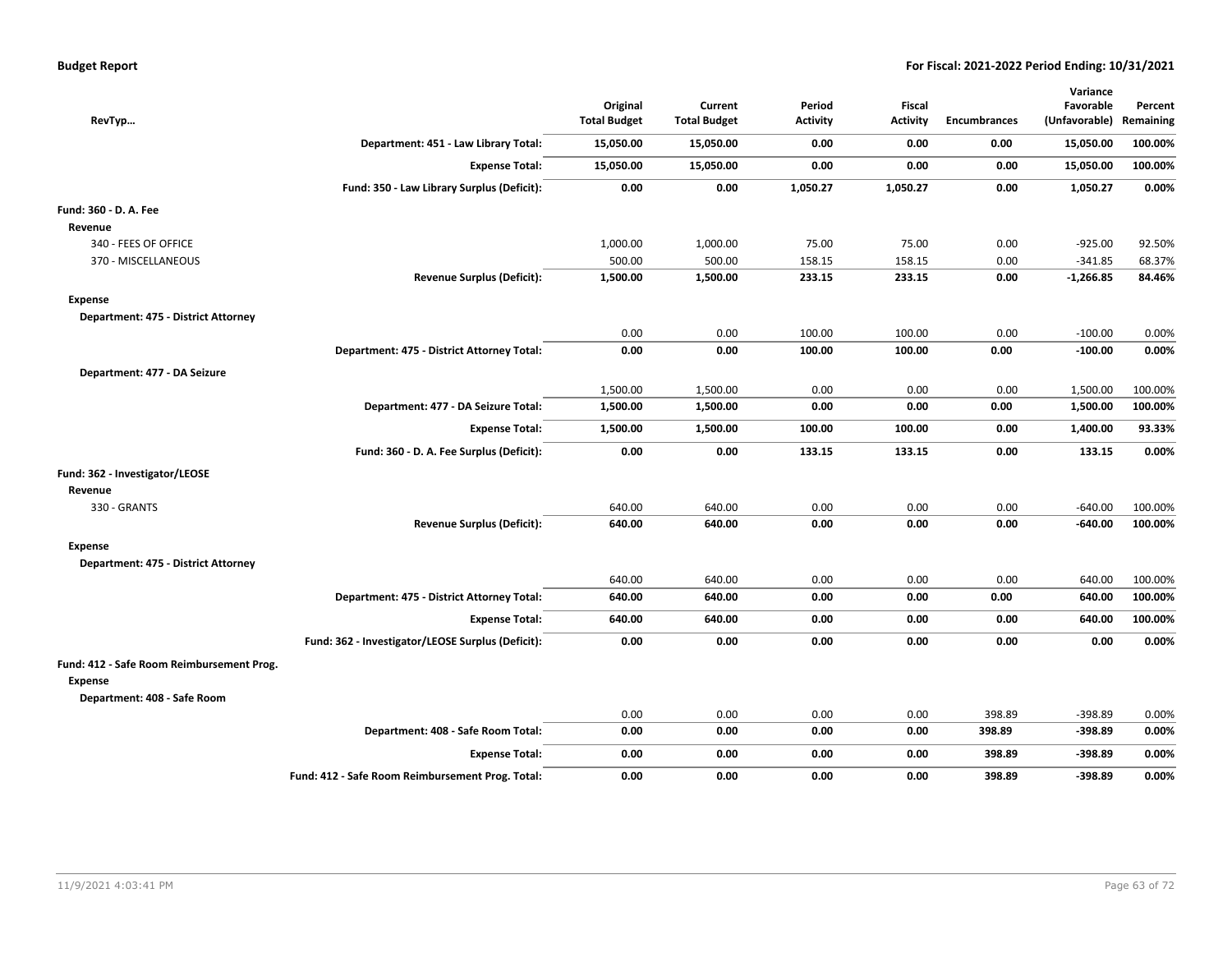|                                                                           | Original            | Current             | Period          | <b>Fiscal</b>   |                     | Variance<br>Favorable   | Percent |
|---------------------------------------------------------------------------|---------------------|---------------------|-----------------|-----------------|---------------------|-------------------------|---------|
| RevTyp                                                                    | <b>Total Budget</b> | <b>Total Budget</b> | <b>Activity</b> | <b>Activity</b> | <b>Encumbrances</b> | (Unfavorable) Remaining |         |
| Fund: 413 - CARES ACT-CORONAVIRUS RELIEF                                  |                     |                     |                 |                 |                     |                         |         |
| <b>Expense</b>                                                            |                     |                     |                 |                 |                     |                         |         |
| Department: 413 - CARES Act                                               |                     |                     |                 |                 |                     |                         |         |
|                                                                           | 0.00                | 0.00                | 0.00            | 0.00            | 40,050.00           | $-40,050.00$            | 0.00%   |
| Department: 413 - CARES Act Total:                                        | 0.00                | 0.00                | 0.00            | 0.00            | 40,050.00           | -40,050.00              | 0.00%   |
| Department: 624 - Road & Bridge 4                                         |                     |                     |                 |                 |                     |                         |         |
|                                                                           | 0.00                | 0.00                | 700.00          | 700.00          | 0.00                | $-700.00$               | 0.00%   |
| Department: 624 - Road & Bridge 4 Total:                                  | 0.00                | 0.00                | 700.00          | 700.00          | 0.00                | $-700.00$               | 0.00%   |
| <b>Expense Total:</b>                                                     | 0.00                | 0.00                | 700.00          | 700.00          | 40,050.00           | -40,750.00              | 0.00%   |
| Fund: 413 - CARES ACT-CORONAVIRUS RELIEF Total:                           | 0.00                | 0.00                | 700.00          | 700.00          | 40,050.00           | $-40,750.00$            | 0.00%   |
| Fund: 560 - Sheriff Forfeiture                                            |                     |                     |                 |                 |                     |                         |         |
| Revenue                                                                   |                     |                     |                 |                 |                     |                         |         |
| 352 - FINES & FORFEITURES                                                 | 20,000.00           | 20,000.00           | 0.00            | 0.00            | 0.00                | $-20,000.00$            | 100.00% |
| <b>Revenue Surplus (Deficit):</b>                                         | 20,000.00           | 20,000.00           | 0.00            | 0.00            | 0.00                | $-20,000.00$            | 100.00% |
| <b>Expense</b>                                                            |                     |                     |                 |                 |                     |                         |         |
| Department: 560 - County Sheriff                                          |                     |                     |                 |                 |                     |                         |         |
|                                                                           | 20,000.00           | 20,000.00           | 2,839.46        | 2,839.46        | 0.00                | 17,160.54               | 85.80%  |
| Department: 560 - County Sheriff Total:                                   | 20,000.00           | 20,000.00           | 2,839.46        | 2,839.46        | 0.00                | 17,160.54               | 85.80%  |
| <b>Expense Total:</b>                                                     | 20,000.00           | 20,000.00           | 2,839.46        | 2,839.46        | 0.00                | 17,160.54               | 85.80%  |
| Fund: 560 - Sheriff Forfeiture Surplus (Deficit):                         | 0.00                | 0.00                | $-2,839.46$     | $-2,839.46$     | 0.00                | $-2,839.46$             | 0.00%   |
| Fund: 561 - Law Enforcement Education Sheriff's Office                    |                     |                     |                 |                 |                     |                         |         |
| Revenue                                                                   |                     |                     |                 |                 |                     |                         |         |
| 370 - MISCELLANEOUS                                                       | 1,800.00            | 1,800.00            | 0.00            | 0.00            | 0.00                | $-1,800.00$             | 100.00% |
| <b>Revenue Surplus (Deficit):</b>                                         | 1,800.00            | 1,800.00            | 0.00            | 0.00            | 0.00                | $-1,800.00$             | 100.00% |
| <b>Expense</b>                                                            |                     |                     |                 |                 |                     |                         |         |
| Department: 560 - County Sheriff                                          |                     |                     |                 |                 |                     |                         |         |
|                                                                           | 1,800.00            | 1,800.00            | 0.00            | 0.00            | 0.00                | 1,800.00                | 100.00% |
| Department: 560 - County Sheriff Total:                                   | 1,800.00            | 1,800.00            | 0.00            | 0.00            | 0.00                | 1,800.00                | 100.00% |
| <b>Expense Total:</b>                                                     | 1,800.00            | 1,800.00            | 0.00            | 0.00            | 0.00                | 1,800.00                | 100.00% |
| Fund: 561 - Law Enforcement Education Sheriff's Office Surplus (Deficit): | 0.00                | 0.00                | 0.00            | 0.00            | 0.00                | 0.00                    | 0.00%   |
| Fund: 562 - Bois D'Arc Lake Reservoir (SO)                                |                     |                     |                 |                 |                     |                         |         |
| Revenue                                                                   |                     |                     |                 |                 |                     |                         |         |
| 322 - LAKE BOIS D'ARC YEAR 3                                              | 121,500.00          | 121,500.00          | 0.00            | 0.00            | 0.00                | $-121,500.00$           | 100.00% |
| 370 - MISCELLANEOUS                                                       | 39,116.98           | 39,116.98           | 0.00            | 0.00            | 0.00                | $-39,116.98$            | 100.00% |
| <b>Revenue Surplus (Deficit):</b>                                         | 160,616.98          | 160,616.98          | 0.00            | 0.00            | 0.00                | $-160,616.98$           | 100.00% |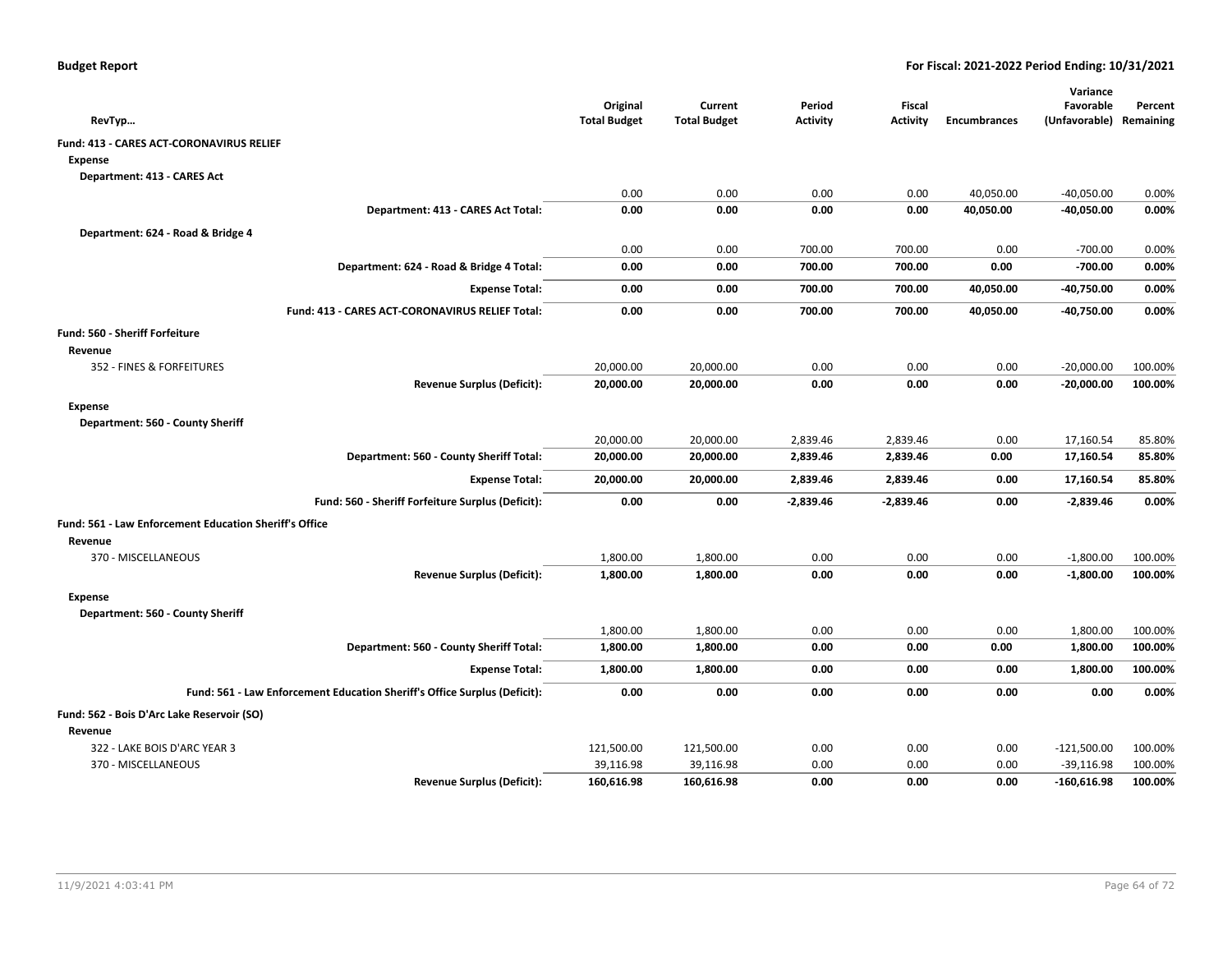|                                                               |                                 |                                |                           |                                  |                     | Variance                             |           |
|---------------------------------------------------------------|---------------------------------|--------------------------------|---------------------------|----------------------------------|---------------------|--------------------------------------|-----------|
| RevTyp                                                        | Original<br><b>Total Budget</b> | Current<br><b>Total Budget</b> | Period<br><b>Activity</b> | <b>Fiscal</b><br><b>Activity</b> | <b>Encumbrances</b> | Favorable<br>(Unfavorable) Remaining | Percent   |
| <b>Expense</b>                                                |                                 |                                |                           |                                  |                     |                                      |           |
| Department: 560 - County Sheriff                              |                                 |                                |                           |                                  |                     |                                      |           |
|                                                               | 160,616.98                      | 160,616.98                     | 13,947.78                 | 13,947.78                        | 0.00                | 146,669.20                           | 91.32%    |
| Department: 560 - County Sheriff Total:                       | 160,616.98                      | 160,616.98                     | 13,947.78                 | 13,947.78                        | 0.00                | 146,669.20                           | 91.32%    |
| <b>Expense Total:</b>                                         | 160,616.98                      | 160,616.98                     | 13,947.78                 | 13,947.78                        | 0.00                | 146,669.20                           | 91.32%    |
| Fund: 562 - Bois D'Arc Lake Reservoir (SO) Surplus (Deficit): | 0.00                            | 0.00                           | $-13,947.78$              | $-13,947.78$                     | 0.00                | $-13,947.78$                         | 0.00%     |
| Fund: 590 - Specialty Court/Drug Court                        |                                 |                                |                           |                                  |                     |                                      |           |
| Revenue                                                       |                                 |                                |                           |                                  |                     |                                      |           |
| 370 - MISCELLANEOUS                                           | 1,100.00                        | 1,100.00                       | 160.32                    | 160.32                           | 0.00                | $-939.68$                            | 85.43%    |
| <b>Revenue Surplus (Deficit):</b>                             | 1,100.00                        | 1,100.00                       | 160.32                    | 160.32                           | 0.00                | $-939.68$                            | 85.43%    |
| <b>Expense</b>                                                |                                 |                                |                           |                                  |                     |                                      |           |
| <b>Department: 436 - Specialty Court Expenses</b>             |                                 |                                |                           |                                  |                     |                                      |           |
|                                                               | 1,100.00                        | 1,100.00                       | 0.00                      | 0.00                             | 0.00                | 1,100.00                             | 100.00%   |
| Department: 436 - Specialty Court Expenses Total:             | 1,100.00                        | 1,100.00                       | 0.00                      | 0.00                             | 0.00                | 1,100.00                             | 100.00%   |
| <b>Expense Total:</b>                                         | 1,100.00                        | 1,100.00                       | 0.00                      | 0.00                             | 0.00                | 1,100.00                             | 100.00%   |
| Fund: 590 - Specialty Court/Drug Court Surplus (Deficit):     | 0.00                            | 0.00                           | 160.32                    | 160.32                           | 0.00                | 160.32                               | 0.00%     |
| Fund: 600 - Sinking                                           |                                 |                                |                           |                                  |                     |                                      |           |
| Revenue                                                       |                                 |                                |                           |                                  |                     |                                      |           |
| 310 - PROPERTY TAXES                                          | 1,267,437.50                    | 1,267,437.50                   | 4,341.50                  | 4,341.50                         | 0.00                | $-1,263,096.00$                      | 99.66%    |
| 318 - OTHER TAXES                                             | 200.00                          | 200.00                         | 394.40                    | 394.40                           | 0.00                | 194.40                               | $-97.20%$ |
| <b>Revenue Surplus (Deficit):</b>                             | 1,267,637.50                    | 1,267,637.50                   | 4,735.90                  | 4,735.90                         | 0.00                | $-1,262,901.60$                      | 99.63%    |
| <b>Expense</b>                                                |                                 |                                |                           |                                  |                     |                                      |           |
| Department: 620 - Debt Service                                |                                 |                                |                           |                                  |                     |                                      |           |
|                                                               | 618,450.00                      | 618,450.00                     | 0.00                      | 0.00                             | 0.00                | 618,450.00                           | 100.00%   |
| Department: 620 - Debt Service Total:                         | 618,450.00                      | 618,450.00                     | 0.00                      | 0.00                             | 0.00                | 618,450.00                           | 100.00%   |
| Department: 660 - Debt Service Interest                       |                                 |                                |                           |                                  |                     |                                      |           |
|                                                               | 649,187.50                      | 649,187.50                     | 0.00                      | 0.00                             | 0.00                | 649,187.50                           | 100.00%   |
| Department: 660 - Debt Service Interest Total:                | 649,187.50                      | 649,187.50                     | 0.00                      | 0.00                             | 0.00                | 649,187.50                           | 100.00%   |
| <b>Expense Total:</b>                                         | 1,267,637.50                    | 1,267,637.50                   | 0.00                      | 0.00                             | 0.00                | 1,267,637.50                         | 100.00%   |
| Fund: 600 - Sinking Surplus (Deficit):                        | 0.00                            | 0.00                           | 4,735.90                  | 4,735.90                         | 0.00                | 4,735.90                             | 0.00%     |
| Fund: 630 - Law Enforcement Education Const. Pct.1            |                                 |                                |                           |                                  |                     |                                      |           |
| Revenue                                                       |                                 |                                |                           |                                  |                     |                                      |           |
| 370 - MISCELLANEOUS                                           | 640.00                          | 640.00                         | 0.00                      | 0.00                             | 0.00                | $-640.00$                            | 100.00%   |
| <b>Revenue Surplus (Deficit):</b>                             | 640.00                          | 640.00                         | 0.00                      | 0.00                             | 0.00                | -640.00                              | 100.00%   |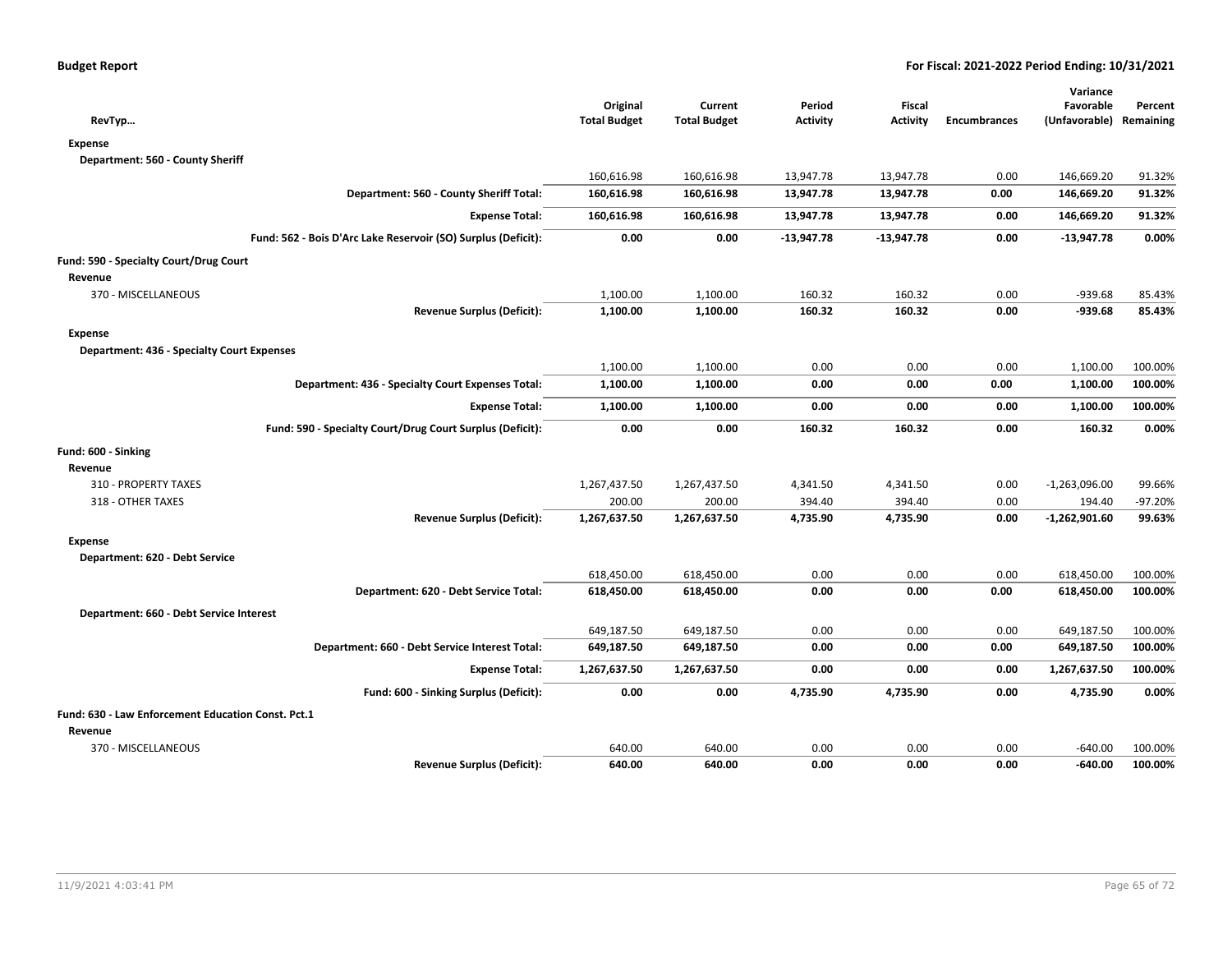| RevTyp                                                                | Original<br><b>Total Budget</b> | Current<br><b>Total Budget</b> | Period<br><b>Activity</b> | <b>Fiscal</b><br><b>Activity</b> | <b>Encumbrances</b> | Variance<br>Favorable<br>(Unfavorable) | Percent<br>Remaining |
|-----------------------------------------------------------------------|---------------------------------|--------------------------------|---------------------------|----------------------------------|---------------------|----------------------------------------|----------------------|
| Expense                                                               |                                 |                                |                           |                                  |                     |                                        |                      |
| Department: 551 - Constable Pct.1                                     |                                 |                                |                           |                                  |                     |                                        |                      |
|                                                                       | 640.00                          | 640.00                         | 0.00                      | 0.00                             | 0.00                | 640.00                                 | 100.00%              |
| Department: 551 - Constable Pct.1 Total:                              | 640.00                          | 640.00                         | 0.00                      | 0.00                             | 0.00                | 640.00                                 | 100.00%              |
| <b>Expense Total:</b>                                                 | 640.00                          | 640.00                         | 0.00                      | 0.00                             | 0.00                | 640.00                                 | 100.00%              |
| Fund: 630 - Law Enforcement Education Const. Pct.1 Surplus (Deficit): | 0.00                            | 0.00                           | 0.00                      | 0.00                             | 0.00                | 0.00                                   | 0.00%                |
| Fund: 640 - Law Enforcement Education Const. Pct.2                    |                                 |                                |                           |                                  |                     |                                        |                      |
| Revenue                                                               |                                 |                                |                           |                                  |                     |                                        |                      |
| 370 - MISCELLANEOUS                                                   | 640.00                          | 640.00                         | 0.00                      | 0.00                             | 0.00                | $-640.00$                              | 100.00%              |
| <b>Revenue Surplus (Deficit):</b>                                     | 640.00                          | 640.00                         | 0.00                      | 0.00                             | 0.00                | $-640.00$                              | 100.00%              |
| <b>Expense</b>                                                        |                                 |                                |                           |                                  |                     |                                        |                      |
| Department: 552 - Constable Pct.2                                     |                                 |                                |                           |                                  |                     |                                        |                      |
|                                                                       | 640.00                          | 640.00                         | 0.00                      | 0.00                             | 0.00                | 640.00                                 | 100.00%              |
| Department: 552 - Constable Pct.2 Total:                              | 640.00                          | 640.00                         | 0.00                      | 0.00                             | 0.00                | 640.00                                 | 100.00%              |
| <b>Expense Total:</b>                                                 | 640.00                          | 640.00                         | 0.00                      | 0.00                             | 0.00                | 640.00                                 | 100.00%              |
| Fund: 640 - Law Enforcement Education Const. Pct.2 Surplus (Deficit): | 0.00                            | 0.00                           | 0.00                      | 0.00                             | 0.00                | 0.00                                   | 0.00%                |
| Fund: 650 - Law Enforcement Education Const. Pct.3                    |                                 |                                |                           |                                  |                     |                                        |                      |
| Revenue                                                               |                                 |                                |                           |                                  |                     |                                        |                      |
| 370 - MISCELLANEOUS                                                   | 640.00                          | 640.00                         | 0.00                      | 0.00                             | 0.00                | $-640.00$                              | 100.00%              |
| <b>Revenue Surplus (Deficit):</b>                                     | 640.00                          | 640.00                         | 0.00                      | 0.00                             | 0.00                | -640.00                                | 100.00%              |
| <b>Expense</b>                                                        |                                 |                                |                           |                                  |                     |                                        |                      |
| Department: 553 - Constable Pct.3                                     |                                 |                                |                           |                                  |                     |                                        |                      |
|                                                                       | 640.00                          | 640.00                         | 0.00                      | 0.00                             | 0.00                | 640.00                                 | 100.00%              |
| Department: 553 - Constable Pct.3 Total:                              | 640.00                          | 640.00                         | 0.00                      | 0.00                             | 0.00                | 640.00                                 | 100.00%              |
| <b>Expense Total:</b>                                                 | 640.00                          | 640.00                         | 0.00                      | 0.00                             | 0.00                | 640.00                                 | 100.00%              |
| Fund: 650 - Law Enforcement Education Const. Pct.3 Surplus (Deficit): | 0.00                            | 0.00                           | 0.00                      | 0.00                             | 0.00                | 0.00                                   | 0.00%                |
| Fund: 670 - Courthouse Restoration                                    |                                 |                                |                           |                                  |                     |                                        |                      |
| Revenue                                                               |                                 |                                |                           |                                  |                     |                                        |                      |
| 330 - GRANTS                                                          | 0.00                            | 0.00                           | 349,439.93                | 349,439.93                       | 0.00                | 349,439.93                             | 0.00%                |
| <b>Revenue Surplus (Deficit):</b>                                     | 0.00                            | 0.00                           | 349,439.93                | 349,439.93                       | 0.00                | 349,439.93                             | 0.00%                |
| Fund: 670 - Courthouse Restoration Surplus (Deficit):                 | 0.00                            | 0.00                           | 349,439.93                | 349,439.93                       | 0.00                | 349,439.93                             | 0.00%                |
| Fund: 690 - 2020 CO Bonds-Construction Fund FY2020                    |                                 |                                |                           |                                  |                     |                                        |                      |
| Revenue                                                               |                                 |                                |                           |                                  |                     |                                        |                      |
| 300 - CASH                                                            | 2,000,000.00                    | 2,000,000.00                   | 0.00                      | 0.00                             | 0.00                | $-2,000,000.00$                        | 100.00%              |
| <b>Revenue Surplus (Deficit):</b>                                     | 2,000,000.00                    | 2,000,000.00                   | 0.00                      | 0.00                             | 0.00                | $-2,000,000.00$                        | 100.00%              |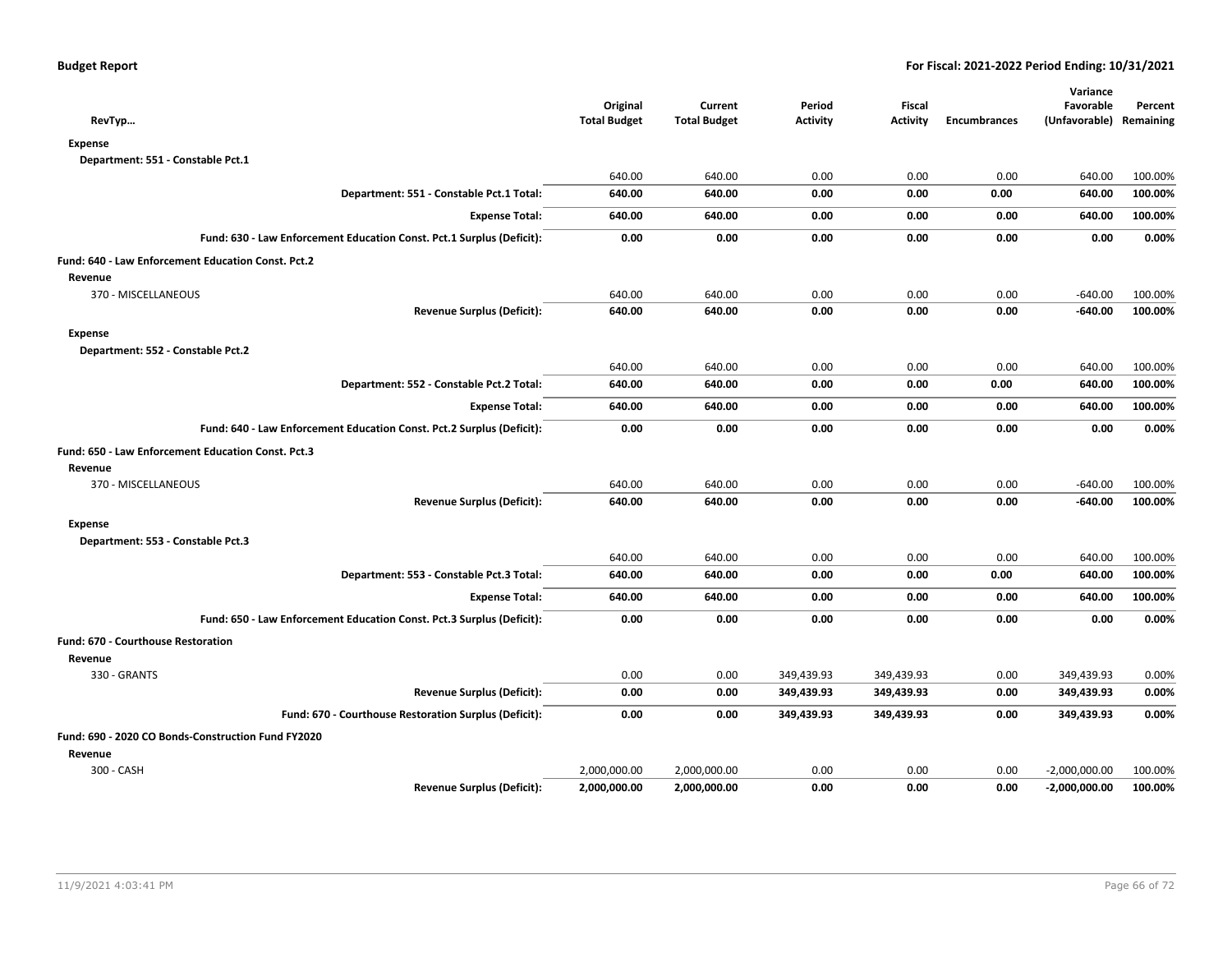| RevTyp                                                                | Original<br><b>Total Budget</b> | Current<br><b>Total Budget</b> | Period<br>Activity | Fiscal<br><b>Activity</b> | Encumbrances | Variance<br>Favorable<br>(Unfavorable) Remaining | Percent |
|-----------------------------------------------------------------------|---------------------------------|--------------------------------|--------------------|---------------------------|--------------|--------------------------------------------------|---------|
| <b>Expense</b>                                                        |                                 |                                |                    |                           |              |                                                  |         |
| Department: 669 - Courthouse Construction Phase 2                     |                                 |                                |                    |                           |              |                                                  |         |
|                                                                       | 2,000,000.00                    | 2,000,000.00                   | 0.00               | 0.00                      | 0.00         | 2,000,000.00                                     | 100.00% |
| Department: 669 - Courthouse Construction Phase 2 Total:              | 2,000,000.00                    | 2,000,000.00                   | 0.00               | 0.00                      | 0.00         | 2,000,000.00                                     | 100.00% |
| <b>Expense Total:</b>                                                 | 2,000,000.00                    | 2,000,000.00                   | 0.00               | 0.00                      | 0.00         | 2,000,000.00                                     | 100.00% |
| Fund: 690 - 2020 CO Bonds-Construction Fund FY2020 Surplus (Deficit): | 0.00                            | 0.00                           | 0.00               | 0.00                      | 0.00         | 0.00                                             | 0.00%   |
| Fund: 700 - Right of Way                                              |                                 |                                |                    |                           |              |                                                  |         |
| Revenue                                                               |                                 |                                |                    |                           |              |                                                  |         |
| 360 - INTEREST EARNINGS                                               | 20.00                           | 20.00                          | 0.00               | 0.00                      | 0.00         | $-20.00$                                         | 100.00% |
| 370 - MISCELLANEOUS                                                   | 0.00                            | 0.00                           | 30.00              | 30.00                     | 0.00         | 30.00                                            | 0.00%   |
| <b>Revenue Surplus (Deficit):</b>                                     | 20.00                           | 20.00                          | 30.00              | 30.00                     | 0.00         | 10.00                                            | -50.00% |
| <b>Expense</b>                                                        |                                 |                                |                    |                           |              |                                                  |         |
| Department: 700 - Right of Way                                        |                                 |                                |                    |                           |              |                                                  |         |
|                                                                       | 20.00                           | 20.00                          | 0.00               | 0.00                      | 0.00         | 20.00                                            | 100.00% |
| Department: 700 - Right of Way Total:                                 | 20.00                           | 20.00                          | 0.00               | 0.00                      | 0.00         | 20.00                                            | 100.00% |
| <b>Expense Total:</b>                                                 | 20.00                           | 20.00                          | 0.00               | 0.00                      | 0.00         | 20.00                                            | 100.00% |
| Fund: 700 - Right of Way Surplus (Deficit):                           | 0.00                            | 0.00                           | 30.00              | 30.00                     | 0.00         | 30.00                                            | 0.00%   |
| Fund: 800 - Veterans Court Program                                    |                                 |                                |                    |                           |              |                                                  |         |
| Revenue                                                               |                                 |                                |                    |                           |              |                                                  |         |
| 370 - MISCELLANEOUS                                                   | 200.00                          | 200.00                         | 98.00              | 98.00                     | 0.00         | $-102.00$                                        | 51.00%  |
| <b>Revenue Surplus (Deficit):</b>                                     | 200.00                          | 200.00                         | 98.00              | 98.00                     | 0.00         | $-102.00$                                        | 51.00%  |
| <b>Expense</b>                                                        |                                 |                                |                    |                           |              |                                                  |         |
| Department: 800 - Veterans Court Expense                              |                                 |                                |                    |                           |              |                                                  |         |
|                                                                       | 200.00                          | 200.00                         | 0.00               | 0.00                      | 0.00         | 200.00                                           | 100.00% |
| Department: 800 - Veterans Court Expense Total:                       | 200.00                          | 200.00                         | 0.00               | 0.00                      | 0.00         | 200.00                                           | 100.00% |
| <b>Expense Total:</b>                                                 | 200.00                          | 200.00                         | 0.00               | 0.00                      | 0.00         | 200.00                                           | 100.00% |
| Fund: 800 - Veterans Court Program Surplus (Deficit):                 | 0.00                            | 0.00                           | 98.00              | 98.00                     | 0.00         | 98.00                                            | 0.00%   |
| Fund: 810 - County Lake Road Impact Fund                              |                                 |                                |                    |                           |              |                                                  |         |
| Revenue                                                               |                                 |                                |                    |                           |              |                                                  |         |
| 318 - OTHER TAXES                                                     | 100,000.00                      | 100,000.00                     | 0.00               | 0.00                      | 0.00         | $-100,000.00$                                    | 100.00% |
| <b>Revenue Surplus (Deficit):</b>                                     | 100,000.00                      | 100,000.00                     | 0.00               | 0.00                      | 0.00         | $-100,000.00$                                    | 100.00% |
| <b>Expense</b>                                                        |                                 |                                |                    |                           |              |                                                  |         |
| Department: 522 - COUNTY LAKE ROAD IMPACT                             |                                 |                                |                    |                           |              |                                                  |         |
|                                                                       | 100,000.00                      | 100,000.00                     | 0.00               | 0.00                      | 0.00         | 100,000.00                                       | 100.00% |
| Department: 522 - COUNTY LAKE ROAD IMPACT Total:                      | 100,000.00                      | 100,000.00                     | 0.00               | 0.00                      | 0.00         | 100,000.00                                       | 100.00% |
| <b>Expense Total:</b>                                                 | 100,000.00                      | 100,000.00                     | 0.00               | 0.00                      | 0.00         | 100,000.00                                       | 100.00% |
| Fund: 810 - County Lake Road Impact Fund Surplus (Deficit):           | 0.00                            | 0.00                           | 0.00               | 0.00                      | 0.00         | 0.00                                             | 0.00%   |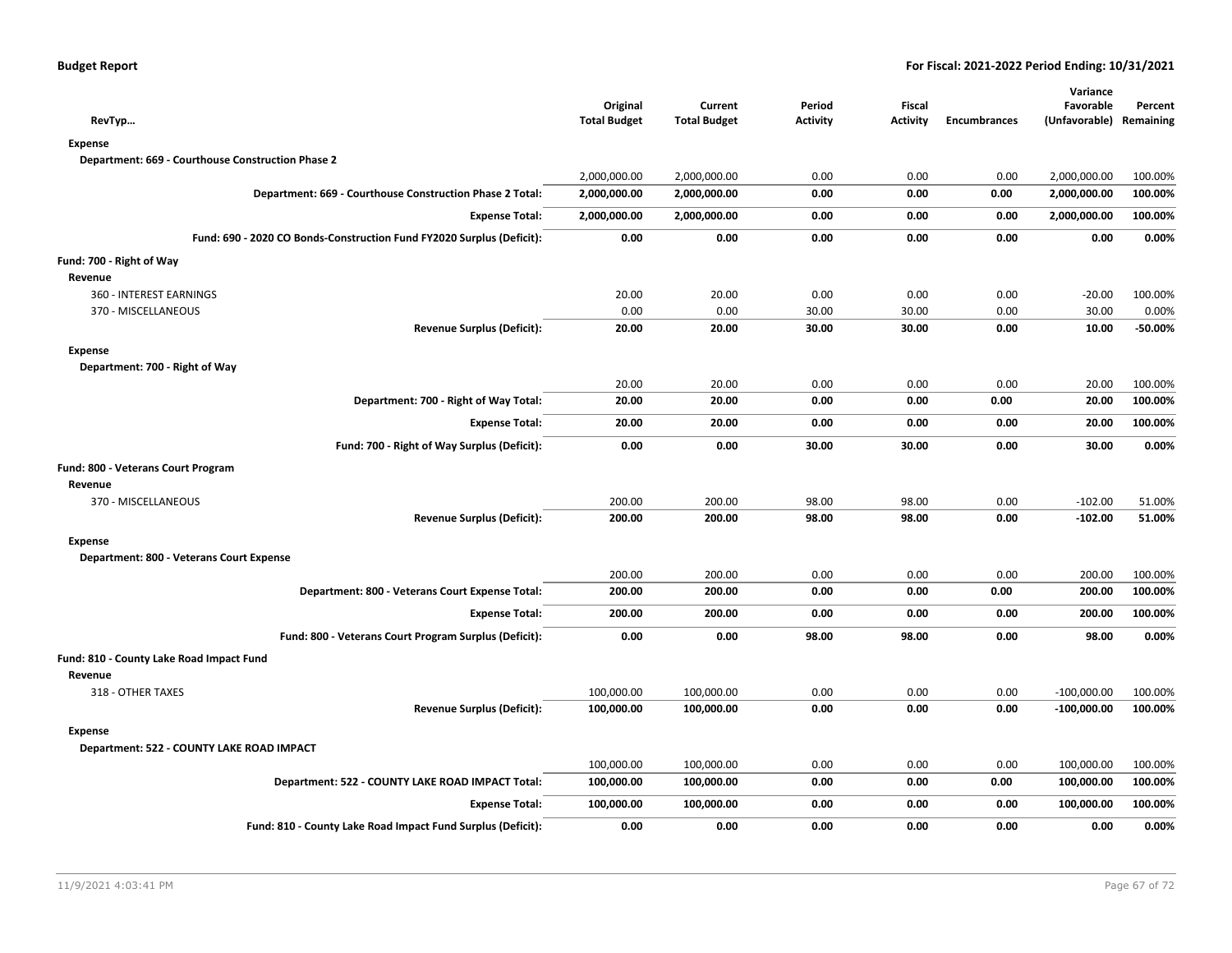| RevTyp                                                            | Original<br><b>Total Budget</b> | Current<br><b>Total Budget</b> | Period<br><b>Activity</b> | <b>Fiscal</b><br><b>Activity</b> | <b>Encumbrances</b> | Variance<br>Favorable<br>(Unfavorable) Remaining | Percent |
|-------------------------------------------------------------------|---------------------------------|--------------------------------|---------------------------|----------------------------------|---------------------|--------------------------------------------------|---------|
| Fund: 850 - Lake Fannin                                           |                                 |                                |                           |                                  |                     |                                                  |         |
| Revenue                                                           |                                 |                                |                           |                                  |                     |                                                  |         |
| 300 - CASH                                                        | 12,000.00                       | 12,000.00                      | 0.00                      | 0.00                             | 0.00                | $-12,000.00$                                     | 100.00% |
| 370 - MISCELLANEOUS                                               | 7,500.00                        | 7,500.00                       | 733.00                    | 733.00                           | 0.00                | $-6,767.00$                                      | 90.23%  |
| <b>Revenue Surplus (Deficit):</b>                                 | 19,500.00                       | 19,500.00                      | 733.00                    | 733.00                           | 0.00                | $-18,767.00$                                     | 96.24%  |
| <b>Expense</b>                                                    |                                 |                                |                           |                                  |                     |                                                  |         |
| Department: 520 - Lake Fannin                                     |                                 |                                |                           |                                  |                     |                                                  |         |
|                                                                   | 19,500.00                       | 19,500.00                      | 220.00                    | 220.00                           | 0.00                | 19,280.00                                        | 98.87%  |
| Department: 520 - Lake Fannin Total:                              | 19,500.00                       | 19,500.00                      | 220.00                    | 220.00                           | 0.00                | 19,280.00                                        | 98.87%  |
| <b>Expense Total:</b>                                             | 19,500.00                       | 19,500.00                      | 220.00                    | 220.00                           | 0.00                | 19,280.00                                        | 98.87%  |
| Fund: 850 - Lake Fannin Surplus (Deficit):                        | 0.00                            | 0.00                           | 513.00                    | 513.00                           | 0.00                | 513.00                                           | 0.00%   |
| Fund: 890 - T.J.J.D.                                              |                                 |                                |                           |                                  |                     |                                                  |         |
| Revenue                                                           |                                 |                                |                           |                                  |                     |                                                  |         |
| 330 - GRANTS                                                      | 242,241.00                      | 242,241.00                     | 62,877.00                 | 62,877.00                        | 0.00                | $-179,364.00$                                    | 74.04%  |
| 360 - INTEREST EARNINGS                                           | 0.00                            | 0.00                           | 0.66                      | 0.66                             | 0.00                | 0.66                                             | 0.00%   |
| 370 - MISCELLANEOUS                                               | 180,000.00                      | 180,000.00                     | 193.20                    | 193.20                           | 0.00                | $-179,806.80$                                    | 99.89%  |
| <b>Revenue Surplus (Deficit):</b>                                 | 422,241.00                      | 422,241.00                     | 63,070.86                 | 63,070.86                        | 0.00                | $-359,170.14$                                    | 85.06%  |
| <b>Expense</b>                                                    |                                 |                                |                           |                                  |                     |                                                  |         |
| Department: 582 - Structural Family Therapy Hosp Authority        |                                 |                                |                           |                                  |                     |                                                  |         |
|                                                                   | 0.00                            | 0.00                           | 16,666.00                 | 16,666.00                        | 0.00                | $-16,666.00$                                     | 0.00%   |
| Department: 582 - Structural Family Therapy Hosp Authority Total: | 0.00                            | 0.00                           | 16,666.00                 | 16,666.00                        | 0.00                | $-16,666.00$                                     | 0.00%   |
| <b>Department: 589 - Regional Diversions Alternatives</b>         |                                 |                                |                           |                                  |                     |                                                  |         |
|                                                                   | 3,090.00                        | 3,090.00                       | 0.00                      | 0.00                             | 0.00                | 3,090.00                                         | 100.00% |
| Department: 589 - Regional Diversions Alternatives Total:         | 3,090.00                        | 3,090.00                       | 0.00                      | 0.00                             | 0.00                | 3,090.00                                         | 100.00% |
| <b>Department: 592 - Pre/Post Adjudication Facilities</b>         |                                 |                                |                           |                                  |                     |                                                  |         |
|                                                                   | 4,373.00                        | 4,373.00                       | 477.13                    | 477.13                           | 0.00                | 3,895.87                                         | 89.09%  |
| Department: 592 - Pre/Post Adjudication Facilities Total:         | 4,373.00                        | 4,373.00                       | 477.13                    | 477.13                           | 0.00                | 3,895.87                                         | 89.09%  |
| Department: 593 - Commitment Diversion                            |                                 |                                |                           |                                  |                     |                                                  |         |
|                                                                   | 10,000.00                       | 10,000.00                      | 1,093.18                  | 1,093.18                         | 0.00                | 8,906.82                                         | 89.07%  |
| Department: 593 - Commitment Diversion Total:                     | 10,000.00                       | 10,000.00                      | 1,093.18                  | 1,093.18                         | 0.00                | 8,906.82                                         | 89.07%  |
| Department: 594 - Mental Health Services                          |                                 |                                |                           |                                  |                     |                                                  |         |
|                                                                   | 10,737.00                       | 10,737.00                      | 644.22                    | 644.22                           | 0.00                | 10,092.78                                        | 94.00%  |
| Department: 594 - Mental Health Services Total:                   | 10,737.00                       | 10,737.00                      | 644.22                    | 644.22                           | 0.00                | 10,092.78                                        | 94.00%  |
| Department: 995 - Local Funding                                   |                                 |                                |                           |                                  |                     |                                                  |         |
|                                                                   | 180,000.00                      | 180,000.00                     | 5,917.98                  | 5,917.98                         | 0.00                | 174,082.02                                       | 96.71%  |
| Department: 995 - Local Funding Total:                            | 180,000.00                      | 180,000.00                     | 5,917.98                  | 5,917.98                         | 0.00                | 174,082.02                                       | 96.71%  |
| Department: 996 - Basic Probation Supervision                     |                                 |                                |                           |                                  |                     |                                                  |         |
|                                                                   | 139,041.00                      | 139,041.00                     | 15,155.86                 | 15,155.86                        | 0.00                | 123,885.14                                       | 89.10%  |
|                                                                   |                                 |                                |                           |                                  |                     |                                                  |         |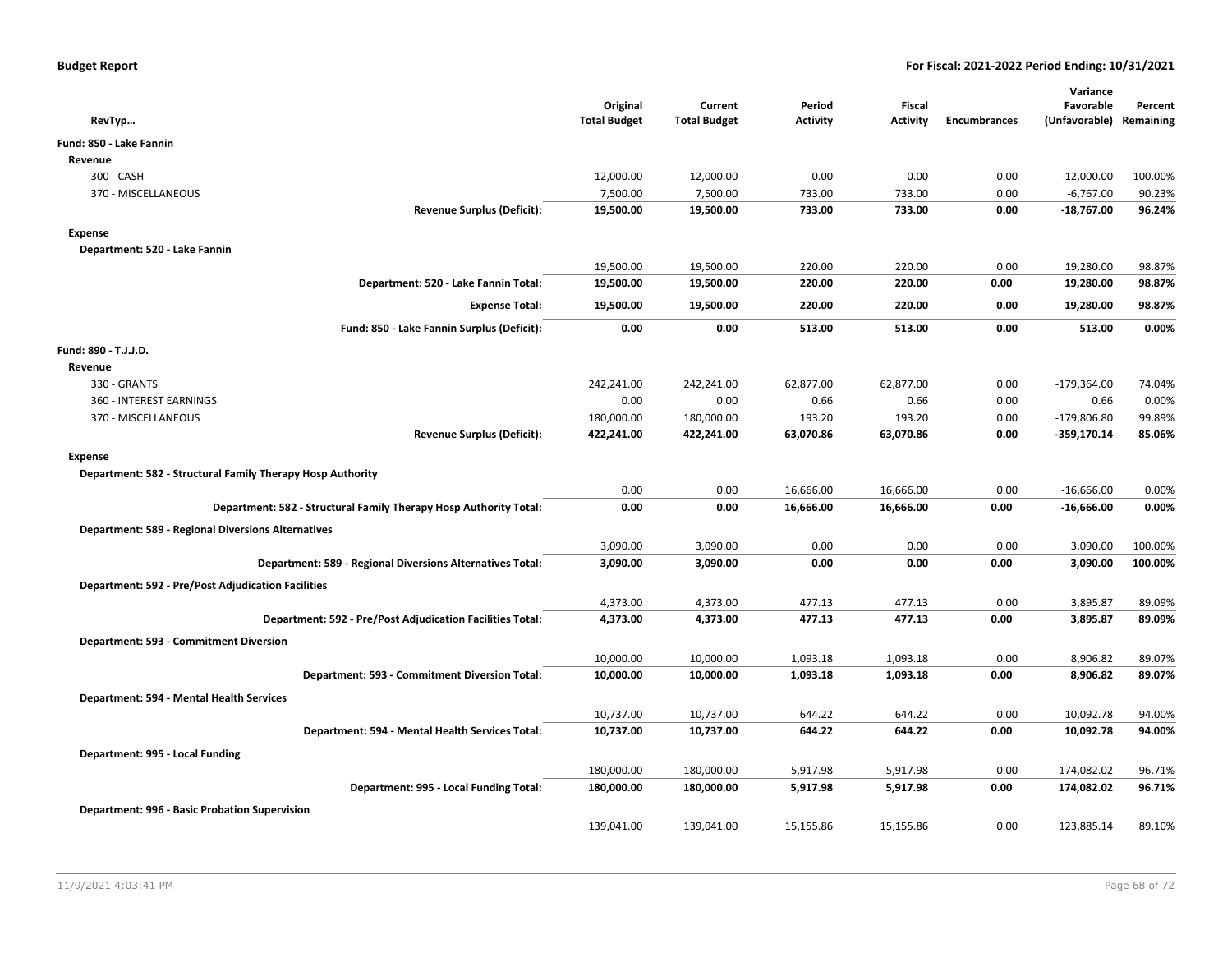| <b>Budget Report</b> |  |  |  |  |
|----------------------|--|--|--|--|
|----------------------|--|--|--|--|

| RevTyp                                                       |                                                               | Original<br><b>Total Budget</b> | Current<br><b>Total Budget</b> | Period<br><b>Activity</b> | Fiscal<br><b>Activity</b> | <b>Encumbrances</b> | Variance<br>Favorable<br>(Unfavorable) | Percent<br>Remaining |
|--------------------------------------------------------------|---------------------------------------------------------------|---------------------------------|--------------------------------|---------------------------|---------------------------|---------------------|----------------------------------------|----------------------|
|                                                              | Department: 996 - Basic Probation Supervision Total:          | 139,041.00                      | 139,041.00                     | 15,155.86                 | 15,155.86                 | 0.00                | 123,885.14                             | 89.10%               |
| Department: 997 - Community Programs                         |                                                               |                                 |                                |                           |                           |                     |                                        |                      |
|                                                              |                                                               | 75,000.00                       | 75,000.00                      | 8,193.02                  | 8,193.02                  | 0.00                | 66,806.98                              | 89.08%               |
|                                                              | Department: 997 - Community Programs Total:                   | 75,000.00                       | 75,000.00                      | 8,193.02                  | 8,193.02                  | 0.00                | 66,806.98                              | 89.08%               |
|                                                              | <b>Expense Total:</b>                                         | 422,241.00                      | 422,241.00                     | 48,147.39                 | 48,147.39                 | 0.00                | 374,093.61                             | 88.60%               |
|                                                              | Fund: 890 - T.J.J.D. Surplus (Deficit):                       | 0.00                            | 0.00                           | 14,923.47                 | 14,923.47                 | 0.00                | 14,923.47                              | 0.00%                |
| <b>Fund: 891 - Juvenile Probation-Restitution</b><br>Revenue |                                                               |                                 |                                |                           |                           |                     |                                        |                      |
| 340 - FEES OF OFFICE                                         |                                                               | 0.00                            | 0.00                           | 120.58                    | 120.58                    | 0.00                | 120.58                                 | 0.00%                |
|                                                              | <b>Revenue Surplus (Deficit):</b>                             | 0.00                            | 0.00                           | 120.58                    | 120.58                    | 0.00                | 120.58                                 | 0.00%                |
| <b>Expense</b>                                               |                                                               |                                 |                                |                           |                           |                     |                                        |                      |
| Department: 891 - Probation Fee Expenses                     |                                                               |                                 |                                |                           |                           |                     |                                        |                      |
|                                                              |                                                               | 0.00                            | 0.00                           | 11.75                     | 11.75                     | 0.00                | $-11.75$                               | 0.00%                |
|                                                              | Department: 891 - Probation Fee Expenses Total:               | 0.00                            | 0.00                           | 11.75                     | 11.75                     | 0.00                | $-11.75$                               | 0.00%                |
|                                                              | <b>Expense Total:</b>                                         | 0.00                            | 0.00                           | 11.75                     | 11.75                     | 0.00                | $-11.75$                               | 0.00%                |
|                                                              | Fund: 891 - Juvenile Probation-Restitution Surplus (Deficit): | 0.00                            | 0.00                           | 108.83                    | 108.83                    | 0.00                | 108.83                                 | 0.00%                |
| Fund: 920 - Statzer                                          |                                                               |                                 |                                |                           |                           |                     |                                        |                      |
| Revenue                                                      |                                                               |                                 |                                |                           |                           |                     |                                        |                      |
| 370 - MISCELLANEOUS                                          |                                                               | 757.85                          | 757.85                         | 0.00                      | 0.00                      | 0.00                | $-757.85$                              | 100.00%              |
|                                                              | <b>Revenue Surplus (Deficit):</b>                             | 757.85                          | 757.85                         | 0.00                      | 0.00                      | 0.00                | $-757.85$                              | 100.00%              |
| <b>Expense</b>                                               |                                                               |                                 |                                |                           |                           |                     |                                        |                      |
| Department: 521 - Statzer Expenses                           |                                                               |                                 |                                |                           |                           |                     |                                        |                      |
|                                                              |                                                               | 757.85                          | 757.85                         | 0.00                      | 0.00                      | 0.00                | 757.85                                 | 100.00%              |
|                                                              | Department: 521 - Statzer Expenses Total:                     | 757.85                          | 757.85                         | 0.00                      | 0.00                      | 0.00                | 757.85                                 | 100.00%              |
|                                                              | <b>Expense Total:</b>                                         | 757.85                          | 757.85                         | 0.00                      | 0.00                      | 0.00                | 757.85                                 | 100.00%              |
|                                                              | Fund: 920 - Statzer Surplus (Deficit):                        | 0.00                            | 0.00                           | 0.00                      | 0.00                      | 0.00                | 0.00                                   | 0.00%                |
| Fund: 950 - Payroll                                          |                                                               |                                 |                                |                           |                           |                     |                                        |                      |
| Revenue                                                      |                                                               |                                 |                                |                           |                           |                     |                                        |                      |
| 370 - MISCELLANEOUS                                          |                                                               | 0.00                            | 0.00                           | 5,393.52                  | 5,393.52                  | 0.00                | 5,393.52                               | 0.00%                |
|                                                              | <b>Revenue Surplus (Deficit):</b>                             | 0.00                            | 0.00                           | 5,393.52                  | 5,393.52                  | 0.00                | 5,393.52                               | 0.00%                |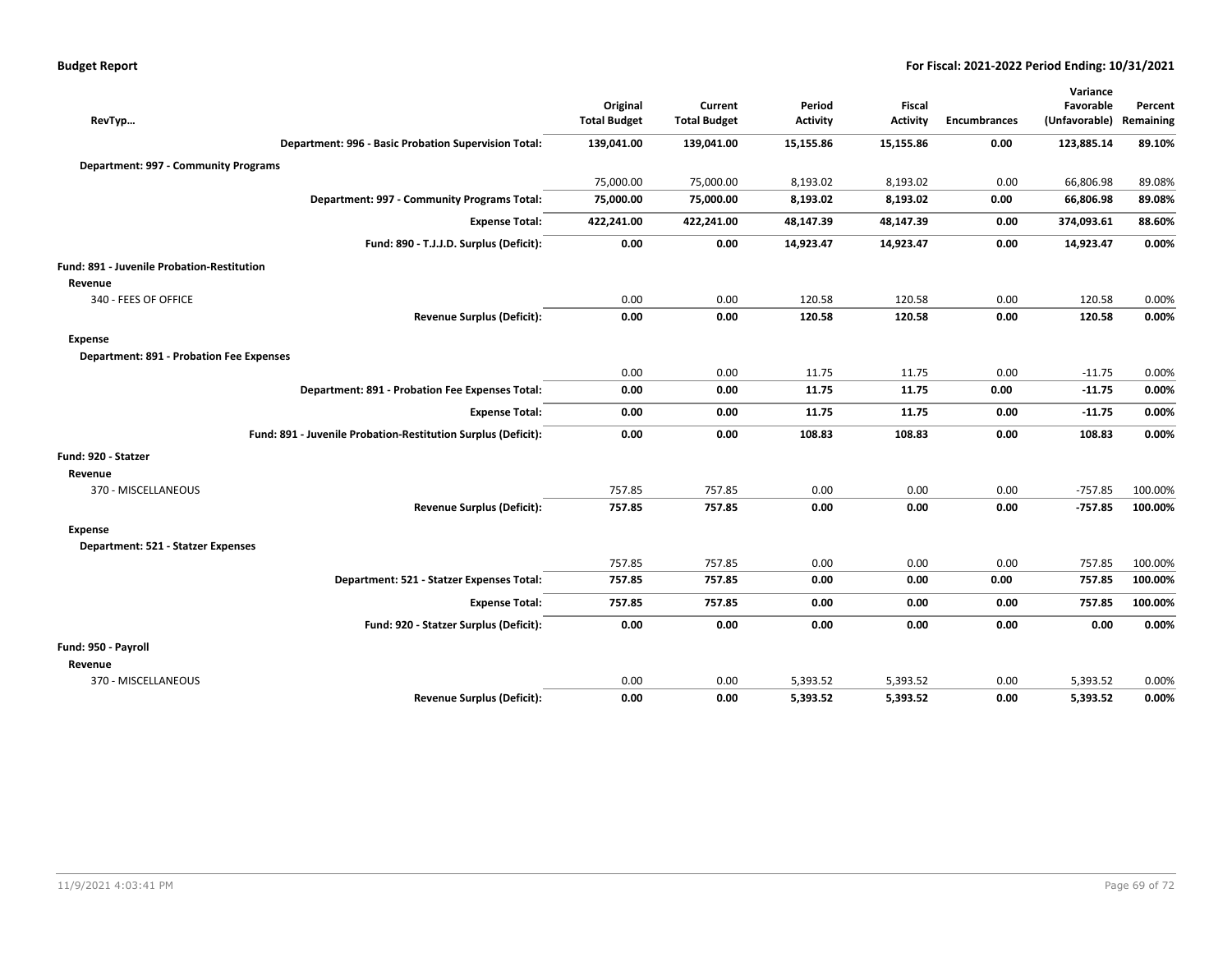|  | <b>Budget Report</b> |
|--|----------------------|
|--|----------------------|

| RevTyp                                          | Original<br><b>Total Budget</b> | Current<br><b>Total Budget</b> | Period<br><b>Activity</b> | <b>Fiscal</b><br>Activity | <b>Encumbrances</b> | Variance<br>Favorable<br>(Unfavorable) | Percent<br>Remaining |
|-------------------------------------------------|---------------------------------|--------------------------------|---------------------------|---------------------------|---------------------|----------------------------------------|----------------------|
| Expense                                         |                                 |                                |                           |                           |                     |                                        |                      |
| Department: 415 - COBRA Health Insurance        |                                 |                                |                           |                           |                     |                                        |                      |
|                                                 | 0.00                            | 0.00                           | 5,393.48                  | 5,393.48                  | 0.00                | $-5,393.48$                            | 0.00%                |
| Department: 415 - COBRA Health Insurance Total: | 0.00                            | 0.00                           | 5,393.48                  | 5,393.48                  | 0.00                | $-5,393.48$                            | 0.00%                |
| <b>Expense Total:</b>                           | 0.00                            | 0.00                           | 5.393.48                  | 5,393.48                  | 0.00                | $-5,393.48$                            | 0.00%                |
| Fund: 950 - Payroll Surplus (Deficit):          | 0.00                            | 0.00                           | 0.04                      | 0.04                      | 0.00                | 0.04                                   | 0.00%                |
| <b>Report Surplus (Deficit):</b>                | 0.00                            | 0.00                           | 111,024.83                | 111,024.83                | $-108,783.24$       | 2,241.59                               | 0.00%                |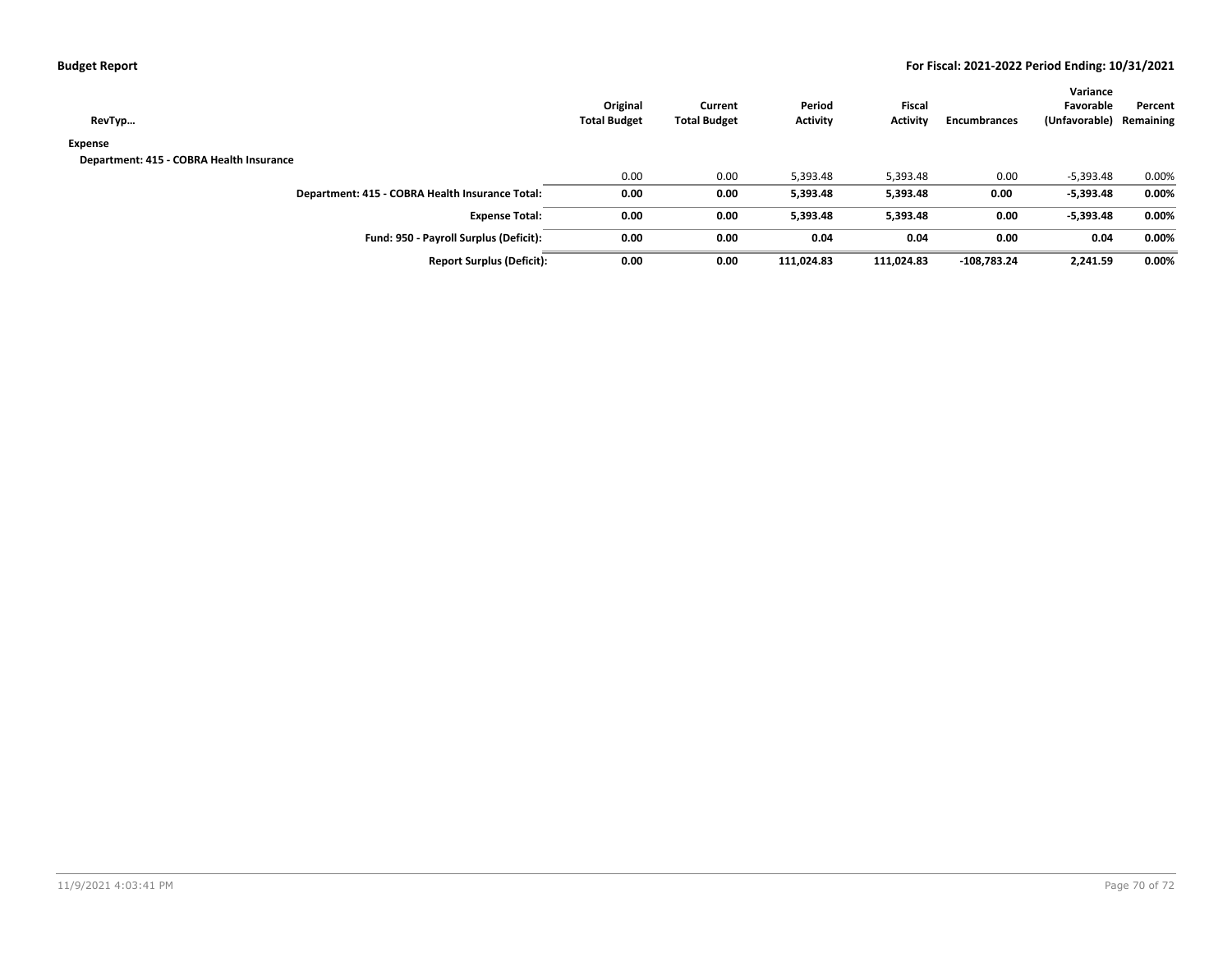# **Fund Summary**

| Fund                                 | Original<br><b>Total Budget</b> | Current<br><b>Total Budget</b> | Period<br>Activity | <b>Fiscal</b><br><b>Activity</b> | <b>Encumbrances</b> | Variance<br>Favorable<br>(Unfavorable) |
|--------------------------------------|---------------------------------|--------------------------------|--------------------|----------------------------------|---------------------|----------------------------------------|
| 100 - General                        | 0.00                            | 0.00                           | $-78,026.17$       | $-78,026.17$                     | $-66,042.05$        | $-144,068.22$                          |
| 110 - Courthouse Security            | 0.00                            | 0.00                           | 223.13             | 223.13                           | 0.00                | 223.13                                 |
| 111 - Justice Court Building Securit | 0.00                            | 0.00                           | 0.00               | 0.00                             | 0.00                | 0.00                                   |
| 121 - County Clerk Records Manag     | 0.00                            | 0.00                           | $-2,633.95$        | $-2,633.95$                      | 0.00                | $-2,633.95$                            |
| 122 - Chapter 19 Funds               | 0.00                            | 0.00                           | 0.00               | 0.00                             | $-750.00$           | $-750.00$                              |
| 123 - Election Equipment Fund        | 0.00                            | 0.00                           | 0.00               | 0.00                             | 0.00                | 0.00                                   |
| 125 - County Clerk Co.& Dist.Court   | 0.00                            | 0.00                           | 0.00               | 0.00                             | 0.00                | 0.00                                   |
| 126 - County Clerk Court Records P   | 0.00                            | 0.00                           | 0.00               | 0.00                             | 0.00                | 0.00                                   |
| 127 - County Clerk Records Archive   | 0.00                            | 0.00                           | 0.00               | 0.00                             | 0.00                | 0.00                                   |
| 130 - Bail Bond Trust Fund           | 0.00                            | 0.00                           | 375.00             | 375.00                           | 0.00                | 375.00                                 |
| 160 - County Judge Excess Supplen    | 0.00                            | 0.00                           | $-97.72$           | $-97.72$                         | 0.00                | $-97.72$                               |
| 161 - Probate Judges Education       | 0.00                            | 0.00                           | 0.00               | 0.00                             | 0.00                | 0.00                                   |
| 190 - District Clerk Records Manag   | 0.00                            | 0.00                           | 143.47             | 143.47                           | 55.17               | 198.64                                 |
| 191 - District Court Records Archive | 0.00                            | 0.00                           | $-886.17$          | $-886.17$                        | 0.00                | $-886.17$                              |
| 192 - District Clerk Co.& Dist.Court | 0.00                            | 0.00                           | 38.97              | 38.97                            | 0.00                | 38.97                                  |
| 193 - District Clerk Court Records P | 0.00                            | 0.00                           | 320.39             | 320.39                           | 0.00                | 320.39                                 |
| 200 - County Offices Records Mang    | 0.00                            | 0.00                           | 176.72             | 176.72                           | 0.00                | 176.72                                 |
| 210 - Road & Bridge #1               | 0.00                            | 0.00                           | $-18,335.91$       | $-18,335.91$                     | $-764.00$           | $-19,099.91$                           |
| 220 - Road & Bridge #2               | 0.00                            | 0.00                           | $-28,253.58$       | $-28,253.58$                     | $-450.44$           | $-28,704.02$                           |
| 230 - Road & Bridge #3               | 0.00                            | 0.00                           | $-98,188.12$       | $-98,188.12$                     | $-383.03$           | $-98,571.15$                           |
| 231 - Lake Road Impact/Raw Wate      | 0.00                            | 0.00                           | 0.00               | 0.00                             | 0.00                | 0.00                                   |
| 240 - Road & Bridge #4               | 0.00                            | 0.00                           | $-17,261.90$       | $-17,261.90$                     | 0.00                | $-17,261.90$                           |
| 260 - J.P.#1 Justice Court Technolo  | 0.00                            | 0.00                           | 0.00               | 0.00                             | 0.00                | 0.00                                   |
| 270 - J.P.#2 Justice Court Technolo  | 0.00                            | 0.00                           | 0.00               | 0.00                             | 0.00                | 0.00                                   |
| 280 - J.P.#3 Justice Court Technolo  | 0.00                            | 0.00                           | 0.00               | 0.00                             | 0.00                | 0.00                                   |
| 310 - F.C.Detention Center Annual    | 0.00                            | 0.00                           | $-275.00$          | $-275.00$                        | 0.00                | $-275.00$                              |
| 330 - Bail Bondsman Application Fe   | 0.00                            | 0.00                           | 0.00               | 0.00                             | 0.00                | 0.00                                   |
| 350 - Law Library                    | 0.00                            | 0.00                           | 1,050.27           | 1,050.27                         | 0.00                | 1,050.27                               |
| 360 - D. A. Fee                      | 0.00                            | 0.00                           | 133.15             | 133.15                           | 0.00                | 133.15                                 |
| 362 - Investigator/LEOSE             | 0.00                            | 0.00                           | 0.00               | 0.00                             | 0.00                | 0.00                                   |
| 412 - Safe Room Reimbursement P      | 0.00                            | 0.00                           | 0.00               | 0.00                             | $-398.89$           | $-398.89$                              |
| 413 - CARES ACT-CORONAVIRUS RI       | 0.00                            | 0.00                           | $-700.00$          | $-700.00$                        | $-40,050.00$        | $-40,750.00$                           |
| 560 - Sheriff Forfeiture             | 0.00                            | 0.00                           | $-2,839.46$        | $-2,839.46$                      | 0.00                | $-2,839.46$                            |
| 561 - Law Enforcement Education !    | 0.00                            | 0.00                           | 0.00               | 0.00                             | 0.00                | 0.00                                   |
| 562 - Bois D'Arc Lake Reservoir (SO  | 0.00                            | 0.00                           | $-13,947.78$       | $-13,947.78$                     | 0.00                | $-13,947.78$                           |
| 590 - Specialty Court/Drug Court     | 0.00                            | 0.00                           | 160.32             | 160.32                           | 0.00                | 160.32                                 |
| 600 - Sinking                        | 0.00                            | 0.00                           | 4,735.90           | 4,735.90                         | 0.00                | 4,735.90                               |
| 630 - Law Enforcement Education (    | 0.00                            | 0.00                           | 0.00               | 0.00                             | 0.00                | 0.00                                   |
| 640 - Law Enforcement Education (    | 0.00                            | 0.00                           | 0.00               | 0.00                             | 0.00                | 0.00                                   |
| 650 - Law Enforcement Education (    | 0.00                            | 0.00                           | 0.00               | 0.00                             | 0.00                | 0.00                                   |